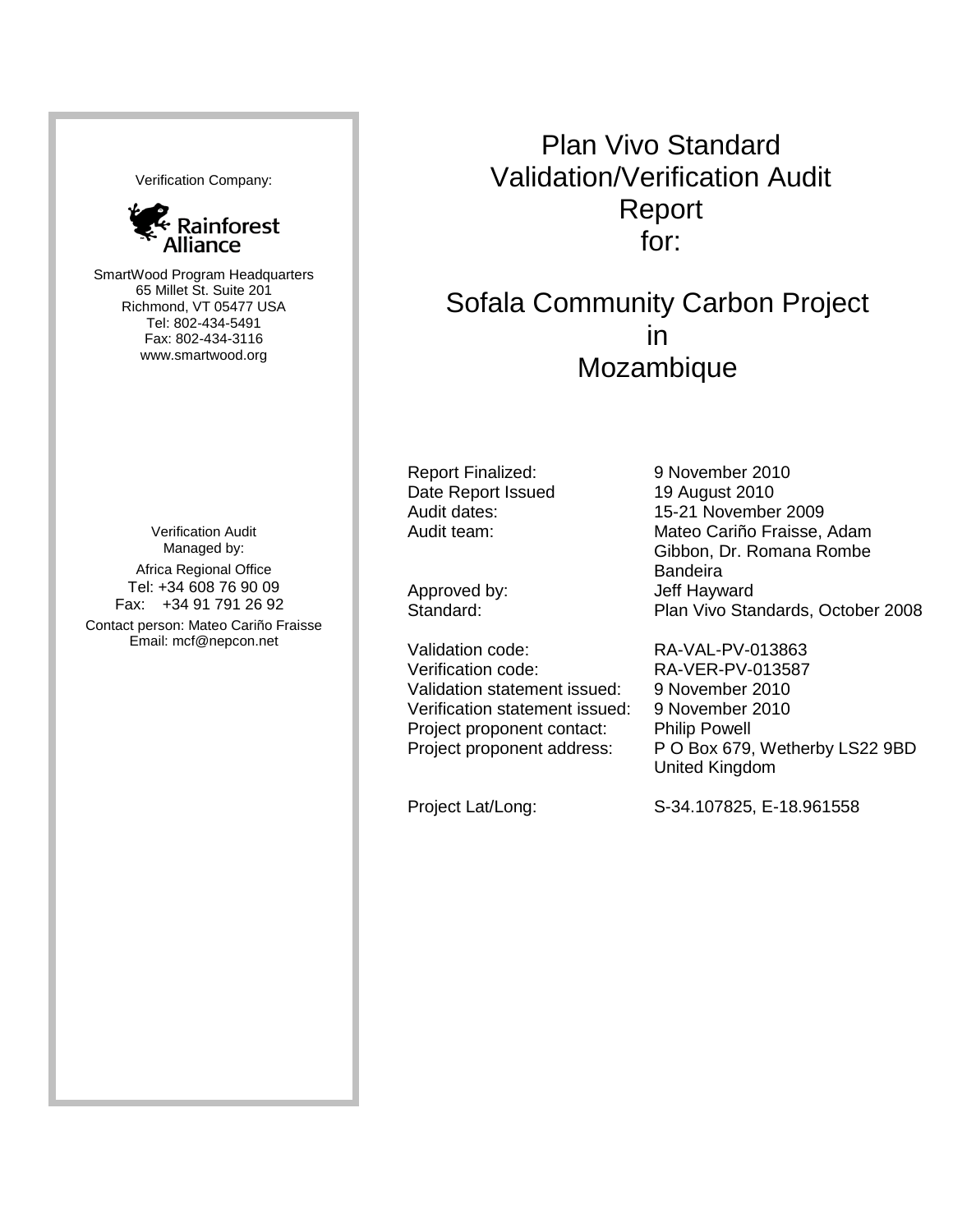## **Table of Contents**

| 1              |  |
|----------------|--|
| 1.1            |  |
|                |  |
| 1.3            |  |
| 1.4            |  |
| $2^{\circ}$    |  |
| 2.1            |  |
| 2.2            |  |
| 2.3            |  |
| 3 <sup>1</sup> |  |
| 3.1            |  |
| 3.2            |  |
| 3.3            |  |
|                |  |
| $\mathbf{1}$   |  |
| $2^{\circ}$    |  |
| 2.2            |  |
| 2.3            |  |
|                |  |
|                |  |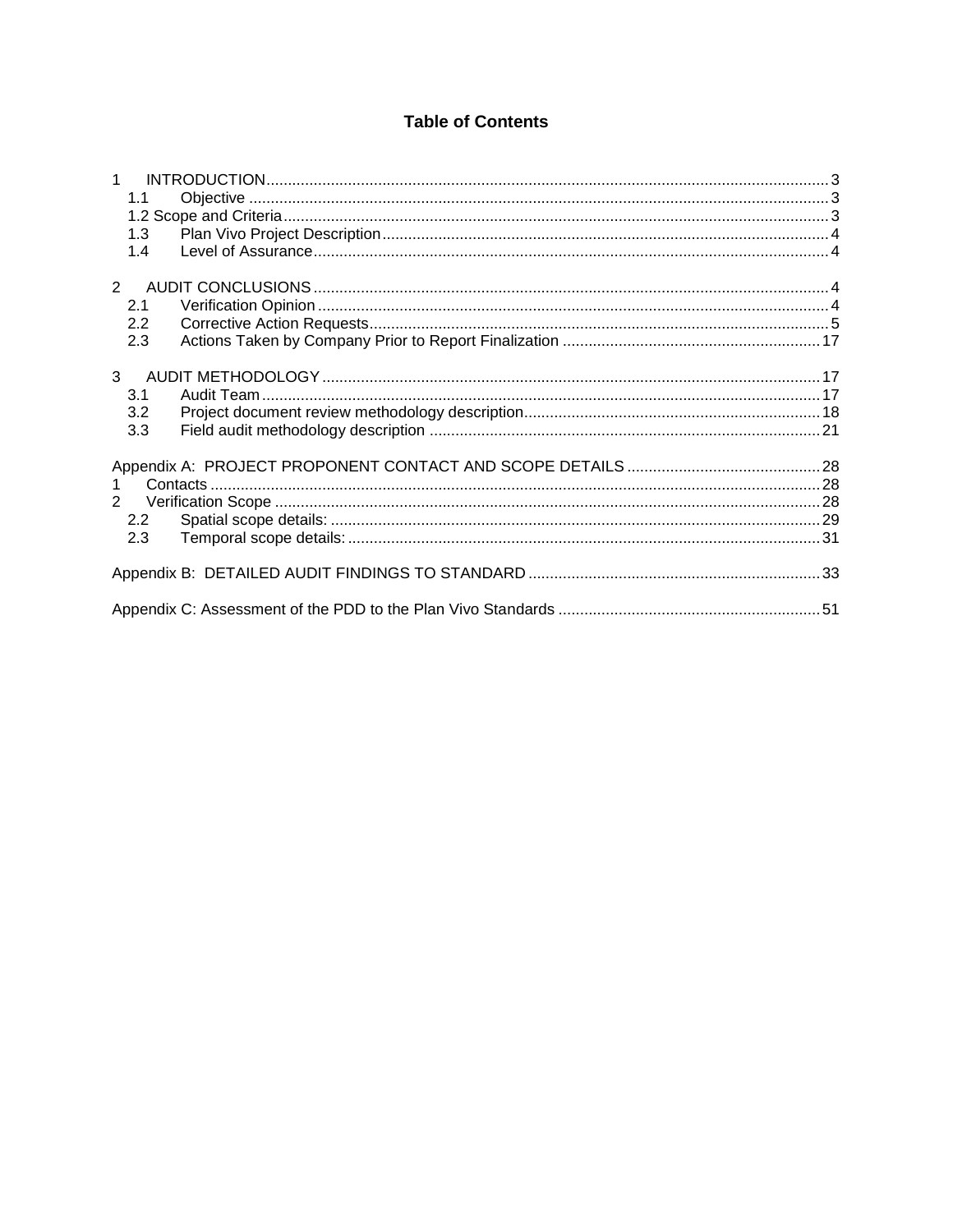## <span id="page-2-0"></span>**1 INTRODUCTION**

## **1.1 Objective**

<span id="page-2-1"></span>The purpose of this report is to document conformance with the requirements of the Plan Vivo Standards (PVS) by Envirotrade, hereafter referred to as "Project Proponent". The report presents the findings of qualified Rainforest Alliance program auditors who have evaluated Project Proponent systems and performance against the applicable standard(s). Section 2 below provides the audit conclusions. Appendix B provides detailed findings related to the Plan Vivo Standard and Appendix C provides a detailed assessment of the PDD against the Plan Vivo Standard. Rainforest Alliance carbon evaluation reports are made available to the public via the Plan Vivo or Rainforest Alliance websites. However, particular material in the report identified as confidential by the project proponent will be excluded from any publicly available reports.

Rainforest Alliance is the world"s leading FSC certifier based on forest area certified. Our twenty years of experience with forest certification has given us familiarity with land management practices globally and has provided us with a solid professional platform for auditing forestry carbon projects. We are members and approved verifiers of the Climate, Community, and Biodiversity Alliance, the Chicago Climate Exchange, Carbon Fix and Plan Vivo. We support CCBA and Plan Vivo since these standards align with our organizational mission of providing ecological and social co-benefits alongside the climate benefits of carbon storage.

Rainforest Alliance has received accreditation from the American National Standards Institute (ANSI) to ISO 14065:2007 and therefore accredited to the Voluntary Carbon Standard (VCS) as a validation and verification body. The Rainforest Alliance was the first Forest Stewardship Council (FSC)-certifier to be fully accredited as a forestry verifier to the VCS.

Dispute resolution: If Rainforest Alliance clients encounter organizations or individuals having concerns or comments about Rainforest Alliance / SmartWood and our services, these parties are strongly encouraged to contact the SmartWood program headquarters directly. Formal complaints or concerns should be sent in writing and may simultaneously been sent to Plan Vivo Foundation.

## **1.2 Scope and Criteria**

## <span id="page-2-2"></span>**Standard criteria**: Plan Vivo Standards, October 2008

## **Objective:**

The scope of the validation audit is to assess the conformance of Envirotrade agroforestry and REDD project in Sofala province, Mozambique, against the Plan Vivo Standard (October 2008). The project covers 2 project zones, in the Gorongosa National Park buffer zone and in the Zambezi Delta, with an area of in 511,392 ha. The land is community owned. The audit assesses the project with respect to the baseline scenarios presented in the project design document. The audit assesses all material GHG sources, sinks and reservoirs required by the CCBA. The project has a lifetime of 100 years.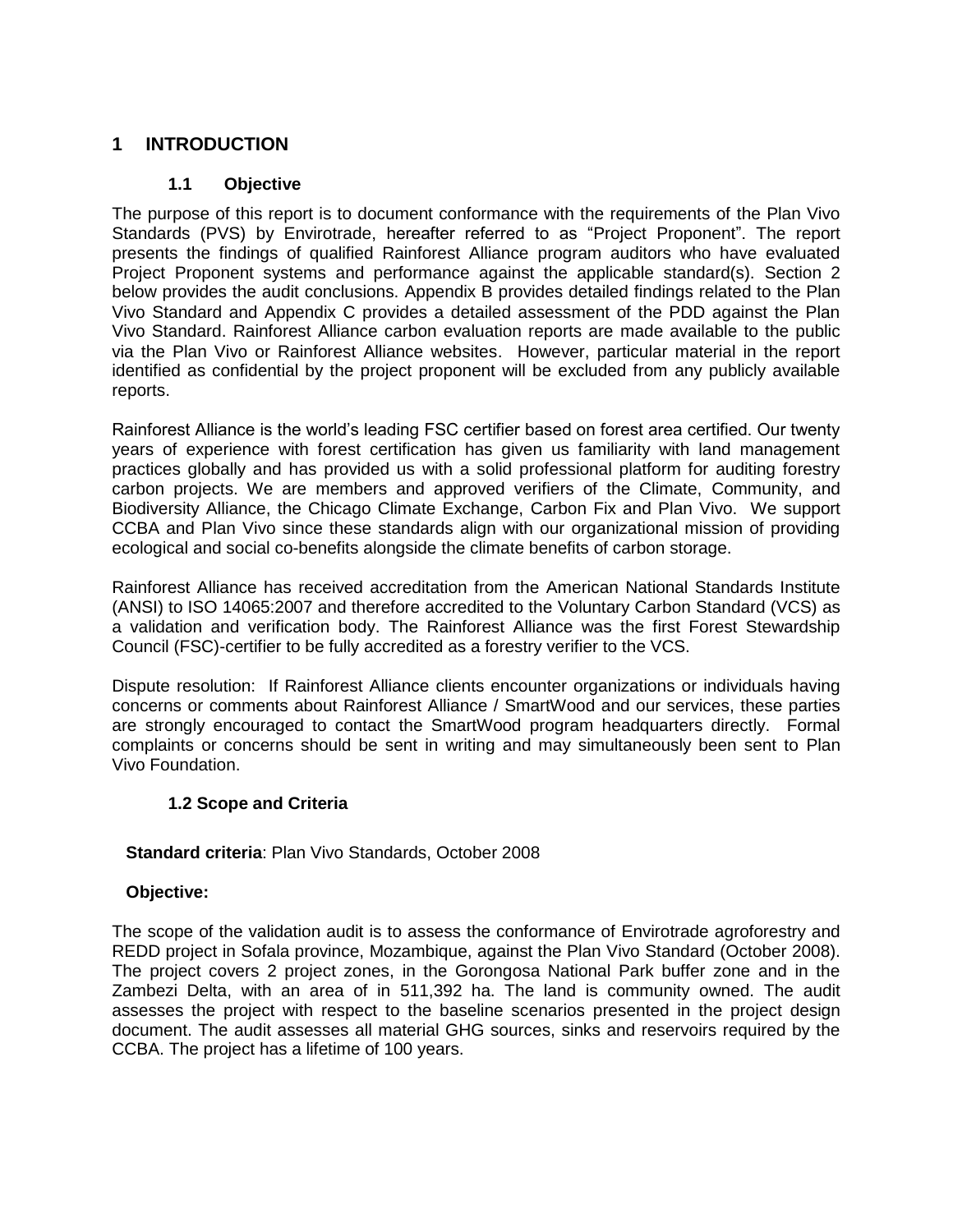## **1.3 Plan Vivo Project Description**

<span id="page-3-0"></span>The Sofala Community Carbon Project aims to develop the community and its environment by farreaching change in land-use practices. This is done primarily through the training of small subsistence farmers and forest dwellers to become custodians of their habitat, as well as developing sustainable land use practices and in so doing becoming committed to their environment. In this way they secure the regular income and sustainable food supply they need to survive. The money they earn from carbon dioxide offset sales allows them to make the switch from "slash and burn" agriculture to sustainable food production on the same field. The project also places the community forest resources under management and the use of both timber and non-timber forest products are undertaken in a sustainable manner. The management of forest resources places particular emphasis on fire management and controlled seasonal burning.

**Project name**: Sofala Community Carbon Project

Greenhouse gases: CO<sub>2</sub>

## **1.4 Level of Assurance**

<span id="page-3-1"></span>**Level of assurance**: Reasonable

## <span id="page-3-2"></span>**2 AUDIT CONCLUSIONS**

## <span id="page-3-3"></span>**2.1 Validation/Verification Statement**

The Rainforest Alliance has performed a validation and verification audit for the Sofala Community Carbon Project. The review of the project description, supporting documentation and interviews has provided Rainforest Alliance with the evidence to validate the project in fulfillment to the stated criteria of the Plan Vivo Foundation.

This report provides also provides a verification opinion, as to whether:

- 1. The project documents represent an accurate and clear description of the project and its activities.
- 2. Based on an objective assessment of the project, the project meets the Plan Vivo Standard.

To the Plan Vivo Foundation:

Rainforest Alliance validation and verification audits of carbon forestry projects follow best practice for evaluation of greenhouse gases, which are closely in accordance with ISO 14064 standards. The validation and verification reported upon herein was performed against the Plan Vivo standards. The project was registered as a Plan Vivo in February 2007.

Rainforest Alliance validated and verified that the project systems comply with the PV requirements, and thus is on track for generating carbon emissions reductions/sequestration equal to 1,111,576 tCO2e which are sold ex ante. Of these, a total of 201,719 tCO2e have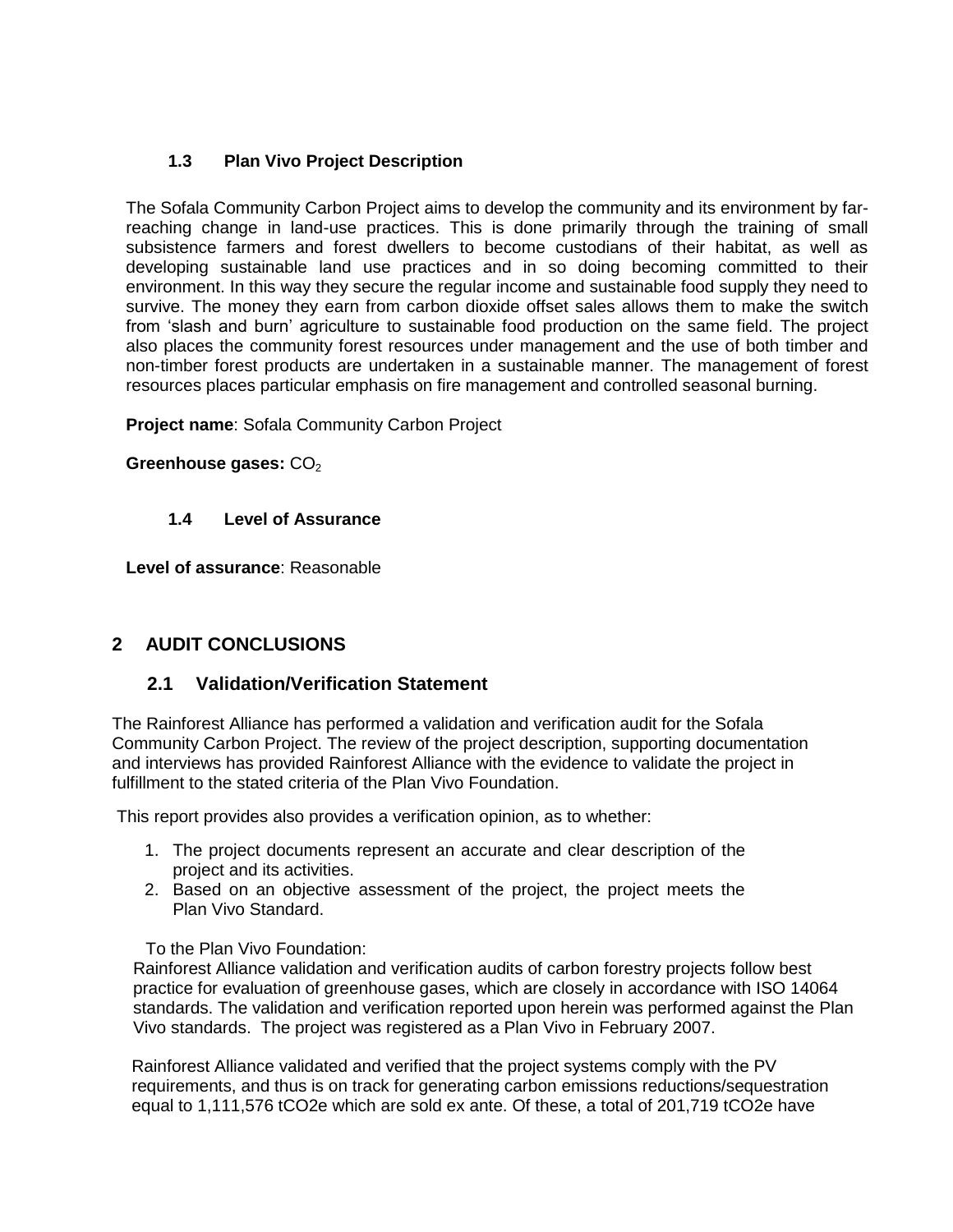already been sold. The balance of 909,857 tCO2e, is being held in stock by the project developer.

Signature  $\sqrt{\frac{1}{2}}$  Signature 9 November 2010

Based on an evaluation of the project proponent"s management systems and performance in the field across the defined audit scope, the Rainforest Alliance validation/verification audit team concludes that project proponent has:

 $\boxtimes$ Demonstrated compliance/conformance with the standard

 $\Box$  Not demonstrated compliance/conformance with the standard.

## <span id="page-4-0"></span>**2.2 Corrective Action Requests**

*Note:* A non-conformance is defined in this report as a deficiency, discrepancy or misrepresentation that in all probability materially affects carbon credit claims. CAR language uses "shall" to suggest its necessity but is not prescriptive in terms of mechanisms to mitigate the CAR. Each CAR is brief and refers to a more detailed finding in the appendices.

Corrective action requests (CARs) identified during draft validation/verification reports should be successfully closed by the project proponents before Rainforest Alliance submits the final report and verification statement to Plan Vivo. However, for MINOR CARs, the Plan Vivo Foundation has indicated to Rainforest Alliance that 6 months is an appropriate time-frame for minor CARs. Any open CARs will result in a qualified verification statement which lists: (a) all qualifications, (b) rationale for each qualification, and (c) impact of each qualification on GHG assertion.

| <b>CAR 01/10</b>                                                                                                                                                                                                                                                         | Reference Standard & Requirement: 2.1.1                                                                                                                                                                                                                                                                                                                                                                                                                                       |  |
|--------------------------------------------------------------------------------------------------------------------------------------------------------------------------------------------------------------------------------------------------------------------------|-------------------------------------------------------------------------------------------------------------------------------------------------------------------------------------------------------------------------------------------------------------------------------------------------------------------------------------------------------------------------------------------------------------------------------------------------------------------------------|--|
| Non-conformance:                                                                                                                                                                                                                                                         | It was understood by the audit team that the technical specifications had<br>undergone a number of changes over the period of project implementation.<br>However, due to a lack of version control on documents and a lack of cross<br>referencing between the carbon calculators used to calculate emissions<br>reductions and the technical specifications it was difficult to work out which<br>method had been used to generate each of the emissions reductions credits. |  |
| Corrective Action Request:                                                                                                                                                                                                                                               |                                                                                                                                                                                                                                                                                                                                                                                                                                                                               |  |
| Envirotrade shall clearly document the history (and anticipated future changes) of baselines used<br>through various iterations of the technical specifications in a manner which allows transparent linking of<br>baselines to the contracts and carbon credits issued. |                                                                                                                                                                                                                                                                                                                                                                                                                                                                               |  |
| Timeline for conformance:                                                                                                                                                                                                                                                | Prior to verification                                                                                                                                                                                                                                                                                                                                                                                                                                                         |  |
| Evidence to close CAR:                                                                                                                                                                                                                                                   | The PDD is now significantly clearer, documenting the history of technical<br>specifications. Through the numbers used in the database/carbon<br>calculator it is possible to work out which version of the TS was used. It<br>would be an improvement if strict version numbers/date be applied to<br>Technical Specifications that can be directly referenced in the<br>database/carbon calculator.                                                                         |  |
| <b>CAR Status:</b>                                                                                                                                                                                                                                                       | <b>CLOSED</b>                                                                                                                                                                                                                                                                                                                                                                                                                                                                 |  |
| Follow-up Actions (if any):                                                                                                                                                                                                                                              | <b>NEW OBS 06/10</b>                                                                                                                                                                                                                                                                                                                                                                                                                                                          |  |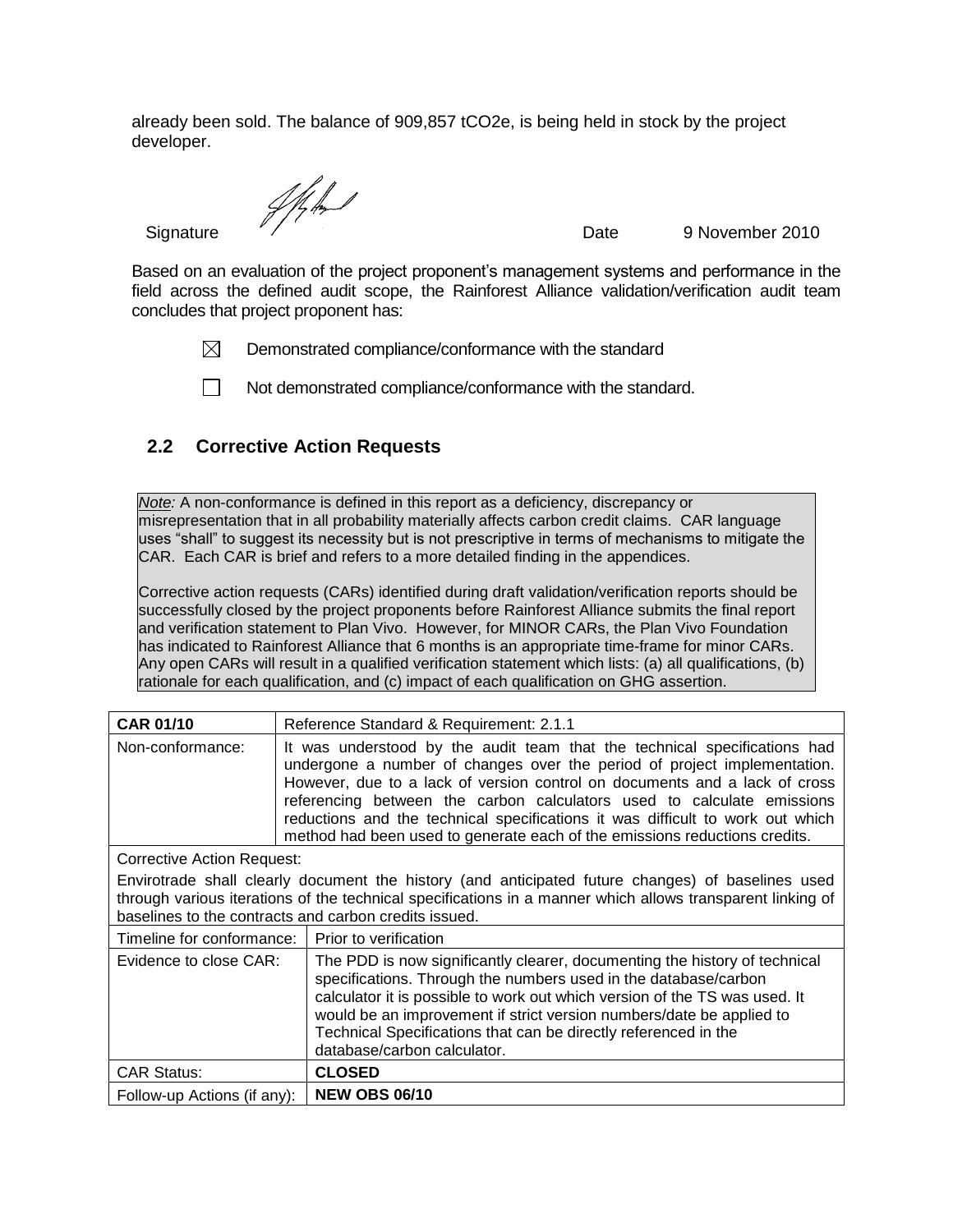| <b>CAR 02/10</b>                  | Reference Standard & Requirement: 2.1.1                                                                                                                                                                                                                                                                                                                                                                                                                                                                                                                                                                                                                                                                                                                                                                                                                                                                                                                                                                                                                                                                                                                                                                                                                                                                                                                                                                                                                                                                                                                                                                                                                                                                                                                                                                                                                                                        |
|-----------------------------------|------------------------------------------------------------------------------------------------------------------------------------------------------------------------------------------------------------------------------------------------------------------------------------------------------------------------------------------------------------------------------------------------------------------------------------------------------------------------------------------------------------------------------------------------------------------------------------------------------------------------------------------------------------------------------------------------------------------------------------------------------------------------------------------------------------------------------------------------------------------------------------------------------------------------------------------------------------------------------------------------------------------------------------------------------------------------------------------------------------------------------------------------------------------------------------------------------------------------------------------------------------------------------------------------------------------------------------------------------------------------------------------------------------------------------------------------------------------------------------------------------------------------------------------------------------------------------------------------------------------------------------------------------------------------------------------------------------------------------------------------------------------------------------------------------------------------------------------------------------------------------------------------|
| Non-conformance:                  | Farmers have been able to elect not to burn their machambas in order to<br>receive payments. The baseline for the emissions caused by burning are not<br>documented anywhere. There is no mention of emissions reductions from no<br>burning in the PDD and there is no 'no burning' technical specification.                                                                                                                                                                                                                                                                                                                                                                                                                                                                                                                                                                                                                                                                                                                                                                                                                                                                                                                                                                                                                                                                                                                                                                                                                                                                                                                                                                                                                                                                                                                                                                                  |
| <b>Corrective Action Request:</b> |                                                                                                                                                                                                                                                                                                                                                                                                                                                                                                                                                                                                                                                                                                                                                                                                                                                                                                                                                                                                                                                                                                                                                                                                                                                                                                                                                                                                                                                                                                                                                                                                                                                                                                                                                                                                                                                                                                |
|                                   | Envirotrade shall develop a technical specification for the no burning element of the project, or add it to<br>all existing technical specifications that it is used in conjunction with.                                                                                                                                                                                                                                                                                                                                                                                                                                                                                                                                                                                                                                                                                                                                                                                                                                                                                                                                                                                                                                                                                                                                                                                                                                                                                                                                                                                                                                                                                                                                                                                                                                                                                                      |
| Timeline for conformance:         | Prior to verification                                                                                                                                                                                                                                                                                                                                                                                                                                                                                                                                                                                                                                                                                                                                                                                                                                                                                                                                                                                                                                                                                                                                                                                                                                                                                                                                                                                                                                                                                                                                                                                                                                                                                                                                                                                                                                                                          |
| Evidence to close CAR:            | Section CL1.1 of the PDD now contains an explanation of the methodology<br>for determining the benefits of the 'no burning' system,. A draft technical<br>specification has also been presented (v6). The benefits of the system are<br>conservatively estimated at 1 t C ha <sup>-1</sup> $y$ <sup>-1</sup> . The Technical Specification does<br>reference peer reviewed literature, but the comparison link between the<br>input from agricultural residue and the difference between indigenous forest<br>and agricultural soil carbon was not clear. The values presented in the<br>technical specification relate to losses that occur on conversion and not to<br>the gains that can occur through agricultural residue input.<br>The flowing sentence in the PDD was found to be unclear, "In the project"<br>zones this means not burning would correspond to an additional 13.2 tCha <sup>-1</sup><br>compared to the long term equilibrium when burning (half of difference<br>between 22.8 tCha $^{-1}$ and 9.6 tCha $^{-1}$ )."<br>The units in the following sentence from page 89 are thought to be a typo,<br>"The carbon dioxide equivalent or carbon credits due to the farmer is<br>therefore $7 \times 3.67$ or 26 tCha <sup>-1</sup> "<br>The Auditors acknowledge that the no burning technical specification has<br>been submitted for peer review as required by the Plan Vivo. Given the<br>relatively small quantities of carbon involved (<4% of total emissions from<br>who project) there is not a risk of the outcome of that review affecting the<br>net benefits of the project. In addition there is no evidence to suggest that<br>not burning could lead to increased net emissions. Therefore it was<br>accepted that an OBS would be issued to complete this process and make<br>any required changes by the verification. It should be noted that of the |
|                                   | agroforestry system, overall the no burning system is the third largest                                                                                                                                                                                                                                                                                                                                                                                                                                                                                                                                                                                                                                                                                                                                                                                                                                                                                                                                                                                                                                                                                                                                                                                                                                                                                                                                                                                                                                                                                                                                                                                                                                                                                                                                                                                                                        |
|                                   | creator of emissions reductions (see table on p91 of the methodology).                                                                                                                                                                                                                                                                                                                                                                                                                                                                                                                                                                                                                                                                                                                                                                                                                                                                                                                                                                                                                                                                                                                                                                                                                                                                                                                                                                                                                                                                                                                                                                                                                                                                                                                                                                                                                         |
| <b>CAR Status:</b>                | <b>CLOSED</b>                                                                                                                                                                                                                                                                                                                                                                                                                                                                                                                                                                                                                                                                                                                                                                                                                                                                                                                                                                                                                                                                                                                                                                                                                                                                                                                                                                                                                                                                                                                                                                                                                                                                                                                                                                                                                                                                                  |
| Follow-up Actions (if any):       |                                                                                                                                                                                                                                                                                                                                                                                                                                                                                                                                                                                                                                                                                                                                                                                                                                                                                                                                                                                                                                                                                                                                                                                                                                                                                                                                                                                                                                                                                                                                                                                                                                                                                                                                                                                                                                                                                                |

| <b>CAR 03/10</b>           | Reference Standard & Requirement: 2.1.1                                                                                                                                                                                                                                                                                                                                                                                                                                |
|----------------------------|------------------------------------------------------------------------------------------------------------------------------------------------------------------------------------------------------------------------------------------------------------------------------------------------------------------------------------------------------------------------------------------------------------------------------------------------------------------------|
| Non-conformance:           | The value used to calculate emissions reductions and payments related to<br>avoided burning cannot be traced to any written document, but was believed to<br>have originated from academic staff involved with the project. The amount to<br>be paid for no burning was not included in the contract farmers signed (only<br>attached as a carbon calculator). This had led to some confusion amongst<br>farmers as to what they needed to do to receive the payments. |
| Corrective Action Request: |                                                                                                                                                                                                                                                                                                                                                                                                                                                                        |
|                            | Envirotrade shall present tables relating to contract and emissions reductions clearly, with adequate                                                                                                                                                                                                                                                                                                                                                                  |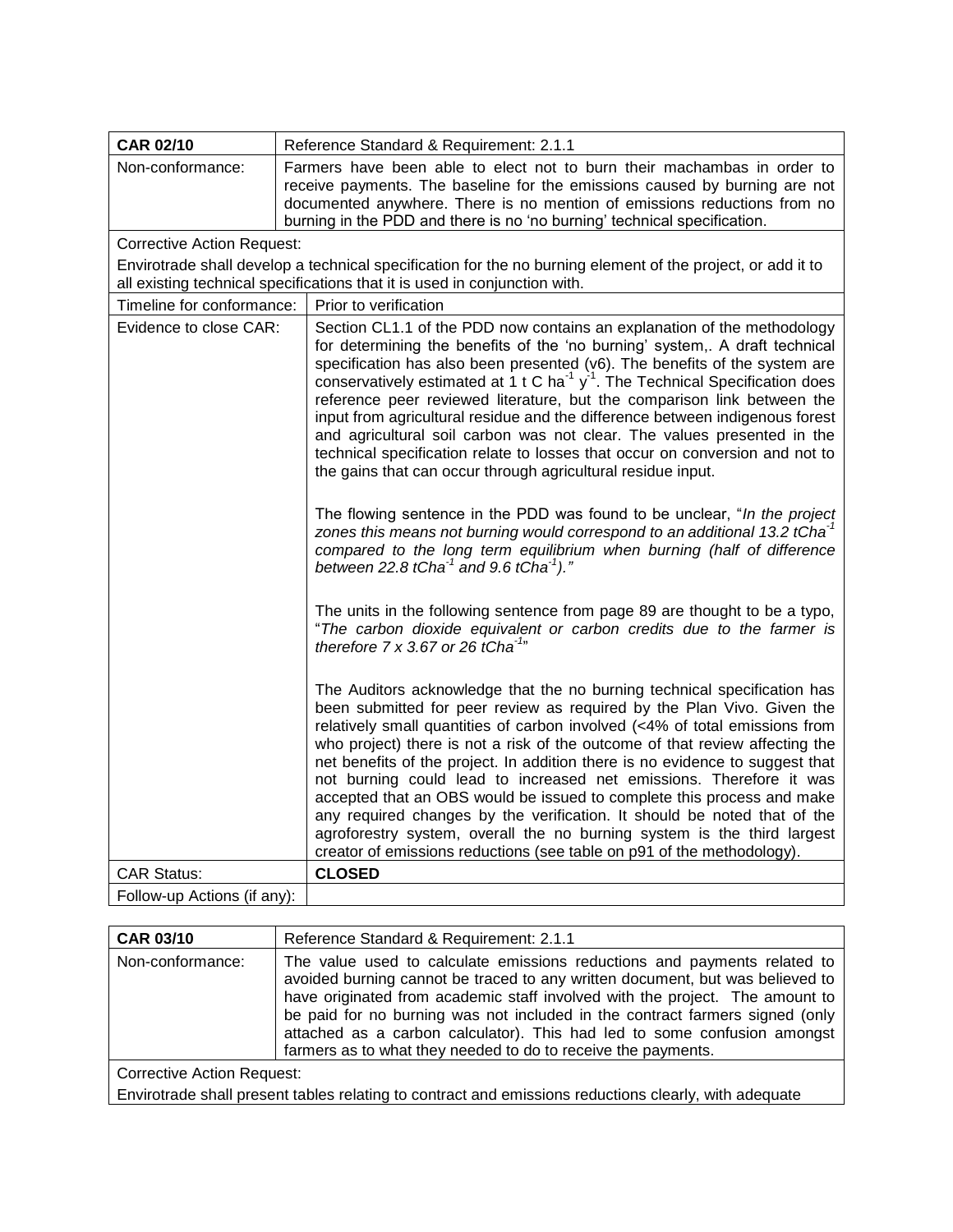| description in the text to allow easy understanding. |                                                                                                                   |  |
|------------------------------------------------------|-------------------------------------------------------------------------------------------------------------------|--|
| Timeline for conformance:   Prior to verification    |                                                                                                                   |  |
| Evidence to close CAR:                               | The PDD now has clear information relating to the volumes of emissions<br>reductions associated with each system. |  |
| <b>CAR Status:</b>                                   | <b>CLOSED</b>                                                                                                     |  |
| Follow-up Actions (if any):                          |                                                                                                                   |  |

| <b>CAR 04/10</b>                                                                                                                                                                                                                                                                                        | Reference Standard & Requirement: 2.1.1, 2.1.5                                                                                                                                                                                                                                                                                                                                                                                                                                                                                                                                                                                                                     |  |
|---------------------------------------------------------------------------------------------------------------------------------------------------------------------------------------------------------------------------------------------------------------------------------------------------------|--------------------------------------------------------------------------------------------------------------------------------------------------------------------------------------------------------------------------------------------------------------------------------------------------------------------------------------------------------------------------------------------------------------------------------------------------------------------------------------------------------------------------------------------------------------------------------------------------------------------------------------------------------------------|--|
| Non-conformance:                                                                                                                                                                                                                                                                                        | The PDD states that the approach to calculating the changes due to project<br>activities involves calculating the "average net increase in carbon stored in<br>biomass and forest products over a 100 year period relative to the baseline".<br>However, in discussions with the project proponents it became apparent that<br>the modeling exercise done in the CO2FIX model was not based on an<br>assumption that the trajectory of carbon stocks would follow those shown in the<br>model. A different, 'tonne year', accounting method was being implemented,<br>and details of this were not currently documented in the PDD or technical<br>specifications. |  |
| <b>Corrective Action Request:</b>                                                                                                                                                                                                                                                                       |                                                                                                                                                                                                                                                                                                                                                                                                                                                                                                                                                                                                                                                                    |  |
| Envirotrade shall describe the "tonne year" carbon accounting methodology used in the PDD and any<br>potential future changes to this approach they are planning to make. There remains a requirement to<br>document more clearly with those who take up no-burning contracts what the system involves. |                                                                                                                                                                                                                                                                                                                                                                                                                                                                                                                                                                                                                                                                    |  |
| Timeline for conformance:                                                                                                                                                                                                                                                                               | Within a reasonable timeframe to be determined through consultation with<br>Plan Vivo.                                                                                                                                                                                                                                                                                                                                                                                                                                                                                                                                                                             |  |
| Evidence to close CAR:                                                                                                                                                                                                                                                                                  | After further discussion with the Project Proponents it was established that<br>a tonne year approach was not in fact used. Rather, the average stock over<br>100 years was used. This is explained in the Technical Specifications and<br>is acceptable.                                                                                                                                                                                                                                                                                                                                                                                                          |  |
| <b>CAR Status:</b>                                                                                                                                                                                                                                                                                      | <b>CLOSED</b>                                                                                                                                                                                                                                                                                                                                                                                                                                                                                                                                                                                                                                                      |  |
| Follow-up Actions (if any):                                                                                                                                                                                                                                                                             |                                                                                                                                                                                                                                                                                                                                                                                                                                                                                                                                                                                                                                                                    |  |

| CAR 05/10 MINOR                   | Reference Standard & Requirement: 2.1.2                                                                                                                                                                                                                                                                                                                                                                                                                                             |
|-----------------------------------|-------------------------------------------------------------------------------------------------------------------------------------------------------------------------------------------------------------------------------------------------------------------------------------------------------------------------------------------------------------------------------------------------------------------------------------------------------------------------------------|
| Non-conformance:                  | It was not under the scope of this audit to perform a peer review of the<br>Technical Specifications used by the project, as this is managed under a<br>separate process by the Plan Vivo Foundation. However, samples were<br>checked against the Plan Vivo Standards (section 2.3.3 'requirements for<br>Technical Specifications'). Whilst the new REDD Technical Specification does<br>have an additionality analysis, the other technical specifications being used do<br>not. |
|                                   | However, in section G2.2 the PDD presents three barriers to implementation<br>that the project overcomes. These are financial, capacity and compliance with<br>land law barriers. The project was found to be additional as the farmers had<br>neither the technical capacity no financial means to implement tree planting or<br>sustainable forest management projects.                                                                                                           |
|                                   | Therefore, whilst the project was found to be additional, and this was<br>documented in the PDD, the technical specifications used did not meet the Plan<br>Vivo standard with respect to the inclusion of additionality demonstration.                                                                                                                                                                                                                                             |
| <b>Corrective Action Request:</b> |                                                                                                                                                                                                                                                                                                                                                                                                                                                                                     |
| Standard                          | Envirotrade shall develop technical specifications that comply with the latest version of the Plan Vivo                                                                                                                                                                                                                                                                                                                                                                             |
| Timeline for conformance:         | Within 6 months of the date of closure of this report.                                                                                                                                                                                                                                                                                                                                                                                                                              |
| Evidence to close CAR:            | Envirotrade and Plan Vivo have confirmed that updated Technical                                                                                                                                                                                                                                                                                                                                                                                                                     |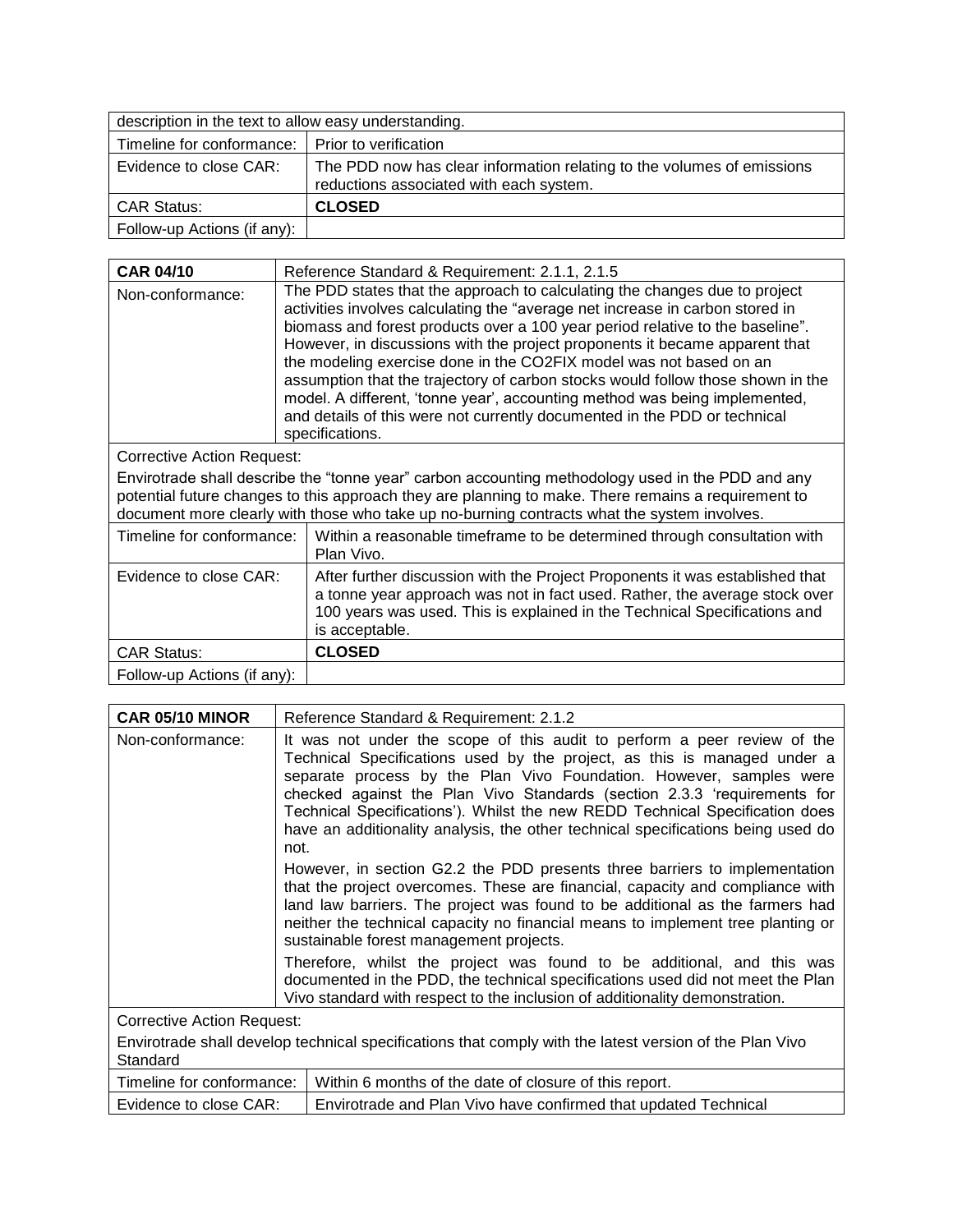|             | Specifications are due to be submitted in November 2010.                               |
|-------------|----------------------------------------------------------------------------------------|
| CAR Status: | <b>OPEN</b>                                                                            |
|             | Follow-up Actions (if any):   updated Technical Specifications are due to be submitted |

| CAR 06/10 MINOR                                                                                                                 | Reference Standard & Requirement: 2.1.3                                                                                                     |  |
|---------------------------------------------------------------------------------------------------------------------------------|---------------------------------------------------------------------------------------------------------------------------------------------|--|
| Non-conformance:                                                                                                                | The agroforestry technical specifications do not include any analysis of the risks<br>to permanence as required by the Plan Vivo Standards. |  |
| <b>Corrective Action Request:</b>                                                                                               |                                                                                                                                             |  |
| Envirotrade shall include non-permanence analysis in the technical specifications in accordance with the<br>Plan Vivo Standard. |                                                                                                                                             |  |
| Timeline for conformance:                                                                                                       | Within 6 months of the date of closure of this report.                                                                                      |  |
| Evidence to close CAR:                                                                                                          | Envirotrade and Plan Vivo have confirmed that updated Technical<br>Specifications are due to be submitted in November 2010.                 |  |
| <b>CAR Status:</b>                                                                                                              | <b>OPEN</b>                                                                                                                                 |  |
| Follow-up Actions (if any):                                                                                                     |                                                                                                                                             |  |

| <b>CAR 07/10</b>                                                                                                                                                                                                                                                                                       | Reference Standard & Requirement: 2.1.3, PDD Section D4, E 2                                                                                                                                                                                                                                                                                                                                                                                                                                                                                                                                                 |  |
|--------------------------------------------------------------------------------------------------------------------------------------------------------------------------------------------------------------------------------------------------------------------------------------------------------|--------------------------------------------------------------------------------------------------------------------------------------------------------------------------------------------------------------------------------------------------------------------------------------------------------------------------------------------------------------------------------------------------------------------------------------------------------------------------------------------------------------------------------------------------------------------------------------------------------------|--|
| Non-conformance:                                                                                                                                                                                                                                                                                       | It was explained in the introductory meeting that the project is designed to<br>transfer responsibilities over to the community and withdraw from the area over<br>a set time period. However, these plans are not documented in the PDD, so it is<br>not possible to assess the likely impacts on permanence of the carbon stocks,<br>due to anticipated project management and monitoring, and are of fundamental<br>importance to the design of the project. Meetings with some stakeholders'<br>revealed also a lack of communication on the responsibilities transfer for some<br>of the microbusiness. |  |
| Corrective Action Request:                                                                                                                                                                                                                                                                             |                                                                                                                                                                                                                                                                                                                                                                                                                                                                                                                                                                                                              |  |
| Envirotrade shall document in the PDD and to the community the timeline of the project to date for all<br>project activities, explain the key dates in the future running of the project and the responsibilities<br>transfer, and assess the risks to permanence this presents for all project types. |                                                                                                                                                                                                                                                                                                                                                                                                                                                                                                                                                                                                              |  |
|                                                                                                                                                                                                                                                                                                        | Timeline for conformance:<br>Prior to verification                                                                                                                                                                                                                                                                                                                                                                                                                                                                                                                                                           |  |
| Evidence to close CAR:                                                                                                                                                                                                                                                                                 | The PDD now has more information in section G3.4 with respect to the<br>phases of the project. There is also a new document called, 'Envirotrade<br>SOF Exit Strategy', that clearly presents the exit strategy.                                                                                                                                                                                                                                                                                                                                                                                             |  |
|                                                                                                                                                                                                                                                                                                        | The project proponent has also organized a meeting with the Natural<br>Resources Committee of Nhambita on April 14 2010 to clarify this, and the<br>auditors have checked the minutes of that meeting.                                                                                                                                                                                                                                                                                                                                                                                                       |  |
| <b>CAR Status:</b>                                                                                                                                                                                                                                                                                     | <b>CLOSED</b>                                                                                                                                                                                                                                                                                                                                                                                                                                                                                                                                                                                                |  |
| Follow-up Actions (if any):                                                                                                                                                                                                                                                                            |                                                                                                                                                                                                                                                                                                                                                                                                                                                                                                                                                                                                              |  |

| <b>CAR 08/10</b> | Reference Standard & Requirement: 2.1.3                                                                                                                                                                                                                                                                                                                                                                                                                                                                                                                                                                                                                                                                                                                                                       |
|------------------|-----------------------------------------------------------------------------------------------------------------------------------------------------------------------------------------------------------------------------------------------------------------------------------------------------------------------------------------------------------------------------------------------------------------------------------------------------------------------------------------------------------------------------------------------------------------------------------------------------------------------------------------------------------------------------------------------------------------------------------------------------------------------------------------------|
| Non-conformance: | In section CL1.3 of the PDD it is explained that a non-permanence risk buffer,<br>"of 10% of the total woodland carbon stock is excluded from the calculated<br>emission reductions, 10% for boundary systems and 15% for all other<br>agroforestry systems". On the other hand, in discussions with the Project<br>Proponent it was stated that the buffer reserve would be used to account for<br>more than the risk to the permanence to the carbon sequestered (or emissions<br>avoided). For example, there had been an error found in the Faidherbia<br>Technical Specification which led to a significant over-estimate in the amount of<br>carbon that would be sequestered. The intention of the project was to make a<br>deduction equivalent of the over-estimate from the buffer. |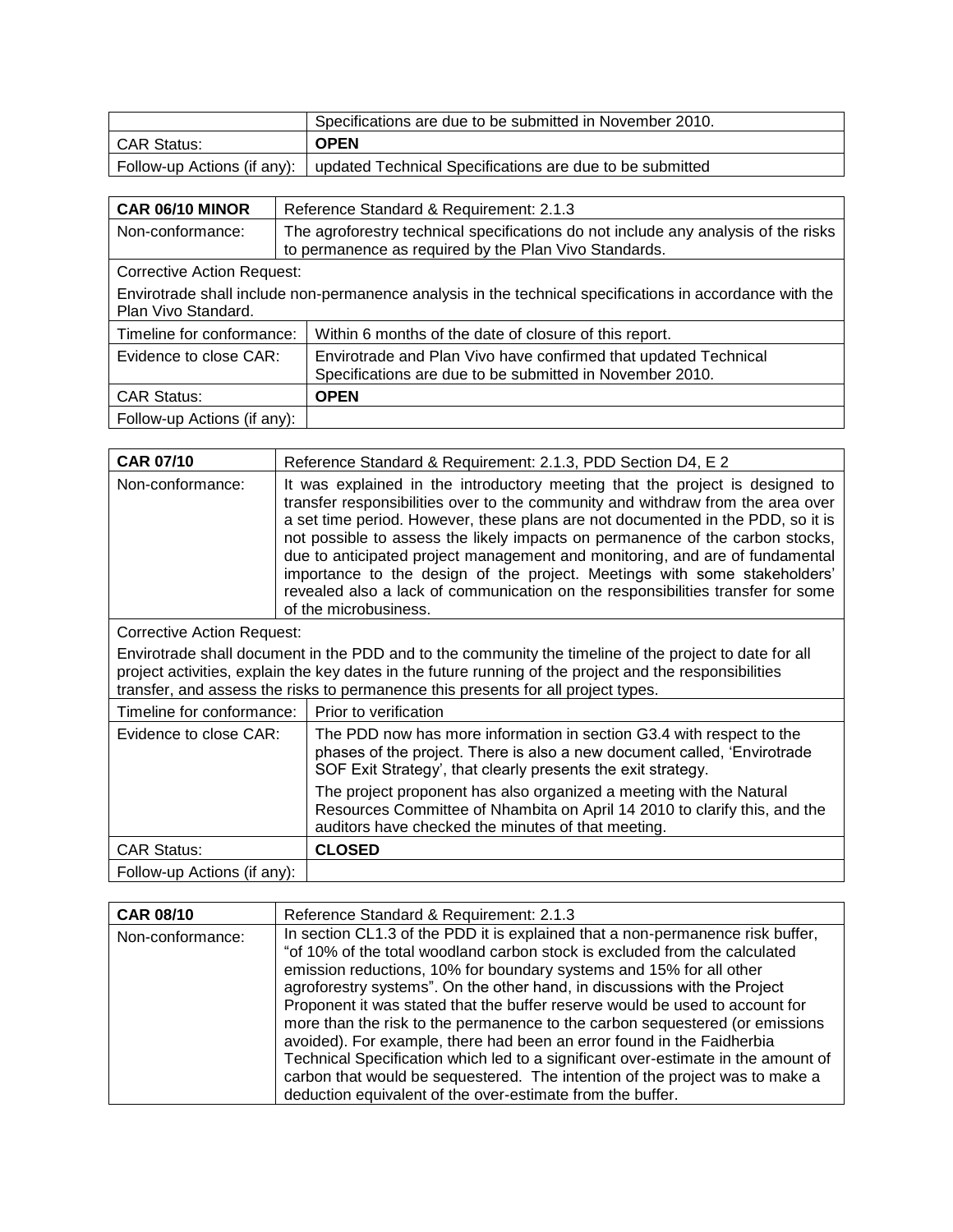| <b>Corrective Action Request:</b>                                                                                    |                                                                                                                                                                                     |  |
|----------------------------------------------------------------------------------------------------------------------|-------------------------------------------------------------------------------------------------------------------------------------------------------------------------------------|--|
| Envirotrade shall document clearly how the buffer system will be used and how this conforms with Plan<br>Vivo rules. |                                                                                                                                                                                     |  |
| Timeline for conformance:                                                                                            | Prior to verification                                                                                                                                                               |  |
| Evidence to close CAR:                                                                                               | After conversations with the Plan Vivo Foundation and Envirotrade, the<br>auditors have been assured that the Foundation will oversee the<br>transparent use of the buffer credits. |  |
| <b>CAR Status:</b>                                                                                                   | <b>CLOSED</b>                                                                                                                                                                       |  |
| Follow-up Actions (if any):                                                                                          |                                                                                                                                                                                     |  |

| <b>CAR 09/10</b>                                                                        | Reference Standard & Requirement: 2.1.4, 4.1.4                                                                                                                                                                                                                                                                                                                                                                                                                   |  |
|-----------------------------------------------------------------------------------------|------------------------------------------------------------------------------------------------------------------------------------------------------------------------------------------------------------------------------------------------------------------------------------------------------------------------------------------------------------------------------------------------------------------------------------------------------------------|--|
| Non-conformance:                                                                        | In the contract that the farmers sign for agroforestry projects the amount of<br>penalties that would be applied to them in the case of not meeting the<br>monitoring targets was found to be ambiguous and do not correlate, in most<br>cases, with the monitoring indicators in the technical specifications, which<br>normally do not prescribe allowed mortality rates for years 1 to 3 (requiring only<br>a certain percentage of the plot is established). |  |
| Corrective Action Request:                                                              |                                                                                                                                                                                                                                                                                                                                                                                                                                                                  |  |
| Envirotrade shall document the contracting procedure and explain any deviances from it. |                                                                                                                                                                                                                                                                                                                                                                                                                                                                  |  |
| Timeline for conformance:                                                               | Prior to verification                                                                                                                                                                                                                                                                                                                                                                                                                                            |  |
| Evidence to close CAR:                                                                  | Envirotrade have shared a draft monitoring plan which formalizes the<br>contracting process. The full version of this which is due within 6 months.                                                                                                                                                                                                                                                                                                              |  |
| <b>CAR Status:</b>                                                                      | <b>CLOSED</b>                                                                                                                                                                                                                                                                                                                                                                                                                                                    |  |
| Follow-up Actions (if any):                                                             |                                                                                                                                                                                                                                                                                                                                                                                                                                                                  |  |

| CAR 10/10 MINOR                                                                                                 | Reference Standard & Requirement: 2.1.6                                                                                                                                                                                                                                                                                        |  |
|-----------------------------------------------------------------------------------------------------------------|--------------------------------------------------------------------------------------------------------------------------------------------------------------------------------------------------------------------------------------------------------------------------------------------------------------------------------|--|
| Non-conformance:                                                                                                | Leakage is not mentioned in the agroforestry technical specifications as<br>mandated by the Plan Vivo Standards. In the REDD technical specification that<br>is currently under peer review there is a section on addressing leakage. There<br>is no technical specification for no-burning so leakage is not addressed there. |  |
| <b>Corrective Action Request:</b>                                                                               |                                                                                                                                                                                                                                                                                                                                |  |
| Envirotrade shall include leakage in the technical specifications in accordance with the Plan Vivo<br>Standard. |                                                                                                                                                                                                                                                                                                                                |  |
| Timeline for conformance:                                                                                       | Within 6 months of the date of closure of this report.                                                                                                                                                                                                                                                                         |  |
| Evidence to close CAR:                                                                                          | The new versions of Technical Specifications, currently in peer review and<br>due to be submitted in November 2010, are intended to address this issue.                                                                                                                                                                        |  |
| <b>CAR Status:</b>                                                                                              | <b>OPEN</b>                                                                                                                                                                                                                                                                                                                    |  |
| Follow-up Actions (if any):                                                                                     |                                                                                                                                                                                                                                                                                                                                |  |

| CAR 11/10 MINOR                                                                                                    | Reference Standard & Requirement: 2.1.8                                                                                                                                                                                                        |  |
|--------------------------------------------------------------------------------------------------------------------|------------------------------------------------------------------------------------------------------------------------------------------------------------------------------------------------------------------------------------------------|--|
| Non-conformance:                                                                                                   | The agroforestry technical specifications, contain monitoring indicators for the<br>first ten years of the project, however the monitoring sections do not cover all<br>the required points stated in section 3.2.3 of the Plan Vivo Standard. |  |
| <b>Corrective Action Request:</b>                                                                                  |                                                                                                                                                                                                                                                |  |
| Envirotrade shall include monitoring in the technical specifications in accordance with the Plan Vivo<br>Standard. |                                                                                                                                                                                                                                                |  |
| Timeline for conformance:                                                                                          | Within 6 months of the date of closure of this report.                                                                                                                                                                                         |  |
| Evidence to close CAR:                                                                                             | The new versions of Technical Specifications, due to be submitted in                                                                                                                                                                           |  |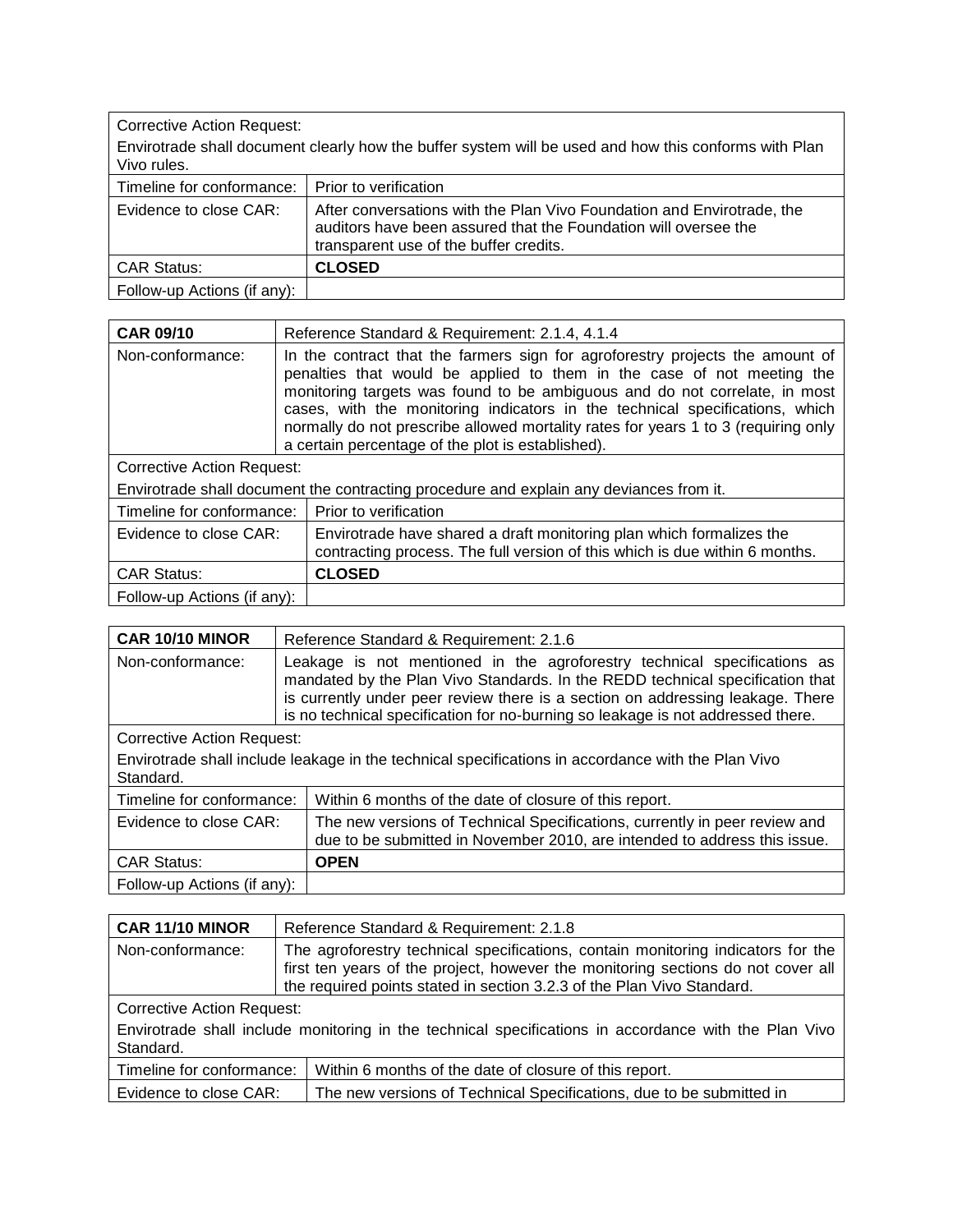|                             | November 2010 are intended to address this issue. |
|-----------------------------|---------------------------------------------------|
| l CAR Status:               | <b>OPEN</b>                                       |
| Follow-up Actions (if any): |                                                   |

| <b>CAR 12/10</b>                                                                                                                                                                        | Reference Standard & Requirement: 2.1.8                                                                                                                                                                                                                                                                                                                                     |  |
|-----------------------------------------------------------------------------------------------------------------------------------------------------------------------------------------|-----------------------------------------------------------------------------------------------------------------------------------------------------------------------------------------------------------------------------------------------------------------------------------------------------------------------------------------------------------------------------|--|
| Non-conformance:                                                                                                                                                                        | There did not appear to be a mechanism for linking the results of the monitoring<br>to verifying the ex-post quantified emissions reductions. It was explained to the<br>audit team that the monitoring plans were going to under-go a revision to bring<br>them in line with CO2Fix models, but this was not mentioned in the PDD.                                         |  |
| <b>Corrective Action Request:</b>                                                                                                                                                       |                                                                                                                                                                                                                                                                                                                                                                             |  |
| Envirotrade shall transparently document their monitoring process and any plans to change it, ensuring<br>that the system can quantify the amount of carbon sequestered by the project. |                                                                                                                                                                                                                                                                                                                                                                             |  |
| Timeline for conformance:                                                                                                                                                               | Prior to verification                                                                                                                                                                                                                                                                                                                                                       |  |
| Evidence to close CAR:                                                                                                                                                                  | A worked example of how corrective actions are issued to farmers who<br>suffer mortality has been added to section CL3.2 of the PDD. It is explained<br>that corrective actions ensure the carbon sequestered remains in line with<br>the projections in the Technical Specification. The plans to update the TS's<br>have been communicated to the auditors and Plan Vivo. |  |
| <b>CAR Status:</b>                                                                                                                                                                      | <b>CLOSED</b>                                                                                                                                                                                                                                                                                                                                                               |  |
| Follow-up Actions (if any):                                                                                                                                                             |                                                                                                                                                                                                                                                                                                                                                                             |  |

| CAR 13/10 MINOR                                                                   | Reference Standard & Requirement: 1.1.2, 2.1.9                                                                                                                                                                                                                                                                                                                                                                                                              |  |
|-----------------------------------------------------------------------------------|-------------------------------------------------------------------------------------------------------------------------------------------------------------------------------------------------------------------------------------------------------------------------------------------------------------------------------------------------------------------------------------------------------------------------------------------------------------|--|
| Non-conformance:                                                                  | In some cases Plan Vivos were designed as part of the process for drawing up<br>contracts. Examples were seen of hand drawn, annotated plans that had been<br>drawn in a participatory manner with farmers. However, more recently in the<br>project's history there has been a move away from this approach, rather a GPS<br>mapping tool is used to mark the edge of the plantation area and this is<br>attached to the contract in place of a Plan Vivo. |  |
| Corrective Action Request:                                                        |                                                                                                                                                                                                                                                                                                                                                                                                                                                             |  |
| Envirotrade shall use Plan Vivos as a tool in the planning of landuse activities. |                                                                                                                                                                                                                                                                                                                                                                                                                                                             |  |
| Timeline for conformance:                                                         | At the time of next verification audit                                                                                                                                                                                                                                                                                                                                                                                                                      |  |
| Evidence to close CAR:                                                            | Envirotrade have defended the move to solely GPS based mapping,<br>advocating that the participatory process that is used to construct the maps<br>is may be as beneficial as the production written/drawn plans.                                                                                                                                                                                                                                           |  |
|                                                                                   | Plan Vivo was contacted regarding this matter and provided clear guidance<br>on what is required in order for these criteria to be met. This does involve<br>the production of annotated maps. The full details of Plan Vivo's<br>requirements for these criteria to be met can be found in section 2.1.9<br>below.                                                                                                                                         |  |
| <b>CAR Status:</b>                                                                | <b>OPEN</b>                                                                                                                                                                                                                                                                                                                                                                                                                                                 |  |
| Follow-up Actions (if any):                                                       |                                                                                                                                                                                                                                                                                                                                                                                                                                                             |  |

| <b>CAR 14/10</b>                                                                                     | Reference Standard & Requirement: PDD Section B 1, B2, Section C1                                                                                                                                                                                                                                                                                                       |  |
|------------------------------------------------------------------------------------------------------|-------------------------------------------------------------------------------------------------------------------------------------------------------------------------------------------------------------------------------------------------------------------------------------------------------------------------------------------------------------------------|--|
| Non-conformance:                                                                                     | The 'Basic Information' section on page 3 of the PDD describes the project as<br>being in the district of Gorongosa. However, one of the project zones is outside<br>of this district. This inconsistent treatment of the two project zones, and a bias<br>towards documenting project information for primarily the Gorongosa portion<br>continues throughout the PDD. |  |
| Corrective Action Request: Envirotrade shall describe all project attributes for both project zones. |                                                                                                                                                                                                                                                                                                                                                                         |  |
|                                                                                                      | Timeline for conformance:   Prior to verification                                                                                                                                                                                                                                                                                                                       |  |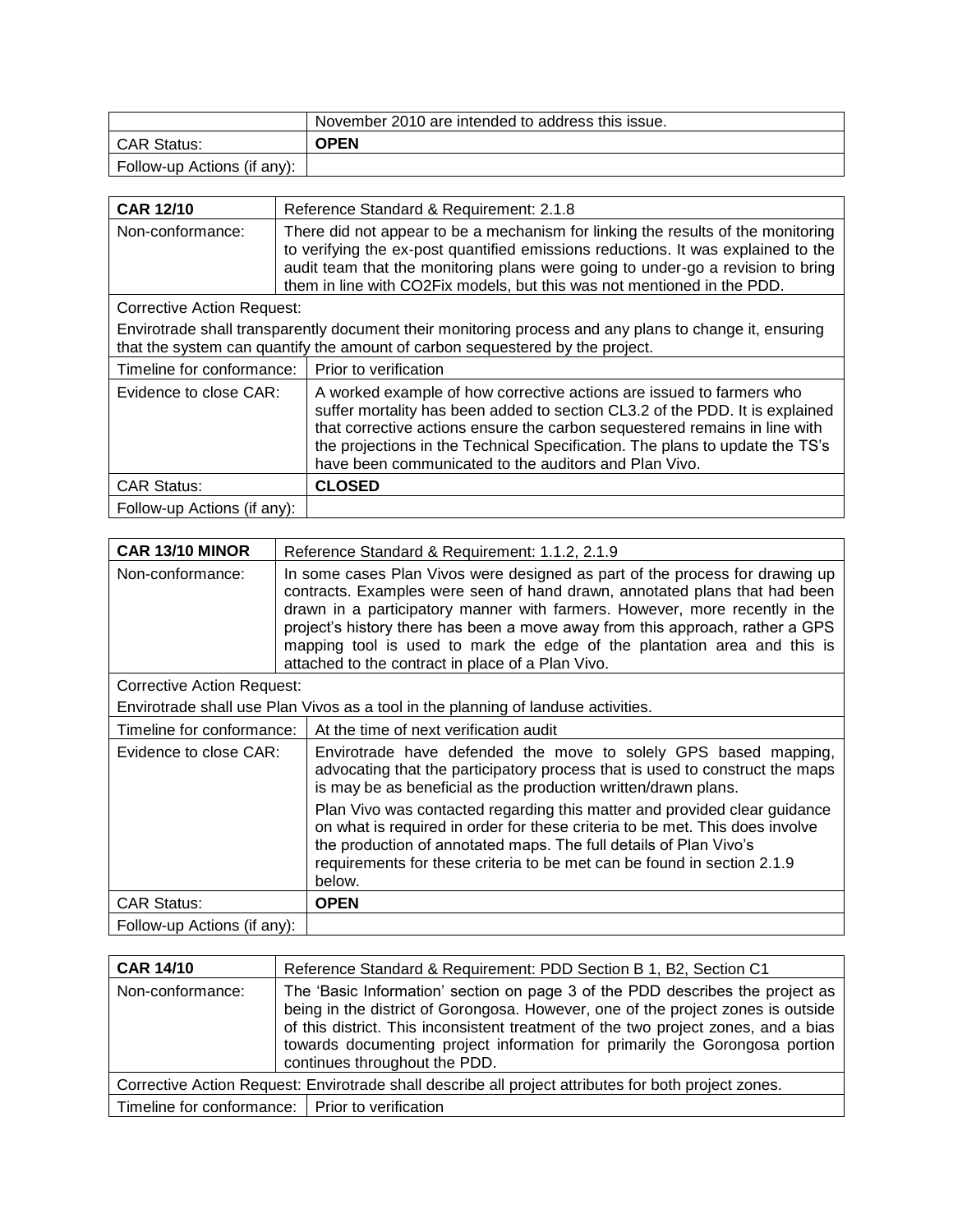| Evidence to close CAR:      | The PDD now describes explicitly the two project sites: The project<br>considers now one project zone (Sofala province) with 2 project sites (the<br>Gorongosa project site and the Zambezi Delta project site) where the<br>project areas are located (over a thousand <i>machambas</i> (fields) with an<br>average of 1.03ha plus the REDD areas, from 2 ha to 5.249 ha). This is<br>reinforced by adding new maps and differentiating the activities and<br>attributes in each zone. |
|-----------------------------|-----------------------------------------------------------------------------------------------------------------------------------------------------------------------------------------------------------------------------------------------------------------------------------------------------------------------------------------------------------------------------------------------------------------------------------------------------------------------------------------|
| <b>CAR Status:</b>          | <b>CLOSED</b>                                                                                                                                                                                                                                                                                                                                                                                                                                                                           |
| Follow-up Actions (if any): |                                                                                                                                                                                                                                                                                                                                                                                                                                                                                         |

| <b>CAR 15/10</b>                                                                                                             | Reference Standard & Requirement: PDD Section B 1                                                                                                                                                                                                                                                                                                |  |
|------------------------------------------------------------------------------------------------------------------------------|--------------------------------------------------------------------------------------------------------------------------------------------------------------------------------------------------------------------------------------------------------------------------------------------------------------------------------------------------|--|
| Non-conformance:                                                                                                             | In section G1.1 of the PDD figure 1 shows the location of the two "project"<br>areas". However, based on discussions with the project proponents, the areas<br>actually represent the two project zones, which are part of one project. This<br>inconsistent use of the terms 'project area' and 'project zone' continues<br>throughout the PDD, |  |
| Corrective Action Request: Envirotrade shall use the terms project area and project zone consistently<br>throughout the PDD. |                                                                                                                                                                                                                                                                                                                                                  |  |
| Timeline for conformance:                                                                                                    | Prior to verification                                                                                                                                                                                                                                                                                                                            |  |
| Evidence to close CAR:                                                                                                       | The PDD has been reworked to be more consistent in the terminology<br>employed.                                                                                                                                                                                                                                                                  |  |
| <b>CAR Status:</b>                                                                                                           | <b>CLOSED</b>                                                                                                                                                                                                                                                                                                                                    |  |
| Follow-up Actions (if any):                                                                                                  |                                                                                                                                                                                                                                                                                                                                                  |  |

| <b>CAR 16/10</b>                                                                | Reference Standard & Requirement: PDD Section B2                                                                                                                                                                                                                                     |  |
|---------------------------------------------------------------------------------|--------------------------------------------------------------------------------------------------------------------------------------------------------------------------------------------------------------------------------------------------------------------------------------|--|
| Non-conformance:                                                                | In section G1.2 of the PDD there is a thorough description of vegetation types.<br>However, the descriptions do not include the condition of the vegetation types.<br>For example one savanna site visited during the audit had evidence of illegal<br>logging for honey collection. |  |
| <b>Corrective Action Request:</b>                                               |                                                                                                                                                                                                                                                                                      |  |
| Envirotrade shall describe the condition of vegetation within the project area. |                                                                                                                                                                                                                                                                                      |  |
| Timeline for conformance:                                                       | Prior to verification                                                                                                                                                                                                                                                                |  |
| Evidence to close CAR:                                                          | The condition of the vegetation types is now described in section G1.2 of<br>the PDD. In addition, monitoring carried out by Eduardo Mondlane<br>University (MOU signed) will determine the condition in the future.                                                                 |  |
| <b>CAR Status:</b>                                                              | <b>CLOSED</b>                                                                                                                                                                                                                                                                        |  |
| Follow-up Actions (if any):                                                     |                                                                                                                                                                                                                                                                                      |  |

| <b>CAR 17/10</b>                                                                                                                                                                                                                                                                                                                                                                        | Reference Standard & Requirement: PDD Section B2                                                                                                                                                                                                       |
|-----------------------------------------------------------------------------------------------------------------------------------------------------------------------------------------------------------------------------------------------------------------------------------------------------------------------------------------------------------------------------------------|--------------------------------------------------------------------------------------------------------------------------------------------------------------------------------------------------------------------------------------------------------|
| Non-conformance:                                                                                                                                                                                                                                                                                                                                                                        | No specific HCV assessment has been carried out though. Some regional<br>documents related to the importance of the miombo forest have been listed in<br>the PDD, but there is no link with the particularities of the values in the project<br>zones. |
| Corrective Action Request:<br>Envirotrade shall design a plan to complete HCV evaluation including any rare or endangered species or<br>high conservation value habitats or protected areas in project area or in surrounding areas, including<br>clear steps and resources for defining whether and how this affects or places constraints on the project<br>design or implementation. |                                                                                                                                                                                                                                                        |
| Timeline for conformance:                                                                                                                                                                                                                                                                                                                                                               | Prior to verification                                                                                                                                                                                                                                  |
| Evidence to close CAR:                                                                                                                                                                                                                                                                                                                                                                  | Envirotrade has used the ProForest HCVF toolkit to comprehensively                                                                                                                                                                                     |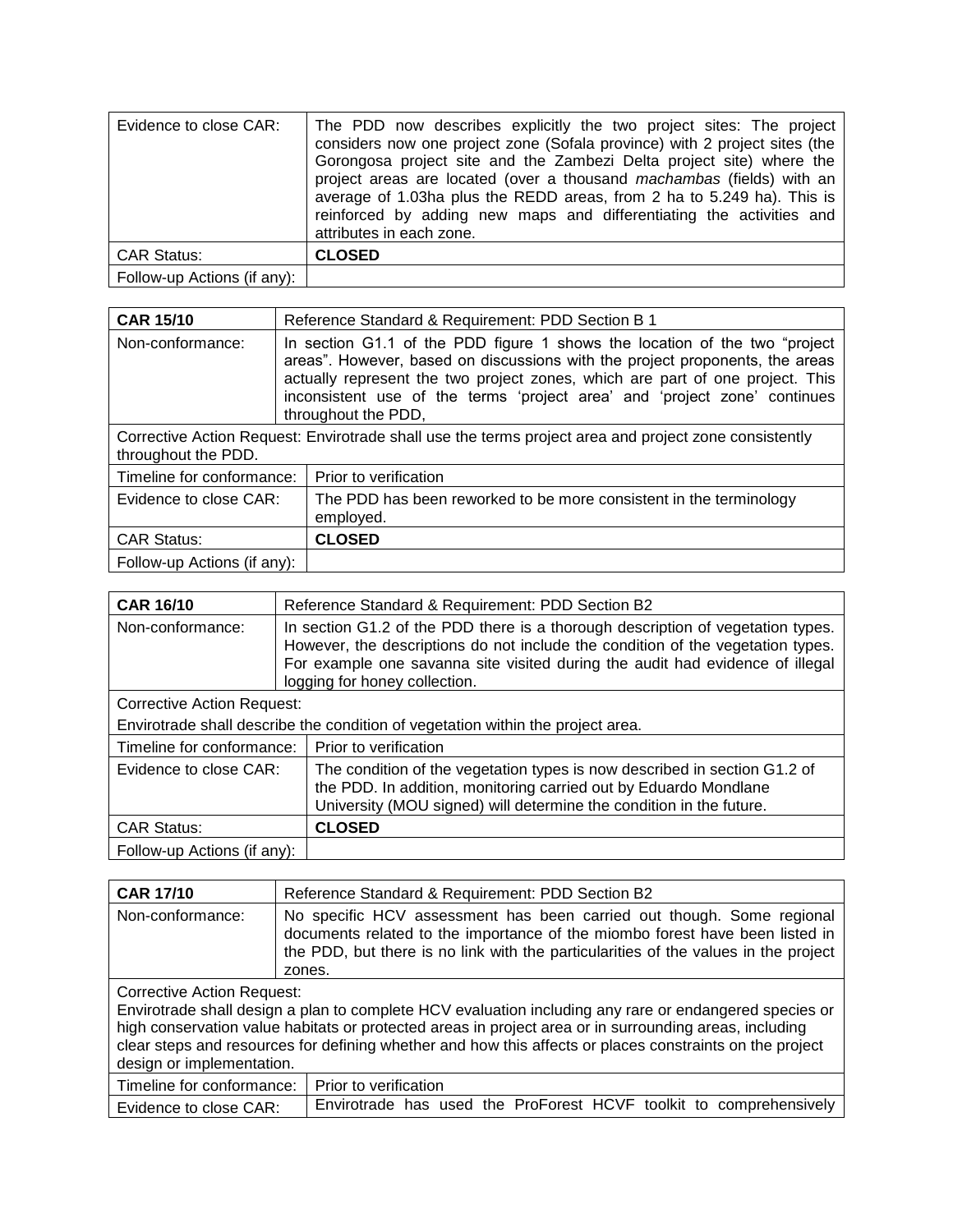|                             | determine the HCV in the project sites, with a result of 63.7% of the project<br>area within one of the 6 HCV categories. Four different categories,<br>grouping different HCV, have been appointed and maps have been<br>included in the PDD:                                         |
|-----------------------------|----------------------------------------------------------------------------------------------------------------------------------------------------------------------------------------------------------------------------------------------------------------------------------------|
|                             | High biodiversity closed canopy forests, such as gallery/riverine<br>forests and dry tropical forests<br>Protected areas (Inhamitanga Forest Reserve)<br>Woody vegetation on steep slopes<br>Culturally important areas                                                                |
|                             | General management recommendations have been included in the PDD for<br>these categories. In the Plan Vivo annual report progress on protection and<br>maintenance of HCV zones are to be documented to test the effectiveness<br>of the measures taken.                               |
|                             | The monitoring plan has been already outlined to some extent (using<br>community technicians, the University Eduardo Mondlane, satellite<br>imagery, questionnaires, surveys, and others) to check their status and it is<br>expected to be finished within 6 months after validation. |
| <b>CAR Status:</b>          | <b>CLOSED</b>                                                                                                                                                                                                                                                                          |
| Follow-up Actions (if any): |                                                                                                                                                                                                                                                                                        |

| <b>CAR 18/10</b>                                                                                                                                                                                                                                            | Reference Standard & Requirement: 1.1.3, PDD Section D1                                                                                                                                                                                                                                                                                                                                                                         |  |
|-------------------------------------------------------------------------------------------------------------------------------------------------------------------------------------------------------------------------------------------------------------|---------------------------------------------------------------------------------------------------------------------------------------------------------------------------------------------------------------------------------------------------------------------------------------------------------------------------------------------------------------------------------------------------------------------------------|--|
| Non-conformance:                                                                                                                                                                                                                                            | There is no reference to Envirotrade Mozambique Limitada and its relationship<br>with Associação Envirotrade Carbon Livelihoods, nor if the latter is already a<br>legally approved association.                                                                                                                                                                                                                                |  |
|                                                                                                                                                                                                                                                             | There is also a lack of description of the coordinator and project proponent,<br>Envirotrade Carbon Limited, and of completion of a table that includes Legal<br>Status of Provider and Directors/Trustees and description of activities, as<br>requested by PV.                                                                                                                                                                |  |
| <b>Corrective Action Request:</b>                                                                                                                                                                                                                           |                                                                                                                                                                                                                                                                                                                                                                                                                                 |  |
| Envirotrade shall clarify in a table the name, role, and constitution of the Project Trust Fund, the<br>Administration, and Technical Operation involved in the project, Legal Status of Provider and Directors<br>Trustees, and description of activities. |                                                                                                                                                                                                                                                                                                                                                                                                                                 |  |
| Timeline for conformance:                                                                                                                                                                                                                                   | Prior to verification                                                                                                                                                                                                                                                                                                                                                                                                           |  |
| Evidence to close CAR:                                                                                                                                                                                                                                      | The PDD has been modified by deleting Associação Envirotrade Carbon<br>Livelihoods (which has been created to replace Envirotrade Mozambique<br>Limitada but is not yet officially published in Bulletim da Republica), and<br>also by describing Envirotrade Carbon Limited as the project developer<br>replacing Envirotrade Limited in early 2009.<br>The PDD has also been completed to include all the team's professional |  |
|                                                                                                                                                                                                                                                             | skills.                                                                                                                                                                                                                                                                                                                                                                                                                         |  |
| <b>CAR Status:</b>                                                                                                                                                                                                                                          | <b>CLOSED</b>                                                                                                                                                                                                                                                                                                                                                                                                                   |  |
| Follow-up Actions (if any):                                                                                                                                                                                                                                 |                                                                                                                                                                                                                                                                                                                                                                                                                                 |  |

| <b>CAR 19/10</b> | Reference Standard & Requirement: PDD Section D1                                                                                                                                                                                                                                                                                                                 |
|------------------|------------------------------------------------------------------------------------------------------------------------------------------------------------------------------------------------------------------------------------------------------------------------------------------------------------------------------------------------------------------|
| Non-conformance: | In section G4.2 of the PDD the key technical skills that will be required to<br>implement the project successfully are not documented. The previous section<br>G4.1 does state the responsibilities of the project but without a list of key skills,<br>the absence of gaps is not easy to detect. The prior experience of the<br>management team is not stated. |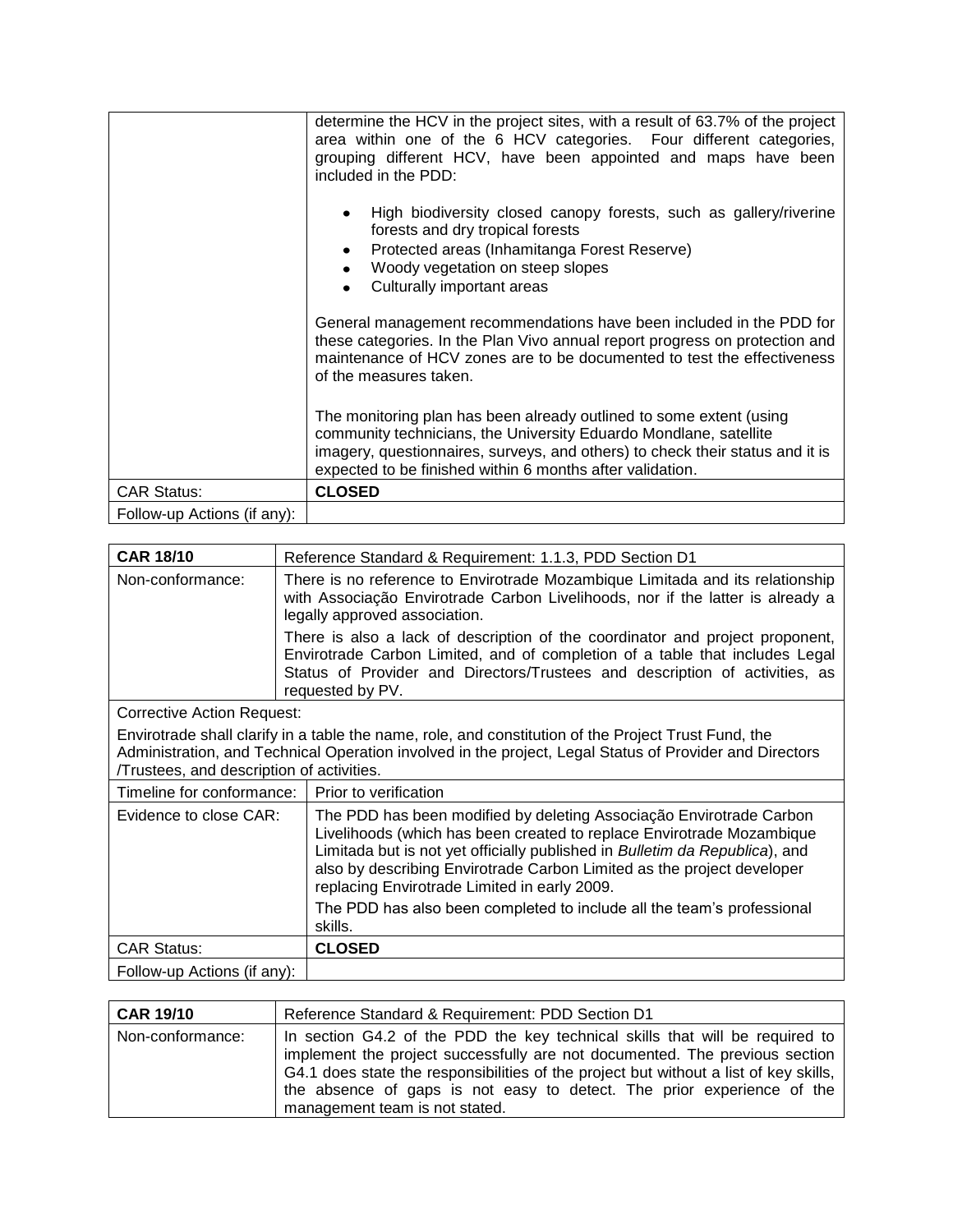| <b>Corrective Action Request:</b>                                                                   |                                                                           |  |
|-----------------------------------------------------------------------------------------------------|---------------------------------------------------------------------------|--|
| Envirotrade shall document the technical skills required to implement the project or the management |                                                                           |  |
| teams experience and expertise in project implementation.                                           |                                                                           |  |
| Timeline for conformance: I Prior to verification                                                   |                                                                           |  |
| Evidence to close CAR:                                                                              | The PDD has been completed to include all the team's professional skills. |  |
| <b>CAR Status:</b>                                                                                  | <b>CLOSED</b>                                                             |  |
| Follow-up Actions (if any):                                                                         |                                                                           |  |

| <b>CAR 20/10</b>           | Reference Standard & Requirement: PDD Section E1                                                                                                                                                                                                                                                                                                                                                                                                                                                                      |
|----------------------------|-----------------------------------------------------------------------------------------------------------------------------------------------------------------------------------------------------------------------------------------------------------------------------------------------------------------------------------------------------------------------------------------------------------------------------------------------------------------------------------------------------------------------|
| Non-conformance:           | The PDD does not contain a tabulation of Technical Specifications to the Plan<br>Vivo requirements. In addition, the Technical Specifications used by the project<br>have undergone numerous version changes, and are in different status' of<br>approval. The versions, the periods for which they were used, the differences<br>between them and the current status according to the Plan Vivo Standard was<br>not documented anywhere. This makes tracing the changes and the scale of<br>their impacts difficult. |
| Corrective Action Request: |                                                                                                                                                                                                                                                                                                                                                                                                                                                                                                                       |
|                            | Envirotrade shall document the Technical Specification used in the PDD in accordance with the Plan                                                                                                                                                                                                                                                                                                                                                                                                                    |

Vivo Template requirements. In addition there shall be transparency around the versions and statuses of Technical Specifications used.

| Timeline for conformance:   | Prior to verification                                                                                                                                         |
|-----------------------------|---------------------------------------------------------------------------------------------------------------------------------------------------------------|
| Evidence to close CAR:      | Section G3.2 of the PDD now contains the required table. There is now<br>transparency around the versions of technical specifications that have been<br>used. |
| <b>CAR Status:</b>          | <b>CLOSED</b>                                                                                                                                                 |
| Follow-up Actions (if any): |                                                                                                                                                               |

| <b>CAR 21/10</b>                  | Reference Standard & Requirement: PDD Section E 3                                                                                                                                                                                                                                                                                                                                                                                                                               |
|-----------------------------------|---------------------------------------------------------------------------------------------------------------------------------------------------------------------------------------------------------------------------------------------------------------------------------------------------------------------------------------------------------------------------------------------------------------------------------------------------------------------------------|
| Non-conformance:                  | Table 8 in section CL1.1 tabulates some of the information required by table E.2<br>of the Plan Vivo PDD template, however, it does not include all the information.                                                                                                                                                                                                                                                                                                            |
| <b>Corrective Action Request:</b> |                                                                                                                                                                                                                                                                                                                                                                                                                                                                                 |
| template.                         | Envirotrade shall document the carbon benefits of project activities as required on the Plan Vivo PDD                                                                                                                                                                                                                                                                                                                                                                           |
| Timeline for conformance:         | Prior to verification                                                                                                                                                                                                                                                                                                                                                                                                                                                           |
| Evidence to close CAR:            | A new table in section CL1.1 now includes all the required information.                                                                                                                                                                                                                                                                                                                                                                                                         |
|                                   | In section CL1.1 there appear to be errors in the units used in the summary<br>table of expected carbon benefits. For example, the Cashew Technical<br>Specification states, "Carbon sequestration potential over 100 years with a<br>rotation of 60 years on an average quality site with optimal climatic<br>conditions is 37.4 tC/ha above an initial vegetation carbon baseline of 2.8<br>tC/ha (Sambane, 2005)". These errors are not present in the carbon<br>calculator. |
|                                   | However the table states the baseline to be 2.8 t $CO2$ ha <sup>-1</sup> . It is suspected<br>this leads to a knock on error in the column "Long-term carbon uptake with<br>management".                                                                                                                                                                                                                                                                                        |
| <b>CAR Status:</b>                | <b>CLOSED</b>                                                                                                                                                                                                                                                                                                                                                                                                                                                                   |
| Follow-up Actions (if any):       | <b>NEW OBS 05/10</b>                                                                                                                                                                                                                                                                                                                                                                                                                                                            |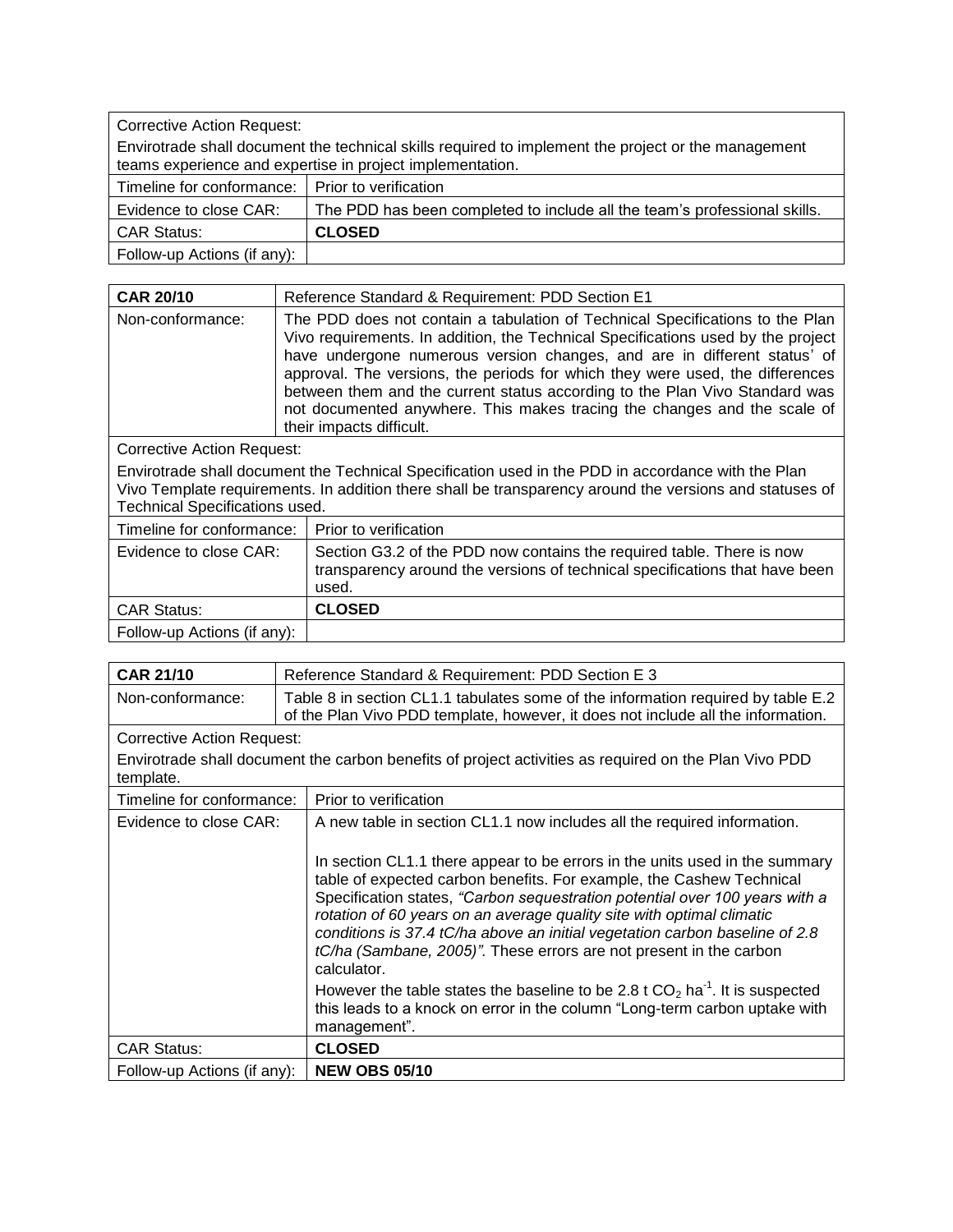| <b>CAR 22/10</b>                                                                                                                                                         | Reference Standard & Requirement: PDD Section E 5                                                                                                                                                                                                                                                |  |
|--------------------------------------------------------------------------------------------------------------------------------------------------------------------------|--------------------------------------------------------------------------------------------------------------------------------------------------------------------------------------------------------------------------------------------------------------------------------------------------|--|
| Non-conformance:                                                                                                                                                         | Table 14 in the PDD summarizes the benefits resulting from project activities<br>when addresing biodiversity. Nevertheless, a summary table of expected<br>impacts of project activities on key environmental services by technical<br>specification, as required on table E3, was not provided. |  |
| Corrective Action Request:                                                                                                                                               |                                                                                                                                                                                                                                                                                                  |  |
| Envirotrade shall document expected impacts of project activities on key environmental services by<br>technical specification as required on the Plan Vivo PDD template. |                                                                                                                                                                                                                                                                                                  |  |
| Timeline for conformance:                                                                                                                                                | Prior to verification                                                                                                                                                                                                                                                                            |  |
| Evidence to close CAR:                                                                                                                                                   | A table has been added to B1.1 which conforms with Plan Vivo<br>requirements.                                                                                                                                                                                                                    |  |
| <b>CAR Status:</b>                                                                                                                                                       | <b>CLOSED</b>                                                                                                                                                                                                                                                                                    |  |
| Follow-up Actions (if any):                                                                                                                                              |                                                                                                                                                                                                                                                                                                  |  |

| CAR 23/10 MINOR                                                                                      | Reference Standard & Requirement: PDD Section E 6, E 7                                                                                                                                                                                                                                                                                                |  |
|------------------------------------------------------------------------------------------------------|-------------------------------------------------------------------------------------------------------------------------------------------------------------------------------------------------------------------------------------------------------------------------------------------------------------------------------------------------------|--|
| Non-conformance:                                                                                     | In section G3.5 of the PDD six risks are identified. These are; "risk of flooding",<br>"risk of fire", "social risks", "institutional capacity risks", "financial risks" and<br>"institutional/political risks". Each risk has a mitigation action explained.                                                                                         |  |
|                                                                                                      | However, the risks have not been presented in a table similar to E.4. As a result<br>the risks have not been categorized as high medium or low.                                                                                                                                                                                                       |  |
| <b>Corrective Action Request:</b>                                                                    |                                                                                                                                                                                                                                                                                                                                                       |  |
| Envirotrade shall categorize risks as low, medium or high as required on the Plan Vivo PDD template. |                                                                                                                                                                                                                                                                                                                                                       |  |
| Timeline for conformance:                                                                            | Within 6 months of the date of closure of this report.                                                                                                                                                                                                                                                                                                |  |
| Evidence to close CAR:                                                                               | The permanence risks have been categorized in accordance with Plan Vivo<br>in section G3.5. A leakage table similar to PV's table E.4 (note there are<br>two E.4's in the Plan Vivo guidance template) has been added to section<br>CL2.2 of the PDD. The table is completed well, although it is missing a<br>column to categorize the leakage risk. |  |
| <b>CAR Status:</b>                                                                                   | <b>OPEN</b>                                                                                                                                                                                                                                                                                                                                           |  |
| Follow-up Actions (if any):                                                                          |                                                                                                                                                                                                                                                                                                                                                       |  |

| CAR 24/10 MINOR                                                                                                                                | Reference Standard & Requirement: PDD Section G2                                                                                                                                                                                                                    |  |
|------------------------------------------------------------------------------------------------------------------------------------------------|---------------------------------------------------------------------------------------------------------------------------------------------------------------------------------------------------------------------------------------------------------------------|--|
| Non-conformance:                                                                                                                               | While annual reporting for biodiversity is expected, as per PV procedures, this is<br>not indicated in the PDD, nor exists a table showing methods of monitoring<br>environmental impacts of proposed activities as required by table G1 of the PV<br>PDD template. |  |
| <b>Corrective Action Request:</b>                                                                                                              |                                                                                                                                                                                                                                                                     |  |
| Envirotrade shall document how the environmental impacts of project activities will be monitored as<br>required on the Plan Vivo PDD template. |                                                                                                                                                                                                                                                                     |  |
| Timeline for conformance:                                                                                                                      | Within 6 months of the date of closure of this report.                                                                                                                                                                                                              |  |
| Evidence to close CAR:                                                                                                                         | The PDD has been updated in B3.3 to include impacts, methods, and<br>thresholds. Nevertheless, a column with the baselines as required in the<br>PV PDD template is still missing.                                                                                  |  |
| <b>CAR Status:</b>                                                                                                                             | <b>OPEN</b>                                                                                                                                                                                                                                                         |  |
| Follow-up Actions (if any):                                                                                                                    |                                                                                                                                                                                                                                                                     |  |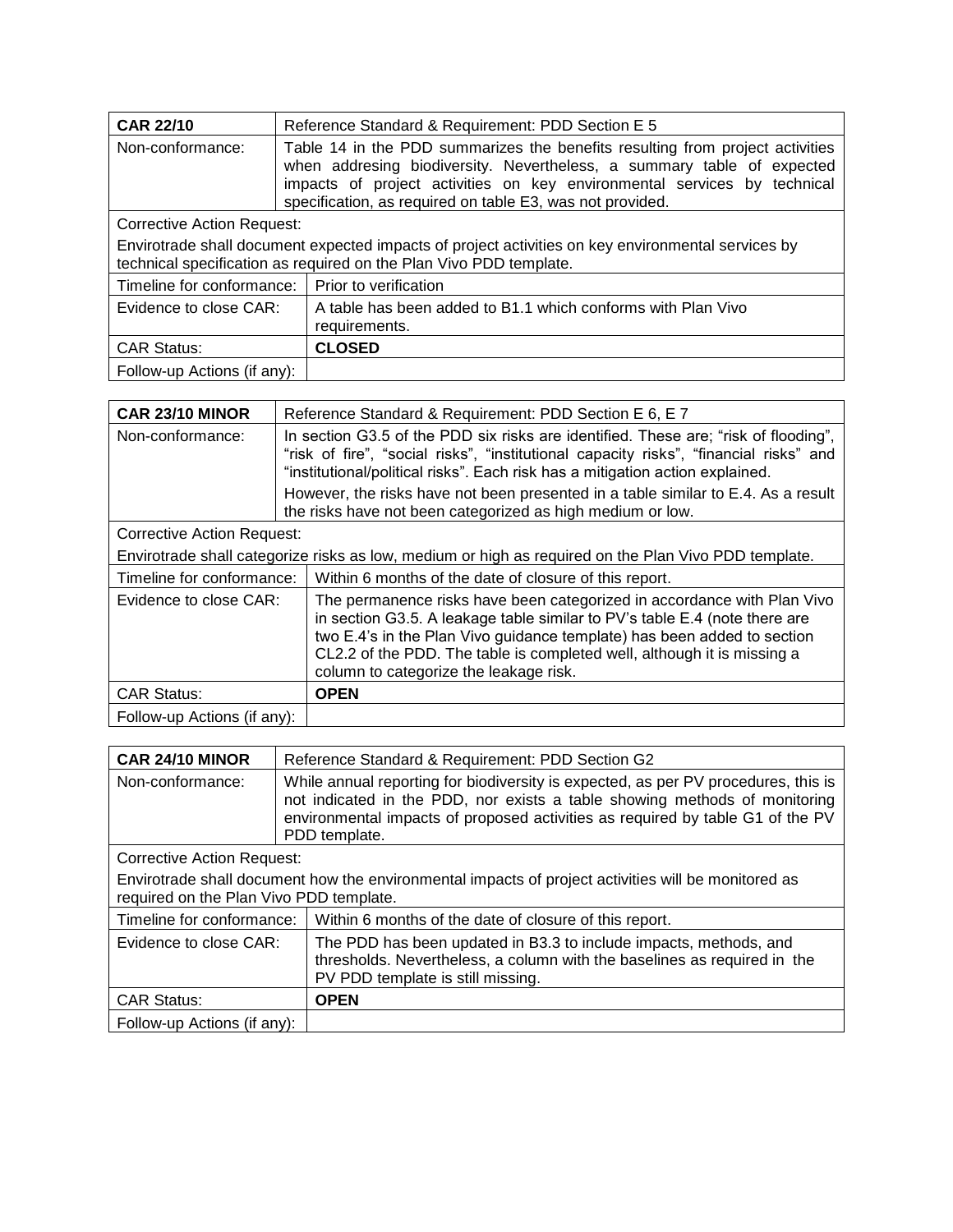| <b>CAR 25/10</b>                                                                                                                                | Reference Standard & Requirement: PDD Section G3                                                                                                                                                                                                                                                                                                                                                                                         |
|-------------------------------------------------------------------------------------------------------------------------------------------------|------------------------------------------------------------------------------------------------------------------------------------------------------------------------------------------------------------------------------------------------------------------------------------------------------------------------------------------------------------------------------------------------------------------------------------------|
| Non-conformance:                                                                                                                                | The monitoring results are distributed as part of the project's annual reporting<br>process to Plan Vivo. However the audit team has seen very different PV<br>annual reports (2006-08), without a clear plan with variables and frequencies to<br>be followed-up. As above, it doesn't exists a table showing methods of<br>monitoring socio-economic impacts of proposed activities as required by table<br>G2 of the PV PDD template. |
| <b>Corrective Action Request:</b>                                                                                                               |                                                                                                                                                                                                                                                                                                                                                                                                                                          |
| Envirotrade shall document how the socio-economic impacts of project activities will be monitored as<br>required on the Plan Vivo PDD template. |                                                                                                                                                                                                                                                                                                                                                                                                                                          |
| Timeline for conformance:                                                                                                                       | Prior to verification                                                                                                                                                                                                                                                                                                                                                                                                                    |
| Evidence to close CAR:                                                                                                                          | The PDD has been updated to include the methods of monitoring related to<br>socio-economic aspects (sections G3.4 and CM3.1)                                                                                                                                                                                                                                                                                                             |
| <b>CAR Status:</b>                                                                                                                              | <b>CLOSED</b>                                                                                                                                                                                                                                                                                                                                                                                                                            |

Follow-up Actions (if any):

| <b>CAR 26/10</b>                                                                                    | Reference Standard & Requirement: PDD Section I                                                                                                                                                                                                                                                                                  |  |
|-----------------------------------------------------------------------------------------------------|----------------------------------------------------------------------------------------------------------------------------------------------------------------------------------------------------------------------------------------------------------------------------------------------------------------------------------|--|
| Non-conformance:                                                                                    | The PDD is written using the template of the CCBA. On the title page it is stated<br>that the project is written according to CCB standards. There is actually no<br>mention that the PDD has been designed to Plan Vivo standards, although it is<br>stated that the project is a Plan Vivo project and uses Plan Vivo systems. |  |
| <b>Corrective Action Request:</b>                                                                   |                                                                                                                                                                                                                                                                                                                                  |  |
| Envirotrade shall state the intention and status of the PDD with respect to the Plan Vivo Standard. |                                                                                                                                                                                                                                                                                                                                  |  |
| Timeline for conformance:                                                                           | Prior to verification                                                                                                                                                                                                                                                                                                            |  |
| Evidence to close CAR:                                                                              | The title page and introduction are now clear on the scope of the PDD and<br>the involvement with Plan Vivo                                                                                                                                                                                                                      |  |
| <b>CAR Status:</b>                                                                                  | <b>CLOSED</b>                                                                                                                                                                                                                                                                                                                    |  |
| Follow-up Actions (if any):                                                                         |                                                                                                                                                                                                                                                                                                                                  |  |

| <b>CAR 27/10</b>                                                                        | Reference Standard & Requirement: PDD Annexes                                                                                                                                                                                                                                                                                                                                                                                                                                                                                                                                                                                                                                                                               |  |
|-----------------------------------------------------------------------------------------|-----------------------------------------------------------------------------------------------------------------------------------------------------------------------------------------------------------------------------------------------------------------------------------------------------------------------------------------------------------------------------------------------------------------------------------------------------------------------------------------------------------------------------------------------------------------------------------------------------------------------------------------------------------------------------------------------------------------------------|--|
| Non-conformance:                                                                        | The PDD is said, on the title page to be presented, "without annexes". However,<br>the PDD does have one annex within it. This is Annex I, "Relevant and<br>respective laws in Mozambique". In addition, over 400 additional documents<br>were provided to the audit team including academic papers that have emerged<br>from the project, annual reports, meeting minutes, etc. As such the documents<br>were not organised into those which are a current, relevant annex to the PDD,<br>and those which were more general background and subsidiary documents.<br>This made assessing the documentation more difficult, and does not comply<br>with PV requirements to have all this information in the related annexes. |  |
| <b>Corrective Action Request:</b>                                                       |                                                                                                                                                                                                                                                                                                                                                                                                                                                                                                                                                                                                                                                                                                                             |  |
| Envirotrade shall include the annexes to the PDD as required in the Plan Vivo Standard. |                                                                                                                                                                                                                                                                                                                                                                                                                                                                                                                                                                                                                                                                                                                             |  |
| Timeline for conformance:                                                               | Prior to verification                                                                                                                                                                                                                                                                                                                                                                                                                                                                                                                                                                                                                                                                                                       |  |
| Evidence to close CAR:                                                                  | There are hyperlinks to most of the documents referenced in the PDD and<br>descriptions of the documents in the document list provided to the auditor<br>and an index which was categorised by subject, i.e. "microbusinesses<br>REDD" rather than which ones were in the PDD. Flexibility has been<br>allowed by PVF, but the number of documents is so big that the project<br>proponent should synthesize the relevant documentation in a more<br>coherent set of documentation.                                                                                                                                                                                                                                         |  |
| <b>CAR Status:</b>                                                                      | <b>CLOSED</b>                                                                                                                                                                                                                                                                                                                                                                                                                                                                                                                                                                                                                                                                                                               |  |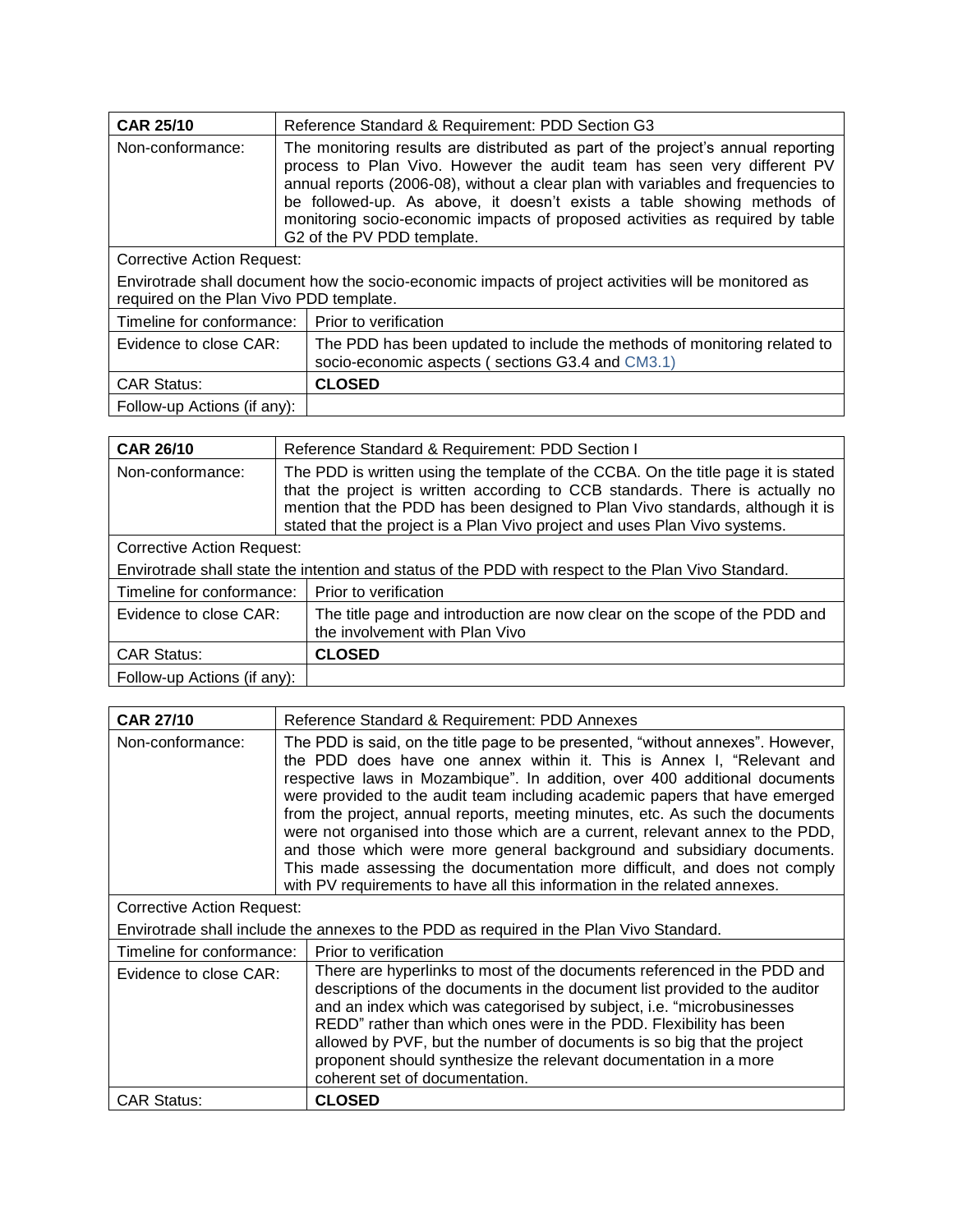Follow-up Actions (if any): **OBS 08/10** 

## **2.2.1 Observations**

*Note: Observations are issued for areas that the auditor sees the potential for improvement in implementing standard requirements or in the quality system; observations may lead to direct non-conformances if not addressed.*

| <b>OBS 01/10</b> | Reference Standard & Requirement: 3 |
|------------------|-------------------------------------|
|                  |                                     |

It has not been indicated the extent and steps for *Gliricidia sp.* use being phased out.

Observation:

Envirotrade should clearly indicate in the PDD the steps for changing tree species in their systems.

| <b>OBS 02/10</b>                                                                 | Reference Standard & Requirement: 3.1.1 |  |  |
|----------------------------------------------------------------------------------|-----------------------------------------|--|--|
| Seeds origin is not mentioned in the PDD: i.e. Faidherbia sp. comes from Malawi. |                                         |  |  |

## Observation:

Envirotrade should mention seeds origin in the PDD.

**OBS 04/10** Reference Standard & Requirement: PDD Section D 5

Some explanations given about financial mechanism and the organizational structure of the project led to the REDD activities only (i.e. 1<sup>st</sup> paragraph on page 58) while actually being applicable to all of them, creating confusion.

Observation:

Envirotrade should clarify the activities concerned by the financial mechanisms, such as MCLT.

## **New Observations raised in the Draft Final Report:**

**OBS 05/10** Reference Standard & Requirement: 2.1.1 In section CL1.1 of the PDD there is an explanation of how technical specifications have evolved over time. Section G2.3 does explain that a carbon value of  $73.3 \text{ t C}$  ha<sup>-1</sup> was used prior to the adoption of the new REDD Technical Specification in 2009, however it is not clear how many credits were created using this value, and whether any corrections had been made or were planned. However, this was found to be a typo, and in fact the original carbon density value used for REDD areas was 73.3 t CO<sub>2</sub> ha<sup>-1</sup>. In a document called, "Implementation of REDD in Sofala Project" the use of this number, and the history of REDD activities is presented.

Observation: Envirotrade should use the correct units throughout the PDD.

**OBS 06/10** | Reference Standard & Requirement:

It would be an improvement if strict version numbers/date be applied to Technical Specifications that can be directly referenced in the database/carbon calculator.

Observation: Envirotrade should strengthen the version control and tracking of use of Technical Specifications.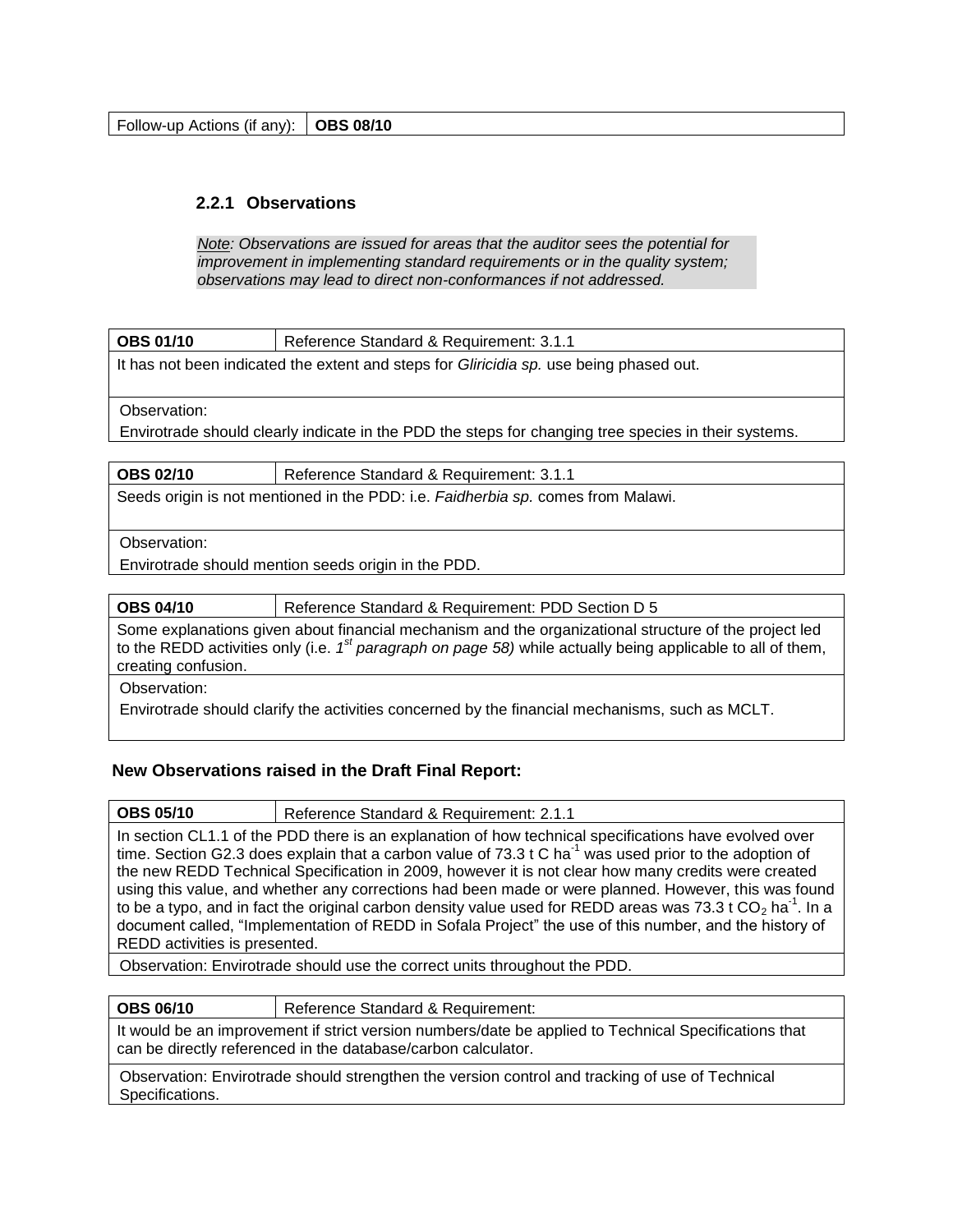| <b>OBS 07/10</b> | Reference Standard & Requirement: 2.1.1 |
|------------------|-----------------------------------------|
|------------------|-----------------------------------------|

Issues of ambiguity were found in the as yet unapproved "no burning" technical specification. The Auditors acknowledge that the no burning technical specification has been submitted for peer review as required by the Plan Vivo. Given the relatively small quantities of carbon involved there is not a risk of the outcome of that review affecting the net benefits of the project. In addition there is no evidence to suggest that not burning could lead to increased net emissions. Therefore it was accepted that an OBS would be issued to complete this process and make any required changes by the verification.

Observation: Envirotrade should complete the peer review process for the no burning technical specification.

**OBS 08/10** Reference Standard & Requirement: PDD Annexes

There are hyperlinks to most of the documents referenced in the PDD and descriptions of the documents in the document list provided to the auditor and an index which was categorised by subject i.e. microbusinesses REDD rather than which ones were in the PDD. Flexibility has been allowed by PV, but the number of documents is very big and this is still confusing.

Observation: Envirotrade should synthesize the relevant documentation in a more coherent set of documentation.

## <span id="page-16-0"></span>**2.3 Actions Taken by Company Prior to Report Finalization**

Envirotrade worked to solve the issues by doing a review and making changes to the PDD, and then subsequent changes in the relevant associated documentation, including the Technical Specifications.

Envirotrade has also developed new tools such as the High Conservation Values evaluation, based on the ProForest HCVF toolkit, an exit strategy explaining the key dates in the future running of the project, and outlined a monitoring plan that will be completed 6 months after the validation.

A list of the documents provided as exhibits in this phase can be checked in 3.2.

## <span id="page-16-1"></span>**3 AUDIT METHODOLOGY**

## **3.1 Audit Team**

<span id="page-16-2"></span>

| Auditor(s)  | <b>Qualifications</b>                                                     |  |  |
|-------------|---------------------------------------------------------------------------|--|--|
| Adam Gibbon | Adam is Technical Specialist for the Rainforest Alliance Climate Change   |  |  |
|             | Initiative. Adam has led the technical climate change related side of ten |  |  |
|             | CCBA validations, one VCS validation and four VCS methodology             |  |  |
|             | reviews, that are either completed or currently underway. Adam was        |  |  |
|             | also involved in one CCX verification. Adam is a qualified lead auditor   |  |  |
|             | for the Climate Action Reserve and was a CCX forestry verifier            |  |  |
|             | committee participant.                                                    |  |  |
|             | Adam has trained over 60 people in Spain, Bali and Vietnam in AFOLU       |  |  |
|             | project auditing and project development. Recipients of the training      |  |  |
|             | included Rainforest Alliance auditors, government officials, private      |  |  |
|             | consultants and NGO representatives. Adam was lead author of recent       |  |  |
|             | Rainforest Alliance publication entitled, "Guidance on coffee carbon      |  |  |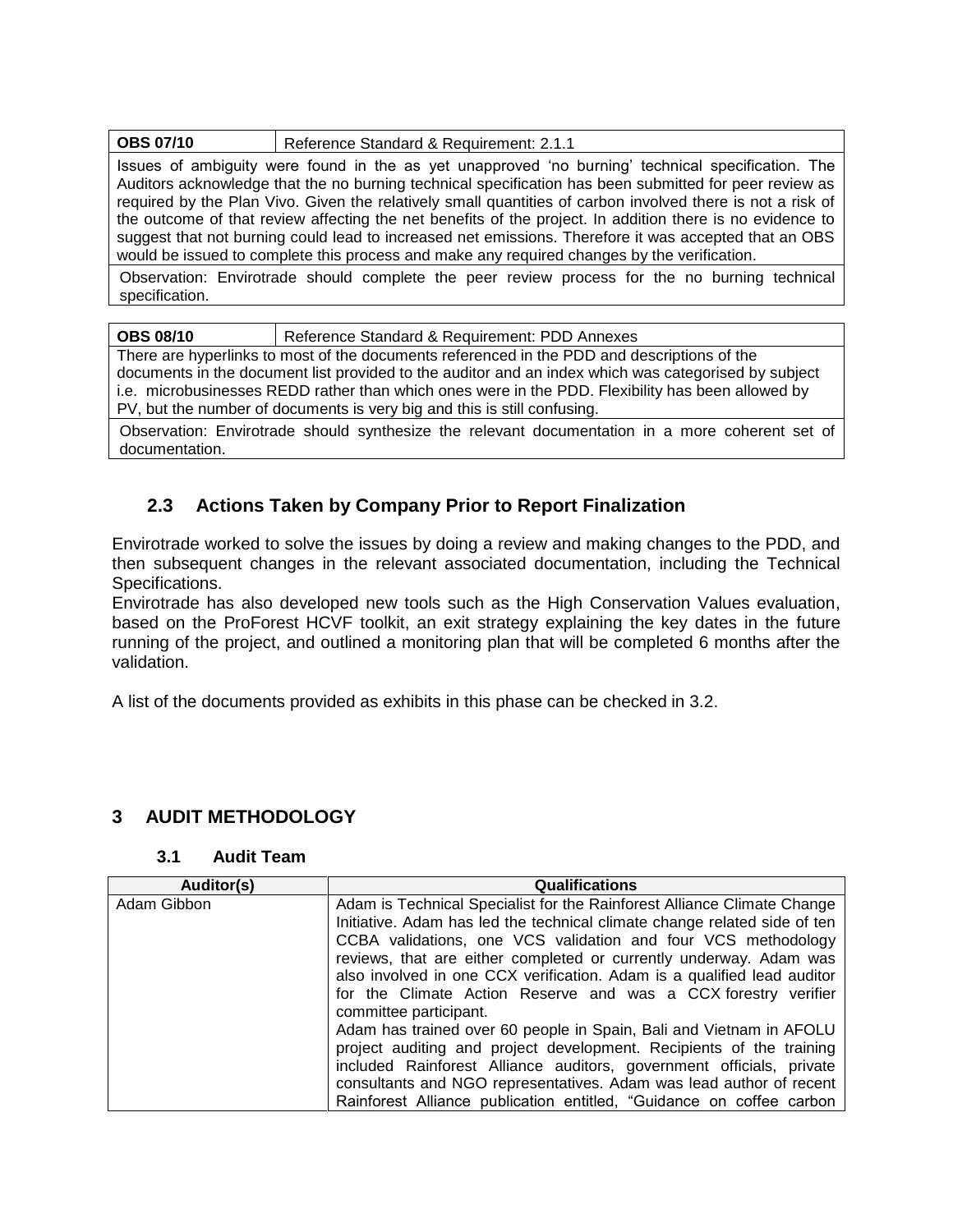|                       | development using the (CDM) simplified<br>agroforestry<br>project<br>methodology" as well as two scientific articles currently in press.<br>Before joining Rainforest Alliance Adam worked at Oxford University as<br>a researcher. His research emphasized the potential of carbon markets<br>to finance sustainable management of forest resources. He led a team<br>conducting a landscape scale assessment of carbon stocks in the<br>Peruvian Andes' cloud forests and montane grasslands.<br>Adam earned a distinction on the Environmental Change and<br>Management MSc. Program at Oxford University, winning prizes for his<br>dissertation and overall performance. He was awarded the Sir Walter<br>Raleigh Scholarship at Oriel College, Oxford. He graduated with a first<br>class degree from Durham University, with a BSc in Natural Sciences,<br>specializing in Geology, Chemistry & Geography.                                                                                                                                                                                                                                               |
|-----------------------|-----------------------------------------------------------------------------------------------------------------------------------------------------------------------------------------------------------------------------------------------------------------------------------------------------------------------------------------------------------------------------------------------------------------------------------------------------------------------------------------------------------------------------------------------------------------------------------------------------------------------------------------------------------------------------------------------------------------------------------------------------------------------------------------------------------------------------------------------------------------------------------------------------------------------------------------------------------------------------------------------------------------------------------------------------------------------------------------------------------------------------------------------------------------|
| Romana Rombe Bandeira | Romana is assistant professor since 2000, Eduardo Mondlane<br>University. Areas of work include Forest protection, protection and<br>rehabilitation of ecosystems, wildfires, forest health, pest ecology.<br>Design, coordination and implementation of several research projects<br>and publications in the fields of forest protection. Supervision of more<br>than 15 final year undergraduate students and MSc work. Consultancy<br>work and management positions within the Faculty of Agronomy and<br>Forestry Engineering such as Associate Dean for Research and<br>Extension (2001-2004); Associate Dean for Academic Issues (2005-<br>2008). Worked at the National Commission of Planning/ National<br>Directorate for Planning/Agrarian Department, in charge of forest policy<br>analysis and analysis of the national forest production and statistics. Has<br>been involved in the evaluation of research projects in the biology topic<br>for the Ministry of High Education and Technology (2002); IUCN (2003);<br>University Open Fund (2008). Gender analysis and diagnosis for the<br>Faculty of Agronomy and Forestry Engineering (1995). |
| Mateo Cariño Fraisse  | Mateo is the Forest and Climate Services Coordinator for the<br>Mediterranean and Africa. Mateo speaks French, Spanish, English, and<br>Portuguese, holds a masters degree in Forestry, and has gained<br>experience in forest fires (Spain), research (France), management plans<br>(Comoros Islands), FSC and Carbon projects assessments (Costa Rica,<br>DR Congo, Cameroon, Morocco, Guatemala, UK, Uruguay, Portugal,<br>México, Brazil, Bolivia), funding projects (Fundación Biodiversidad,<br>AECID, DFID, CBFF) and delivering trainings (Spain, Bolivia, UK, DR<br>Congo, Cameroon, Brazil, Morocco). Mateo has completed a lead<br>auditor training by SmartWood.                                                                                                                                                                                                                                                                                                                                                                                                                                                                                    |

# **3.2 Project document review methodology description**

<span id="page-17-0"></span>Submitted after the field audit in response to the draft Report

- 2010-18-04-PDD-CCBA-Sofala-post audit\_FINAL.doc  $\bullet$
- 2010-18-04-PDD-CCBA-Sofala-post audit\_FINAL.pdf
- Envirotrade SOF Exit Strategy.pdf
- ET POL Grievance Policy.pdf
- ET POL Harassment Policy.pdf
- Falcao 2010.pdf
- Ghee 2010, prerelease.pdf
- Implementation of REDD in Sofala Project.pdf
- Machamba sem queimada.pdf $\bullet$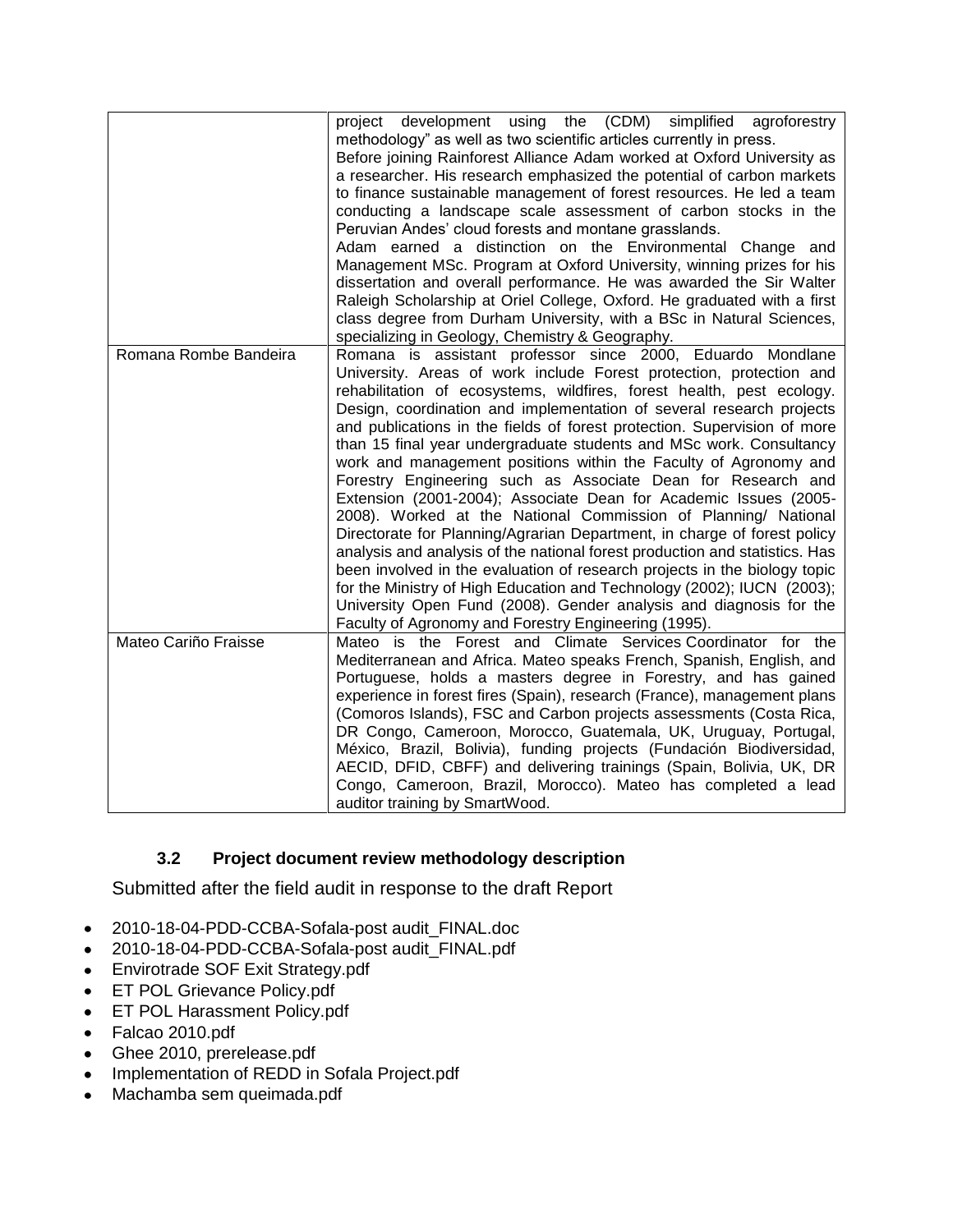- N'hambita Carbon Crediting Technical Note written by ECCM.pdf
- Protective Clothing to sawmill.pdf
- SOF Envirotrade monitoring manual DRAFT.pdf
- Sofala HCVF report.pdf
- 120610 Sofala\_AC.xlsx
- Nhambita Final Report main part.doc (EU "Evaluation of N'hambita Pilot Project" Final Report November 2009, Antonio Marzoli and Piero Del Lungo)
- comments\_on\_ML\_evaluation\_amended2.doc (Comments on the document above)
- 2009 Casey's thesis chapter 6 uncertainty.pdf
- 2009 Calculator Gorongosa

Prior to, or during, the Field Audit

The PDD and over 400 additional documents were provided to the audit team including academic papers that have emerged from the project, annual reports, meeting minutes, etc. As such the documents were not organised into those which are a current, relevant annex to the PDD, and those which were more general background and subsidiary documents. Although the documents referenced as footnotes in the PDD were hyperlinked to the documents submitted, this made assessing the documentation very difficult. The documents were separated in the different topics (technical, social, environmental) and reviewed by the team. The list of the documents reviewed is provided below:

- CCBA PDD, V13, 30 August 2009
- 2008 Sofala Report to Plan Vivo (and Appendixes)
- Technical specifications:
	- 1. 050609 MOZ-NHA-TS-DIP var faidherbia
	- 2. 080509 MOZ-NHA-TS-Boundary
	- 3. 080509 MOZ-NHA-TS-DIP var Gliricidia
	- 4. 080509 MOZ-NHA-TS-FO-Mango
	- 5. 080509 MOZ-NHA-TS-Homested Planting
	- 6. 080509 MOZ-NHA-TS-Woodlot
	- 7. 080509 MOZ-NHA-TS-FO-Cashew
- Conservation of miombo woodland in Mozambique, V2.2, 21 Sept 09 (in peer review) (*older versions were also seen for some systems, but frequently the date or version number was not present*)
- Actions Required to Establish Conservation Areas (no date or version, filename = 34ACTI~1)
- Avoided deforestation areas transect protocol (stratification) (no date or version, filename = 370104~1)
- PSP measurement program document
- Modelling deforestation rate on population size
- Forest Management Plan
- Spadavecahia, L.; Williams, M. & Wright, J. 01-09-04 Synthesis of Remote Sensing Products and a GIS Database to Estimate Land Use Change: an Analysis of the Nhambita Community Forest, Mozambique. Landsat 2000 Classification. 26 p.
- Sambane, E.C.C. 2005. Above-ground Biomass Accumulation in Fallow Fields at the Nhambita  $\bullet$ Community – Mozambique. M.Sc. Thesis. University of Edinburgh. 79 p.
- Zolho, R. Effect of Fire Frequency on the Regeneration of Miombo Woodland in Nhambita, Mozambique. M.Sc. Thesis. University of Edinburg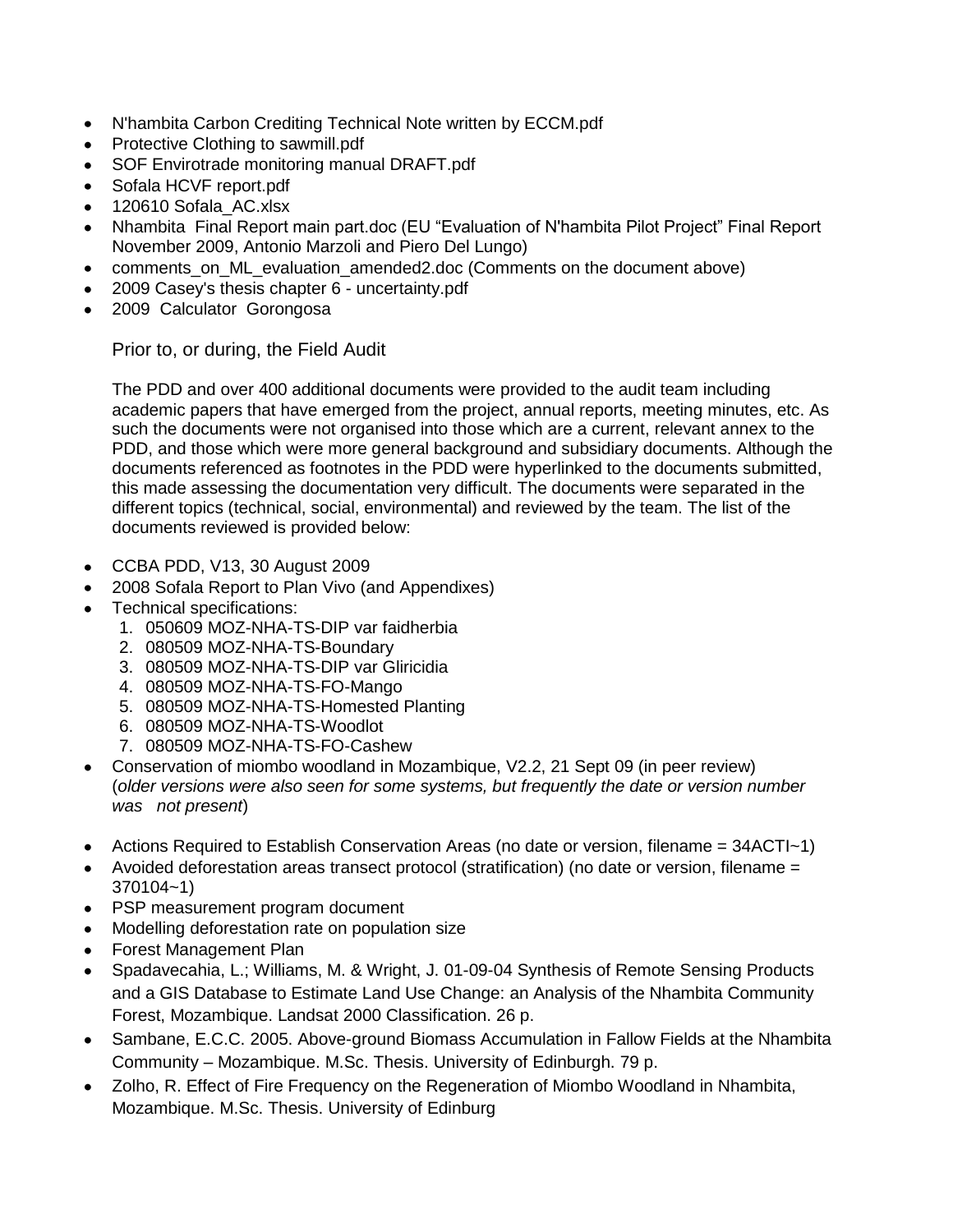- Wallentin, G. 2006. Carbon Change Rate and Assessment of its Drivers in Nhambita, Mozambique. University of Edinburgh. 18 p.
- Flaherty, S. 2008. Analysis of Land Use Change Using Spot Images. N´hambita Pilot Project,  $\bullet$ Final Report, September 2008. Institute of Geography, School of Geosciences, University of Edinburgh, Drummond Street, Edinburgh EH8 9XP
- $\bullet$ Marzoli, A. 2008. Inventário Florestal Nacional. Ministério de Agricultura. Direcção Nacional de Terras e Florestas. Maputo, 98 p.
- $\bullet$ Relatório sobre o processo de visionagem na Comunidade de Matondo. Programa de Desenvolvimento Rural, Sofala. República de Moçambique. Ministério da Agricultura e Desenvolvimento Rural e da Cooperação Técnica Alemã GTZ 30p. By Charles Chidamba. 01/2004
- Herd, A.R.C. 2007. Exploring the Socio-Economic Role of Charcoal and the Potential for Sustainable Production in the Chicale Regulado, Mozambique. A dissertation presented for the degree of Master of Sciences. University of Edinburgh. 77p.
- Rohit Jindal. Impact Assessment of the Nhambita Community Carbon Project, Mozambique. 408 p. (follow up socio-economic data from 2008)
- Jindal, R. 2004. Measuring the Socio-Economic Impact of carbon Sequestration on Local Communities: An Assessment Study with Specific Reference to the Nhambita Pilot Project in Mozambique. M.Sc. Thesis. University of Edinburgh. 113 p.
- Minihousehold Census (mini census Chicare Regulado).
- Mini Household Census. April 2009.
- Williams, M.; Ryan, C.M.; Rees, R.M.; Sambane, E.; Fernando, J.; Grace, J. 2008. Carbon Sequestration and Biodiversity of Re-growing Miombo Woodlands in Mozambique. Forest Ecology and management. 254: 145-155. Science Direct. [www.science.direct.com](http://www.science.direct.com/)
- Furley, P.A.; Rees, R.M.; Ryan, C.M.; Saiz, G. 2008. Savanna Burning and the Assessment of  $\bullet$ Long-term Fire Experiments with Particular Reference to Zimbabwe. Progress in Physical Geography. 32 (6): 611-634
- Carbon sequestration and biodiversity of regrowing miombo woodlands of Malawi (Walker et al., 2008)
- Policy and procedure Manual (draft)
- Staff CVs
- Training materials, educational movies and reports:
	- 1. António Serra: Princípios Básicos de Plantação. Guião de Treinamento.
	- 2. António Serra: Mudanças Climáticas. Manual de Treinamento.
	- 3. António Serra: Technical Specification Training Manual. Envirotrade Moçambique. Princípios Básicos de Plantação. Guião de Treinamento Mfumaya Nhambita. ECCM. The Edinburgh Centre for Carbon Management/Envirotrade/The University of Edinburgh. Funded by the European Union.
	- 4. António Serra: Feijão Boer (Ndodze). Guião de Treinamento. Envirotrade Moçambique
	- 5. Relatório Anual de Actividades 2008-2009. Envirotrade Moçambique
	- 6. Panflet Fundação Carbono Para Vida. Mozambique Carbon Livelihoods Trust. Contabil.
	- 7. Seca e Desertificação. Promarte. ABC do Ambiente. 2. VHS PAL, 51 MIN.
- Pigeon Pea Training manual (slides)
- Tree planting techniques slides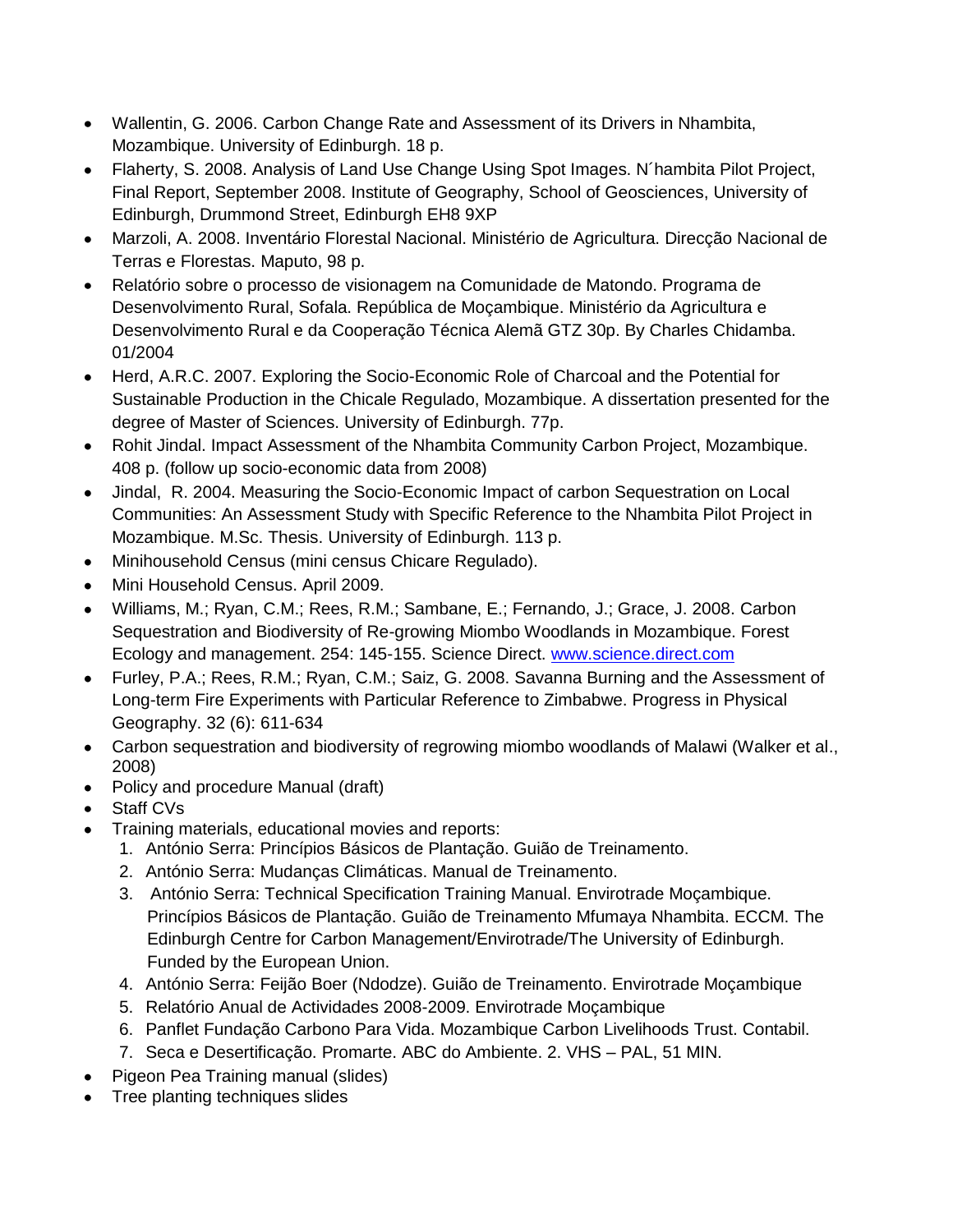- Treiamento Tecnicos slides
- Trust Fund leaflet
- Portugese Envirotrade leaflet
- Climate change manual
- Farmers selection report for 2008
- Comparison of average survival rate between four communities in Zambesi Project Zone
- Systems for 2009 and Performance Analyss 2009
- Resume Statistical Report
- Zambezi Database (contracts and sales)  $\bullet$
- Zambezi Database (Monitoring 2009)
- Gorongosa Database (contracts and sales)
- **Gorongosa Payments File**
- 2009 Carbon Calculator Forestry Spreadsheet
- No burning Carbon Calculator
- 2009 Agroforestry Carbon Calculator (older versions seen as well)
- 2006-2009 Forestry Payments and Monitoring Reports
- Contracts, monitoring reports and carbon calculators for all farmers listed as having their sites visited.
- BBC DVD Taking the credit, 2009
- Conferences attended by project staff
- Williams, M.: Quantifying and monitoring Carbon Stocks in Tropical Woodlands. University of Edinburgh/School of Geosciences.
- Johit Jindal: Payments for Ecosystem Services and Poverty Alleviation. The University of Edinburgh. Michigan State University.
- António Serra: Zambezi Delta Floodings. The Plan Vivo Contribution to Developemnt Strategy
- Powels, P. 2007. Carbon Livelihoods Program. Changing how the World Thinks about Climate Change. Envirotrade. The Independent - 2007
- Ryan, C. Fire and Biospheric carbon Management
- Barbir, J. 2009. Socio-Environmental Approach to Drip Irrigation System Implementation as a Climate Change Adaptation Measure Within N´hambita Community Carbon Project Area, Mozambique. Joint European Master in Environmental Studies. Universitat Autónoma de Barcelona. Technical University of Hamburg-Harburg.
- Appendix G Gorongosa Monitoring Sofala-2008

## **3.3 Field audit methodology description**

<span id="page-20-0"></span>The audit team conducted three main activities in the field: on-farm/forest inspections, interviews with land owners and Envirotrade staff, including community coordinators, and interviews with stakeholders. Field evaluation was then followed up on review of documents, databases, and management issues at the Envirotrade camp in Nhambita.

## On-farm/forest inspection and interviews with landowners

The sites for field visits were selected by taking a representative sample based on start date of contract, type of system employed (the various agroforestry systems or REDD), and location (in both project zones). The aim was to review 2% of the contracts and visit 1% of the producers under contract.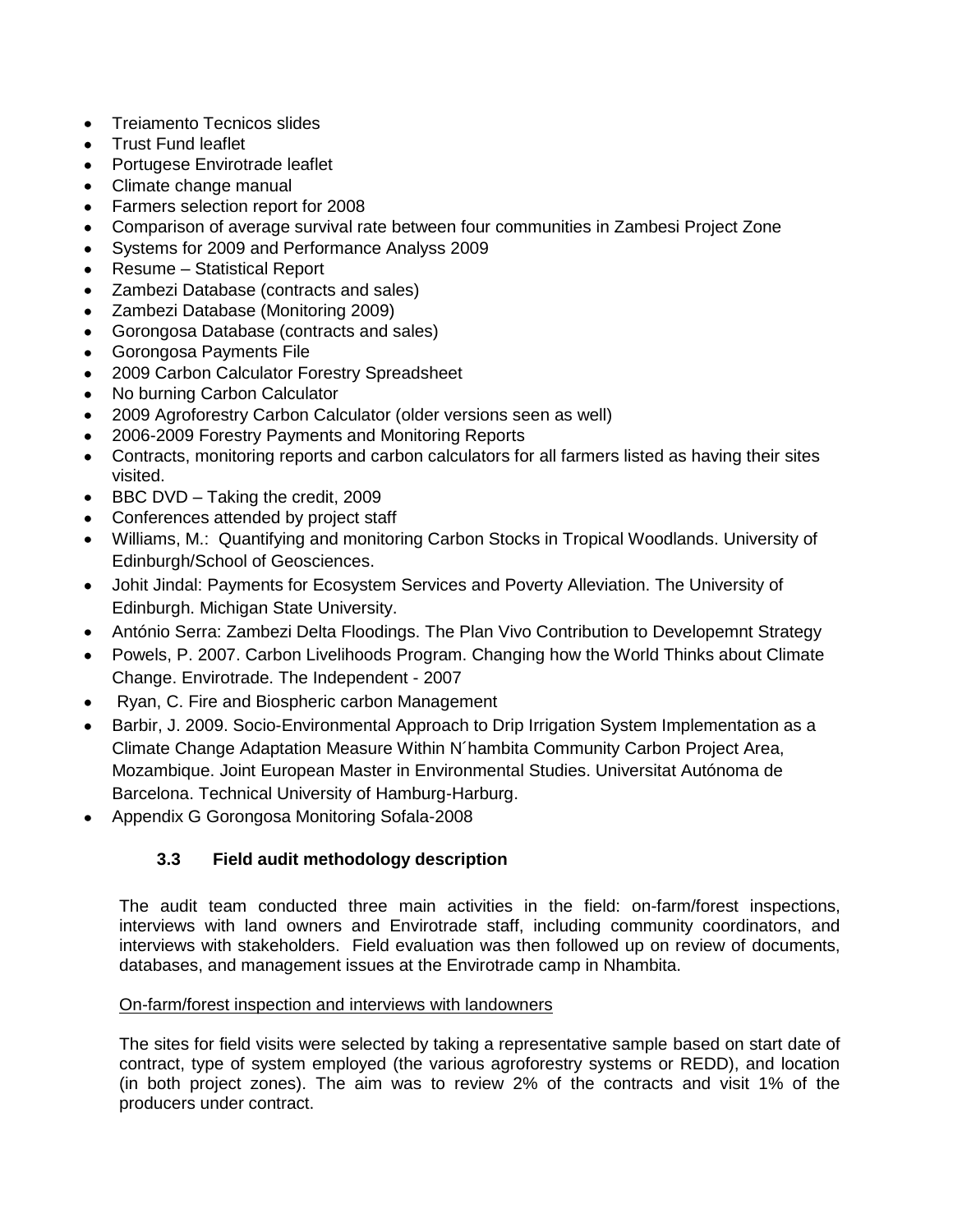The Gorongosa project zone had approximately 1500 contracted landowners which represents 1500 project areas with different agroforestry systems being employed, dating back to the contract year of 2004-2005. The site selection was based on a random sample balanced by logistical constraints. Some farms were nominated specifically by Envirotrade to demonstrate specific circumstances (for example, to ensure all systems were visited). In addition, within the Gorongosa project zone we visited one of the 21 REDD areas, which is the very biggest area with 5249 ha (others are in a range from 5249 to 4 ha)

The Zambezi project zone has approximately 800 contracted landowners which represents 800 project areas, with different agroforestry systems being employed dating back to the contract year of 2007-2008. The site selection was based on a random sample balanced by logistical constraints.

The farm inspections typically began with the community technician and/or farmer explaining the history of land use on the site and the tree planting associated with the project. The audit team checked this oral history with the files and asked Envirotrade for explanations. The audit team walked each plot to determine how well elements such as tree spacing, growth, survival, species, and planted area matched the records.

The farmer was interviewed to grasp her or his understanding of the project. The audit team also tried to ascertain how satisfied the farmer was with his or her engagement with the project and if there had been any disputes. The farmer was asked about the amount and frequency of payments, the benefits they intend to receive besides carbon payments, expenses they had incurred in project establishment, etc. Figures and statements were checked against the farmers' contracts, the project databases, and payment record folders.

Project coordinators were asked to demonstrate their monitoring and measuring methodologies and techniques with the audit team observing. Audit team members checked recorded data and made some measurements of their own to compare with Envirotrade results.

## Interviews with Envirotrade staff

Envirotrade staff, including the Envirotrade Projects Director, Project Manager, Operations Managers, Administrator, Science Responsible for Envirotrade Projects, database responsible, NTFP Specialist , community technicians, patrol team, and drivers accompanied the audit team on the entire field visit. Throughout the field visit, Envirotrade staff was informally interviewed by the audit team to ascertain management practices, monitoring methodologies, training practices and needs, and information about the carbon sequestration resulting from the project"s implementation.

#### Interviews with stakeholders

During the field visit, several meetings were held with government structures at different level (Sofala Provincial Directorate for the Coordination of Environmental Affairs, Department for Environmental Management, Sofala Provincial Directorate for the Coordination of Environmental Affairs, Department of Natural Resources Assessment/ National Directorate of Lands and Forests, Ministry of Agriculture, Gorongosa District Service for Economic Activities, Púnguè and Mponda Localities Governements), Development Agencies (GTZ), Financial auditing agencies (CONTABIL, LDA ), NGO"s (Agência do Desenvolvimento Económico Local de Sofala – ADEL, WWF Mozambique, Associação Rural de Ajuda Mútua-ORAM, CARR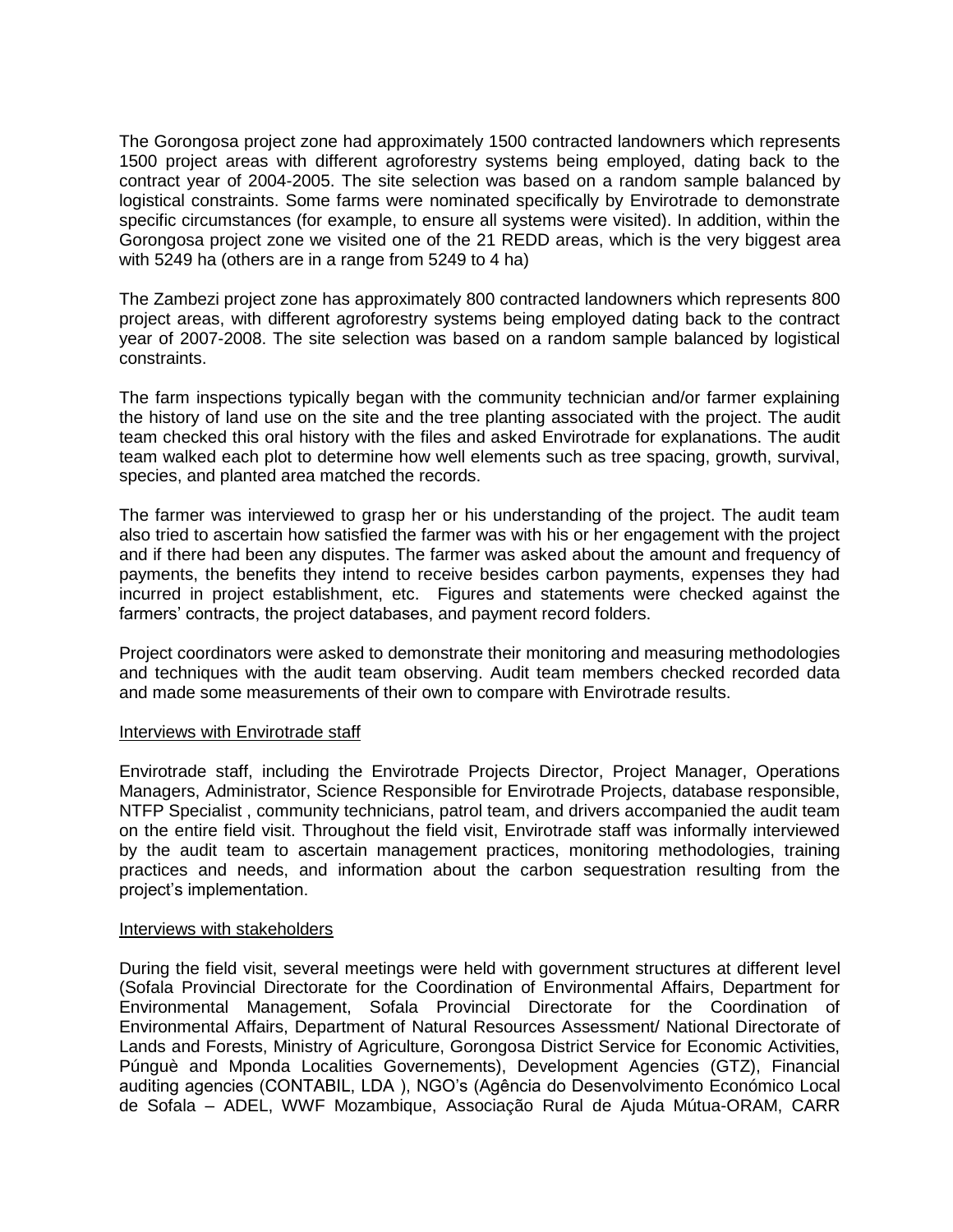Foundation), and community associations (Association, Natural Resources Management Committee for the Nhambita , Mponda, Mantega, Chirimadzi, and Gorra Communities, microbusiness), community chiefs and members.

The audit team discussed the Envirotrade project with all these stakeholders in order to understand their perspective on the project, legal issues, communication, relationships, etc. The community members were invited to give their general impressions of the project, including its benefits to the community, and to explain how the community viewed the project. The leaders were asked to explain their roles with respect to the project, specifically, their responsibilities for and experiences with substantiating tenure claims and conflict resolution. The local Natural Resources Management Committee members were also asked to identify risks they associated with the project.

#### **Non-forest sites visited:**

| <b>Date</b> | Location & site description                                                                                                             | <b>Audit activities</b>                                                                                                                                                               |
|-------------|-----------------------------------------------------------------------------------------------------------------------------------------|---------------------------------------------------------------------------------------------------------------------------------------------------------------------------------------|
| 16/11       | Beira, Sofala Province. Sofala Provincial<br>Directorate for the Coordination of<br><b>Envionmental Affairs</b>                         | Consultation about project impact<br>and<br>for<br>the<br>communities<br>relevance<br>and<br>implementation of activities                                                             |
| 16/11       | Beira, Sofala Province. Sofala Provincial<br>Directorate of Agriculture/ Provincial<br><b>Forest Services</b>                           | Consultation regarding the project impact<br>and implementation process                                                                                                               |
| 16/11       | NGO Agência do Desenvolvimento<br>Económico Local de Sofala (ADEL) in<br>Beira, Sofala Province                                         | Consultation regarding the project impact<br>and relationships                                                                                                                        |
| 16/11       | NGO WWF Mozambique, Coordination<br>Office in Beira, Sofala Province                                                                    | Consultation regarding the project impact<br>and relationships                                                                                                                        |
| 16/11       | Auditing agency CONTABIL LDA in Beira,<br>Sofala Province                                                                               | Consultation<br>regarding<br>the<br>auditing<br>process for the project                                                                                                               |
| 16/11       | <b>Department of Natural Resources</b><br>Assessment/National Directorate of Lands<br>and Forests, Ministry of Agriculture in<br>Maputo | Consultation<br>regarding<br>phone,<br>by<br>deforestation areas in the project zone                                                                                                  |
| 17/11       | Association N'FUMA Nhambita at the<br>Natural Resources Management<br>Committee Headquarters for the<br>Nhambita Community              | Consultation about the project impact,<br>consultation and communication, training,<br>recruitment processes, farm integration<br>and contract system, suggestions for<br>improvement |
| 17/11       | District Services for Economic Activities,<br>Gorongosa District at the Gorongosa<br>Village                                            | Consultation about the project relevance<br>and impact in the project zone                                                                                                            |
| 17/11       | Púnguè Local Authorities for the Locality<br>of Punguè, at the Gorongosa Village                                                        | Consultation about the project relevance<br>and impact in the project zone, project<br>consultation and communication, training,<br>recruitment processes                             |
| 18/11       | NGO GTZ based in Beira, Sofala<br>Province                                                                                              | Consultation<br>by phone<br>regarding<br>the<br>project impact and relationships                                                                                                      |
| 18/11       | NGO ORAM based in Beira, Sofala                                                                                                         | by phone<br>regarding<br>Consultation<br>the<br>project<br>relevance,<br>impact<br>and<br>relationships                                                                               |
| 19/11       | TCT Dallman Company in Catapú, Sofala<br>Province                                                                                       | Consultation<br>about<br>project<br>relevance,<br>impact and relationships                                                                                                            |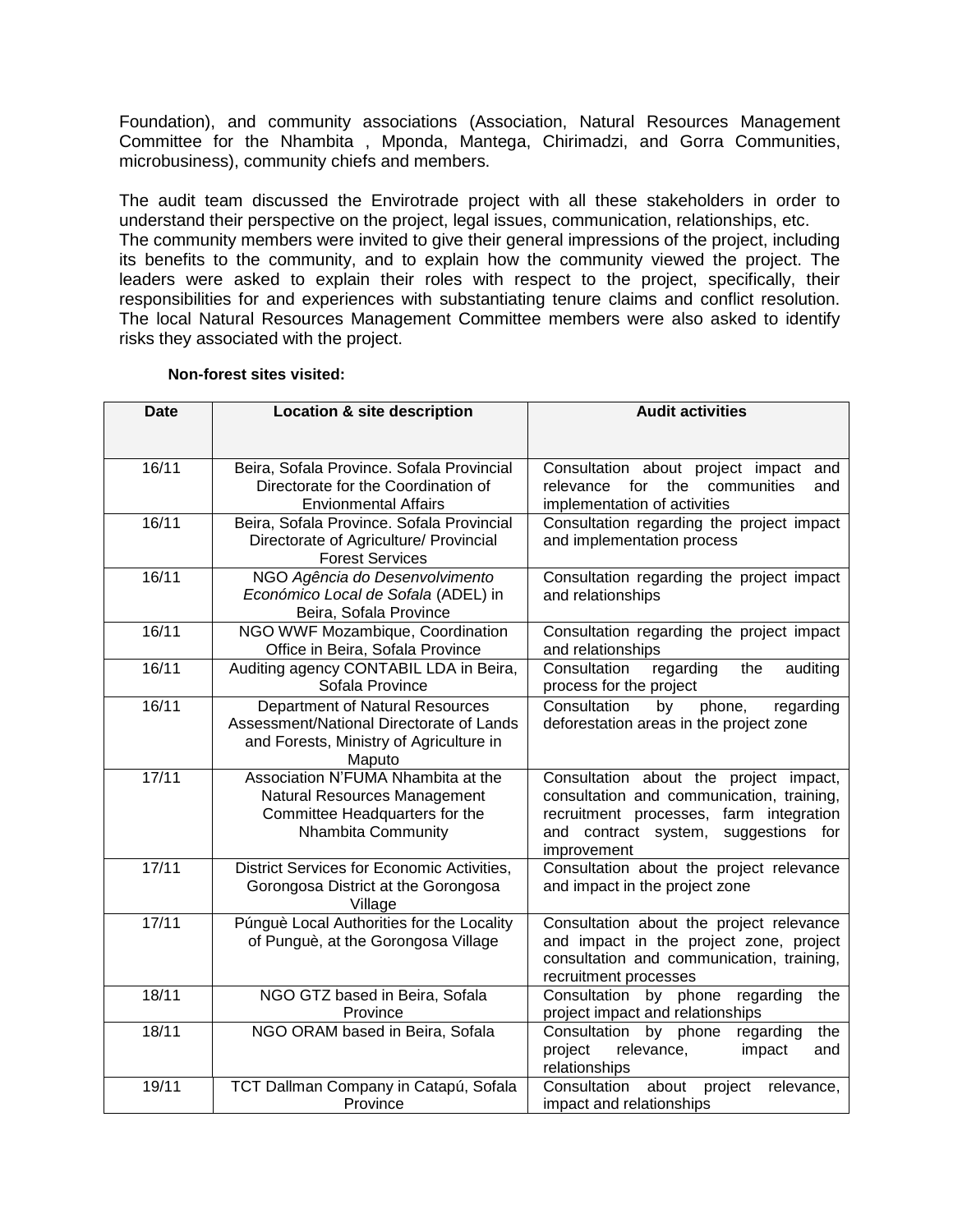| 19/11    | Consultations with representatives for<br>Guma, Mponda, Chirimádzi and Gorra<br>communities at the Mponda Primary<br>School | Meeting for consultation about the project<br>relevance and impact in the project zone,<br>project consultation and communication,<br>training, recruitment processes |
|----------|-----------------------------------------------------------------------------------------------------------------------------|-----------------------------------------------------------------------------------------------------------------------------------------------------------------------|
| 20/11    | Gorongosa National Park                                                                                                     | Consultation about the<br>impact<br>and<br>relationship with the project.                                                                                             |
| 20/11    | Microbussiness (sawmill, carpentry,<br>apiaries). Nhambita                                                                  | Consultation about the project impact on<br>the community members and its projection<br>in the future.                                                                |
| 16-20/11 | Envirotrade site, Nhambita                                                                                                  | Document review                                                                                                                                                       |

## **Agroforestry sites evaluated:**

| <b>Date</b> | <b>Name / Location</b>                    | <b>Total Area</b><br>(ha) | Systems /<br><b>Contract Date</b>                                                                                                     | <b>Audit Activities</b>                                                                                                                                                                                                       |
|-------------|-------------------------------------------|---------------------------|---------------------------------------------------------------------------------------------------------------------------------------|-------------------------------------------------------------------------------------------------------------------------------------------------------------------------------------------------------------------------------|
| 17/11       | Mbulawa Mudoda                            | 5248.83                   | <b>REDD 07/08</b>                                                                                                                     | Interview with team who protect the<br>REDD area through fire break<br>creation, early burning and patrols.<br>Walk through area. Observation of<br>measurement techniques.<br>Demonstration of stratification<br>techniques. |
| 18/11       | Laurinda Ferreira /<br>Pavua              | 0.48                      | Faidherbia 08/09<br>No burning<br>08/09                                                                                               | Farmer and technician interview<br>and observation of plantings.<br>Comparison to contract and maps.                                                                                                                          |
| 18/11       | Anita Chuva / Pavua                       | 0.42                      | Faidherbia 08/09<br>No burning<br>08/09                                                                                               | Farmer and technician interview<br>and observation of plantings.<br>Comparison to contract and maps.                                                                                                                          |
| 18/11       | <b>Bernardo Simbe</b><br>Chimuala / Pavua | 3.87                      | Gliricidia 05/06<br>Homestead<br>05/06<br>Boundary 06/07<br>No burning<br>06/07<br>Faidherbia 08/09<br>(replaced<br>Gliricidia 05/06) | Farmer and technician interview<br>and observation of plantings.<br>Comparison to contract and maps.                                                                                                                          |
| 18/11       | Cardoso Ernesto<br>Pavua                  | 0.95                      | Homestead<br>08/09<br>No burning<br>08/09<br>Faidherbia 08/09                                                                         | Farmer and technician interview<br>and observation of plantings.<br>Demonstration of monitoring<br>techniques. Comparison to contract<br>and maps.                                                                            |
| 18/11       | Deolinda Manuel<br>Nsengo/Munhanganha     | 4,42                      | Faidherbia<br>07/08, 08/09                                                                                                            | Farmer and technician interview<br>and observation of plantings.<br>Demonstration of monitoring<br>techniques. Comparison to contract<br>and maps.                                                                            |
| 18/11       | Maneca Luis/ Chicare                      | 2,54                      | Boundary 04-05                                                                                                                        | Farmer and technician interview<br>and observation of plantings.<br>Demonstration of monitoring<br>techniques. Comparison to contract<br>and maps.                                                                            |
| 18/11       | Chitambe Jorge                            | 16,9                      | Boundary 04-05,                                                                                                                       | Farmer and technician interview                                                                                                                                                                                               |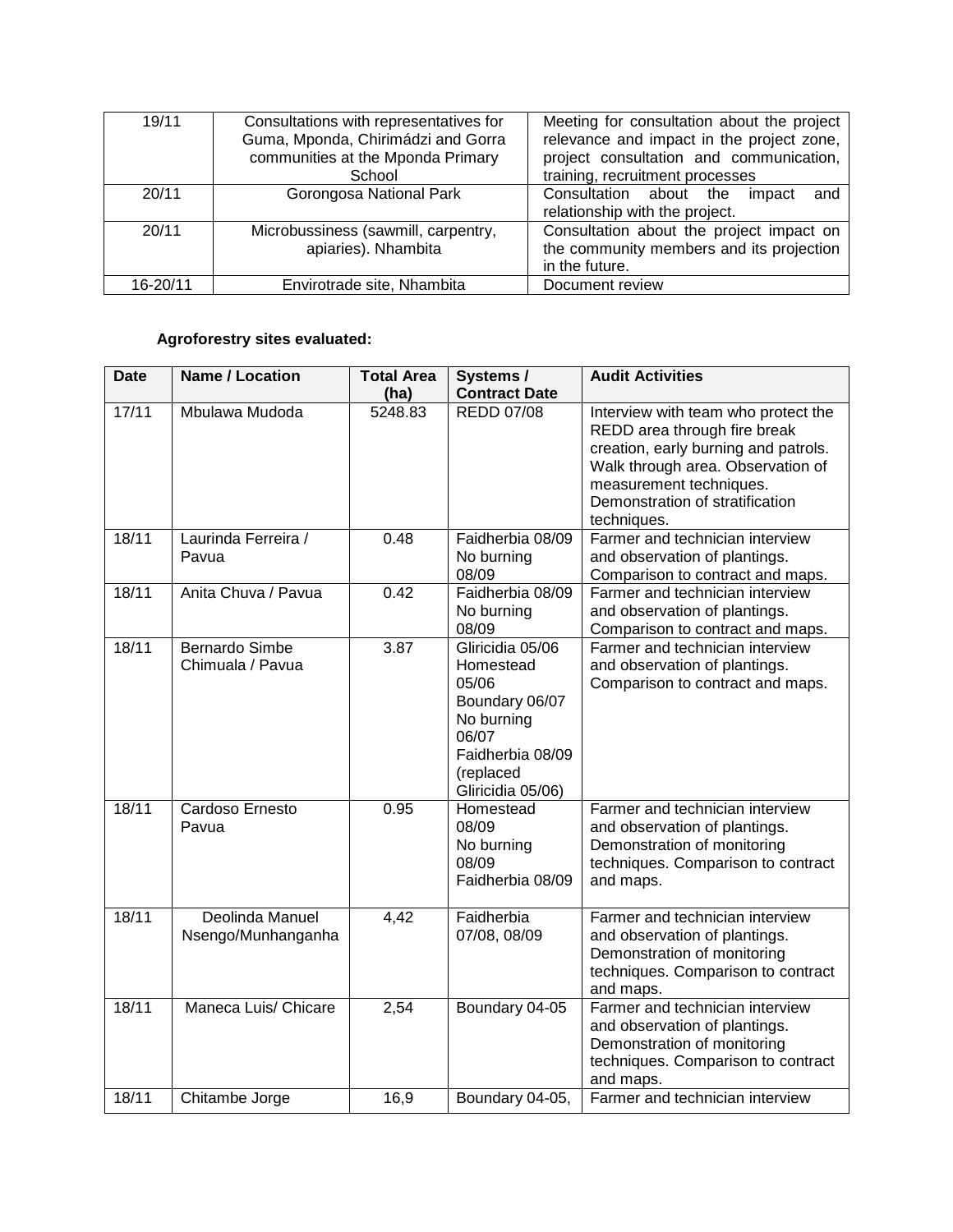|       | João/Nhambita                                           |       | 05-06, 06-07<br>Faidherbia 08/09<br>Cashew 07-08<br>Homestead<br>08/09                         | and observation of plantings.<br>Demonstration of monitoring<br>techniques. Comparison to contract<br>and maps.                                    |
|-------|---------------------------------------------------------|-------|------------------------------------------------------------------------------------------------|----------------------------------------------------------------------------------------------------------------------------------------------------|
| 18/11 | Simão<br>Raposo/Nhambita                                | 7,43  | Boundary 04-05,<br>05-06<br>Faidherbia 08/09<br>Cashew 06-07<br>Homestead 08-<br>09            | Farmer and technician interview<br>and observation of plantings.<br>Demonstration of monitoring<br>techniques. Comparison to contract<br>and maps. |
| 18/11 | Chingamoio Antonio<br>Jemuse/Nhambita                   | 11,99 | Boundary 04-05,<br>05-06, 06-07<br>Faidherbia 08/09<br>Cashew 07-08<br>Homestead 06-<br>07     | Farmer and technician interview<br>and observation of plantings.<br>Demonstration of monitoring<br>techniques. Comparison to contract<br>and maps. |
| 18/11 | Maria Francisco<br>/Bue-Maria                           | 2,39  | Boundary (04-<br>(05)<br>Cashew (07-08)<br>Faidherbia (08-<br>(09)                             | Farmer and technician interview<br>and observation of plantings.<br>Demonstration of monitoring<br>techniques. Comparison to contract<br>and maps. |
| 18/11 | Joanita Miquitaio<br>Jone/Bue-Maria                     | 2,69  | Boundary 05-06<br>Faidherbia 08-<br>09<br>Cashew 07-08                                         | Farmer and technician interview<br>and observation of plantings.<br>Demonstration of monitoring<br>techniques. Comparison to contract<br>and maps. |
| 18/11 | Francisco Rosa<br>Maibeque/Bue-Maria                    | 0,25  | Cashew (08-09)                                                                                 | Farmer and technician interview<br>and observation of plantings.<br>Demonstration of monitoring<br>techniques. Comparison to contract<br>and maps. |
| 18/11 | Maria Raete<br>Alfanete/Bue-Maria                       | 2,41  | Boundary 05-06,<br>07-08<br>Faidherbia 08-<br>09                                               | Farmer and technician interview<br>and observation of plantings.<br>Demonstration of monitoring<br>techniques. Comparison to contract<br>and maps. |
| 18/11 | Ngaite Joalinho<br>Manuel/Nhambita                      | 3,228 | Boundary 04-05,<br>07-08                                                                       | Technician interview and<br>observation of plantings.<br>Demonstration of monitoring<br>techniques. Comparison to contract<br>and maps.            |
| 18/11 | Jorge Ernesto Branco,<br>Magalla<br>Zebedia/Munhanganha |       | Owner of the<br>nursery                                                                        | Interview about project impact to<br>local communities                                                                                             |
| 19/11 | Joao Chadreque                                          | 1,72  | Cashew 07/08                                                                                   | Farmer and technician interview<br>and observation of plantings.<br>Comparison to contract and maps.                                               |
| 19/11 | Jose Armando                                            | 1,45  | Boundary 07/08<br>Homestead<br>07/08<br>Faidherbia 08/09<br>(no contract but<br>trees planted) | Farmer and technician interview<br>and observation of plantings.<br>Comparison to contract and maps.                                               |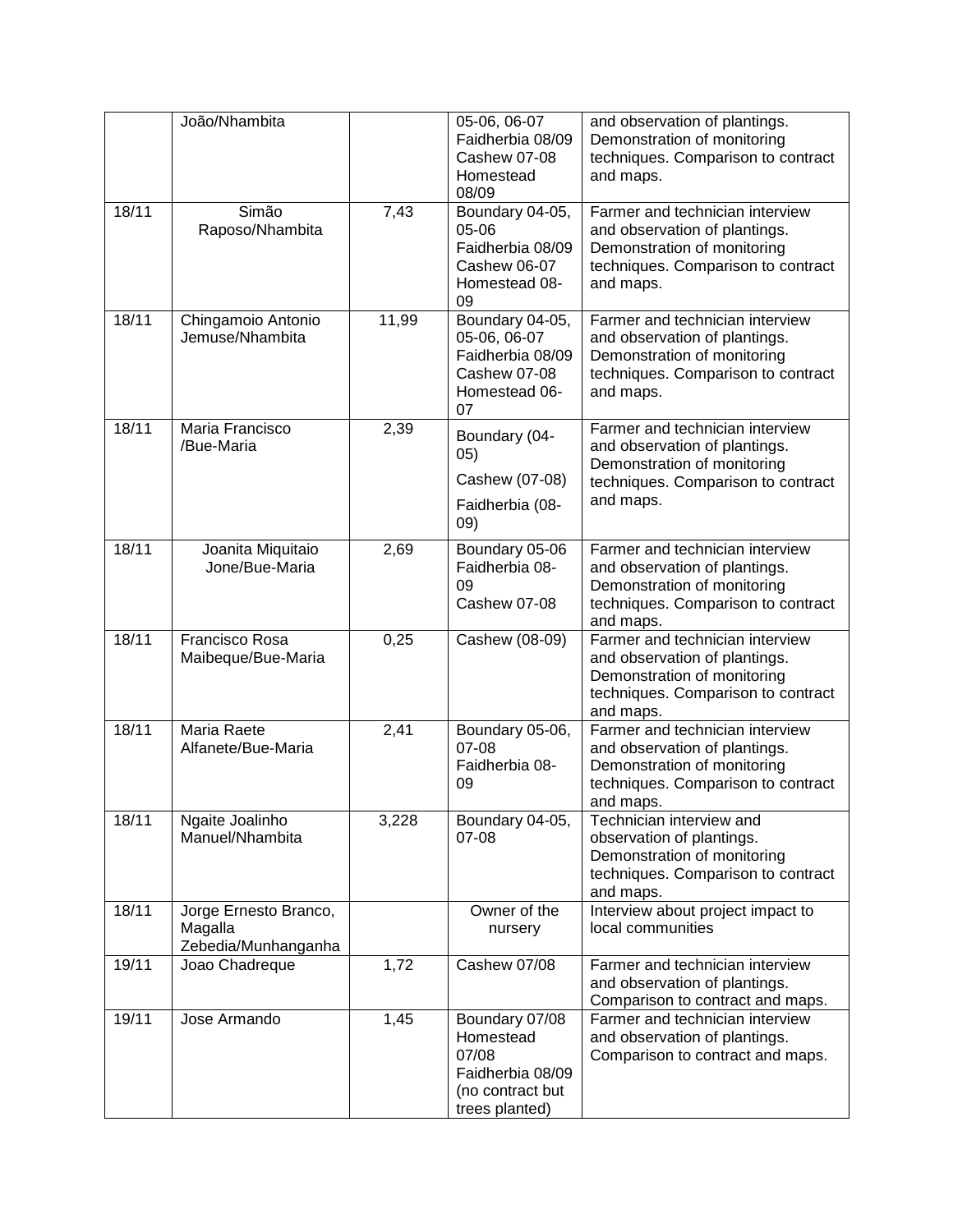| 19/11 | Chano Samo                               | 1,06         | Boundary 07/08<br>Homestead<br>07/08<br>No burning<br>07/08                                            | Farmer and technician interview<br>and observation of plantings.<br>Comparison to contract and maps.                                              |
|-------|------------------------------------------|--------------|--------------------------------------------------------------------------------------------------------|---------------------------------------------------------------------------------------------------------------------------------------------------|
| 19/11 | Antonio Mirione                          | 1,43         | Boundary 07/08<br>No Burning<br>07/08                                                                  | Farmer and technician interview<br>and observation of plantings.<br>Comparison to contract and maps.                                              |
| 19/11 | Lucia<br>Henriques/Cherimadzi            | 1,64         | Boundary 07/08                                                                                         | Farmer and technician interview.                                                                                                                  |
| 19/11 | Vena José<br>Duarte/Cherimadzi           | 1,00         | Boundary 07/08                                                                                         | Farmer and technician interview.                                                                                                                  |
| 19/11 | Beti Carlos/Cherimadzi                   | 1,15         | Boundary 07/08                                                                                         | Farmer and technician interview.                                                                                                                  |
| 19/11 | Jose Sacue<br>Quembo/Cherimadzi          | $\mathbf{1}$ | Boundary 07/08<br>NF 07/08                                                                             | Farmer and technician interview<br>and observation of plantings.<br>Comparison to contract and maps.                                              |
| 19/11 | Dias Dique<br>Melo/Cherimadzi            | $\mathbf{1}$ | Boundary 07/08                                                                                         | Farmer and technician interview<br>and observation of plantings.<br>Comparison to contract and maps.                                              |
| 19/11 | Mponda, Zambezi<br>Delta Area            |              | Nursery owner                                                                                          | Interview about project impact to<br>local communities                                                                                            |
| 20/11 | Ernesto Fulai Jesse,<br>Matenga          | 6,37         | Boundary<br>Woodlot<br>Cashew<br>Faidhebia<br>2007/08<br>No burn<br>Ln Mantega,<br>Mecumbúzi           | Interview to check contract and farm<br>activities, the monitoring process,<br>plants survival, process of farmer<br>involvement with the project |
| 20/11 | Geraldo Luís Lore                        | 0,22         | Homestead<br>2008<br>No burn<br>In Mantega<br>Community,<br>Mecumbúzi                                  | Interview to check contract and farm<br>activities, the monitoring process,<br>plants survival, process of farmer<br>involvement with the project |
| 20/11 | Jose Ismael                              | 0,05         | Homestead                                                                                              | Interview to check contract and farm<br>activities, the monitoring process,<br>plants survival, process of farmer<br>involvement with the project |
| 20/11 | Ibraimo Fibione<br>Capendecare           | 5,68         | Boundary<br>Boundary<br>Faidherbia 2008<br>Woodlot<br>No burn<br>In Mantega<br>Community,<br>Mecumbúzi | Interview to check contract and farm<br>activities, the monitoring process,<br>plants survival, process of farmer<br>involvement with the project |
| 20/11 | Marta Veríssimo and<br>Adelino Veríssimo | 1,65         | Woodlot 2005<br>Woodlot 2007<br>No burn<br>In Pávua                                                    | Interview to check contract and farm<br>activities, the monitoring process,<br>plants survival, process of farmer<br>involvement with the project |
| 20/11 | Armando Joaquim                          | 1,32         | Cashew 2007<br>Homestead<br>Glericidia                                                                 | Interview to check contract and farm<br>activities, the monitoring process,<br>plants survival, process of farmer                                 |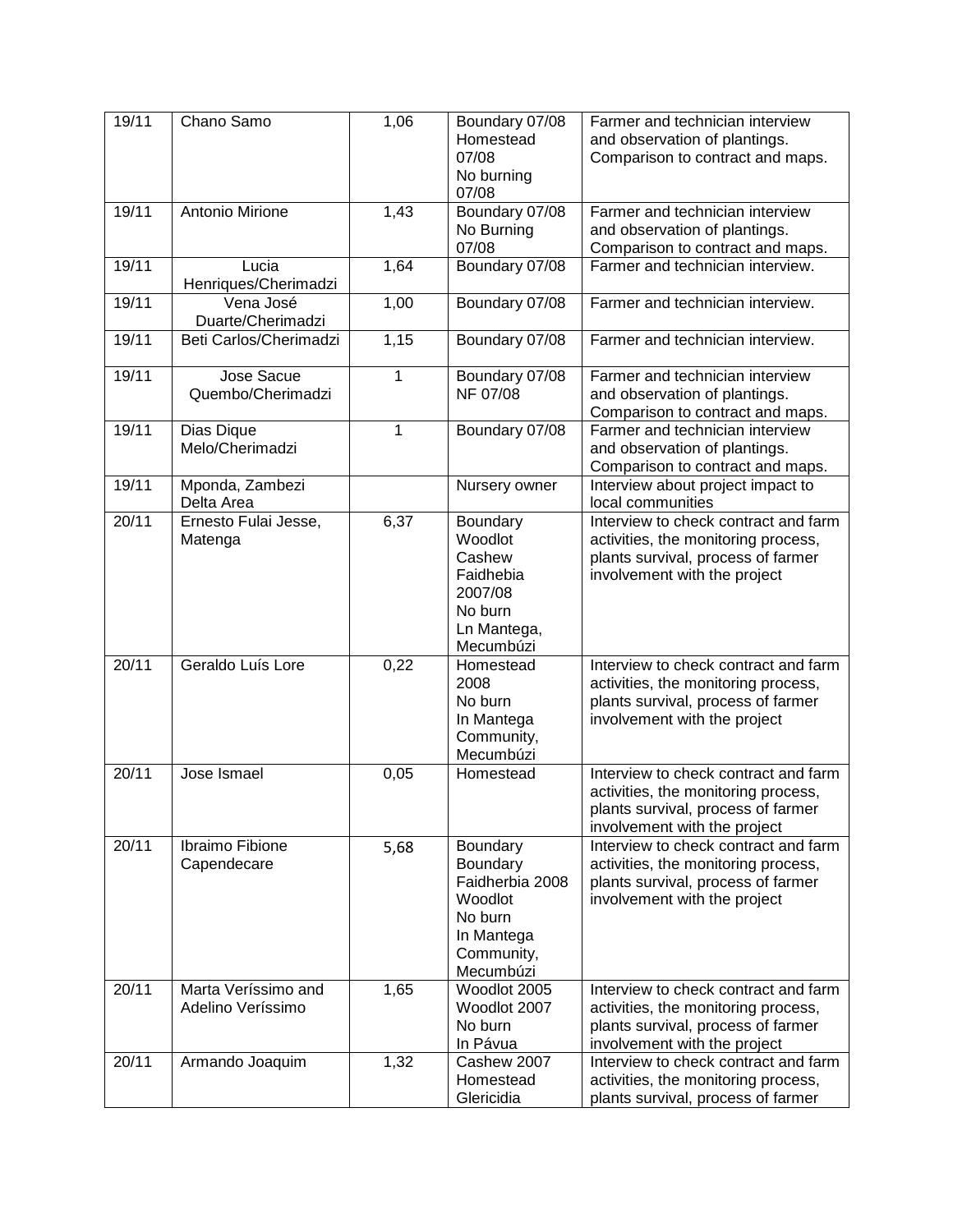|       |                                 | No burn<br>In Pávua | involvement with the project                           |
|-------|---------------------------------|---------------------|--------------------------------------------------------|
| 20/11 | Mantega Community,<br>Mecumbúzi | Nursery owner       | Interview about project impact to<br>local communities |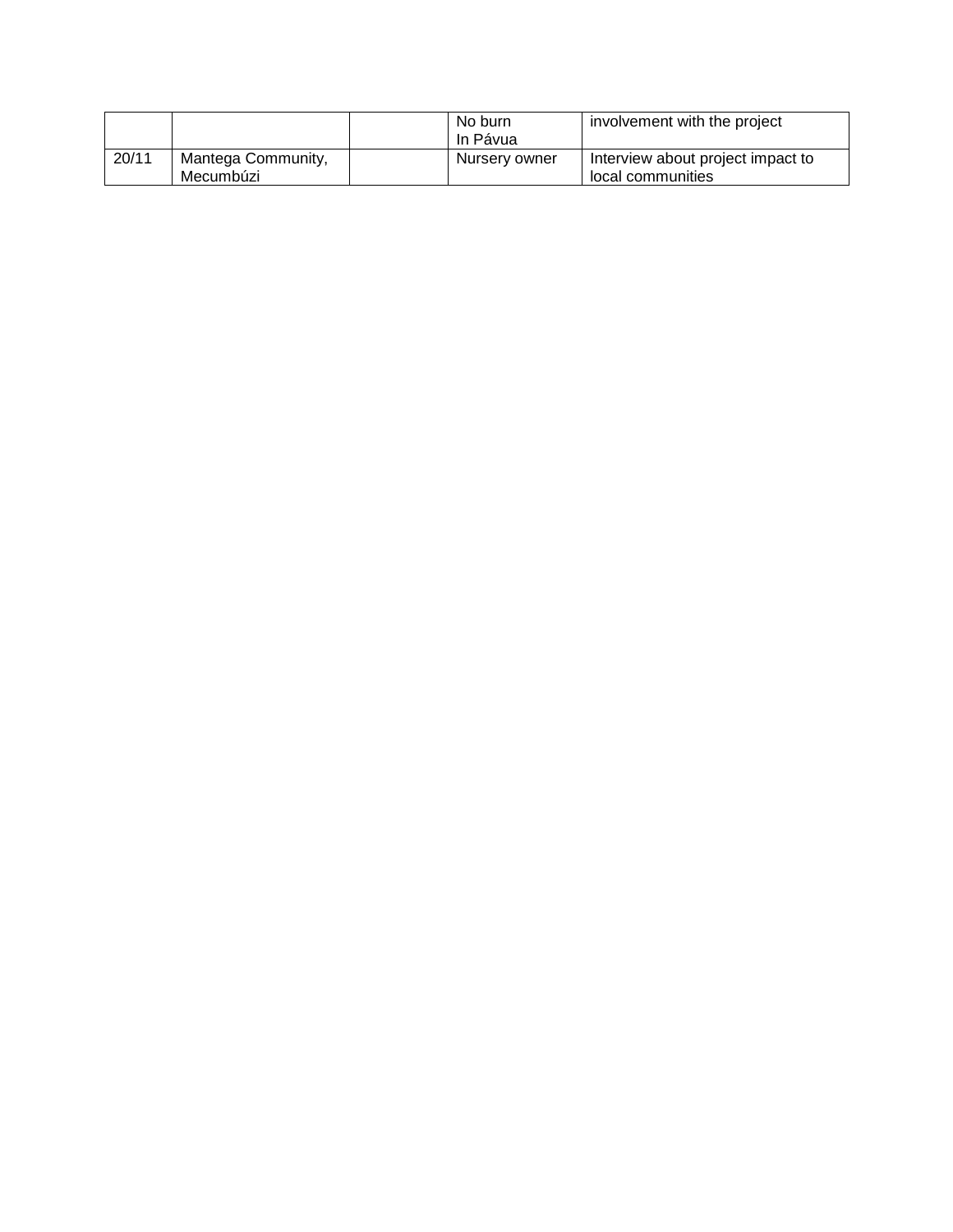# <span id="page-27-0"></span>**Appendix A: PROJECT PROPONENT CONTACT AND SCOPE DETAILS**

## <span id="page-27-1"></span>**1 Contacts**

| Project name:                                                 | Sofala Community Carbon Project                                    |
|---------------------------------------------------------------|--------------------------------------------------------------------|
| <b>Project proponent:</b>                                     | Envirotrade                                                        |
| Type of organization:                                         | Company                                                            |
| Contact person, Title:                                        | Philip Powell, Project Director                                    |
| Address:                                                      | P O Box 679, Wetherby LS22 9BD, UK                                 |
| Tel/Fax/Email:                                                | +44 1937 579945/ +44 1937573131<br>philip.powell@envirotrade.co.uk |
| Billing contact (if applicable):                              |                                                                    |
| Project carbon owner (if<br>applicable):                      |                                                                    |
| Type of organization:                                         |                                                                    |
| Contact person, Title:                                        |                                                                    |
| Address:                                                      |                                                                    |
| Tel/Fax/Email:                                                |                                                                    |
| Project aggregator (if applicable):                           |                                                                    |
| Contact person, Title:                                        |                                                                    |
| Address:                                                      |                                                                    |
| Tel/Fax/Email:                                                |                                                                    |
| Project subaggregator, (if<br>applicable):                    |                                                                    |
| Project estimated amount of<br>metric tons of $CO2e year-1$ . |                                                                    |

## <span id="page-27-2"></span>**2 Verification Scope**

# **2.1 Change in scope:**

| Has the project changed since the previous evaluation in scope of<br>activities, spatial area, and/or temporal period that, in all probability,<br>will materially impact GHG credits?<br>Note: If the project has materially changed, the scope of the audit will<br>need to be adjusted appropriately and the GHG standard organization<br>will need to be contacted. | Yes $\Box$ No $\boxtimes$ |
|-------------------------------------------------------------------------------------------------------------------------------------------------------------------------------------------------------------------------------------------------------------------------------------------------------------------------------------------------------------------------|---------------------------|
| If yes, briefly review the changes:                                                                                                                                                                                                                                                                                                                                     |                           |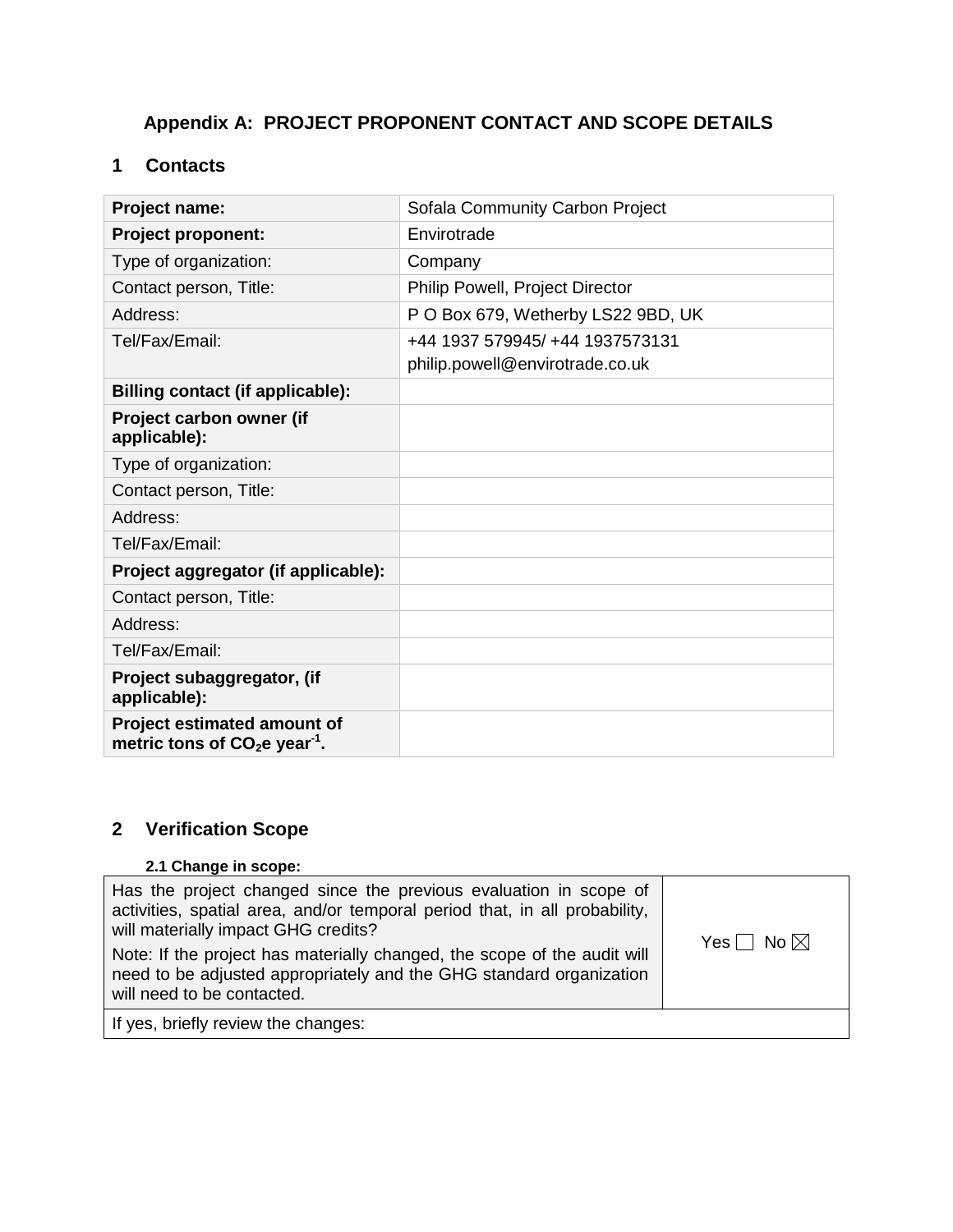# **2.2 Spatial scope details:**

<span id="page-28-0"></span>

| <b>Spatial scope</b>                                                         | <b>Description</b>                                                                                                                                                                                                                                                                                                                                                            | Change in<br><b>Scope (Yes</b><br>if checked) |
|------------------------------------------------------------------------------|-------------------------------------------------------------------------------------------------------------------------------------------------------------------------------------------------------------------------------------------------------------------------------------------------------------------------------------------------------------------------------|-----------------------------------------------|
| Narrative justification of project<br>spatial area in words of<br>proponent: | The Sofala Community Carbon Project aims to<br>develop the community and its environment by far-<br>reaching change in land-use practices. The project<br>covers 2 project zones, in the Gorongosa National<br>Park buffer zone and in the Zambezi Delta, with an<br>area of in 511,392 ha. The land is community<br>owned.                                                   |                                               |
| Project location:                                                            | Sofala province, Mozambique                                                                                                                                                                                                                                                                                                                                                   |                                               |
| Project geographic boundaries:                                               | Gorongosa National Park buffer zone and in the<br>Zambezi Delta                                                                                                                                                                                                                                                                                                               |                                               |
| Project size:                                                                | 511,392 ha                                                                                                                                                                                                                                                                                                                                                                    |                                               |
| Project dominant tree species:                                               | Faidherbia albida, Anacardium occidentale,<br>Mangifera Indica, Cordia africana, Afzelia<br>quanzensis, Sclerocarya birrea, Tamarindus indica,<br>Zisiphus mauritania, Pterocarpus angolensis,<br>Millettia stuhlmanii, Strychnos innocua, Kigelia<br>africana, Swartzia madagascariensis, Julbernadia<br>globiflora, Brachystegia boehmii, Khaya nyasica,<br>Albizia lebbeck |                                               |
| Project dominant tree age:                                                   | 1-5 years                                                                                                                                                                                                                                                                                                                                                                     |                                               |

Site map (insert below)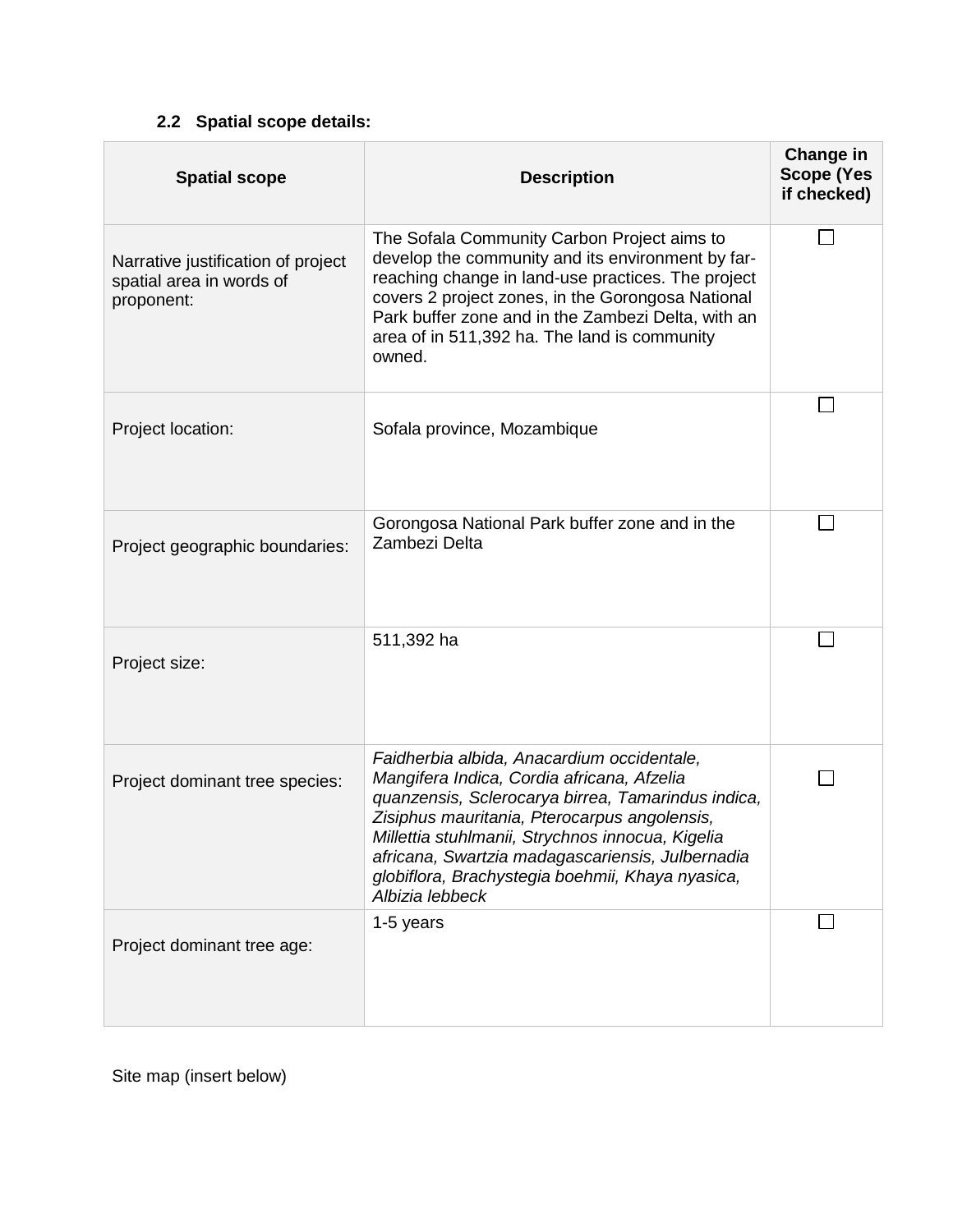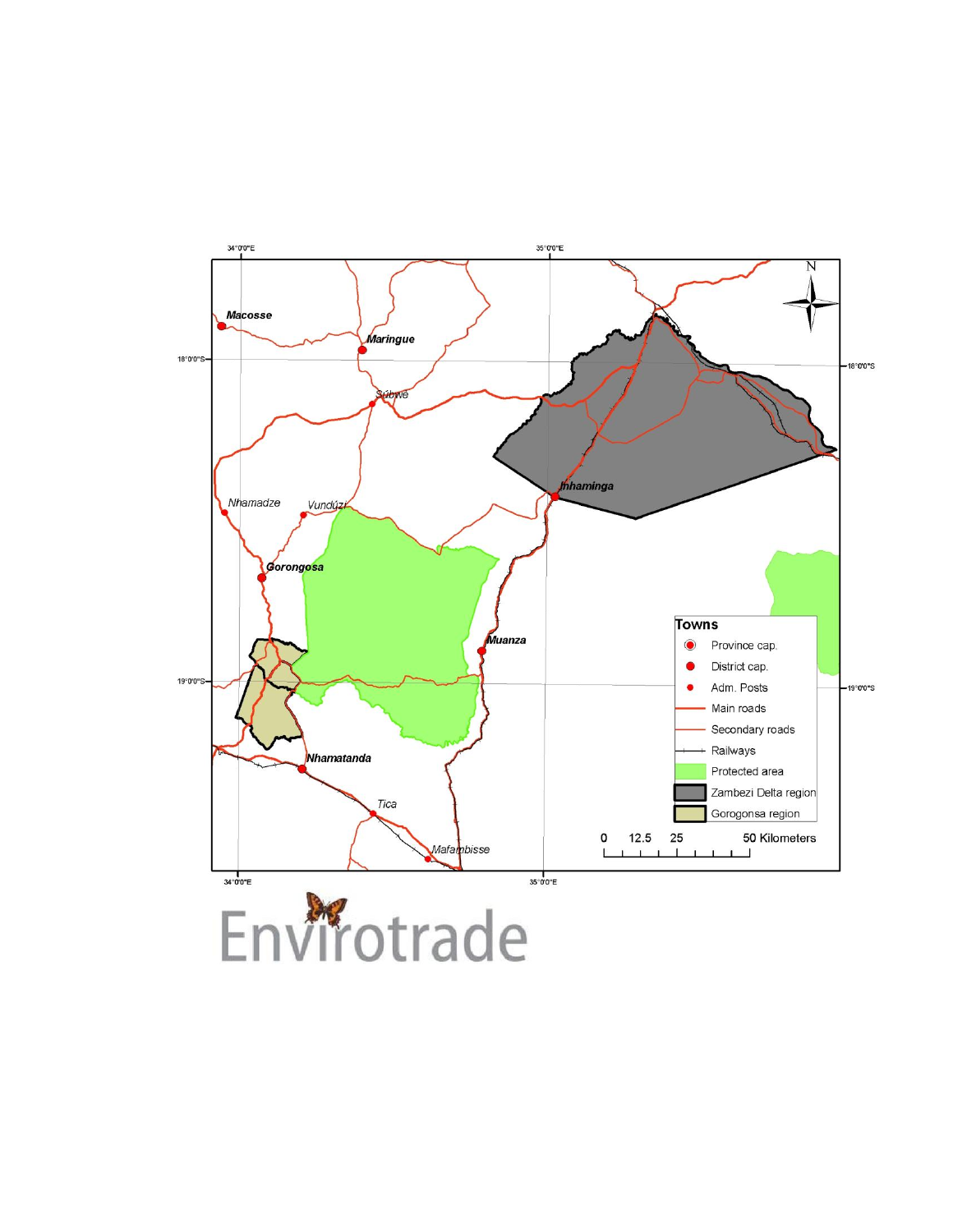## **2.3 Temporal scope details:**

<span id="page-30-0"></span>

| <b>Temporal scope</b>                                                                                                                  | <b>Description</b>                                                                                                                                                                                                                                                                                                                                                                                                                                                                                                                                                                                                                                                                                                                                                                                                                                                                                                                                                                                                                                                                                                                                                                                                                                                                                                                                                                                                                 | Change in<br><b>Scope (Yes</b><br>if checked) |
|----------------------------------------------------------------------------------------------------------------------------------------|------------------------------------------------------------------------------------------------------------------------------------------------------------------------------------------------------------------------------------------------------------------------------------------------------------------------------------------------------------------------------------------------------------------------------------------------------------------------------------------------------------------------------------------------------------------------------------------------------------------------------------------------------------------------------------------------------------------------------------------------------------------------------------------------------------------------------------------------------------------------------------------------------------------------------------------------------------------------------------------------------------------------------------------------------------------------------------------------------------------------------------------------------------------------------------------------------------------------------------------------------------------------------------------------------------------------------------------------------------------------------------------------------------------------------------|-----------------------------------------------|
| Narrative justification of project<br>length starting with financial<br>closure in words of proponent:                                 | Since 2008 the project is a carbon-sales funded<br>implemented<br>project developer<br>project,<br>by<br>Envirotrade Lda.<br>The objective is that: the project moves from a joint<br>donor/investment phase to become dependent on<br>sales of carbon offsets. Projected CO2e offsets<br>from the project exceed one million tonnes and<br>continued sales of VER's should provide income<br>for the project to continue its activities. The<br>communities' capacity for administering elements<br>of the project increases and the local operational<br>entity increases the capacity of the locally recruited<br>staff to adopt roles in the project and its<br>management. The expansion of the project into<br>adjoining areas is determined by the availability of<br>markets and the sale of offsets. Fire and forest<br>management operations carried out by the<br>community begin to become entrenched in the<br>community.<br>After the initial establishment period (3 years) trees<br>grow rapidly; some will continue to grow over 50<br>years. After 25 years we expect to reach a steady<br>state where annual increments are balanced by<br>annual utilisation rates.<br>After 25 years, if fire control is well-applied and<br>management successful, carbon<br>sustainable<br>stocks remain more or less constant, and the trees<br>themselves yield useful products and so are<br>protected by the community. | ΙI                                            |
| Narrative justification of<br>baseline (including discussion<br>of conditions prior to project<br>inception) in words of<br>proponent: | A historic baseline approach was used to anticipate<br>the business as usual scenario assuming that in<br>the absence of the project, deforestation and<br>unsustainable land use would continue unimpeded<br>across the project area.<br>A detailed analysis of deforestation rates was<br>carried out by the University of Edinburgh in the<br>project zone and surrounding areas based on<br>satellite imagery time series analysis. According to<br>the respective research the annual deforestation<br>rate is 2.4% and accordingly in the absence of the<br>project it can be expected that the forest would<br>disappear within 43 years.                                                                                                                                                                                                                                                                                                                                                                                                                                                                                                                                                                                                                                                                                                                                                                                   |                                               |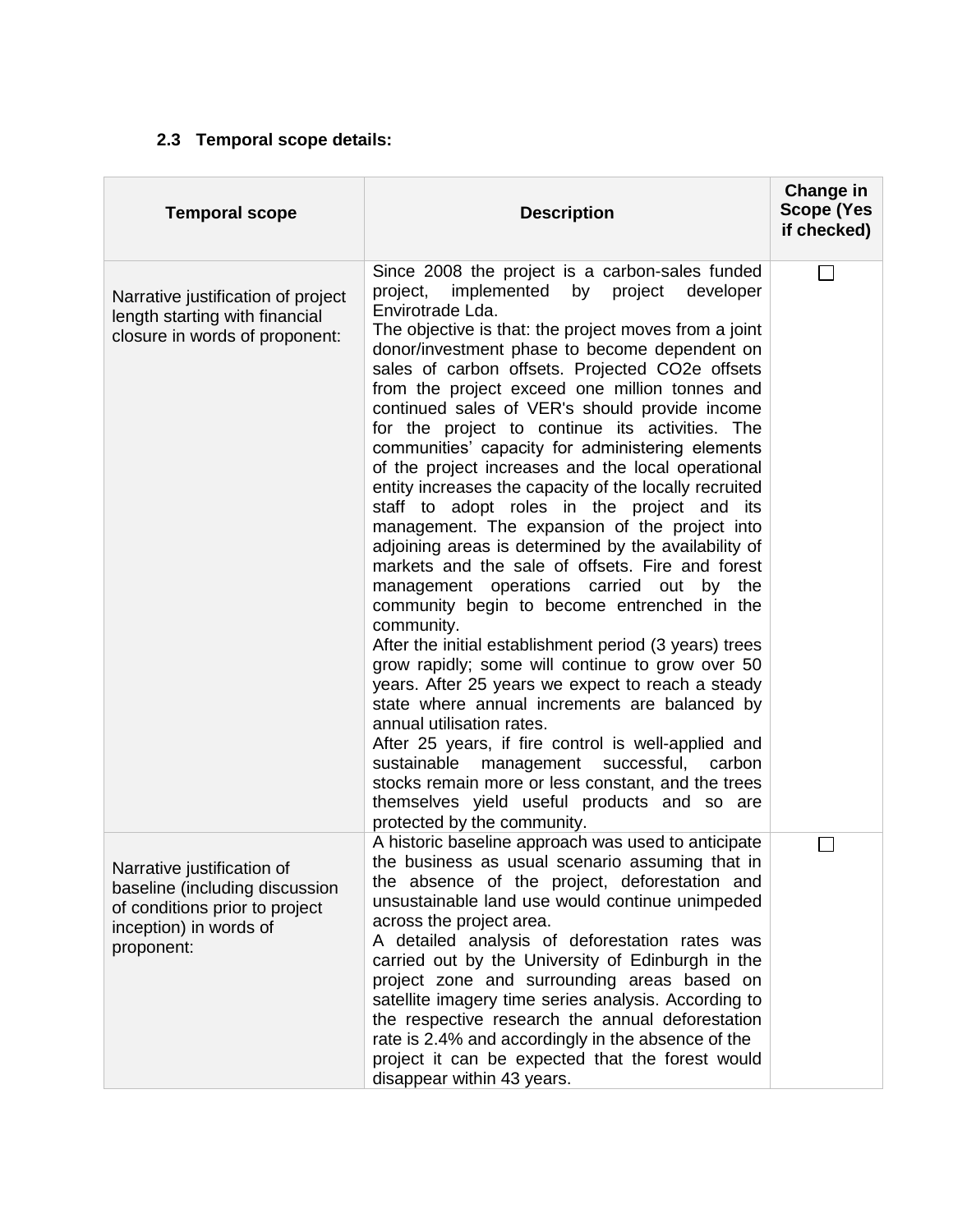| Project length:       | During the introductory meeting of the field audit<br>the project proponents explained that the project as<br>a whole had two phases. A ramping up period of<br>approximately 10 years, and a 5 year period of<br>transferring project implementation<br>and<br>governance entirely to the local communities.<br>These future plans were not discussed in the PDD<br>and are of fundamental importance to the design of<br>the project. Meetings with some stakeholders'<br>revealed also a lack of communication on the<br>responsibilities transfer for some of<br>the<br>microbusiness (See CAR 07/10 CLOSED). |  |
|-----------------------|-------------------------------------------------------------------------------------------------------------------------------------------------------------------------------------------------------------------------------------------------------------------------------------------------------------------------------------------------------------------------------------------------------------------------------------------------------------------------------------------------------------------------------------------------------------------------------------------------------------------|--|
| Carbon credit length: | 100 years                                                                                                                                                                                                                                                                                                                                                                                                                                                                                                                                                                                                         |  |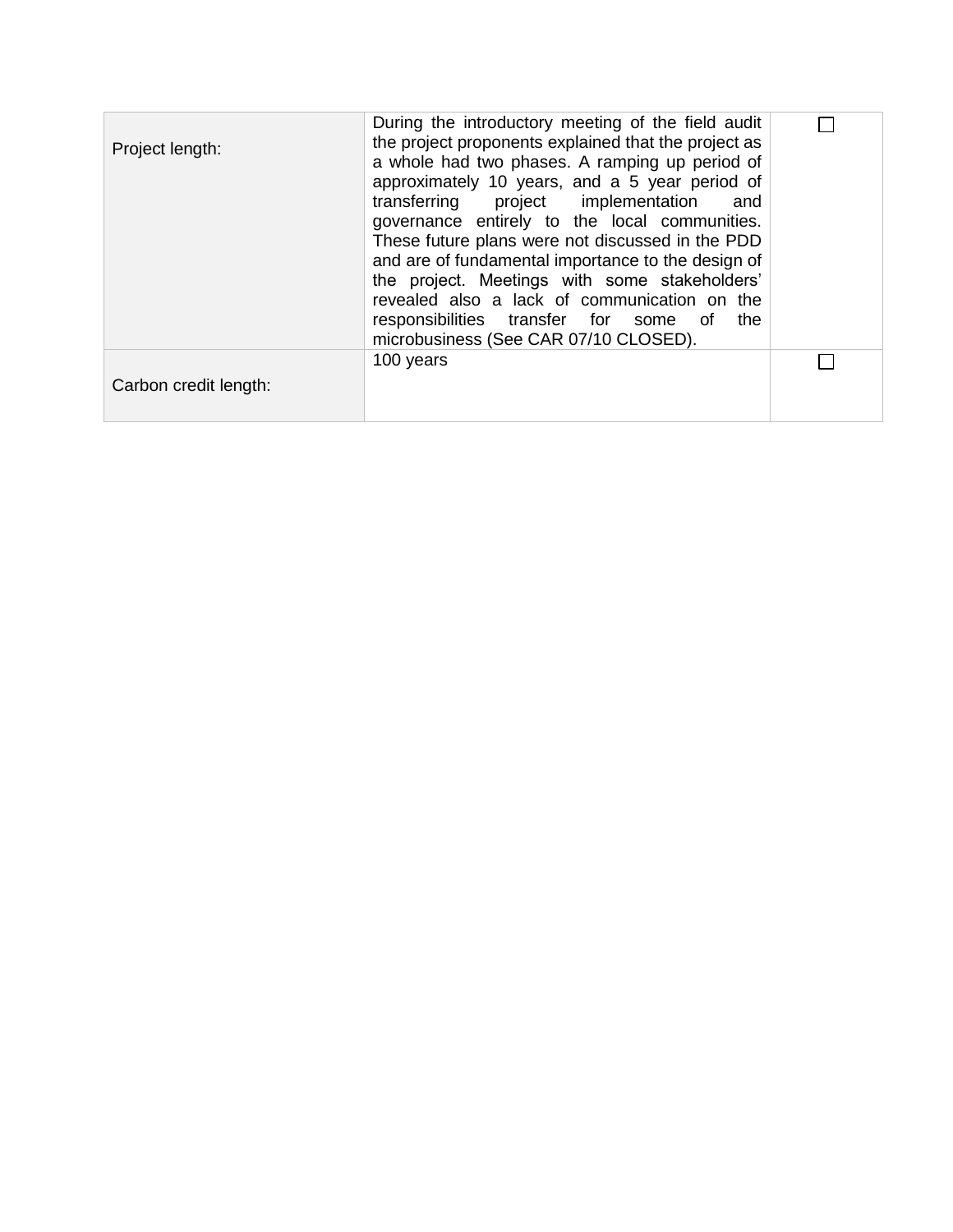# <span id="page-32-0"></span>**Appendix B: DETAILED AUDIT FINDINGS TO STANDARD**

## Principle: **Effective and Transparent Project Governance**

## **Criteria: Project has established an effective governance structure. Roles and lines of accountability are clear. The project coordinator has necessary core capabilities.**

| Indicator 1.1.1                           | <b>Producers</b>                                                                                                                                                                                                                                                                                                                                                                                                                                                                                                                                                                                                                                                                                                                                                                                                                                                                                                             |     |     |
|-------------------------------------------|------------------------------------------------------------------------------------------------------------------------------------------------------------------------------------------------------------------------------------------------------------------------------------------------------------------------------------------------------------------------------------------------------------------------------------------------------------------------------------------------------------------------------------------------------------------------------------------------------------------------------------------------------------------------------------------------------------------------------------------------------------------------------------------------------------------------------------------------------------------------------------------------------------------------------|-----|-----|
|                                           | Must be small-scale farmers and land-users in developing countries with recognised<br>land tenure or user rights.                                                                                                                                                                                                                                                                                                                                                                                                                                                                                                                                                                                                                                                                                                                                                                                                            |     |     |
| Findings from 11<br>Feb 10 Review         | The project is community based, working in 2 project zones in the Sofala Province<br>(Mozambique, one of the world's poorest countries as per UNICEF, 2003)<br>Most people in the project zone farm on two kinds of land - Machambas, which used to<br>be forestland that has been cleared around homesteads, and Dimbas, which are flood<br>plains of the various seasonal and perennial streams in the area. The average area of<br>a Machambas is 0.94 ha, which is about twice as large as an average Dimba with an<br>area of 0.49 ha.<br>The communities have legal land use rights and are entitled to sell the products arising<br>from their use of the land. This is entrenched in law in Mozambique. The government<br>extends so-called DUATs, which is a license to trade products of the land.<br>Communities in the project zones have obtain or are in the process of obtaining these<br>DUAT <sub>s</sub> . |     |     |
| Findings from 19<br>August 2010<br>review | N/A                                                                                                                                                                                                                                                                                                                                                                                                                                                                                                                                                                                                                                                                                                                                                                                                                                                                                                                          |     |     |
| Conformance                               | Yes $\boxtimes$                                                                                                                                                                                                                                                                                                                                                                                                                                                                                                                                                                                                                                                                                                                                                                                                                                                                                                              | No. | N/A |
| CAR/OBS                                   |                                                                                                                                                                                                                                                                                                                                                                                                                                                                                                                                                                                                                                                                                                                                                                                                                                                                                                                              |     |     |

| Indicator 1.1.2                   | <b>Producers</b>                                                                                                                                                                                                                                                                                                                                                                                                                                                                                                                                                                                                                                                                                                                                                                                                                                                                                                                                                                                                                                                                                                                                                                                                                                                                                                                                                                                                    |
|-----------------------------------|---------------------------------------------------------------------------------------------------------------------------------------------------------------------------------------------------------------------------------------------------------------------------------------------------------------------------------------------------------------------------------------------------------------------------------------------------------------------------------------------------------------------------------------------------------------------------------------------------------------------------------------------------------------------------------------------------------------------------------------------------------------------------------------------------------------------------------------------------------------------------------------------------------------------------------------------------------------------------------------------------------------------------------------------------------------------------------------------------------------------------------------------------------------------------------------------------------------------------------------------------------------------------------------------------------------------------------------------------------------------------------------------------------------------|
|                                   | Must have a registered Plan Vivo for their own piece of land or be part of a group with a<br>Plan Vivo for a piece of community-owned or managed land. Producers should not be<br>structurally dependent on permanent hired labour, and should manage their land<br>mainly with their own and their family's labour force.                                                                                                                                                                                                                                                                                                                                                                                                                                                                                                                                                                                                                                                                                                                                                                                                                                                                                                                                                                                                                                                                                          |
| Findings from 11<br>Feb 10 Review | In some cases Plan Vivos were designed as part of the process for drawing up<br>contracts. Examples were seen of hand drawn, annotated plans that had been drawn in<br>a participatory manner with farmers. However, more recently in the project's history<br>there has been a move away from this approach, rather a GPS mapping tool is used to<br>mark the edge of the plantation area and this is attached to the contract in place of a<br>Plan Vivo. The GPS created maps are not annotated, do not state what system is being<br>used and provide no guidance regarding planning of production on the farmers land.<br>The audit team understand the benefits associated with GPS mapping boundaries<br>associated with better area estimations and the ability to map digitally, however, by<br>replacing the Plan Vivos entirely by a GPS outline an important part of the Plan Vivo<br>process was being missed.<br>From interviews conducted with farmers contracted into the project there was no<br>evidence to suggest that the systems employed were not going to cause the producer's<br>overall agricultural production too become unsustainable or unviable. In fact, the<br>indications were the opposite, that more sustainable systems were being developed.<br>The audit team has confirmed by the interviews that producers were managing their<br>lands without any structural dependence. |
| Findings from 19                  | Envirotrade have defended the move to solely GPS based mapping, advocating that                                                                                                                                                                                                                                                                                                                                                                                                                                                                                                                                                                                                                                                                                                                                                                                                                                                                                                                                                                                                                                                                                                                                                                                                                                                                                                                                     |
| AUGUST 2010                       | the participatory process that is used to construct the maps is may be as beneficial as                                                                                                                                                                                                                                                                                                                                                                                                                                                                                                                                                                                                                                                                                                                                                                                                                                                                                                                                                                                                                                                                                                                                                                                                                                                                                                                             |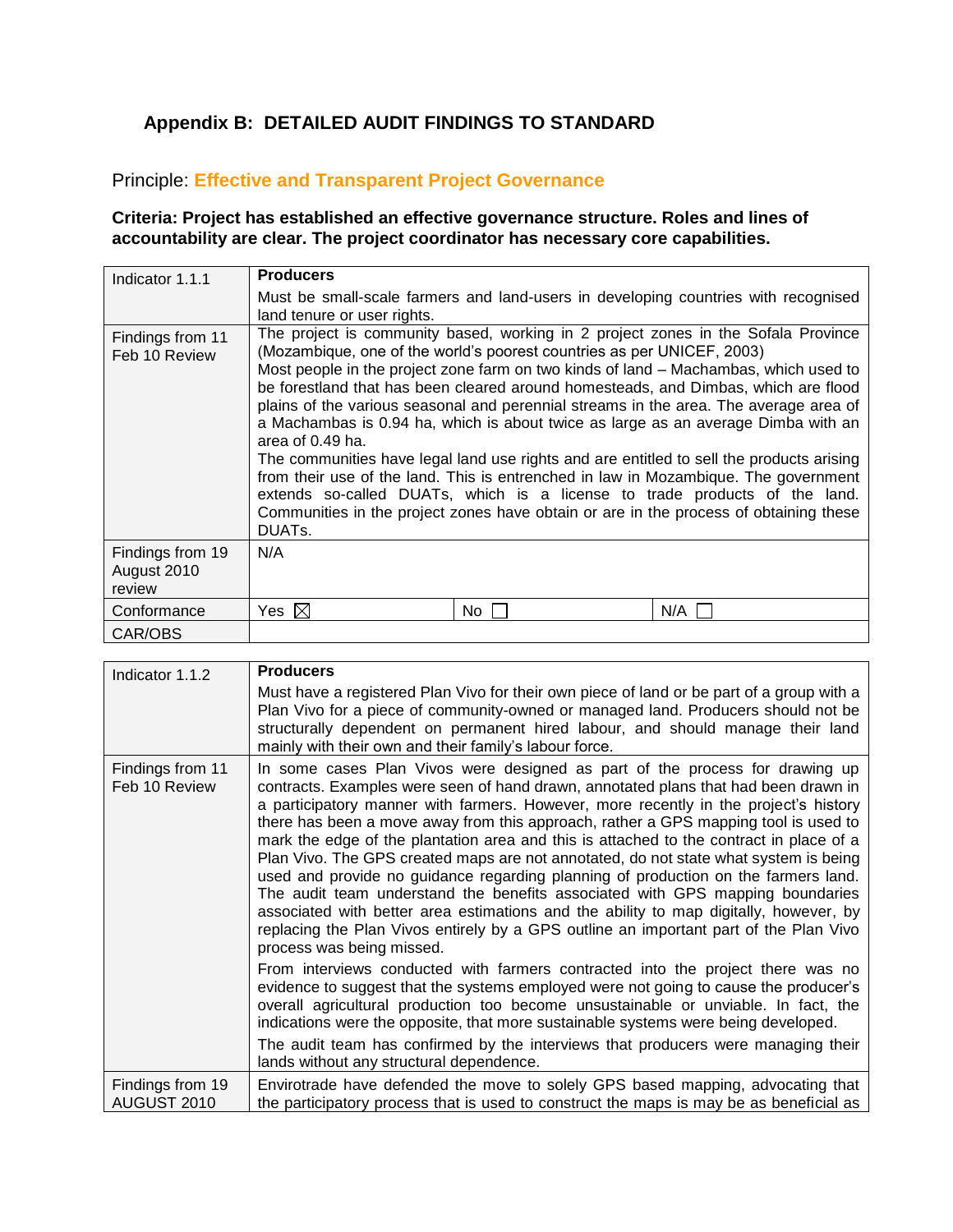| review      | the production written/drawn plans.  |                |                                                                                                                                                                                                                                                                        |
|-------------|--------------------------------------|----------------|------------------------------------------------------------------------------------------------------------------------------------------------------------------------------------------------------------------------------------------------------------------------|
|             | can be found in section 2.1.9 below. |                | Plan Vivo was contacted regarding this matter and provided clear guidance on what is<br>required in order for these criteria are met. This does involve the production of<br>annotated maps. The full details of Plan Vivo's requirements for these criteria to be met |
| Conformance | Yes $\Box$                           | No $\boxtimes$ | N/A                                                                                                                                                                                                                                                                    |
| CAR/OBS     | <b>CAR 13/10 OPEN</b>                |                |                                                                                                                                                                                                                                                                        |

| Indicator 1.1.3                   | <b>Administrative:</b>                                                                                                                                                                                                                                                                                                                                                                                                                                                                                                                                                                  |
|-----------------------------------|-----------------------------------------------------------------------------------------------------------------------------------------------------------------------------------------------------------------------------------------------------------------------------------------------------------------------------------------------------------------------------------------------------------------------------------------------------------------------------------------------------------------------------------------------------------------------------------------|
|                                   | a) Legal and organisational framework with the ability and capacity to aggregate<br>carbon from multiple land-owners and transact to purchasers, and monitor progress<br>across all project operations. This must include:                                                                                                                                                                                                                                                                                                                                                              |
|                                   |                                                                                                                                                                                                                                                                                                                                                                                                                                                                                                                                                                                         |
|                                   | b) A legal entity (project coordinator) able to enter into sale agreements with multiple<br>producers or producer groups for carbon services;                                                                                                                                                                                                                                                                                                                                                                                                                                           |
|                                   | c) Standard sale agreement templates for the provision of carbon services;                                                                                                                                                                                                                                                                                                                                                                                                                                                                                                              |
|                                   | d) Transparent and audited financial accounts able to the secure receipt, holding and<br>disbursement of payments to producers;                                                                                                                                                                                                                                                                                                                                                                                                                                                         |
|                                   | e) All necessary legal permissions to carry out the intended activities;                                                                                                                                                                                                                                                                                                                                                                                                                                                                                                                |
|                                   | f) Mechanisms for participants to discuss issues associated with the design and<br>running of the project.                                                                                                                                                                                                                                                                                                                                                                                                                                                                              |
| Findings from 11<br>Feb 10 Review | The project has built structures to ensure financial sustainability through the<br>production of timber and NTFPs in the community and through the sale of carbon                                                                                                                                                                                                                                                                                                                                                                                                                       |
|                                   | offsets generated by carbon sequestration and management activities. An independent<br>trust fund (MCLT) has been established to administer the proceeds of the sale of<br>carbon offsets generated by project activities. The audit team checked the budgets of<br>the Project and held a meeting with Contabil, a firm auditing the flow of funds from the<br>carbon sales.                                                                                                                                                                                                           |
|                                   | Most the organizations (Envirotrade Group, Mozambique Carbon Livelihoods Trust, the<br>University of Edinburgh, the Edinburgh Centre for Carbon Management, and the<br>Administration of the Gorongosa National Park) involved in the project and their<br>responsibilities are clearly described in the PDD. There is no reference to Envirotrade<br>Mozambique Limitada and its relationship with Associação Envirotrade Carbon<br>Livelihoods, nor if the latter is already a legally establish or in-the-process association.                                                       |
|                                   | There is also a lack of description of the coordinator and project proponent, clarifying if<br>it's Envirotrade Carbon Limited (as by page 3 of the PDD) or only Envirotrade (as by<br>page 2 of the PDD).                                                                                                                                                                                                                                                                                                                                                                              |
|                                   | There are standard contracts for the agroforestry activities, but no template has been<br>seen for the REDD activities.                                                                                                                                                                                                                                                                                                                                                                                                                                                                 |
|                                   | A list of all stakeholders involvement process has been detailed in section G3.8, as well<br>as the communication procedures. This included consultation to the communities and<br>stakeholders through stakeholders summits, meetings, apart from community briefings,<br>meetings with government officials.<br>Documents confirming the consultation and<br>communication process include Chidamba (2004). The team has confirmed these steps<br>through consultations with the communities, receiving input on their involvement in the<br>project design and consultation process. |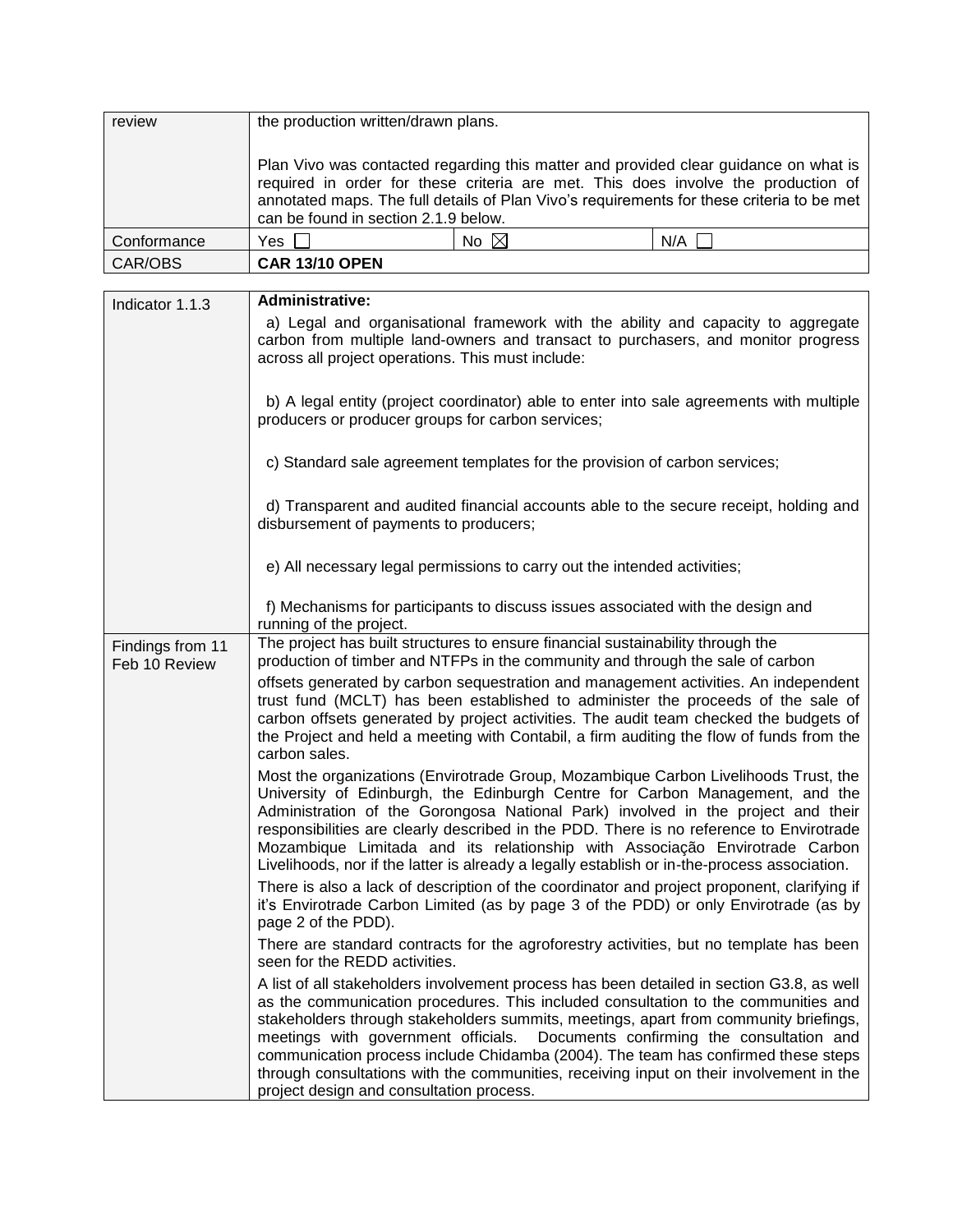|                                           | The project proponents have also included the tools that will be used to continue<br>communication and consultation in the future.                                                                                                                                                                                                                                                                                                   |      |     |
|-------------------------------------------|--------------------------------------------------------------------------------------------------------------------------------------------------------------------------------------------------------------------------------------------------------------------------------------------------------------------------------------------------------------------------------------------------------------------------------------|------|-----|
| Findings from 19<br>AUGUST 2010<br>review | The PDD has been modified by deleting Associação Envirotrade Carbon Livelihoods<br>(which has been created to replace Envirotrade Mozambique Limitada but is not yet<br>officially published in Bulletim da Republica), and also by describing Envirotrade<br>Carbon Limited as the project developer replacing Envirotrade Limited in early 2009.<br>The PDD has also been completed to include all the team's professional skills. |      |     |
| Conformance                               | Yes $\boxtimes$                                                                                                                                                                                                                                                                                                                                                                                                                      | No I | N/A |
| CAR/OBS                                   | CAR 18/10 CLOSED                                                                                                                                                                                                                                                                                                                                                                                                                     |      |     |

| Indicator 1.1.4                           | Technical:<br>Able to assist producers in planning and implementing productive, sustainable and<br>economically viable forestry and agroforestry systems, and provide support for<br>silvicultural and other management operations. |    |     |
|-------------------------------------------|-------------------------------------------------------------------------------------------------------------------------------------------------------------------------------------------------------------------------------------|----|-----|
| Findings from 11<br>Feb 10 Review         | The team of community technicians was able to assist producers in planning and<br>implementing systems that aligned with the goals of the Plan Vivo system.                                                                         |    |     |
| Findings from 19<br>AUGUST 2010<br>review | N/A                                                                                                                                                                                                                                 |    |     |
| Conformance                               | Yes $\boxtimes$                                                                                                                                                                                                                     | No | N/A |
| CAR/OBS                                   |                                                                                                                                                                                                                                     |    |     |

| Indicator 1.1.5                           | Social:<br>relationships with producers.                                         | the nature of carbon and ecosystem services and establish effective participatory                                                                                                      | Able to select appropriate target groups, inform groups about the Plan Vivo System and                                                                                                                                                                                                                                                                                                                                                                                                                                                                                                                                                                                                                                                                                                                                                                                                                                                                                                                                                                                                                                                                                                                                                                                                                                                                                                        |
|-------------------------------------------|----------------------------------------------------------------------------------|----------------------------------------------------------------------------------------------------------------------------------------------------------------------------------------|-----------------------------------------------------------------------------------------------------------------------------------------------------------------------------------------------------------------------------------------------------------------------------------------------------------------------------------------------------------------------------------------------------------------------------------------------------------------------------------------------------------------------------------------------------------------------------------------------------------------------------------------------------------------------------------------------------------------------------------------------------------------------------------------------------------------------------------------------------------------------------------------------------------------------------------------------------------------------------------------------------------------------------------------------------------------------------------------------------------------------------------------------------------------------------------------------------------------------------------------------------------------------------------------------------------------------------------------------------------------------------------------------|
| Findings from 11<br>Feb 10 Review         | environmental<br>of<br>resources,<br>materials, educational movies and reports); | improvement of<br>communication, or training (e.g. farm activities to improve plants survival)<br>environmental education materials in page 17 (Conferences attended by project staff) | Methodological approaches of project impact measurements were provided in this<br>section of the PDD. To carry out the livelihood analysis the project monitors two<br>different groups, namely a control group and the target group, using the Sustainable<br>Rural Livelihoods approach. The PDD describes the indicators to measure community<br>benefits, comparison between with project and without project scenarios. Five asset<br>types are described, namely natural, social, human, physical and financial assets. The<br>meetings with local traditional leaders and producers confirmed such benefits on the<br>different asset types such as the development of community associations, conservation<br>infrastructure<br>(e.g.<br>school),<br>A plan highlights training of community extension workers, forest technicians, staff and<br>workshops organized by the company. The project appears to contribute for continuous<br>knowledge transfer assured also by the establishment of appropriate school<br>programmes. By checking reports and from interview accounts it is clear that training is<br>inclusive of all groups. Availability of training manuals and technical guidelines used,<br>training of forest and agroforestry technicians documented in page 16 (Training<br>conferences attended by staff members and articles published on related matters and |
| Findings from 19<br>AUGUST 2010<br>review | N/A                                                                              |                                                                                                                                                                                        |                                                                                                                                                                                                                                                                                                                                                                                                                                                                                                                                                                                                                                                                                                                                                                                                                                                                                                                                                                                                                                                                                                                                                                                                                                                                                                                                                                                               |
| Conformance                               | Yes $\boxtimes$                                                                  | No.                                                                                                                                                                                    | N/A                                                                                                                                                                                                                                                                                                                                                                                                                                                                                                                                                                                                                                                                                                                                                                                                                                                                                                                                                                                                                                                                                                                                                                                                                                                                                                                                                                                           |
| CAR/OBS                                   |                                                                                  |                                                                                                                                                                                        |                                                                                                                                                                                                                                                                                                                                                                                                                                                                                                                                                                                                                                                                                                                                                                                                                                                                                                                                                                                                                                                                                                                                                                                                                                                                                                                                                                                               |
|                                           | Social:                                                                          |                                                                                                                                                                                        |                                                                                                                                                                                                                                                                                                                                                                                                                                                                                                                                                                                                                                                                                                                                                                                                                                                                                                                                                                                                                                                                                                                                                                                                                                                                                                                                                                                               |
| Indicator 1.1.6                           |                                                                                  |                                                                                                                                                                                        |                                                                                                                                                                                                                                                                                                                                                                                                                                                                                                                                                                                                                                                                                                                                                                                                                                                                                                                                                                                                                                                                                                                                                                                                                                                                                                                                                                                               |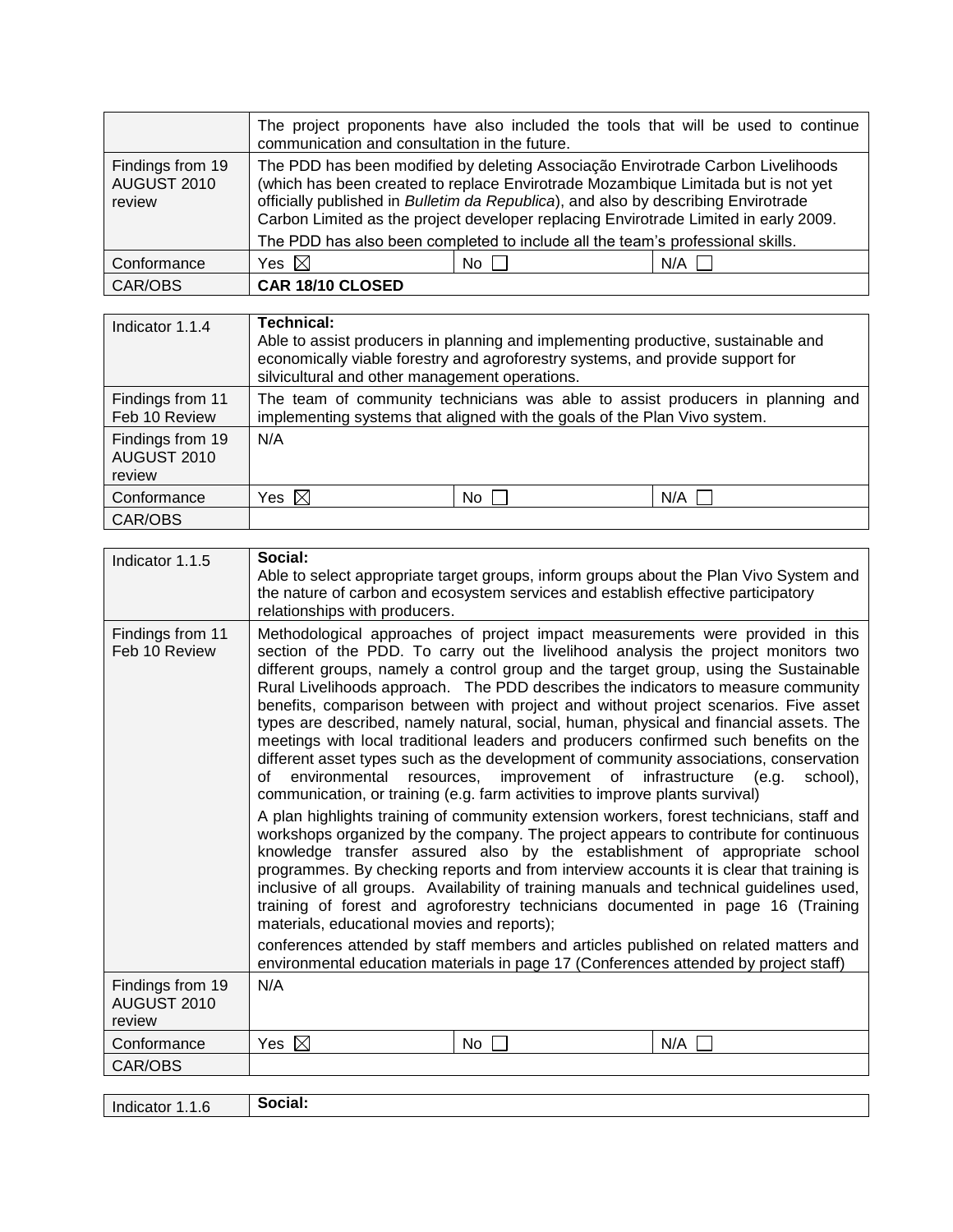|                                           | organizations                                                                                                                              |      | Able to establish land-tenure rights through engaging with producers and other relevant                                                                                                                                                                                                                                                                                                                                                                                                                                                                                                                         |
|-------------------------------------------|--------------------------------------------------------------------------------------------------------------------------------------------|------|-----------------------------------------------------------------------------------------------------------------------------------------------------------------------------------------------------------------------------------------------------------------------------------------------------------------------------------------------------------------------------------------------------------------------------------------------------------------------------------------------------------------------------------------------------------------------------------------------------------------|
| Findings from 11<br>Feb 10 Review         | Natural Resources Management Committees and traditional leaders.<br>community land delimitations to avoid conflicts regarding land rights. |      | The communities have legal land use rights and are entitled to sell the products arising<br>from their use of the land. This is entrenched in law in Mozambique. The government<br>extends so-called DUATs, which is a license to trade products of the land.<br>Communities in the project zones have obtained or are in the process of obtaining<br>these DUATs, with involvement of communities, local authorities, Community Based<br>The project has been interacting with organizations such as GTZ, WWF, and ORAM,<br>which gave assistance at the project initial phase in 2000 to place boundaries and |
| Findings from 19<br>AUGUST 2010<br>review | N/A                                                                                                                                        |      |                                                                                                                                                                                                                                                                                                                                                                                                                                                                                                                                                                                                                 |
| Conformance                               | Yes $\boxtimes$                                                                                                                            | No l | N/A                                                                                                                                                                                                                                                                                                                                                                                                                                                                                                                                                                                                             |
| CAR/OBS                                   |                                                                                                                                            |      |                                                                                                                                                                                                                                                                                                                                                                                                                                                                                                                                                                                                                 |

| Indicator 1.1.7                           | Social:<br>Able to consult producers effectively on a sustained basis                                                                                                                                                                        |                 |     |
|-------------------------------------------|----------------------------------------------------------------------------------------------------------------------------------------------------------------------------------------------------------------------------------------------|-----------------|-----|
| Findings from 11<br>Feb 10 Review         | There is a consultation process (see Chidamba 2004) involving communities, local<br>authorities, Community Based Natural Resources Management Committees, and<br>traditional leaders that has been confirmed in the field by the audit team. |                 |     |
| Findings from 19<br>AUGUST 2010<br>review | N/A                                                                                                                                                                                                                                          |                 |     |
| Conformance                               | Yes $\boxtimes$                                                                                                                                                                                                                              | No <sub>1</sub> | N/A |
| CAR/OBS                                   |                                                                                                                                                                                                                                              |                 |     |

| Indicator 1.1.8                           | <b>Reporting:</b><br>Projects must on an annual basis, according to the reporting schedule agreed with the<br>Plan Vivo Foundation:<br>Accurately report progress, achievements and problems experienced;<br>a)<br>Transparently report sales figures and demonstrate resource allocation in the<br>b)<br>interest of target groups. |     |     |
|-------------------------------------------|--------------------------------------------------------------------------------------------------------------------------------------------------------------------------------------------------------------------------------------------------------------------------------------------------------------------------------------|-----|-----|
| Findings from 11<br>Feb 10 Review         | Annual reports have been provided to the audit team.                                                                                                                                                                                                                                                                                 |     |     |
| Findings from 19<br>AUGUST 2010<br>review | N/A                                                                                                                                                                                                                                                                                                                                  |     |     |
| Conformance                               | Yes $\boxtimes$                                                                                                                                                                                                                                                                                                                      | No. | N/A |
| CAR/OBS                                   |                                                                                                                                                                                                                                                                                                                                      |     |     |

## **Principle: Carbon Benefits**

**Criteria: Carbon benefits are calculated using recognised carbon accounting methodologies and conservative estimates of carbon uptake/storage that take into account risks of leakage and reversibility.**

| Indicator 2.1.1  | Carbon benefits are measured against a clear and credible carbon baseline.                |
|------------------|-------------------------------------------------------------------------------------------|
| Findings from 11 | <b>Baseline Calculations:</b>                                                             |
| Feb 10 Review    | The project employs three broad project types that require different baseline calculation |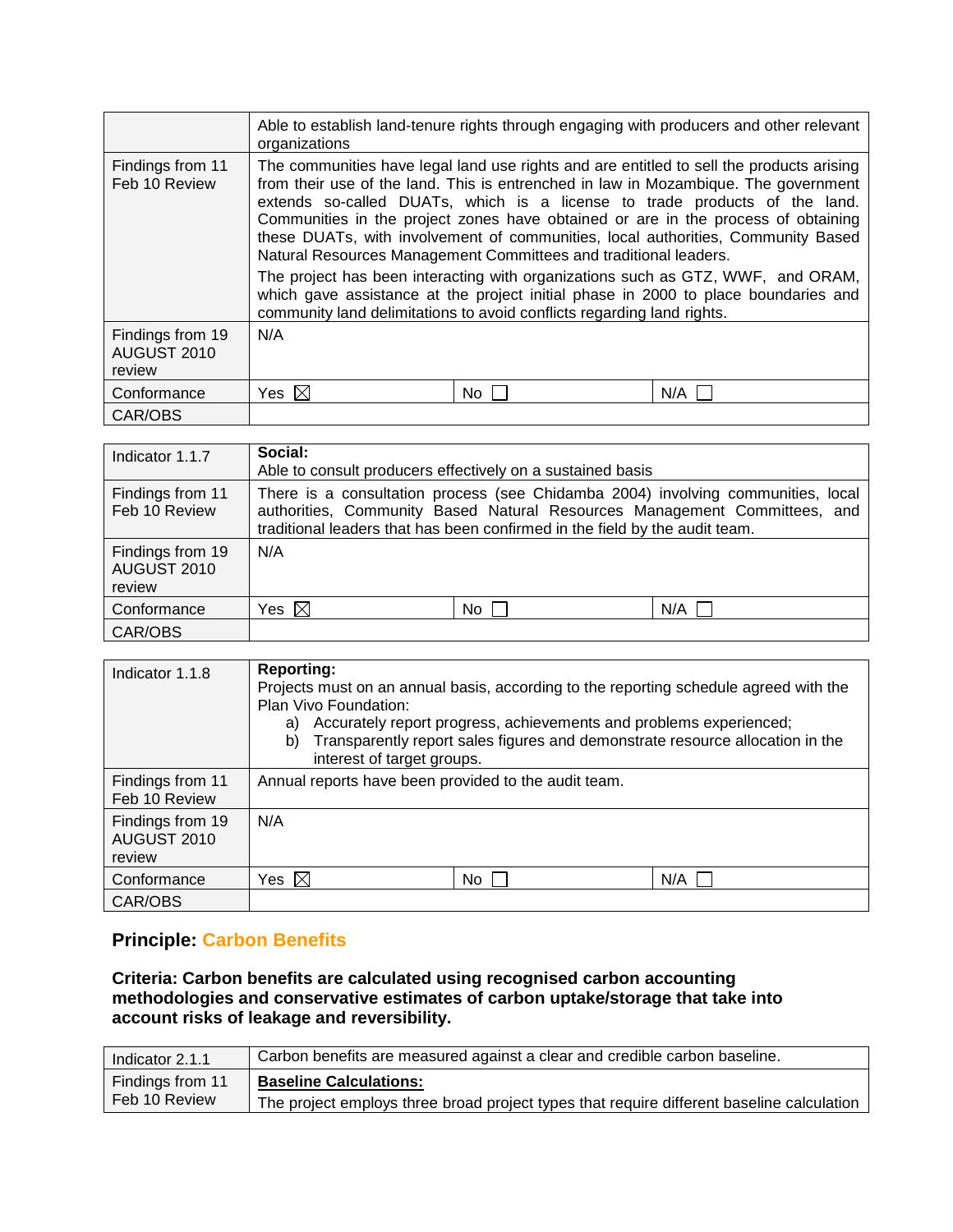methods.

Agroforestry Systems

Firstly, the group of seven agroforestry 'systems' whereby trees are planted on machambas (fields), can be grouped and referred to as the agroforestry systems. For each one the baseline is stated in the technical specification and in section CL1.1 of the PDD. The technical specifications for the activities on agricultural land describe the baseline as being static (no loss or gain to carbon stocks over a 100 year period). It was explained that, because of the slash and burn system employed by farmers in the project zones, the static baseline was not intended to be representative of what would actually happen on one piece of land, but rather the net impact of always having a field cleared for farmland. This was considered acceptable, but was not documented, even within the technical specifications. The static baseline was based on field measurements of current carbon stocks of Machambas. The methodology used to quantify current carbon stocks was found to be appropriate.

Section G2.1 of the PDD does not adequately describe the without project land-use scenario. There is no information provided about the likely future land uses on areas where the agroforestry project activities occur.

No burning system

Secondly, since 2006, farmers have been able to elect not to burn their machambas in order to receive payments. The baseline for the emissions caused by burning are not documented anywhere. There is no mention of emissions reductions from no burning in the PDD and there is no 'no burning' technical specification. The value of 1.0 t C ha<sup>-f</sup> yr<sup>-</sup> <sup>1</sup>, which is used to calculate emissions reductions and payments cannot be traced to any written document, but was believed to have originated from academic staff involved with the project. The amount to be paid for no burning was not included in the contract farmers signed (only attached as a carbon calculator). This had led to some confusion amongst farmers as to what they needed to do to receive the payments.

#### REDD system

Thirdly, the project has a "reduced emissions from deforestation and degradation" (REDD) element. In order to calculate a baseline emissions rate, extensive modeling has been conducted, and a deforestation rate of 2.4% is used in conjunction with measured biomass densities of the various forest classes and the proportion of each forest class found in a project area. This approach was found to be suitable and well explained in section G2.1 and G2.3 of the PDD. However, it was understood, after discussions with the project proponents that the deforestation rate of 2.4% was not going to be used in the Zambezi project zone, and that another approach to REDD would be adopted. This plan is not mentioned in any documentation. It was also mentioned that for the earliest REDD contracts a different baseline was used and then the new one retrospectively employed. Due to the lack of clarity over versions of documentation and their use this is not easy to track.

Table 5 of the PDD shows the impact of the deforestation on the remaining carbon stock within the project area. It was explained during the field audit by the project proponents that the deforestation rate of 2.4% was distributed proportionally between the forest types. It was also explained that all credits issued so far had been based on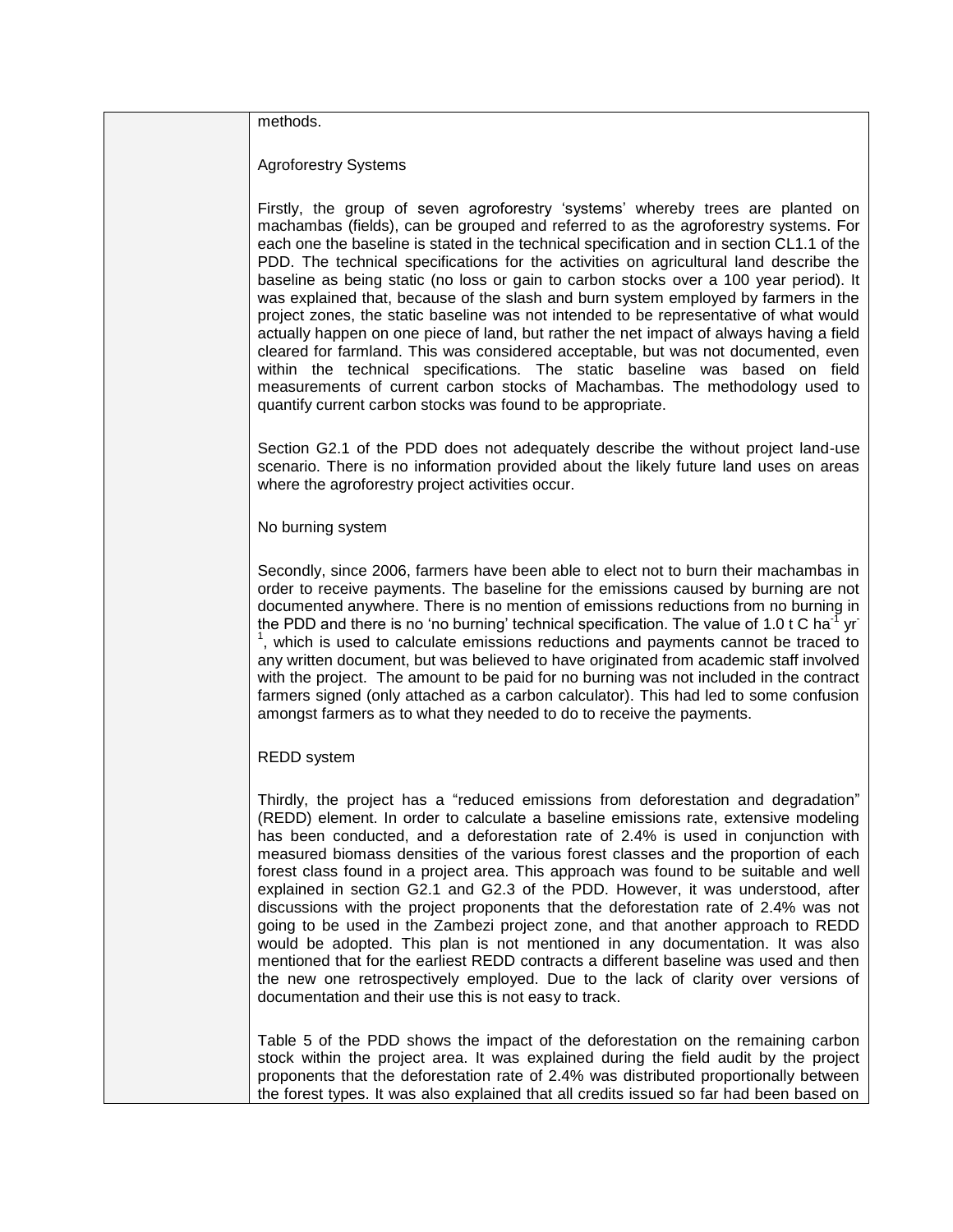a carbon loss of 73.3 t  $CO<sub>2</sub>$  ha<sup>-1</sup> and that a new version of the technical specification was currently under review by the Plan Vivo Foundation. The history of the methods used to calculate emissions in the past and the recent move to more sophisticated techniques was not found to be well documented.

Table 6 was not explained in the text. For example, there is no definition of the distinction between "old" and "new" contracts. In addition, the PDD has yet to explain contracts or define the systems that the project use. As such this table would be difficult for a reader to interpret.

Versions of Technical Specifications

It was understood by the audit team that the technical specifications had undergone a number of changes over the period of project implementation. However, due to a lack of version control on documents and a lack of cross referencing between the carbon calculators used to calculate emissions reductions and the technical specifications it was difficult to work out which method had been used to generate each of the emissions reductions credits.

#### **Project Scenario Emissions/Sequestration**

The PDD states that the approach to calculating the changes due to project activities involves calculating the "average net increase in carbon stored in biomass and forest products over a 100 year period relative to the baseline". However, in discussions with the project proponents it became apparent that the modeling exercise done in the CO2FIX model was not based on an assumption that the trajectory of carbon stocks would follow those shown in the model. A different, "tonne year", accounting method was being implemented, this could not be fully explained at the time of the audit and details of this were not currently documented in the PDD or technical specifications.

Table 9 contains an ex-ante projection of the carbon sequestration over the crediting period. It is not clear what assumptions have been used to create the data presented here or exactly which technical specifications have been used. For example, what is the area assumed for each system? What data is used to calculate the actual removals? How do the units correspond to those in the technical specification?

Overestimation in one technical specification

The project proponents explained during the field audit that there has been one case (Faidherbia plantations) where an error had been discovered in the modeling used to calculate emissions reductions by ECCM, the original authors. The issue, whereby carbon sequestration was overestimated, affected contracts signed between 2005 and 2009. An updated technical specification had been made, but not yet used. It was understood by the audit team that the project did not want to punish farmers who signed contracts before the error was discovered by paying them less money because this would undermine trust in the project. The auditors have discussed the matter with the Plan Vivo foundation and it is understood that there has been transparent dialogue between Plan Vivo and Envirotrade on this matter. Plan Vivo and Envirotrade have agreed in principal that a deduction should be made from the risk buffer once the Plan Vivo database is up and running. Envirotrade have not yet documented the quantified impact this will have on their buffer stocks or what exactly the buffer is designed to absorb. See Indicator 2.1.3 below for more details.

To conclude, the approach used to constructing baselines for the projects various elements seems to have been conducted in a scientific and conservative manner.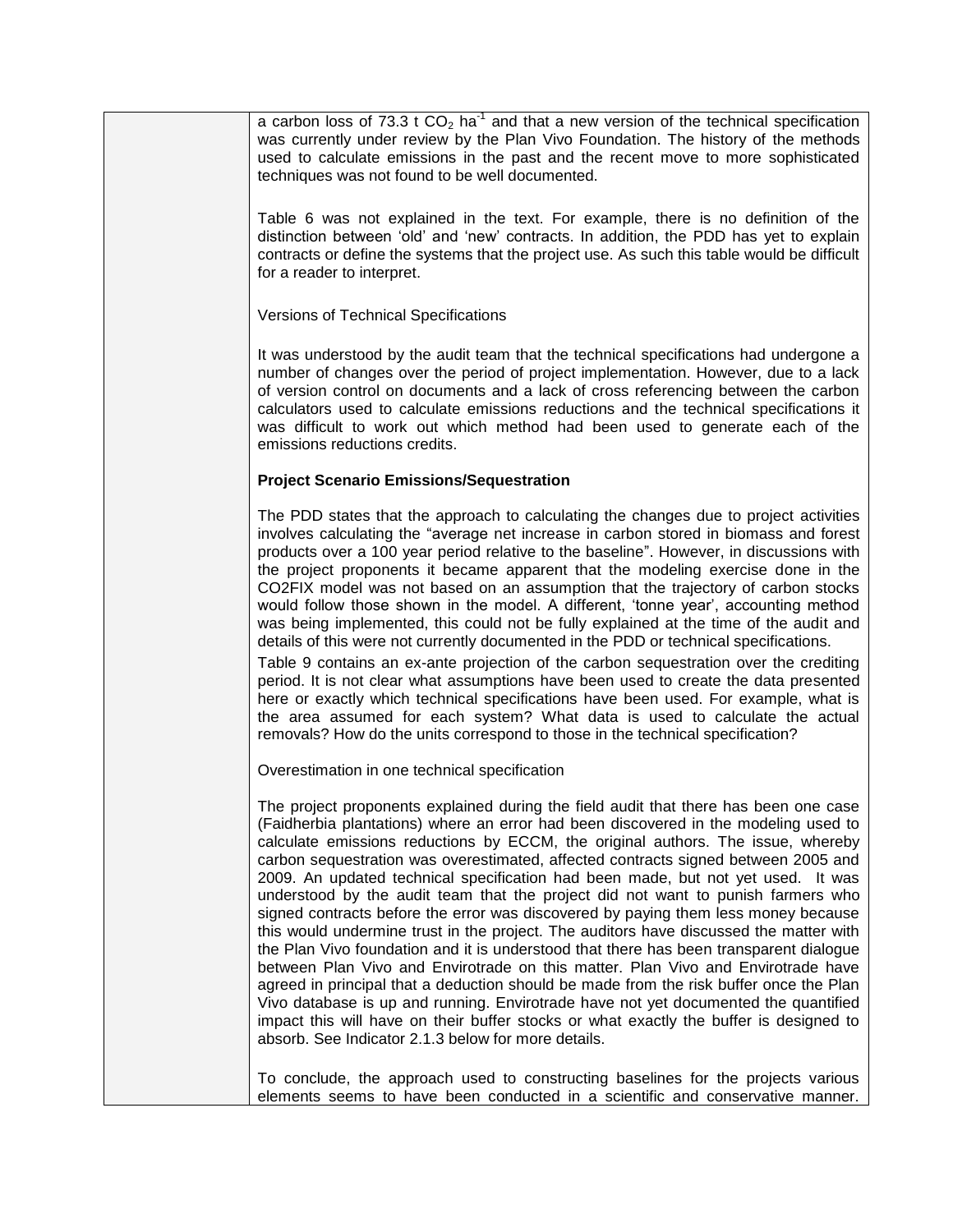|                                 | However, the dispersal of information on baseline methodologies across the PDD, the<br>various versions of technical specifications makes understanding what has been done<br>difficult. In addition, the baseline for no burning emissions is not documented.                                                                                                                                                                                                                                                                                                                                                                                                                                                       |  |  |
|---------------------------------|----------------------------------------------------------------------------------------------------------------------------------------------------------------------------------------------------------------------------------------------------------------------------------------------------------------------------------------------------------------------------------------------------------------------------------------------------------------------------------------------------------------------------------------------------------------------------------------------------------------------------------------------------------------------------------------------------------------------|--|--|
| Findings from 19<br>AUGUST 2010 | <b>Overview</b>                                                                                                                                                                                                                                                                                                                                                                                                                                                                                                                                                                                                                                                                                                      |  |  |
| review                          | The revised PDD (2010-18-04-PDD-CCBA-Sofala-post audit_FINAL) has undergone<br>significant changes to improve the ease with which the reader can understand the<br>carbon benefits of the projects and the methods used to calculate them, Discussions<br>with the Plan Vivo Foundation confirmed that the REDD technical specification was<br>undergoing peer review. A new 'no burning' technical specification has been drafted<br>and submitted for peer review. All the other TSs are set to be updated and re-submitted<br>in November 2010.                                                                                                                                                                   |  |  |
|                                 | <b>Baselines</b>                                                                                                                                                                                                                                                                                                                                                                                                                                                                                                                                                                                                                                                                                                     |  |  |
|                                 | Agroforestry                                                                                                                                                                                                                                                                                                                                                                                                                                                                                                                                                                                                                                                                                                         |  |  |
|                                 | As explained above, the TSs and systems are now clearly explained in the PDD.                                                                                                                                                                                                                                                                                                                                                                                                                                                                                                                                                                                                                                        |  |  |
|                                 | In section CL1.1 there appear to be errors in the units used in the summary table of<br>expected carbon benefits. For example, the Cashew Technical Specification states,<br>"Carbon sequestration potential over 100 years with a rotation of 60 years on an<br>average quality site with optimal climatic conditions is 37.4 tC/ha above an initial<br>vegetation carbon baseline of 2.8 tC/ha (Sambane, 2005)".                                                                                                                                                                                                                                                                                                   |  |  |
|                                 | However the table states the baseline to be 2.8 t $CO_2$ ha <sup>-1</sup> . It is suspected this leads to<br>a knock on error in the column "Long-term carbon uptake with management".                                                                                                                                                                                                                                                                                                                                                                                                                                                                                                                               |  |  |
|                                 | <b>REDD</b>                                                                                                                                                                                                                                                                                                                                                                                                                                                                                                                                                                                                                                                                                                          |  |  |
|                                 | In the revised PDD the text accompanying Figure 20 on page 43 explains the<br>relationship of the REDD areas to the baseline deforestation determination exercise. It<br>is now clearly explained in Section G2.3 that the Zambesi Delta area will use a different<br>baseline for REDD that has yet to be determined.                                                                                                                                                                                                                                                                                                                                                                                               |  |  |
|                                 | In section CL1.1 of the PDD there is an explanation of how technical specifications<br>have evolved over time. Section G2.3 does explain that a carbon value of 73.3 t C ha <sup>-1</sup><br>was used prior to the adoption of the new REDD Technical Specification in 2009,<br>however it is not clear how many credits were created using this value, and whether<br>any corrections had been made or were planned. However, this was found to be a typo,<br>and in fact the original carbon density value used for REDD areas was 73.3 t $CO2$ ha <sup>-1</sup> .<br>In a document called, "Implementation of REDD in Sofala Project" the use of this<br>number, and the history of REDD activities is presented. |  |  |
|                                 | The tables that had caused confusion in the original PDD have been removed.                                                                                                                                                                                                                                                                                                                                                                                                                                                                                                                                                                                                                                          |  |  |
|                                 | It should be noted that since the technical specification is nt yet approved, there has<br>not been a full assessment against its implementation. To provide an example, the TS<br>states that, there will be an annual assessment of governance structures. This has not<br>been formally documented yet, but drafts are underway. Future compliance with the<br>TS, once approved will need to be verified at subsequent verifications.                                                                                                                                                                                                                                                                            |  |  |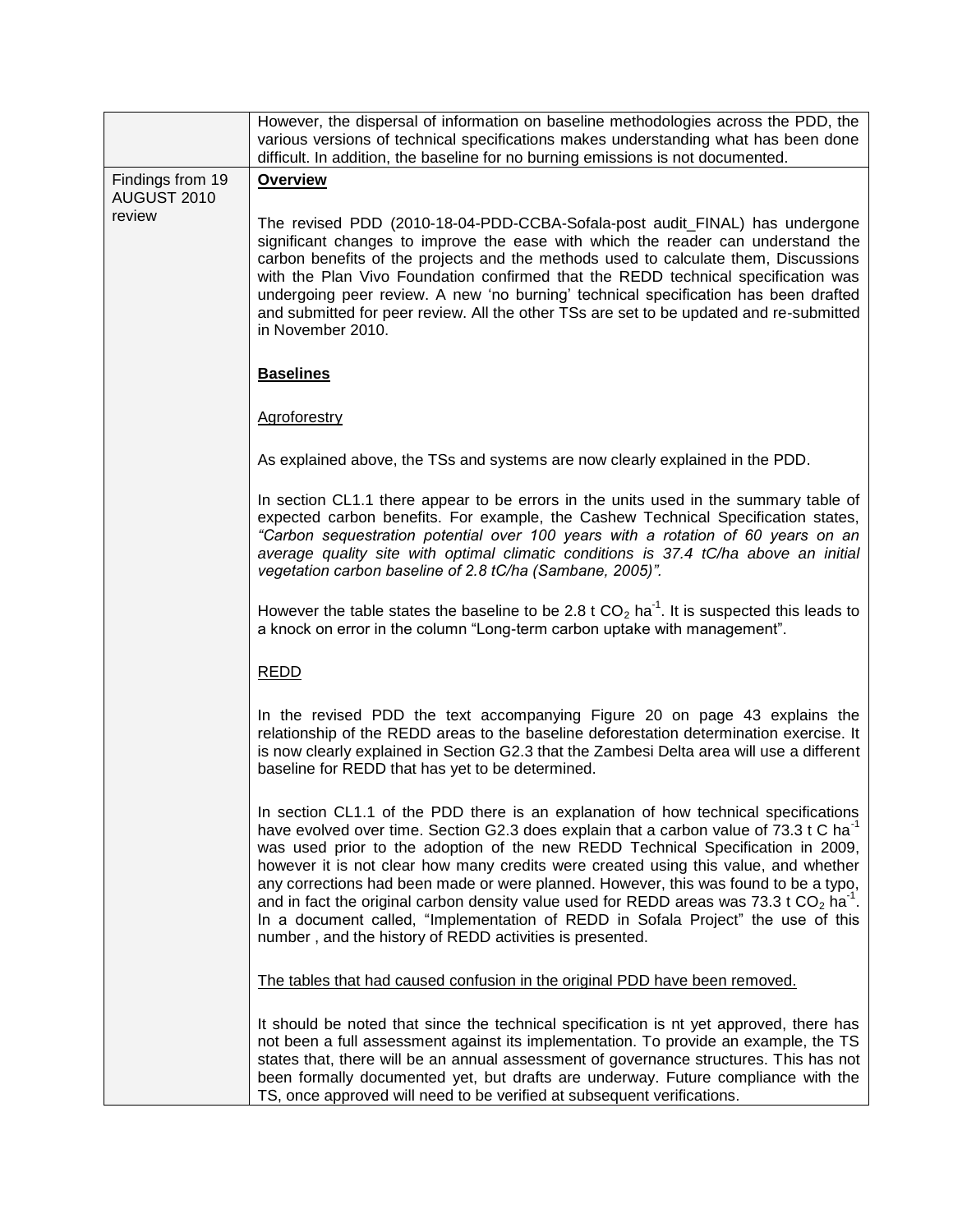|                 | No burning system                                                                                                                                                                                                                                                                                                                                                                                                                                                                                                                                                                                                                                                                                                                  |     |                                                                                                                                                                                                                                                                                                             |
|-----------------|------------------------------------------------------------------------------------------------------------------------------------------------------------------------------------------------------------------------------------------------------------------------------------------------------------------------------------------------------------------------------------------------------------------------------------------------------------------------------------------------------------------------------------------------------------------------------------------------------------------------------------------------------------------------------------------------------------------------------------|-----|-------------------------------------------------------------------------------------------------------------------------------------------------------------------------------------------------------------------------------------------------------------------------------------------------------------|
|                 | Section CL1.1 of the PDD now contains an explanation of the methodology for<br>determining the benefits of the 'no burning' system,. A draft technical specification has<br>also been presented (v6). The benefits of the system are conservatively estimated at 1<br>t C ha <sup>-1</sup> $y$ <sup>-1</sup> . The Technical Specification does reference peer reviewed literature, but the<br>comparison link between the input from agricultural residue and the difference between<br>indigenous forest and agricultural soil carbon was not clear. The values presented in<br>the technical specification relate to losses that occur on conversion and not to the gains<br>that can occur through agricultural residue input. |     |                                                                                                                                                                                                                                                                                                             |
|                 |                                                                                                                                                                                                                                                                                                                                                                                                                                                                                                                                                                                                                                                                                                                                    |     | The flowing sentence in the PDD was found to be unclear, "In the project zones this<br>means not burning would correspond to an additional 13.2 tCha <sup>-1</sup> compared to the long<br>term equilibrium when burning (half of difference between 22.8 tCha <sup>-1</sup> and 9.6 tCha <sup>-1</sup> )." |
|                 |                                                                                                                                                                                                                                                                                                                                                                                                                                                                                                                                                                                                                                                                                                                                    |     | The units in the following sentence from page 89 are thought to be a typo, "The carbon<br>dioxide equivalent or carbon credits due to the farmer is therefore $7 \times 3.67$ or 26 tCha <sup>-1</sup> "                                                                                                    |
|                 | The Auditors acknowledge that the no burning technical specification has been<br>submitted for peer review as required by the Plan Vivo. Given the relatively small<br>quantities of carbon involved there is not a risk of the outcome of that review affecting<br>the net benefits of the project. In addition there is no evidence to suggest that not<br>burning could lead to increased net emissions. Therefore it was accepted that an OBS<br>would be issued to complete this process and make any required changes by the<br>verification.                                                                                                                                                                                |     |                                                                                                                                                                                                                                                                                                             |
|                 | <b>Project Scenario Emissions/Sequestration</b>                                                                                                                                                                                                                                                                                                                                                                                                                                                                                                                                                                                                                                                                                    |     |                                                                                                                                                                                                                                                                                                             |
|                 | After further discussion with the Project Proponents it was established that t a tonne<br>year approach was not in fact used. Rather, the average stock over 100 years was<br>used. This is explained in the Technical Specifications and is acceptable.                                                                                                                                                                                                                                                                                                                                                                                                                                                                           |     |                                                                                                                                                                                                                                                                                                             |
|                 | Overestimation in one technical specification                                                                                                                                                                                                                                                                                                                                                                                                                                                                                                                                                                                                                                                                                      |     |                                                                                                                                                                                                                                                                                                             |
|                 | The change in the Faidherbia Technical Specification has been estimated to 60% of the<br>buffer (number provided by Envirotrade in response to CARs). This approach is<br>undergoing Plan Vivo approval.                                                                                                                                                                                                                                                                                                                                                                                                                                                                                                                           |     |                                                                                                                                                                                                                                                                                                             |
| Conformance     | Yes $\boxtimes$                                                                                                                                                                                                                                                                                                                                                                                                                                                                                                                                                                                                                                                                                                                    | No. | N/A                                                                                                                                                                                                                                                                                                         |
| CAR/OBS         | CAR 01/10 (CLOSED), CAR 02/09 (CLOSED), CAR 03/10( CLOSED), CAR 04/10<br>(CLOSED)<br>NEW OBS 05/10, NEW OBS 06/10, NEW OBS 07/10                                                                                                                                                                                                                                                                                                                                                                                                                                                                                                                                                                                                   |     |                                                                                                                                                                                                                                                                                                             |
|                 |                                                                                                                                                                                                                                                                                                                                                                                                                                                                                                                                                                                                                                                                                                                                    |     |                                                                                                                                                                                                                                                                                                             |
| Indicator 2.1.2 | Carbon benefits are additional, i.e. the project and activities supported by the project<br>could not have happened were it not for the availability of carbon finance. Specifically                                                                                                                                                                                                                                                                                                                                                                                                                                                                                                                                               |     |                                                                                                                                                                                                                                                                                                             |

| Indicator $2.1.2$ | <u>Carbott bottomo are auditional, i.e. the project and activities supported by the project</u> |
|-------------------|-------------------------------------------------------------------------------------------------|
|                   | could not have happened were it not for the availability of carbon finance. Specifically        |
|                   | this means demonstrating, as a minimum:                                                         |
|                   | a) The project does not owe its existence to legislative decrees or to commercial land-         |
|                   | use initiatives likely to have been economically viable in their own right without              |
|                   | payments for ecosystem services; and                                                            |
|                   | In the absence of project development funding and carbon finance, financial,<br>b)              |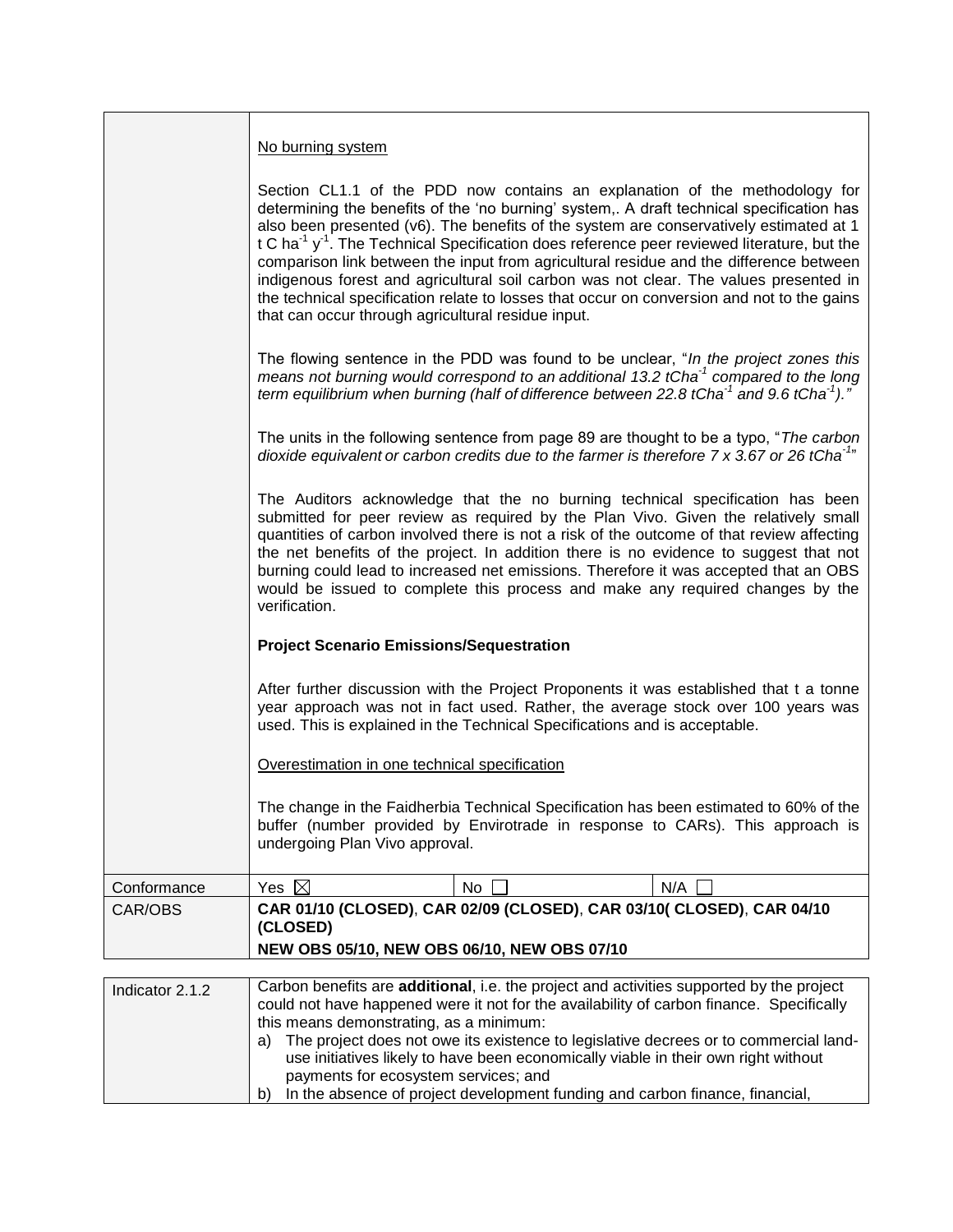|                                           | social, cultural, technical, ecological or institutional barriers would have prevented<br>the project activity.                                                                                                                                                                                                                                                                                                                                                                  |                |     |
|-------------------------------------------|----------------------------------------------------------------------------------------------------------------------------------------------------------------------------------------------------------------------------------------------------------------------------------------------------------------------------------------------------------------------------------------------------------------------------------------------------------------------------------|----------------|-----|
| Findings from 11<br>Feb 10 Review         | It was not under the scope of this audit to perform a peer review of the Technical<br>Specifications used by the project, as this is managed under a separate process by the<br>Plan Vivo Foundation. However, samples were checked against the Plan Vivo<br>Standards (section 2.3.3 'requirements for Technical Specifications'). Whilst the new<br>REDD Technical Specification does have an additionality analysis, the other technical<br>specifications being used do not. |                |     |
|                                           | However, in section G2.2 the PDD presents three barriers to implementation that the<br>project overcomes. These are financial, capacity and compliance with land law barriers.<br>The project was found to be additional as the farmers had neither the technical capacity<br>no financial means to implement tree planting or sustainable forest management<br>projects.                                                                                                        |                |     |
|                                           | Therefore, whilst the project was found to be additional, and this was documented in<br>the PDD, the technical specifications used did not meet the Plan Vivo standard with<br>respect to the inclusion of additionality demonstration.                                                                                                                                                                                                                                          |                |     |
| Findings from 19<br>AUGUST 2010<br>review | Envirotrade and Plan Vivo have confirmed that updated Technical Specifications are<br>due to be submitted in November 2010.                                                                                                                                                                                                                                                                                                                                                      |                |     |
| Conformance                               | Yes                                                                                                                                                                                                                                                                                                                                                                                                                                                                              | No $\boxtimes$ | N/A |
| CAR/OBS                                   | <b>CAR 05/10 (OPEN)</b>                                                                                                                                                                                                                                                                                                                                                                                                                                                          |                |     |

| Indicator 2.1.3                   | Permanence:<br>Potential risks to permanence of carbon stocks are identified in project technical<br>specifications and effective mitigation measures implemented into project design,<br>management and reporting procedures.                                                                                                                                                                                                                                                                                                                                                                                                                                                                                                                                                                                                                                                                                                                                                                                                                                                                                                                                                                                                                                                                                                                                                                                                                                                                                                                                                                                                                                                                                                                                                                                                                                                                                                                                                                                                                                                                                                                                                                                                                          |
|-----------------------------------|---------------------------------------------------------------------------------------------------------------------------------------------------------------------------------------------------------------------------------------------------------------------------------------------------------------------------------------------------------------------------------------------------------------------------------------------------------------------------------------------------------------------------------------------------------------------------------------------------------------------------------------------------------------------------------------------------------------------------------------------------------------------------------------------------------------------------------------------------------------------------------------------------------------------------------------------------------------------------------------------------------------------------------------------------------------------------------------------------------------------------------------------------------------------------------------------------------------------------------------------------------------------------------------------------------------------------------------------------------------------------------------------------------------------------------------------------------------------------------------------------------------------------------------------------------------------------------------------------------------------------------------------------------------------------------------------------------------------------------------------------------------------------------------------------------------------------------------------------------------------------------------------------------------------------------------------------------------------------------------------------------------------------------------------------------------------------------------------------------------------------------------------------------------------------------------------------------------------------------------------------------|
| Findings from 11<br>Feb 10 Review | It was not under the scope of this audit to perform a peer review of the Technical<br>Specifications used by the project, as this is managed under a separate process by the<br>Plan Vivo Foundation. However, the agroforestry technical specifications do not include<br>any analysis of the risks to permanence as required by the Plan Vivo Standards.<br>Furthermore, they do not include risk mitigation measures or state a recommendation<br>for the risk buffer amount. However, it is explained in section G3.4 of the PDD that the<br>after the seven years of payments, the systems are expected to become self-financing<br>and thus there would be no incentive to stop the adopted management activities. In<br>section CL1.3 of the PDD it is explained that a non-permanence risk buffer, "of 10% of<br>the total woodland<br>carbon stock is excluded from the calculated emission reductions, 10% for boundary<br>systems and 15% for all other agroforestry systems". Interrogation of the database<br>revealed that this amount of carbon was indeed being set-a-side as a buffer and not<br>being traded.<br>On the other hand, in discussions with the Project Proponent it was stated that the<br>buffer reserve would be used to account for more than the risk to the permanence to<br>the carbon sequestered (or emissions avoided). For example, there had been an error<br>found in the Faidherbia Technical Specification which led to a significant over-estimate<br>in the amount of carbon that would be sequestered. The intention of the project was to<br>make a deduction equivalent of the over-estimate from the buffer. If this is the case,<br>then the buffer is being used as more than a risk to non-permanence buffer and may<br>not be adequately sized. In order to provide transparency, and allow full analysis, the<br>use of the buffer should be clearly defined. In addition, in section CL1.3 of the PDD the<br>'VCS Guidance for AFOLU Projects' document is referenced, implying that it has been<br>used in relation to the buffer. However, no analysis to demonstrate this has been<br>presented.<br>The latest version of the REDD technical specification currently under peer review does |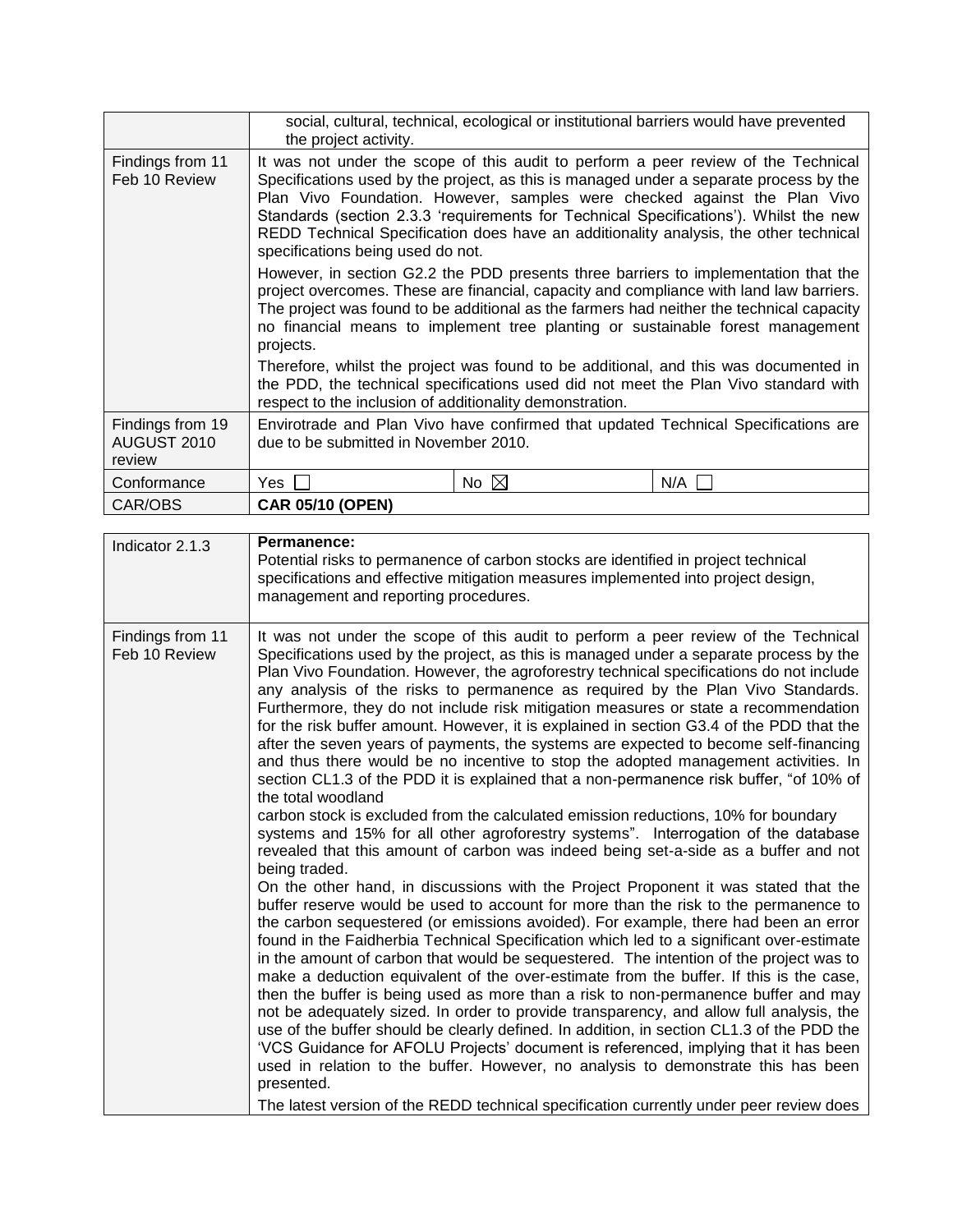|                                           | state that a risk buffer of 10% of salable credits with be withheld from the market,<br>however there is no analysis of the risks to permanence or presentation of risk<br>mitigation strategies.                                                                                                                                                                                                                                                                                                                                                                                                                                                                                                                                                                                                                                                                                                                                                                                                                                                                                                                                                                                                                                                                                                                                                                                                                                                                |  |
|-------------------------------------------|------------------------------------------------------------------------------------------------------------------------------------------------------------------------------------------------------------------------------------------------------------------------------------------------------------------------------------------------------------------------------------------------------------------------------------------------------------------------------------------------------------------------------------------------------------------------------------------------------------------------------------------------------------------------------------------------------------------------------------------------------------------------------------------------------------------------------------------------------------------------------------------------------------------------------------------------------------------------------------------------------------------------------------------------------------------------------------------------------------------------------------------------------------------------------------------------------------------------------------------------------------------------------------------------------------------------------------------------------------------------------------------------------------------------------------------------------------------|--|
|                                           | It should be noted that the Landscape scale and wide scope of the project (such as the<br>generation of micro businesses) will reduce the risk of non-permanence for all project<br>types. It is evident that the project has been designed in a way to establish long-term,<br>sustainable landuse with the aim of permanently increasing and avoiding reductions of<br>biomass in the project region. In addition, through interviews with farmers contracted to<br>the project it was understood that most farmers saw the plantations as a long term<br>commitment. However, a lack of required documentation, as per the Plan Vivo<br>Standard was seen as a weakness, and to be in non-conformity with the standard.<br>The project management design is fundamentally designed to incentivize permanence<br>in the short term through payments related to performance. In addition, in the case of<br>tree mortality (above an acceptable level defined by the project of 15%), free trees are<br>provided to farmers for replanting. In the longer term, it was explained in the<br>introductory meeting that the project is designed to transfer responsibilities over to the<br>community and withdraw from the area over a set time period. However, these plans<br>are not documented in the PDD, so it is not possible to assess the likely impacts on<br>permanence of the carbon stocks, due to anticipated project management and<br>monitoring. |  |
| Findings from 19<br>AUGUST 2010<br>review | With regard to the missing components of Technical Specifications, Envirotrade and<br>Plan Vivo have confirmed that updated Technical Specifications are due to be<br>submitted in November 2010.                                                                                                                                                                                                                                                                                                                                                                                                                                                                                                                                                                                                                                                                                                                                                                                                                                                                                                                                                                                                                                                                                                                                                                                                                                                                |  |
|                                           | The PDD now has more information in section 3.4 with respect to the phases of the<br>project. There is also a new document called, 'Envirotrade SOF Exit Strategy', that<br>clearly presents the exit strategy.                                                                                                                                                                                                                                                                                                                                                                                                                                                                                                                                                                                                                                                                                                                                                                                                                                                                                                                                                                                                                                                                                                                                                                                                                                                  |  |
| Conformance                               | No $\boxtimes$<br>Yes<br>N/A                                                                                                                                                                                                                                                                                                                                                                                                                                                                                                                                                                                                                                                                                                                                                                                                                                                                                                                                                                                                                                                                                                                                                                                                                                                                                                                                                                                                                                     |  |
| CAR/OBS                                   | CAR 06/10 (OPEN), CAR 07/10 (CLOSED), CAR 08/10 (CLOSED)                                                                                                                                                                                                                                                                                                                                                                                                                                                                                                                                                                                                                                                                                                                                                                                                                                                                                                                                                                                                                                                                                                                                                                                                                                                                                                                                                                                                         |  |

| Indicator 2.1.4                   | Permanence:<br>Producers enter into legal sale agreements with the project coordinator agreeing to<br>maintain activities, comply with the monitoring, implement management requirements<br>and re-plant trees felled or lost.                                                                                                                                                                                                                                                                                                                                                                                                                                                                                                                                                                                                                                                                                                                                                                                                                         |
|-----------------------------------|--------------------------------------------------------------------------------------------------------------------------------------------------------------------------------------------------------------------------------------------------------------------------------------------------------------------------------------------------------------------------------------------------------------------------------------------------------------------------------------------------------------------------------------------------------------------------------------------------------------------------------------------------------------------------------------------------------------------------------------------------------------------------------------------------------------------------------------------------------------------------------------------------------------------------------------------------------------------------------------------------------------------------------------------------------|
| Findings from 11<br>Feb 10 Review | For the agroforestry systems a contract is signed between Envirotrade and the farmer<br>whereby the parts agree the scope of the service (planting area, system to be used,<br>maintaining works, provision of plants, assistance, monitoring, payment, termination,<br>and conflict resolution).                                                                                                                                                                                                                                                                                                                                                                                                                                                                                                                                                                                                                                                                                                                                                      |
|                                   | In the contract that the farmers sign for agroforestry projects the amount of penalties<br>that would be applied to them in the case of not meeting the monitoring targets was<br>found to be ambiguous. In practice farmers were being charged a fixed rate of 4<br>Meticals for every tree that died over an allowed mortality rate of 15% (the allowed<br>mortality rate was increased in the Zambezi Delta project zone in 2008-2009 due to<br>high average mortality rates). The contract was found to be lacking in detail about the<br>penalties that would be applied. These penalties do not correlate, in most cases, with<br>the monitoring indicators in the technical specifications, which normally do not<br>prescribe allowed mortality rates for years 1 to 3 (requiring only a certain percentage of<br>the plot is established). The penalties inflicted were not found to be unreasonable,<br>however the lack of transparency at the outset, ad lack of linkages to technical<br>specifications was a concern for the audit team. |
| Findings from 19<br>AUGUST 2010   | Envirotrade have informed the auditors that they are committed to producing a<br>monitoring protocol within 6 months and have also shared a draft version of this                                                                                                                                                                                                                                                                                                                                                                                                                                                                                                                                                                                                                                                                                                                                                                                                                                                                                      |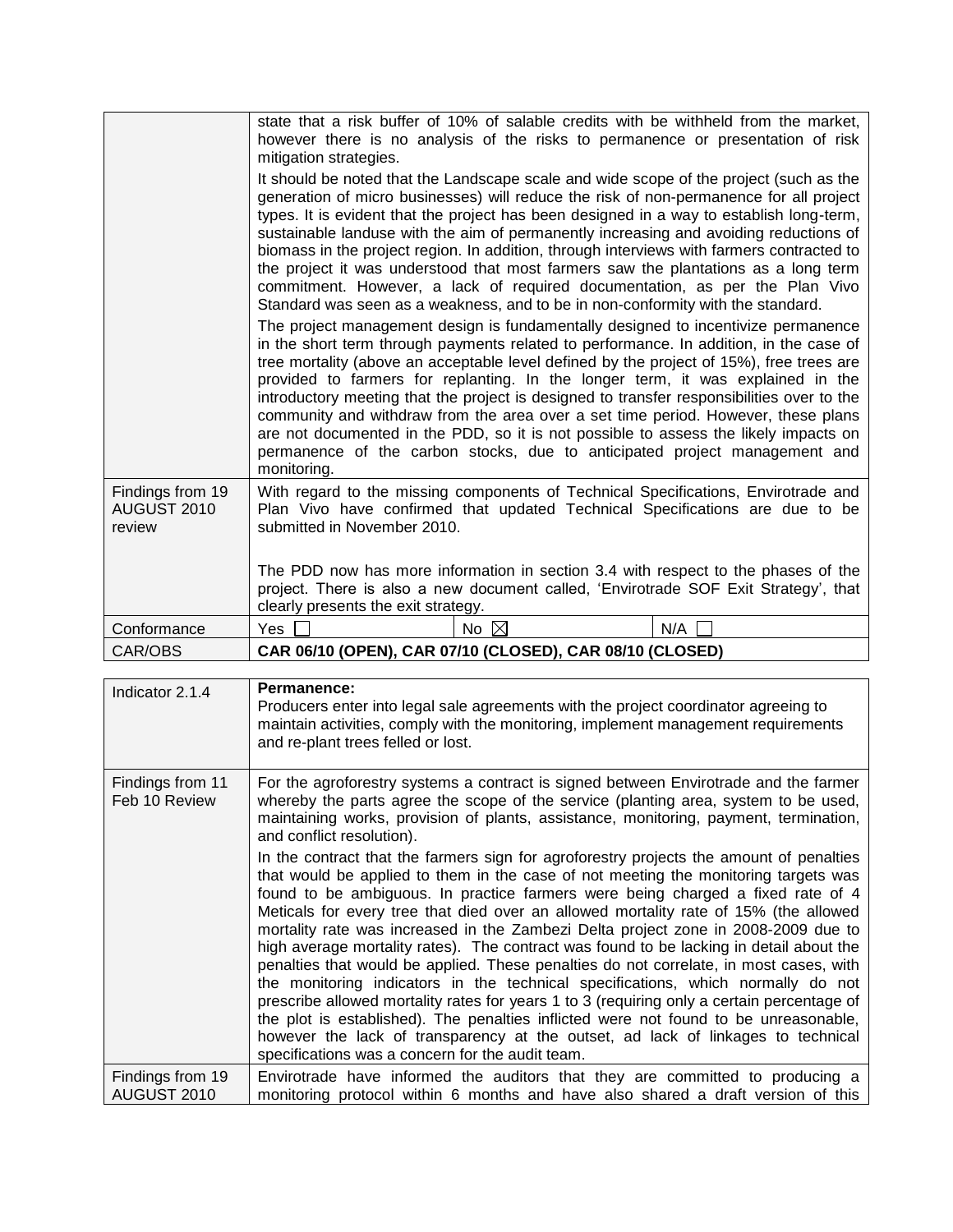| review      |                                                                                       |      | protocol. The contracting procedure is also outlined in this document. It is         |
|-------------|---------------------------------------------------------------------------------------|------|--------------------------------------------------------------------------------------|
|             |                                                                                       |      | acknowledged by the auditors that deviances from the monitoring related payments     |
|             |                                                                                       |      | have been a dynamic reaction to the realities of the project on the ground, and that |
|             | Envirotrade's policy of replanting trees that dies should ensure carbon sequestration |      |                                                                                      |
|             | targets are met so long as the growth projections are sufficiently conservative.      |      |                                                                                      |
| Conformance | Yes $\boxtimes$                                                                       | No l | N/A                                                                                  |
| CAR/OBS     | <b>CAR 09/10 (CLOSED)</b>                                                             |      |                                                                                      |

| Indicator 2.1.5                           | <b>Permanence:</b><br>As a minimum, a 10% risk buffer is deducted from the saleable carbon of each<br>producer, where the level of buffer is recommended in the technical specifications<br>according to the level of risk identified, and subsequently reviewed annually following<br>annual reporting.                                                                                                                                                                                                                           |  |  |
|-------------------------------------------|------------------------------------------------------------------------------------------------------------------------------------------------------------------------------------------------------------------------------------------------------------------------------------------------------------------------------------------------------------------------------------------------------------------------------------------------------------------------------------------------------------------------------------|--|--|
| Findings from 11<br>Feb 10 Review         | As mentioned in the findings for indicator 2.1.3 the risk buffer amount was not<br>documented in the technical specification, which were not written by Envirotrade.<br>However, it was documented in the PDD and was over the 10% minimum.<br>In section CL1.3 of the PDD it is stated that, "The size of risk buffer (based on<br>the perceived risk associated with the project activity) should be constantly reviewed<br>and maintained." However, the evidence for this risk analysis having been conducted<br>was not seen. |  |  |
| Findings from 19<br>AUGUST 2010<br>review | The project's commitment to update the TS's in line with the Plan Vivo requirements<br>will satisfy this criteria once complete. They must take show evidence of buffer review<br>in the updates.                                                                                                                                                                                                                                                                                                                                  |  |  |
| Conformance                               | No $\boxtimes$<br>N/A<br>Yes.                                                                                                                                                                                                                                                                                                                                                                                                                                                                                                      |  |  |
| CAR/OBS                                   | <b>CAR 05/10 (OPEN)</b>                                                                                                                                                                                                                                                                                                                                                                                                                                                                                                            |  |  |

| Indicator 2.1.6                           | Potential sources of leakage have been identified and effective mitigation measures<br>implemented.                                                                                                                                                                                                                                                                                                                                                                                                                                                                                                                                                                                                                                                                                                                                                                               |  |
|-------------------------------------------|-----------------------------------------------------------------------------------------------------------------------------------------------------------------------------------------------------------------------------------------------------------------------------------------------------------------------------------------------------------------------------------------------------------------------------------------------------------------------------------------------------------------------------------------------------------------------------------------------------------------------------------------------------------------------------------------------------------------------------------------------------------------------------------------------------------------------------------------------------------------------------------|--|
| Findings from 11<br>Feb 10 Review         | Leakage is not mentioned in the agroforestry technical specifications as mandated by<br>the Plan Vivo Standards. In the REDD technical specification that is currently under<br>peer review there is a section on addressing leakage. There is no technical<br>specification for no-burning so leakage is not addressed there.<br>The PDD identifies two probable types of leakage, ""displacement of agricultural<br>development" and ""displacement of charcoal mining." The PDD also documents the<br>possible sources of leakage adequately. Section CL2.1 does not link the sources or<br>types of leakage back to the specific project activities, but it is understood that the risks<br>for the project as a whole are covered, with one exception. The exception is that there<br>is no mention of the leakage risk from no burning. For example, a farmer, may burn his |  |
|                                           | agri-residues on a field not enrolled in the scheme.<br>In section CL2.2 of the PDD the management measures to mitigate leakage are<br>described. These are considered acceptable and it was acknowledge by the auditors<br>that the project was designed in a way that would minimize leakage.<br>However, in section CL2.3 of the PDD it is stated that any leakage that does occur a<br>risk buffer will be used and a reference is made to the Voluntary Carbon Standard is<br>made. The Voluntary Carbon Standard's risk buffer approach is not used for leakage,<br>so it is not understood what this means. Please see CAR 08/10 regarding                                                                                                                                                                                                                                 |  |
|                                           | documentation of the buffer account.                                                                                                                                                                                                                                                                                                                                                                                                                                                                                                                                                                                                                                                                                                                                                                                                                                              |  |
| Findings from 19<br>AUGUST 2010<br>review | The project's commitment to update the TS's in line with the Plan Vivo requirements<br>will satisfy this criteria once complete.                                                                                                                                                                                                                                                                                                                                                                                                                                                                                                                                                                                                                                                                                                                                                  |  |
|                                           | The mis-reference to the VCS risk buffer has been removed.                                                                                                                                                                                                                                                                                                                                                                                                                                                                                                                                                                                                                                                                                                                                                                                                                        |  |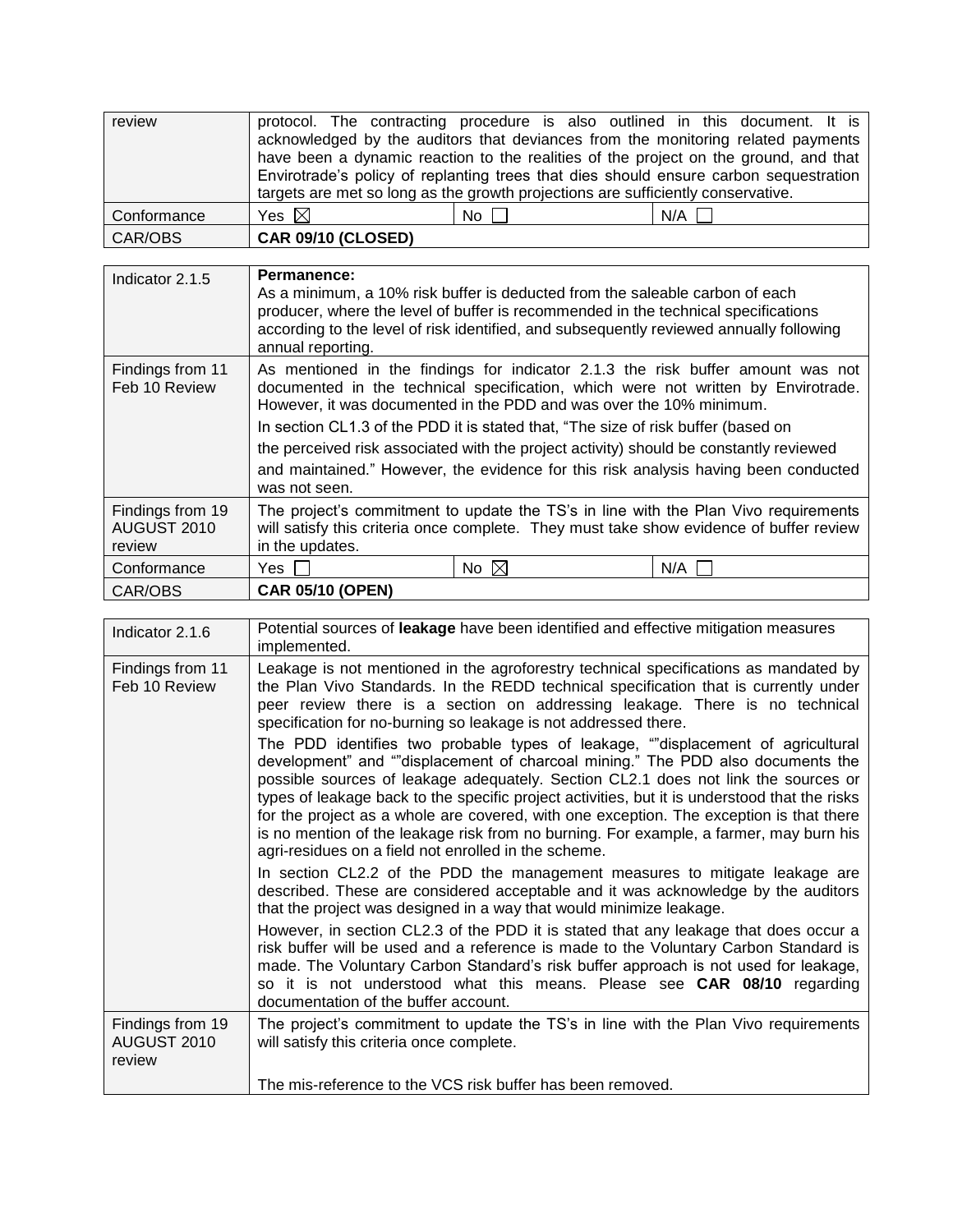| Conformance                               | Yes                                                                                                                                                                                                                                                                                                                                                                                                                                   | No $\boxtimes$ | N/A |
|-------------------------------------------|---------------------------------------------------------------------------------------------------------------------------------------------------------------------------------------------------------------------------------------------------------------------------------------------------------------------------------------------------------------------------------------------------------------------------------------|----------------|-----|
| CAR/OBS                                   | <b>CAR 10/10 (OPEN)</b>                                                                                                                                                                                                                                                                                                                                                                                                               |                |     |
|                                           |                                                                                                                                                                                                                                                                                                                                                                                                                                       |                |     |
| Indicator 2.1.7                           | Carbon sales are <b>traceable</b> and recorded in the database.                                                                                                                                                                                                                                                                                                                                                                       |                |     |
| Findings from 11<br>Feb 10 Review         | The audit team analysed the databases that were being used to record and track<br>carbon sequestration/avoided emissions volumes from contracts signed by farmers<br>through to sales. The databases were well developed, and accurately recorded<br>information provided in the contracts. The project was waiting for the official Plan Vivo<br>Database to be ready, which would provide a common platform for Plan Vivo projects. |                |     |
| Findings from 19<br>AUGUST 2010<br>review | N/A                                                                                                                                                                                                                                                                                                                                                                                                                                   |                |     |
| Conformance                               | Yes $\boxtimes$                                                                                                                                                                                                                                                                                                                                                                                                                       | No l           | N/A |
| CAR/OBS                                   |                                                                                                                                                                                                                                                                                                                                                                                                                                       |                |     |

| Indicator 2.1.8                   | Project has an effective process for monitoring the continued delivery of the                                                                                                                                                                                                                                                                                                                                                                                                                                                                                                                                                                                                                                                                                                                                                                                                                                                                                                                                                                                                                                                                                                                                                                                                         |
|-----------------------------------|---------------------------------------------------------------------------------------------------------------------------------------------------------------------------------------------------------------------------------------------------------------------------------------------------------------------------------------------------------------------------------------------------------------------------------------------------------------------------------------------------------------------------------------------------------------------------------------------------------------------------------------------------------------------------------------------------------------------------------------------------------------------------------------------------------------------------------------------------------------------------------------------------------------------------------------------------------------------------------------------------------------------------------------------------------------------------------------------------------------------------------------------------------------------------------------------------------------------------------------------------------------------------------------|
|                                   | ecosystem services, where:<br>Monitoring is carried out against targets specified in technical specifications;<br>a)<br>Monitoring is carried out accurately using indicators specified in technical<br>b)<br>specifications;<br>c) Monitoring is accurately documented and reported to the entity responsible for<br>disbursing payments to producers;<br>Corrective actions are prescribed and recorded where targets are not met,<br>d)<br>and followed up in subsequent monitoring.                                                                                                                                                                                                                                                                                                                                                                                                                                                                                                                                                                                                                                                                                                                                                                                               |
| Findings from 11<br>Feb 10 Review | This indicator requires that there be a link between the monitoring that is carried out<br>and the technical specifications. The agroforestry technical specifications, contain<br>monitoring indicators for the first ten years of the project, however the monitoring<br>sections do not cover all the required points stated in section 3.2.3 of the Plan Vivo<br>Standard. In discussions with the project propend it was stated that the indicators did<br>not link to the CO2Fix model used to generate the emissions reductions calculations.<br>Therefore it is not clear how the monitoring links to ensuring that the emissions<br>reductions predicted ex-ante are accomplished. In addition there did not appear to be a<br>mechanism for linking the results of the monitoring to verifying the ex-post quantified<br>emissions reductions. It was explained to the audit team that the monitoring plans were<br>going to under-go a revision to bring them in line with CO2Fix models, but this was not<br>mentioned in the PDD.<br>There is more detail in the REDD technical specification, but this is currently under peer<br>review by Plan Vivo to determine its conformance with the standard. REDD monitoring<br>is carried out by Eduardo Mondlane University. |
|                                   | There is no written documentation on the monitoring plan for no burning.                                                                                                                                                                                                                                                                                                                                                                                                                                                                                                                                                                                                                                                                                                                                                                                                                                                                                                                                                                                                                                                                                                                                                                                                              |
|                                   | (a) Since there are no targets defined in the agroforestry Technical Specifications, the<br>monitoring that is conducted is not carried out against them.                                                                                                                                                                                                                                                                                                                                                                                                                                                                                                                                                                                                                                                                                                                                                                                                                                                                                                                                                                                                                                                                                                                             |
|                                   | (b) The indicators in the technical specification vary between the systems. For<br>example, the Gliricidia sp Technical specification states that in year 1 100% of the plot<br>must be established with 85% survival, whilst for mango, by the end of year 1, only<br>35% of the plot need be established (no survival rate demanded). In later years an<br>average diameter at breast height of trees greater than a threshold value was the<br>monitoring indicator. The monitoring forms that were seen by the audit team indicated<br>that for all systems, the survival rate in the first year was being used as an indicator,<br>and if survival fell below a threshold penalties in the form of reduced payments to cover                                                                                                                                                                                                                                                                                                                                                                                                                                                                                                                                                     |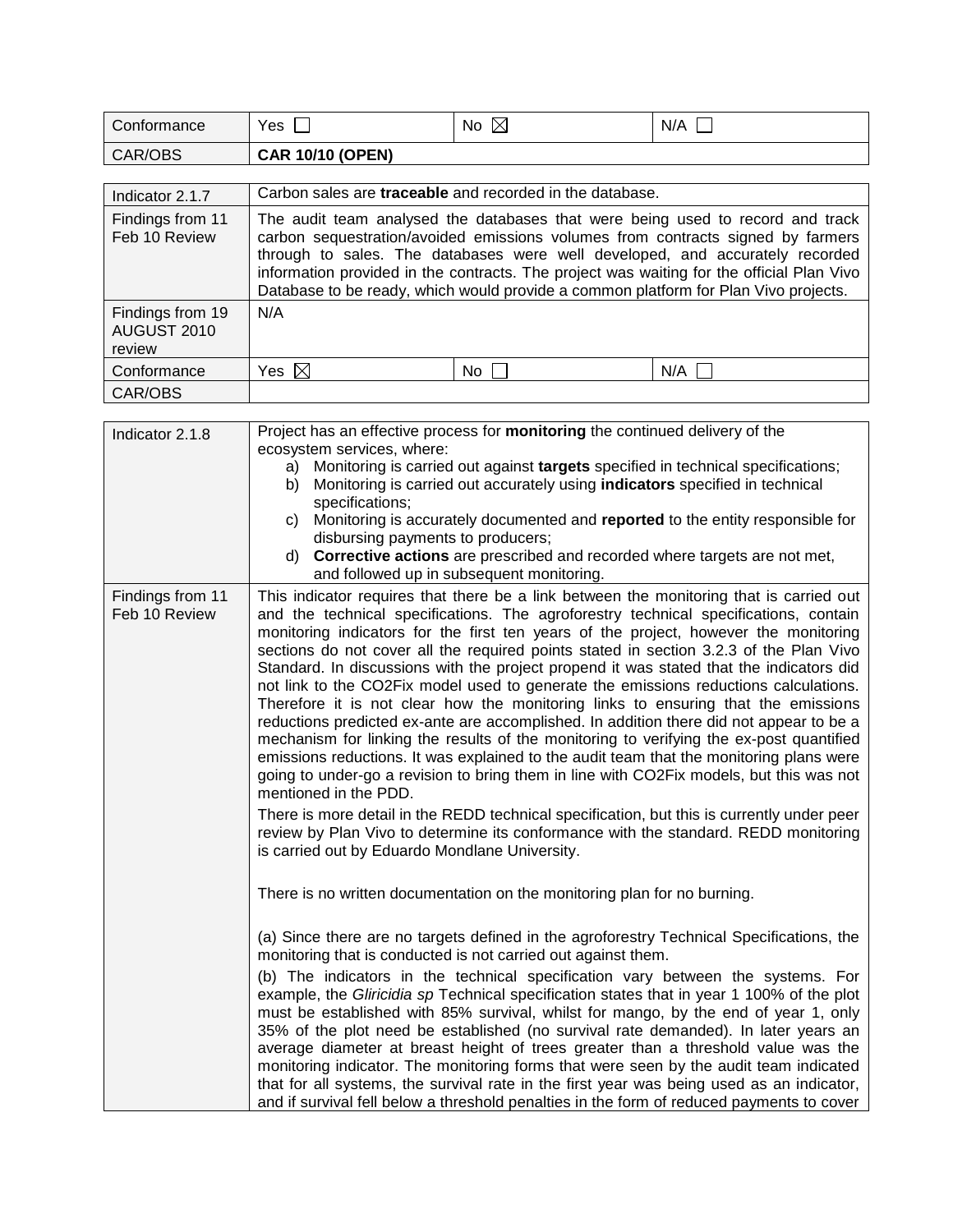|                                           | tree replacement costs were issued. This was inconsistent with those technical<br>specifications that did not specify a survival rate in the first year. However, it was<br>consistent with the contract that farmers signed.                                                                                                                                                                                                                                                                                                                                                                                                                                                                                                                                                                                                                                                                                                                                                                                                                                                                                                                                                                                                                                                       |  |  |
|-------------------------------------------|-------------------------------------------------------------------------------------------------------------------------------------------------------------------------------------------------------------------------------------------------------------------------------------------------------------------------------------------------------------------------------------------------------------------------------------------------------------------------------------------------------------------------------------------------------------------------------------------------------------------------------------------------------------------------------------------------------------------------------------------------------------------------------------------------------------------------------------------------------------------------------------------------------------------------------------------------------------------------------------------------------------------------------------------------------------------------------------------------------------------------------------------------------------------------------------------------------------------------------------------------------------------------------------|--|--|
|                                           | (c) Envirotrade conducts the monitoring and makes the payments. The system of<br>recording monitoring results was seen by the audit team and found to be appropriate.                                                                                                                                                                                                                                                                                                                                                                                                                                                                                                                                                                                                                                                                                                                                                                                                                                                                                                                                                                                                                                                                                                               |  |  |
|                                           | (d) The monitoring forms contain sections for recoding corrective actions for farmers to<br>improve upon for the next monitoring event.                                                                                                                                                                                                                                                                                                                                                                                                                                                                                                                                                                                                                                                                                                                                                                                                                                                                                                                                                                                                                                                                                                                                             |  |  |
|                                           | The PDD documents some elements related to the monitoring strategy. However, it did<br>not constitute a description that allowed a reader to understand the link between the<br>technical specifications and what the community technicians actually do when<br>monitoring. For example, there is no mention in section CL3.2 of the monitoring<br>frequency, the forms that are used, or the process for quality checking the results of the<br>community technicians.                                                                                                                                                                                                                                                                                                                                                                                                                                                                                                                                                                                                                                                                                                                                                                                                             |  |  |
|                                           | Both community technicians and the forest area patrol were asked to demonstrate the<br>monitoring activities in the field and were found to be competent at carrying out the<br>required tasks and documenting the results.                                                                                                                                                                                                                                                                                                                                                                                                                                                                                                                                                                                                                                                                                                                                                                                                                                                                                                                                                                                                                                                         |  |  |
| Findings from 19<br>AUGUST 2010<br>review | The project's commitment to update the TS's in line with the Plan Vivo requirements<br>will satisfy this criterion once complete. In addition, a draft monitoring protocol was<br>submitted to the auditors which contains the annual process for monitoring all systems.<br>The PDD now contains an overview of monitoring and worked examples of what<br>happens when tree mortality occurs.                                                                                                                                                                                                                                                                                                                                                                                                                                                                                                                                                                                                                                                                                                                                                                                                                                                                                      |  |  |
| Conformance                               | N/A<br>Yes<br>No $\boxtimes$                                                                                                                                                                                                                                                                                                                                                                                                                                                                                                                                                                                                                                                                                                                                                                                                                                                                                                                                                                                                                                                                                                                                                                                                                                                        |  |  |
| CAR/OBS                                   | CAR 11/10 (OPEN), CAR 12/10 (CLOSED)                                                                                                                                                                                                                                                                                                                                                                                                                                                                                                                                                                                                                                                                                                                                                                                                                                                                                                                                                                                                                                                                                                                                                                                                                                                |  |  |
| Indicator 2.1.9                           | Producers draw up Plan Vivos as part of a voluntary and participatory process that<br>ensures proposed land-use activities:<br>Are clear, appropriate and consistent with approved technical specifications for<br>a)<br>the project;<br>b) Will not cause producers' overall agricultural production or revenue potential to<br>become unsustainable or unviable.                                                                                                                                                                                                                                                                                                                                                                                                                                                                                                                                                                                                                                                                                                                                                                                                                                                                                                                  |  |  |
| Findings from 11<br>Feb 10 Review         | In some cases Plan Vivos were designed as part of the process for drawing up<br>contracts. Examples were seen of hand drawn, annotated plans that had been drawn in<br>a participatory manner with farmers. However, more recently in the project's history<br>there has been a move away from this approach, rather a GPS mapping tool is used to<br>mark the edge of the plantation area and this is attached to the contract in place of a<br>Plan Vivo. The GPS created maps are not annotated, do not state what system is being<br>used and provide no guidance regarding planning of production on the farmers land.<br>The audit team understand the benefits associated with GPS mapping boundaries<br>associated with better area estimations and the ability to map digitally, however, by<br>replacing the Plan Vivos entirely by a GPS outline an important part of the Plan Vivo<br>process was being missed.<br>From interviews conducted with farmers contracted into the project there was no<br>evidence to suggest that the systems employed were not going to cause the producer's<br>overall agricultural production too become unsustainable or unviable. In fact, the<br>indications, were the opposite, that more sustainable systems were being developed. |  |  |
| Findings from 19<br>AUGUST 2010<br>review | Envirotrade have defended the move to solely GPS based mapping, advocating that<br>the participatory process that is used to construct the maps is may be as beneficial as<br>the production written/drawn plans.                                                                                                                                                                                                                                                                                                                                                                                                                                                                                                                                                                                                                                                                                                                                                                                                                                                                                                                                                                                                                                                                   |  |  |
|                                           | Plan Vivo were contacted regarding this matter and the following response was<br>received:                                                                                                                                                                                                                                                                                                                                                                                                                                                                                                                                                                                                                                                                                                                                                                                                                                                                                                                                                                                                                                                                                                                                                                                          |  |  |
|                                           | "The following elements should be incorporated into the Sofala project's process for                                                                                                                                                                                                                                                                                                                                                                                                                                                                                                                                                                                                                                                                                                                                                                                                                                                                                                                                                                                                                                                                                                                                                                                                |  |  |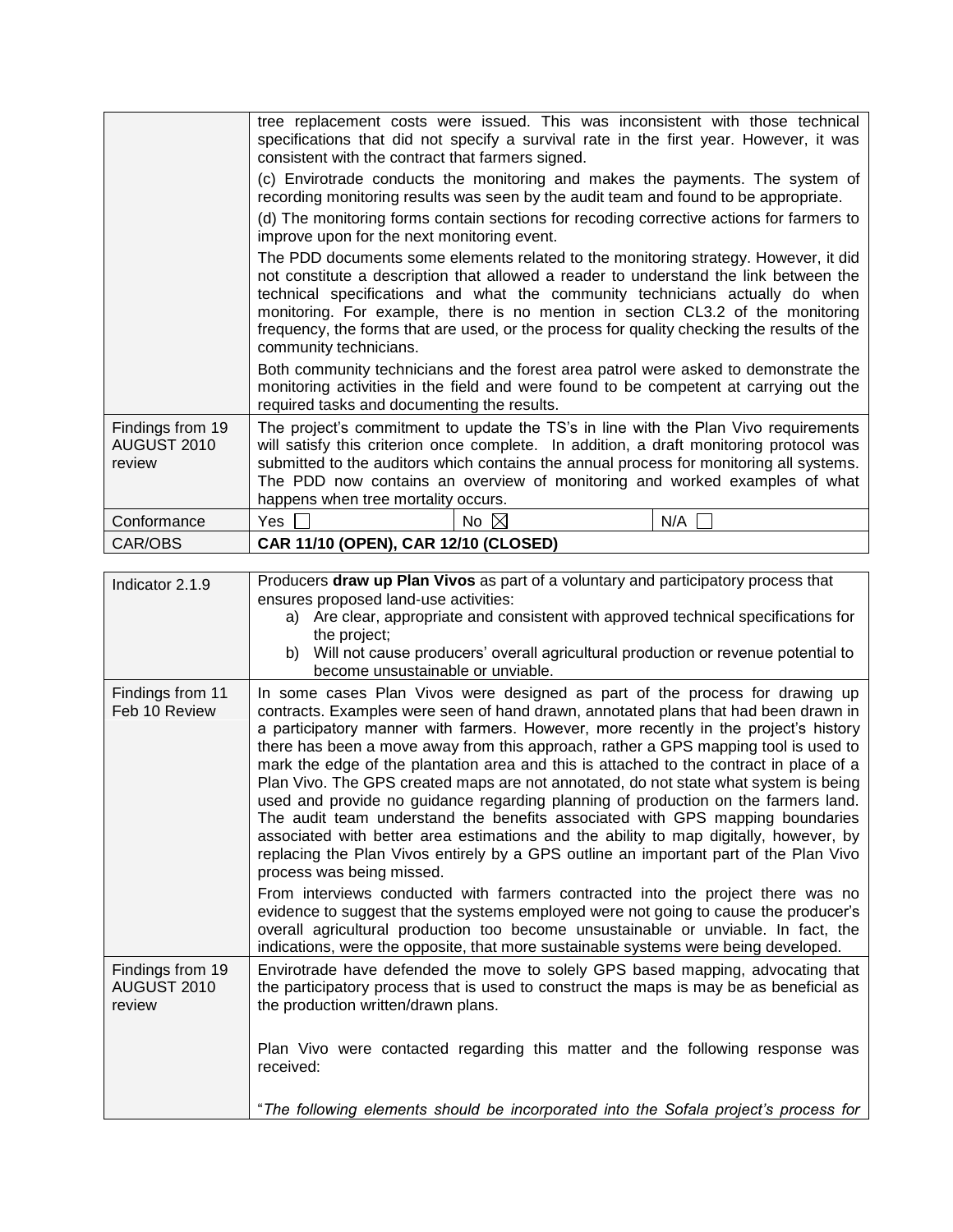|             | developing plan vivos:                                                                                                                                                                                                                                                                                                                                                                                                                |
|-------------|---------------------------------------------------------------------------------------------------------------------------------------------------------------------------------------------------------------------------------------------------------------------------------------------------------------------------------------------------------------------------------------------------------------------------------------|
|             | Annotation by the producer to demonstrate informed, voluntary participation and<br>engagement in land-use planning                                                                                                                                                                                                                                                                                                                    |
|             | Producers keep original/receive a copy of their plan vivo so they have a visual record<br>of their agreed activities                                                                                                                                                                                                                                                                                                                  |
|             | -Plan vivos show the following:                                                                                                                                                                                                                                                                                                                                                                                                       |
|             | o Key surrounding landmarks/features (e.g. house, river) to help with visual<br>identification of area                                                                                                                                                                                                                                                                                                                                |
|             | o Area where Plan Vivo activities are to be implemented and what the activity is, which<br>shows/states what the previous land-use is (e.g. neglected/degraded land - to show<br>that Plan vivo activities are not displacing food production or causing clearance of<br>important natural ecosystems or clearance of existing forest etc) plus size of area                                                                          |
|             | o Land-uses surrounding the Plan Vivo activity (to show how Plan Vivo activities are<br>integrated in to existing livelihood activities. This can have benefits later, as<br>technicians, auditors will see how other land-uses have changed and potentially have<br>been affected by the project activities)                                                                                                                         |
|             | o The date on which it was drawn up                                                                                                                                                                                                                                                                                                                                                                                                   |
|             | o Tech spec being used plus species chosen and spacing (unless these are written on<br>the sale agreement that the producer also has a copy of)                                                                                                                                                                                                                                                                                       |
|             | If this information is included, the plan vivo becomes a tool that can be used by the<br>project coordinator and the producer to track and monitor the performance of the<br>system over time.                                                                                                                                                                                                                                        |
|             | I think the elements of Envirotrade responding to the CAR are:                                                                                                                                                                                                                                                                                                                                                                        |
|             | 1. To define a process and describe time-frame for implementation (that is realistic for<br>the project) plus means of training community technicians (e.g. develop one-pager of<br>guidance with a couple of example plan vivos, laminate and make available to<br>community technicians, plus introduce new process in trainings, workshops)                                                                                        |
|             | 2. To decide a process and time-scale for annotation of existing plan vivos - the project<br>already has hundreds of ecosystem service agreements so the Foundation will discuss<br>how best to address this. It is likely to be a challenge and will need to be implemented<br>over a number of months. We will look to the project to determine what is a realistic<br>time-frame for them." (A. Morrison, Pers Comm. 02 July 2010) |
| Conformance | No $\nabla$<br>N/A<br>Yes                                                                                                                                                                                                                                                                                                                                                                                                             |
| CAR/OBS     | <b>CAR 13/10 (OPEN)</b>                                                                                                                                                                                                                                                                                                                                                                                                               |

# Principle: **Ecosystem benefits**

| Planting activities are restricted to native and naturalised species.<br>Indicator 3.1.1 |  |
|------------------------------------------------------------------------------------------|--|
|------------------------------------------------------------------------------------------|--|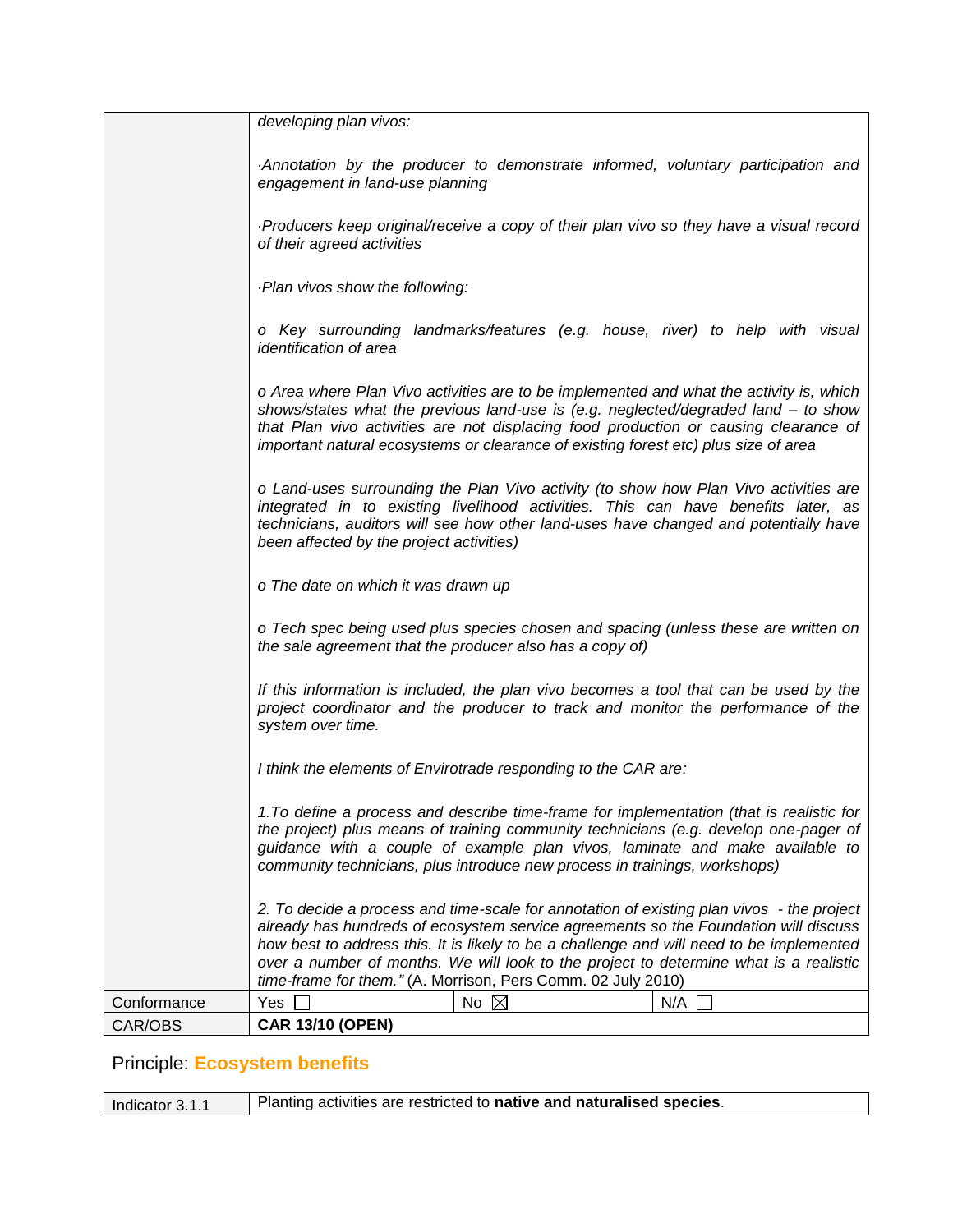| Findings from 11<br>Feb 10 Review         | section B1.4.<br>project areas and the reasons behind its selection are, according to the project staff, | been indicated, tought, the extent and steps for <i>Gliricidia sp.</i> use being phased out.<br>Cajanus cajan is now the only naturalized specie being promoted and used in the<br>review 2010, related with its attribute of soil improvement by nitrogen fixation and<br>because the plant produces beans, a much appreciated food by local communities. | Only native species such as Afzelia quanzensis, Milletthia sthulmannii, Albizia sp.,<br>Khaya anthotheca, Faidherbia sp. and naturalized fruit trees including cashewnut trees,<br>citros, avocado, or Cajanus cajan are used in the project areas as indicated in the PDD<br>section G3.2. The use of native or naturalized species is consistent with the project<br>objective of using sustainable land and management and agricultural practices. The<br>project carries out the reforestation activity of degraded agricultural land using<br>boundary planting and woodlot systems with native species. This was observed during<br>the field visits to farmers machambas and woodlots. This issue is explained in the PDD<br>In the project areas, other species such as Leucaena leucocephala and Gliricidia<br>sepium had been used respectively considered/used in the past, after advice by<br>ICRAF. The use of these species stopped a couple years ago, and this was confirmed<br>through observations during the field visits and confirmations by the farmers. It has not<br>the literature and the survey that was carried in 2009 by Clare Ghee whose paper is in<br>It's also worth noting that seeds origin is not mentioned in the PDD: i.e. Faidherbia sp. |
|-------------------------------------------|----------------------------------------------------------------------------------------------------------|------------------------------------------------------------------------------------------------------------------------------------------------------------------------------------------------------------------------------------------------------------------------------------------------------------------------------------------------------------|----------------------------------------------------------------------------------------------------------------------------------------------------------------------------------------------------------------------------------------------------------------------------------------------------------------------------------------------------------------------------------------------------------------------------------------------------------------------------------------------------------------------------------------------------------------------------------------------------------------------------------------------------------------------------------------------------------------------------------------------------------------------------------------------------------------------------------------------------------------------------------------------------------------------------------------------------------------------------------------------------------------------------------------------------------------------------------------------------------------------------------------------------------------------------------------------------------------------------------------------------------------------------------|
|                                           | comes from Malawi.                                                                                       |                                                                                                                                                                                                                                                                                                                                                            |                                                                                                                                                                                                                                                                                                                                                                                                                                                                                                                                                                                                                                                                                                                                                                                                                                                                                                                                                                                                                                                                                                                                                                                                                                                                                  |
| Findings from 19<br>AUGUST 2010<br>review | N/A                                                                                                      |                                                                                                                                                                                                                                                                                                                                                            |                                                                                                                                                                                                                                                                                                                                                                                                                                                                                                                                                                                                                                                                                                                                                                                                                                                                                                                                                                                                                                                                                                                                                                                                                                                                                  |
| Conformance                               | Yes $\boxtimes$                                                                                          | No                                                                                                                                                                                                                                                                                                                                                         | N/A                                                                                                                                                                                                                                                                                                                                                                                                                                                                                                                                                                                                                                                                                                                                                                                                                                                                                                                                                                                                                                                                                                                                                                                                                                                                              |
| CAR/OBS                                   | OBS 01/10, OBS 02/10                                                                                     |                                                                                                                                                                                                                                                                                                                                                            |                                                                                                                                                                                                                                                                                                                                                                                                                                                                                                                                                                                                                                                                                                                                                                                                                                                                                                                                                                                                                                                                                                                                                                                                                                                                                  |

| Indicator 3.1.2                           | Naturalised (i.e. non-invasive) species are eligible only where they can be shown to<br>have compelling livelihood benefits and:<br>a) Producers have clearly expressed a wish to use this species;<br>The areas involve are not in immediate proximity to conservation areas or likely<br>b)<br>to have any significant negative effect on biodiversity;<br>The activity is still additional i.e. the producers in the area are not doing this<br>C)<br>activity or able to do this activity without the intervention and support of the<br>project;<br>The activity will have no harmful effects on the water-table.<br>d)                                                                                     |  |
|-------------------------------------------|------------------------------------------------------------------------------------------------------------------------------------------------------------------------------------------------------------------------------------------------------------------------------------------------------------------------------------------------------------------------------------------------------------------------------------------------------------------------------------------------------------------------------------------------------------------------------------------------------------------------------------------------------------------------------------------------------------------|--|
| Findings from 11<br>Feb 10 Review         | Cajanus cajan is a naturalized specie, used as food and appreciated and valued by<br>local communities. Cajanus cajan beans consumption by the communities is likely to<br>improve diet nutrition and increase household income. The specie improves soil fertility<br>since fixing nitrogen and is not known to have potential negative impacts on<br>biodiversity. Fruit trees were indicated as important for nutrition and diet improvement<br>and cash. During the field visits the audit team confirmed with the farmers that farmers<br>themselves select the system and plants they want, after training and explanations by<br>the project technicians about the advantages of each system and species. |  |
| Findings from 19<br>AUGUST 2010<br>review | N/A                                                                                                                                                                                                                                                                                                                                                                                                                                                                                                                                                                                                                                                                                                              |  |
| Conformance                               | Yes $\boxtimes$<br>N/A<br>No                                                                                                                                                                                                                                                                                                                                                                                                                                                                                                                                                                                                                                                                                     |  |
| CAR/OBS                                   |                                                                                                                                                                                                                                                                                                                                                                                                                                                                                                                                                                                                                                                                                                                  |  |
|                                           |                                                                                                                                                                                                                                                                                                                                                                                                                                                                                                                                                                                                                                                                                                                  |  |

| Indicator 3.1.3 | Wider ecological impacts have been identified and considered expressly including |
|-----------------|----------------------------------------------------------------------------------|
|                 | impacts on local and regional biodiversity and impacts on watersheds.            |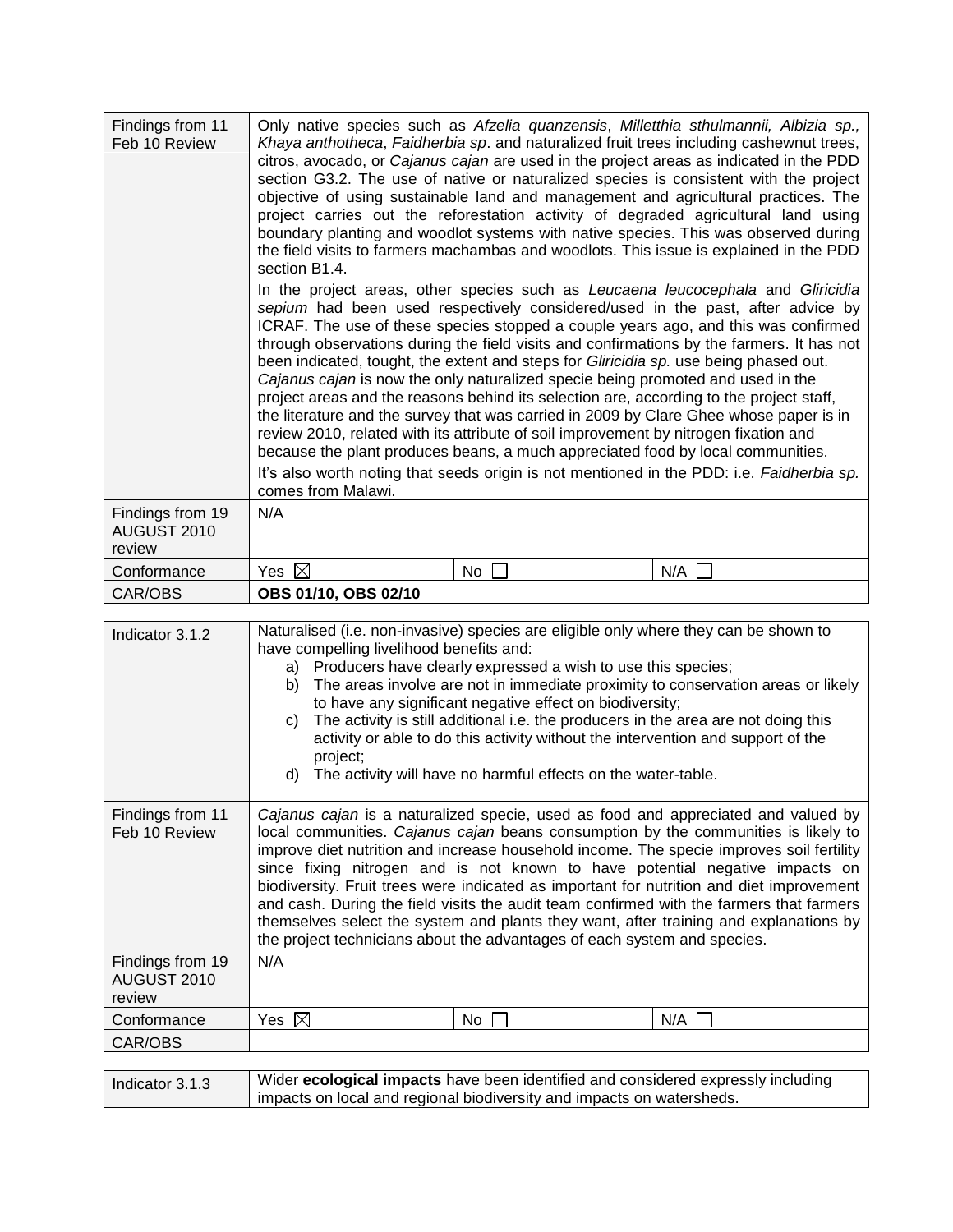| Findings from 11<br>Feb 10 Review         | The project is expected to benefit the region in terms of biodiversity, ecosystems<br>connectivity, habitat quality improvement and the environment in an integrated manner,<br>at the project earlier stages. Explanations are provided in the PDD section B1.1,<br>According to the project staff an the Provincial Directorate for the Coordination of<br>Environmental Affairs, studies on environmental impact assessment were undertaken<br>even though not regarded as essential by this body, due to the project's nature.<br>Table 14 in the PDD summarizes the benefits resulting from project activities when<br>addresing biodiversity. |      |     |
|-------------------------------------------|-----------------------------------------------------------------------------------------------------------------------------------------------------------------------------------------------------------------------------------------------------------------------------------------------------------------------------------------------------------------------------------------------------------------------------------------------------------------------------------------------------------------------------------------------------------------------------------------------------------------------------------------------------|------|-----|
| Findings from 19<br>AUGUST 2010<br>review | N/A                                                                                                                                                                                                                                                                                                                                                                                                                                                                                                                                                                                                                                                 |      |     |
| Conformance                               | Yes $\boxtimes$                                                                                                                                                                                                                                                                                                                                                                                                                                                                                                                                                                                                                                     | No I | N/A |
| CAR/OBS                                   |                                                                                                                                                                                                                                                                                                                                                                                                                                                                                                                                                                                                                                                     |      |     |

# Principle: **Livelihood Benefits**

| Indicator 4.1.1                           | Project has undergone a producer/community-led planning process aimed at<br>identifying and defining sustainable land-use activities that serve the community's<br>needs and priorities.                                                                                                                                                                                                                                                                                                                                                                                                                                                                                                           |     |     |
|-------------------------------------------|----------------------------------------------------------------------------------------------------------------------------------------------------------------------------------------------------------------------------------------------------------------------------------------------------------------------------------------------------------------------------------------------------------------------------------------------------------------------------------------------------------------------------------------------------------------------------------------------------------------------------------------------------------------------------------------------------|-----|-----|
| Findings from 11<br>Feb 10 Review         | All local producers, community leaders such as Régulos, Sapandas and Natural<br>Resources Management Community Committee confirmed that they have been<br>consulted and involved in the project planning process.                                                                                                                                                                                                                                                                                                                                                                                                                                                                                  |     |     |
|                                           | The report by Chidamba (2004) documents the steps taken by the project to address<br>communities interests and to assist in the project design to ensure maximization of<br>benefits both for the communities as well as for the project.                                                                                                                                                                                                                                                                                                                                                                                                                                                          |     |     |
|                                           | The PDD explains in section G3.8 the process of involving communities through<br>consultations, meetings, briefings and summits with stakeholders, a scoping study<br>conducted in 2002 and traditional ceremonies with local traditional authorities, In<br>section G3.9 the PDD gives an account of the process of discussions with the<br>traditional leaders and community associations regarding the CCBA. The<br>communication process ensured also that the provincial government was informed<br>about the same matter. Section G.10 in the PDD document explains also the steps<br>taken to solve disputes, which involves consultations and mediation by the District<br>Administrators. |     |     |
| Findings from 19<br>AUGUST 2010<br>review | N/A                                                                                                                                                                                                                                                                                                                                                                                                                                                                                                                                                                                                                                                                                                |     |     |
| Conformance                               | Yes $\boxtimes$                                                                                                                                                                                                                                                                                                                                                                                                                                                                                                                                                                                                                                                                                    | No. | N/A |
| CAR/OBS                                   |                                                                                                                                                                                                                                                                                                                                                                                                                                                                                                                                                                                                                                                                                                    |     |     |

| Indicator 4.1.2                   | Mechanisms are in place for continued training of producers and participation by<br>producers in project development.                                                                                                                                            |
|-----------------------------------|------------------------------------------------------------------------------------------------------------------------------------------------------------------------------------------------------------------------------------------------------------------|
| Findings from 11<br>Feb 10 Review | The visited farmers stated that during all monitoring visits by the project technicians to<br>the producers, they receive assistance and technical advice.                                                                                                       |
|                                   | During the field visits the audit team was able to observe contract records per farmer<br>visited, records of the monitoring days and evaluations of the farm condition and<br>activities performed by the farmer, which are recorded by the project technitian. |
|                                   | In section G.3.2 the PDD details the process of training the frmers in agroforestry<br>techniques such as species selection, sed collection, seedlings production, tree<br>maitenance and appropriate agroforestry management practices. The project strategy    |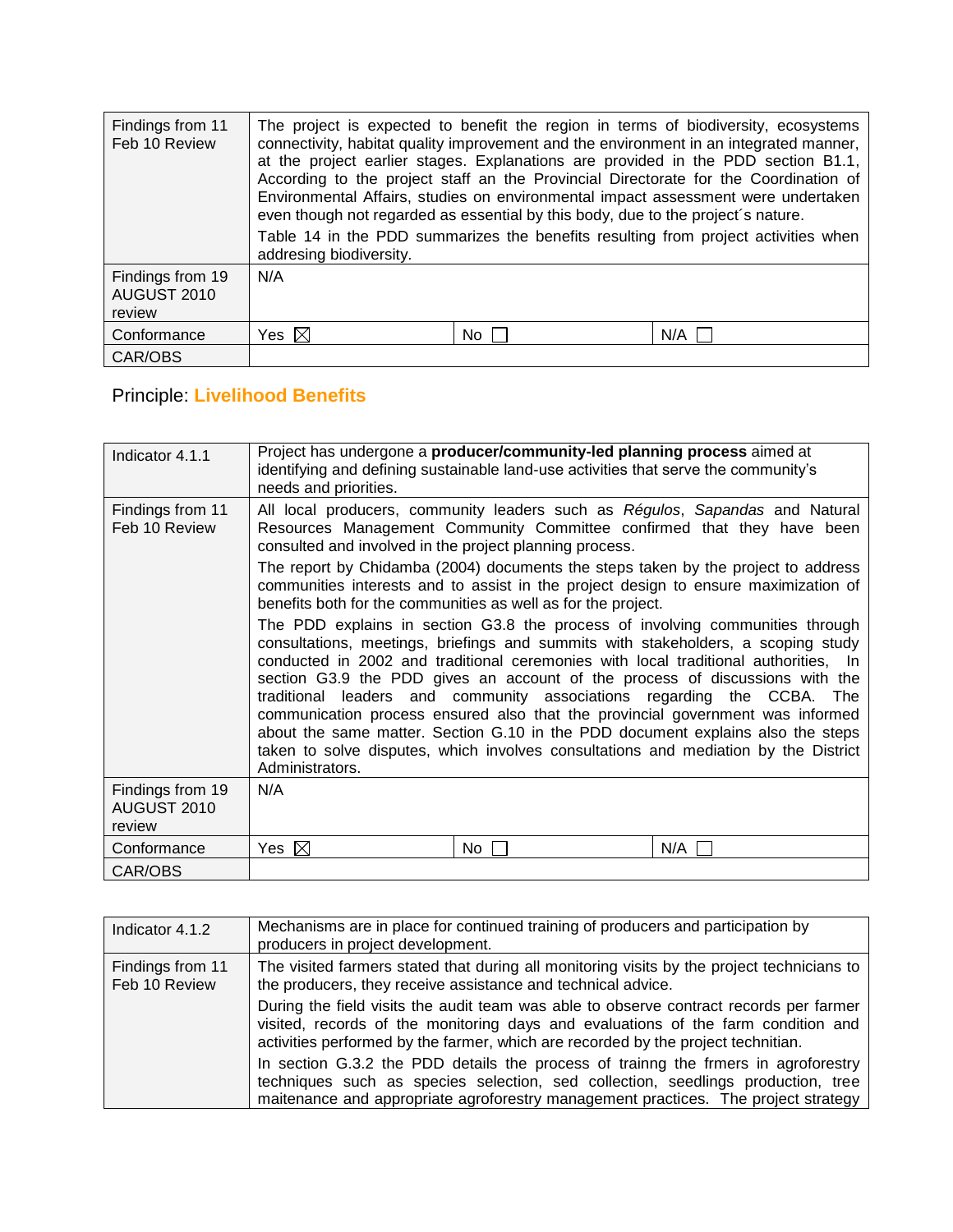|                                           | include a participatory analysis of the results, in order to demonstrate the advantages<br>of the taught techniques and promote greater adoption. Exchange visits are also part of<br>the training process strategy, so that farmers that have already benefited from the<br>project support assist others joining the project. The same section indicates annual<br>monitoring of the activities in the farm. Monitoring is performed by the community<br>technitians, linked to carbon payments from carbon sequestred in the trees. These<br>reports by the community technitians are checked by project supervisors.<br>The PDD explains in section CM3.1 the methods to be applied by the project team to<br>measure socio-economic impacts through periodic surveys and questionnaires<br>regarding quantity and diversity of crops being produced and marketed as for<br>community impact monitoring,<br>Studies on Livelihood Assessment were carried out in 2004 and 2008, with the next<br>scheduled for 2012. |     |
|-------------------------------------------|--------------------------------------------------------------------------------------------------------------------------------------------------------------------------------------------------------------------------------------------------------------------------------------------------------------------------------------------------------------------------------------------------------------------------------------------------------------------------------------------------------------------------------------------------------------------------------------------------------------------------------------------------------------------------------------------------------------------------------------------------------------------------------------------------------------------------------------------------------------------------------------------------------------------------------------------------------------------------------------------------------------------------|-----|
| Findings from 19<br>AUGUST 2010<br>review | N/A                                                                                                                                                                                                                                                                                                                                                                                                                                                                                                                                                                                                                                                                                                                                                                                                                                                                                                                                                                                                                      |     |
| Conformance                               | Yes $\boxtimes$<br>No.                                                                                                                                                                                                                                                                                                                                                                                                                                                                                                                                                                                                                                                                                                                                                                                                                                                                                                                                                                                                   | N/A |
| CAR/OBS                                   |                                                                                                                                                                                                                                                                                                                                                                                                                                                                                                                                                                                                                                                                                                                                                                                                                                                                                                                                                                                                                          |     |

| Indicator 4.1.3                           | Project has procedures for entering into sale agreements with producers based on                                                                                                                                                                                                                                                                                                                                                                                                                                                                                                                                                                                                                                                                                                                                                                                                                                                                                                                                                                                                                                                                                                                                                                                                                                                                                                                                                         |  |  |
|-------------------------------------------|------------------------------------------------------------------------------------------------------------------------------------------------------------------------------------------------------------------------------------------------------------------------------------------------------------------------------------------------------------------------------------------------------------------------------------------------------------------------------------------------------------------------------------------------------------------------------------------------------------------------------------------------------------------------------------------------------------------------------------------------------------------------------------------------------------------------------------------------------------------------------------------------------------------------------------------------------------------------------------------------------------------------------------------------------------------------------------------------------------------------------------------------------------------------------------------------------------------------------------------------------------------------------------------------------------------------------------------------------------------------------------------------------------------------------------------|--|--|
|                                           | saleable carbon from Plan Vivos, where:<br>a)                                                                                                                                                                                                                                                                                                                                                                                                                                                                                                                                                                                                                                                                                                                                                                                                                                                                                                                                                                                                                                                                                                                                                                                                                                                                                                                                                                                            |  |  |
|                                           | Producers have recognised carbon ownership via tenure or land-use rights;<br>b) Agreements specify quantity, price, buyer, payment conditions, risk buffer, and                                                                                                                                                                                                                                                                                                                                                                                                                                                                                                                                                                                                                                                                                                                                                                                                                                                                                                                                                                                                                                                                                                                                                                                                                                                                          |  |  |
|                                           | monitoring milestones;                                                                                                                                                                                                                                                                                                                                                                                                                                                                                                                                                                                                                                                                                                                                                                                                                                                                                                                                                                                                                                                                                                                                                                                                                                                                                                                                                                                                                   |  |  |
|                                           | An equitable system is in place to determine the share of the total price which<br>C)<br>is allocated to the producer;                                                                                                                                                                                                                                                                                                                                                                                                                                                                                                                                                                                                                                                                                                                                                                                                                                                                                                                                                                                                                                                                                                                                                                                                                                                                                                                   |  |  |
|                                           | Producers enter into sale agreements voluntarily.<br>d)                                                                                                                                                                                                                                                                                                                                                                                                                                                                                                                                                                                                                                                                                                                                                                                                                                                                                                                                                                                                                                                                                                                                                                                                                                                                                                                                                                                  |  |  |
| Findings from 11<br>Feb 10 Review         | The farmers demonstrated to have understood the ownership of the carbon of the trees<br>in their lands and they have shown to be sure of their land-use rights, consistent with<br>the country Land Law. The communities have legal land use rights and are entitled to<br>sell the products arising from their use of the land. This is entrenched in law in<br>Mozambique. The government extends so-called DUATs, which is a license to trade<br>products of the land. Communities in the project zones have obtain or are in the<br>process of obtaining these DUATs.<br>Producers join the project on a voluntary basis and during the field visits they referred<br>to have agreed with the sales platform although not clearly able to explain how the<br>carbon and related trade works. The PDD clearly explains, in section G3.11, the flow of<br>carbon credits. An independent trust fund (MCLT) has been established to administer<br>the proceeds of the sale of carbon offsets generated by project activities. The audit<br>team checked the budgets of the Project and held a meeting with Contabil, a firm<br>auditing the flow of funds from the carbon sales.<br>The contracts, which must be signed by both the farmer and the project manager<br>provide specifications on planting area, system to be used, maintaining works,<br>provision of plants, assistance, monitoring, payment, termination, and conflict |  |  |
|                                           | resolution.<br>N/A                                                                                                                                                                                                                                                                                                                                                                                                                                                                                                                                                                                                                                                                                                                                                                                                                                                                                                                                                                                                                                                                                                                                                                                                                                                                                                                                                                                                                       |  |  |
| Findings from 19<br>AUGUST 2010<br>review |                                                                                                                                                                                                                                                                                                                                                                                                                                                                                                                                                                                                                                                                                                                                                                                                                                                                                                                                                                                                                                                                                                                                                                                                                                                                                                                                                                                                                                          |  |  |
| Conformance                               | $\boxtimes$<br>N/A<br>Yes<br>No                                                                                                                                                                                                                                                                                                                                                                                                                                                                                                                                                                                                                                                                                                                                                                                                                                                                                                                                                                                                                                                                                                                                                                                                                                                                                                                                                                                                          |  |  |
| CAR/OBS                                   |                                                                                                                                                                                                                                                                                                                                                                                                                                                                                                                                                                                                                                                                                                                                                                                                                                                                                                                                                                                                                                                                                                                                                                                                                                                                                                                                                                                                                                          |  |  |
|                                           |                                                                                                                                                                                                                                                                                                                                                                                                                                                                                                                                                                                                                                                                                                                                                                                                                                                                                                                                                                                                                                                                                                                                                                                                                                                                                                                                                                                                                                          |  |  |

| Indicator 4.1.4 | Project has an effective and transparent process for the timely administration and |
|-----------------|------------------------------------------------------------------------------------|
|                 | recording of <b>payments to producers</b> , where:                                 |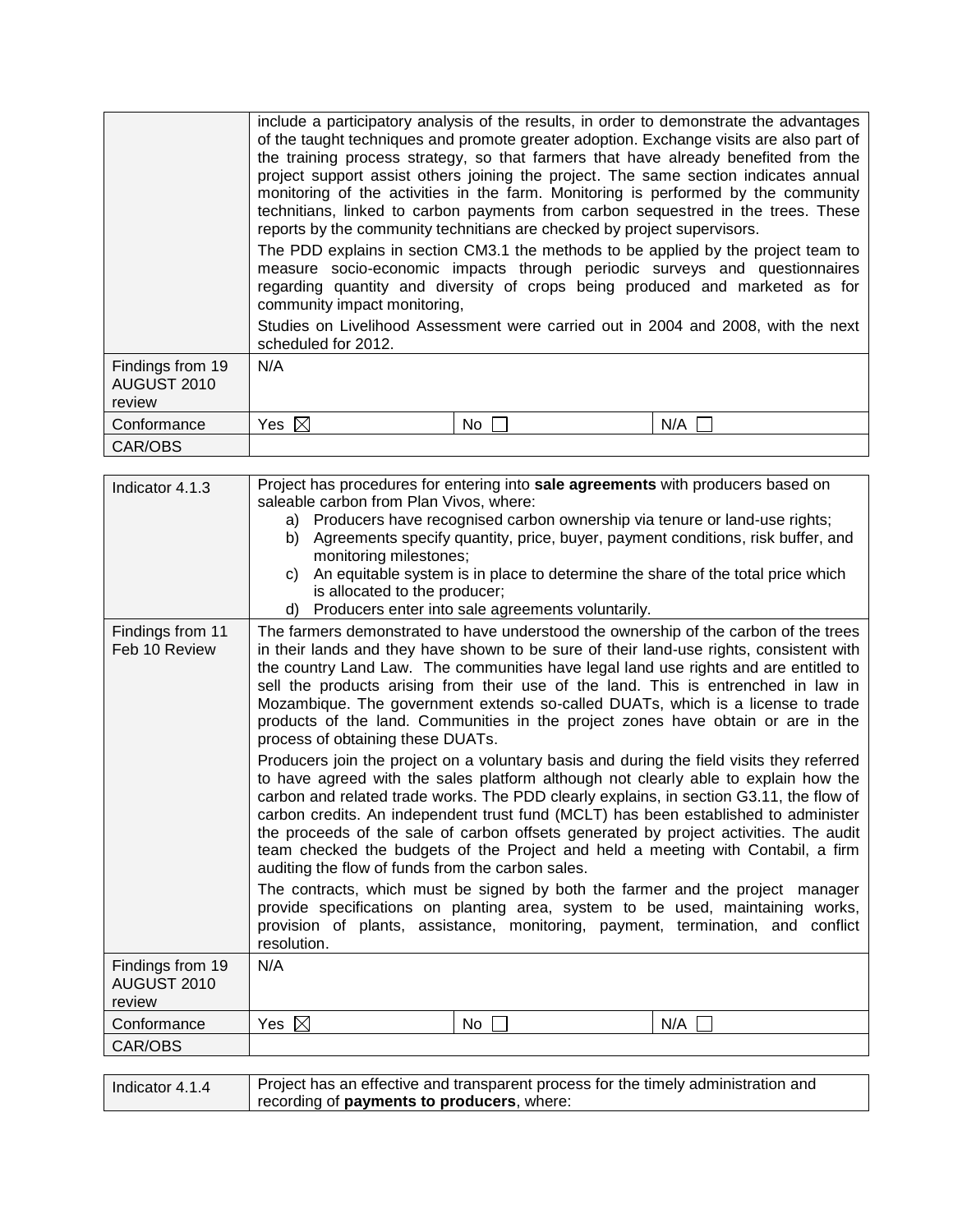|                                           | Payments are delivered in full when monitoring is successfully completed<br>a)<br>against milestones in sale agreements;                                                                                                                                                                                                                                                                                                                                                                                                                                                                    |  |  |
|-------------------------------------------|---------------------------------------------------------------------------------------------------------------------------------------------------------------------------------------------------------------------------------------------------------------------------------------------------------------------------------------------------------------------------------------------------------------------------------------------------------------------------------------------------------------------------------------------------------------------------------------------|--|--|
|                                           | Payments are recorded in the project database to ensure traceability of sales.<br>b)                                                                                                                                                                                                                                                                                                                                                                                                                                                                                                        |  |  |
| Findings from 11<br>Feb 10 Review         | Producers confirmed getting payments upon monitoring completion taking into account<br>the contracts for example the discounts due to penalties.                                                                                                                                                                                                                                                                                                                                                                                                                                            |  |  |
|                                           | During the audit a sample of over 40 contracts were viewed by the audit team. They<br>were checked for completeness and their accuracy with respect to the details recorded<br>on the project database. In all cases, the contracts were found to be accurate with what<br>was recorded in the project database. However, some contracts were signed after the<br>start date of the activities, some from the Zambezi Delta project zone were not dated<br>and some did not have the section on payment amount completed.                                                                   |  |  |
|                                           | After discussions with the project proponents it arose that in some cases, that trees<br>were planted before the amount of payment was calculated, which was different from<br>how the project was operating in the Gorongosa project zone. It was concluded by the<br>audit team that there was not sufficient documentation of the process for recruiting<br>farmers, planning, contract drafting, signing, planting etc. Because of this it was not<br>possible to determine what the intended best practice was for the process and if or<br>when deviations from this were acceptable. |  |  |
| Findings from 19<br>AUGUST 2010<br>review | Envirotrade have shared a draft monitoring plan which formalizes the contracting<br>process. The full version of this which is due within 6 months.                                                                                                                                                                                                                                                                                                                                                                                                                                         |  |  |
| Conformance                               | Yes $\boxtimes$<br>N/A<br>No.                                                                                                                                                                                                                                                                                                                                                                                                                                                                                                                                                               |  |  |
| CAR/OBS                                   | CAR 09/10 (CLOSED)                                                                                                                                                                                                                                                                                                                                                                                                                                                                                                                                                                          |  |  |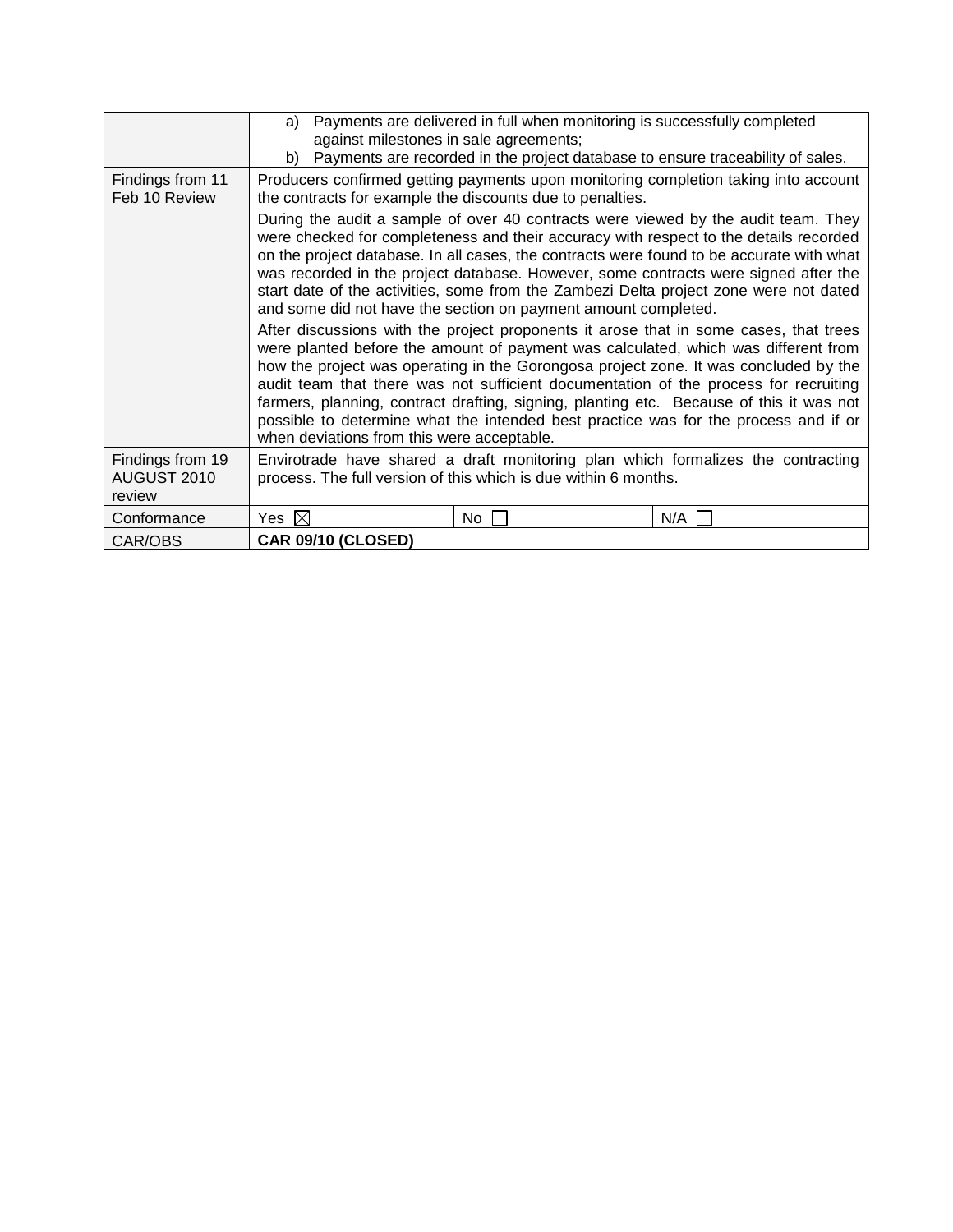## <span id="page-50-0"></span>**Appendix C: Assessment of the PDD to the Plan Vivo Standards**

The Plan Vivo Standard states,

"*The Plan Vivo Project Design Document (PDD) (formerly Operational Manual) is a compilation of all key information on the project governance structure, its technical design and internal processes*." (Plan Vivo Standard Section 3.2.4).

The PDD that has been submitted has been designed based on the CCBA standard, but with the intention of covering both the Plan Vivo and CCBA standard. The Plan Vivo PDD template structure was not used, so here we present an analysis of the PDD to the information required in the Plan Vivo PDD according to the Plan Vivo Project Template. An old version of the PDD, which was written using the Plan Vivo template was seen by the audit team, however it was understood that this has been superseded by the new version.

## **Section A. Aims and objectives**

>> Please provide a brief (under 250 words) description of the nature of the project and its key aims and objectives.

| Findings from 1st<br>review: 11 FEB 10           | The PDD contains an executive summary. The PDD, in section G3.1 also briefly<br>summarises the projects major objectives.       |      |     |
|--------------------------------------------------|---------------------------------------------------------------------------------------------------------------------------------|------|-----|
| Findings from $2nd$<br>review: 19<br>AUGUST 2010 | The PDD is now significantly clearer in explaining the different project activities and<br>how they relate to the project aims. |      |     |
| Conformance                                      | Yes $\boxtimes$                                                                                                                 | No I | N/A |
| CAR/OBS                                          |                                                                                                                                 |      |     |

#### **Section B. Site information**

#### **1. Project location and boundaries**

>> Please describe the location and initial size (in hectares) of the project area(s), including country, state and district (or national equivalent).

>>Provide a map with geographical co-ordinates, demonstrating the project boundary/boundaries. Describe the nature of the project area (i.e. large numbers of smallholder *plan vivos* in a certain project area, or a single project boundary for forest conservation for example).

Note that detailed boundaries of *plan vivo* plots and management areas should not be included here, as these will be provided within individual Plan Vivo management plans.

| Findings from 1st<br>review: 11 FEB 10           | In section G1.1 of the PDD figure 1 shows the location of the two "project areas".<br>However, based on discussions with the project proponents, the areas actually<br>represent the two project zones, which are part of one project. The 'Basic Information'<br>section on page 3 of the PDD describes the project as being in the district of<br>Gorongosa. However, one of the project zones is outside of this district. This<br>inconsistent treatment of the two project zones, and a bias towards documenting<br>project information for primarily the Gorongosa portion continues throughout the PDD,<br>as does the inconsistent use of the terms 'project area' and 'project zone'. |  |
|--------------------------------------------------|------------------------------------------------------------------------------------------------------------------------------------------------------------------------------------------------------------------------------------------------------------------------------------------------------------------------------------------------------------------------------------------------------------------------------------------------------------------------------------------------------------------------------------------------------------------------------------------------------------------------------------------------------------------------------------------------|--|
|                                                  | The boundaries for the project zone are clearly shown in Figure 7 of the PDD in section<br>G3.3. There are two distinct project zones called Gorongosa and Zambezi. The other<br>two figures in section G3.3 show the locations of the project sites for the agroforestry<br>activities and the areas of the community carbon conservation areas.                                                                                                                                                                                                                                                                                                                                              |  |
| Findings from $2nd$<br>review: 19<br>AUGUST 2010 | The PDD now describes explicitly the two project sites: The project considers now one<br>project zone (Sofala province) with 2 project sites (the Gorongosa project site and the<br>Zambezi Delta project site) where the project areas are located (over a thousand                                                                                                                                                                                                                                                                                                                                                                                                                           |  |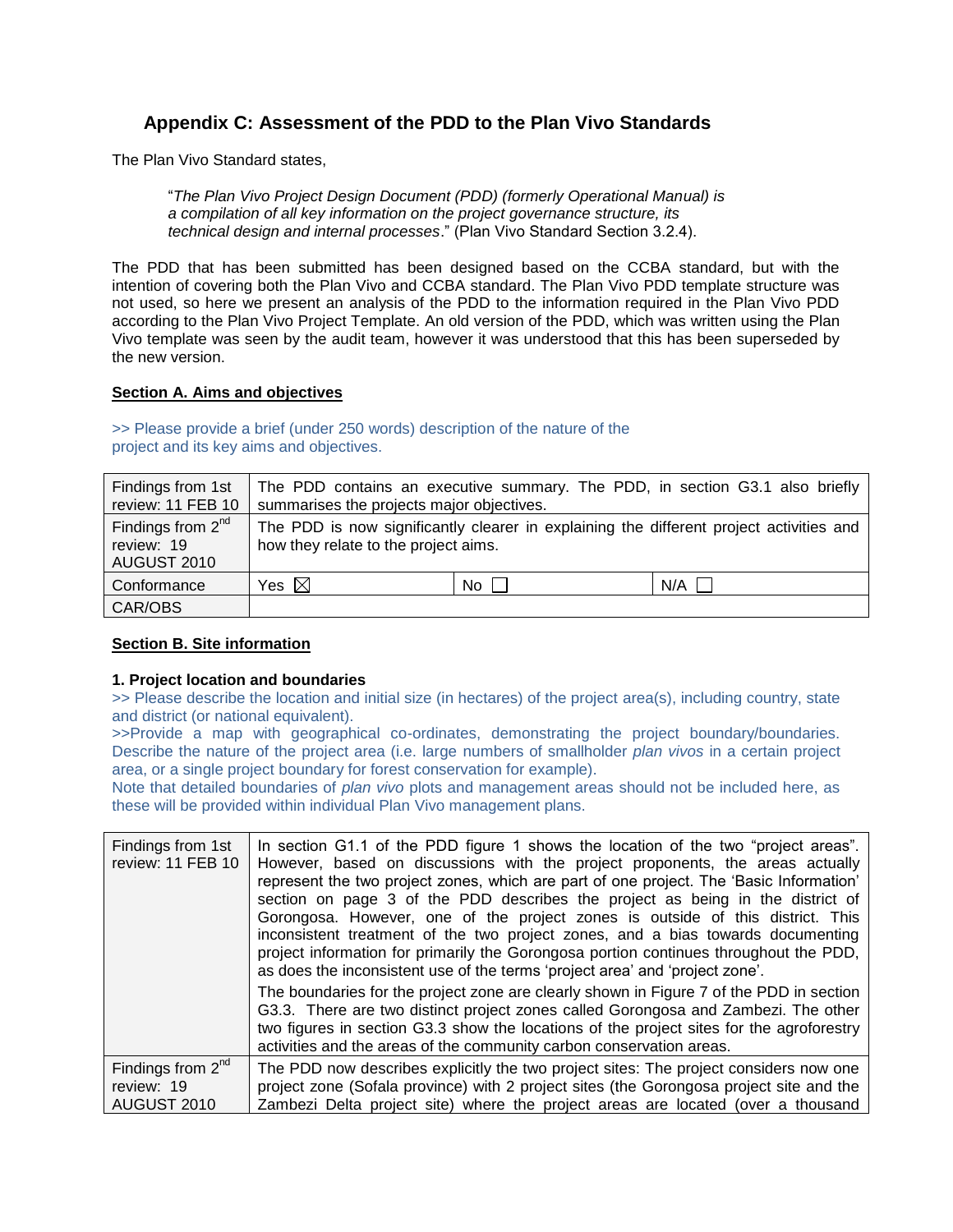|             | machambas (fields) with an average of 1.03ha plus the REDD areas, from 2 ha to<br>5.249 ha). This is reinforced by adding new maps, and differentiating the activities and<br>attributes in each zone.<br>In addition the PDD has been reworked to be more consistent in the terminology<br>employed. |      |     |
|-------------|-------------------------------------------------------------------------------------------------------------------------------------------------------------------------------------------------------------------------------------------------------------------------------------------------------|------|-----|
| Conformance | Yes $\boxtimes$                                                                                                                                                                                                                                                                                       | No I | N/A |
| CAR/OBS     | CAR 14/10 (CLOSED), CAR 15/10 (CLOSED)                                                                                                                                                                                                                                                                |      |     |

## **2. Description of the project area**

>> Please provide a description of the current physical, climatic and ecological conditions in the project area and a brief account of any recent changes in land use and ecosystems. >> Please describe the current land-use of the project area and how it will be affected by the project.

| Findings from 1st<br>review: 11 FEB 10                     | In section G1.2 of the PDD there is a thorough description of vegetation types.<br>However, the descriptions do not include the condition of the vegetation types. For<br>example one savanna site visited during the audit had evidence of illegal logging for<br>honey collection. The vegetation types include 'tropical (miombo) woodland', 'savanna',<br>'rivine or riparian forest', 'secondary woodland' and 'machambas.' Attributes of these<br>types are shown in table 1. It would appear that a rigorous scientific method has been<br>used to acquire this data. However, what is not clear in the PDD is how the permanent<br>plots and areas sampled relate to the two project zones (Gorongosa and Zambezi). For<br>example, the inventory referenced in the first line of section G1.2 refers to the<br>'Nhambita community forest, so it is not clear how applicable this is to other areas.<br>The methods used to classify forest type and gather biomass data within one of the<br>REDD project areas was demonstrated during the field audit. The methods were<br>carried out accurately by well trained project staff. The methods were appropriate to the<br>aims of estimating carbon stocks and stratifying the landscape.<br>Section G1.1 of the PDD contains basic physical and climatic data for the project<br>zones.<br>The PDD describes the current land use in section G1.6, the main uses are<br>subsistence agriculture and forest resource utilisation. |     |     |
|------------------------------------------------------------|---------------------------------------------------------------------------------------------------------------------------------------------------------------------------------------------------------------------------------------------------------------------------------------------------------------------------------------------------------------------------------------------------------------------------------------------------------------------------------------------------------------------------------------------------------------------------------------------------------------------------------------------------------------------------------------------------------------------------------------------------------------------------------------------------------------------------------------------------------------------------------------------------------------------------------------------------------------------------------------------------------------------------------------------------------------------------------------------------------------------------------------------------------------------------------------------------------------------------------------------------------------------------------------------------------------------------------------------------------------------------------------------------------------------------------------------------------------------------------------------|-----|-----|
| Findings from 2 <sup>nd</sup><br>review: 19<br>AUGUST 2010 | The PDD now describes explicitly the two project sites: The project considers now one<br>project zone (Sofala province) with 2 project sites (the Gorongosa project site and the<br>Zambezi Delta project site) where the project areas are located (over a thousand<br>machambas (fields) with an average of 1.03ha plus the REDD areas, from 2 ha to<br>5.249 ha). This is reinforced by adding new maps and differentiating the activities and<br>attributes in each zone.<br>The condition of the vegetation types is now described in section G1.2 of the PDD. In<br>addition, monitoring carried out by Eduardo Mondlane University (MOU signed) will                                                                                                                                                                                                                                                                                                                                                                                                                                                                                                                                                                                                                                                                                                                                                                                                                                 |     |     |
|                                                            | determine the condition in the future.                                                                                                                                                                                                                                                                                                                                                                                                                                                                                                                                                                                                                                                                                                                                                                                                                                                                                                                                                                                                                                                                                                                                                                                                                                                                                                                                                                                                                                                      |     |     |
| Conformance                                                | Yes $\boxtimes$                                                                                                                                                                                                                                                                                                                                                                                                                                                                                                                                                                                                                                                                                                                                                                                                                                                                                                                                                                                                                                                                                                                                                                                                                                                                                                                                                                                                                                                                             | No. | N/A |
| CAR/OBS                                                    | CAR 14/10 (CLOSED), CAR 16/10 (CLOSED)                                                                                                                                                                                                                                                                                                                                                                                                                                                                                                                                                                                                                                                                                                                                                                                                                                                                                                                                                                                                                                                                                                                                                                                                                                                                                                                                                                                                                                                      |     |     |

>> Provide a description of any rare or endangered species or high conservation value habitats or protected areas in project area or in surrounding areas. Where such areas apply, describe whether and how this affects or places constraints on the project design or implementation.

| Findings from 1st   The project highlights its focus on protection of concerned ecosystems in section G.1.7 |
|-------------------------------------------------------------------------------------------------------------|
| review: 11 FEB 10   of the PDD. The information was confirmed in consultations to documents such as         |
| (MICOA, 2008; Marzoli, 2008); local NGO's namely GTZ, WWF and government                                    |
| authorities such as the Provincial Directorate for Environmental Affairs and Provincial                     |
| Forest Services of the Provincial Directorate of Agriculture.                                               |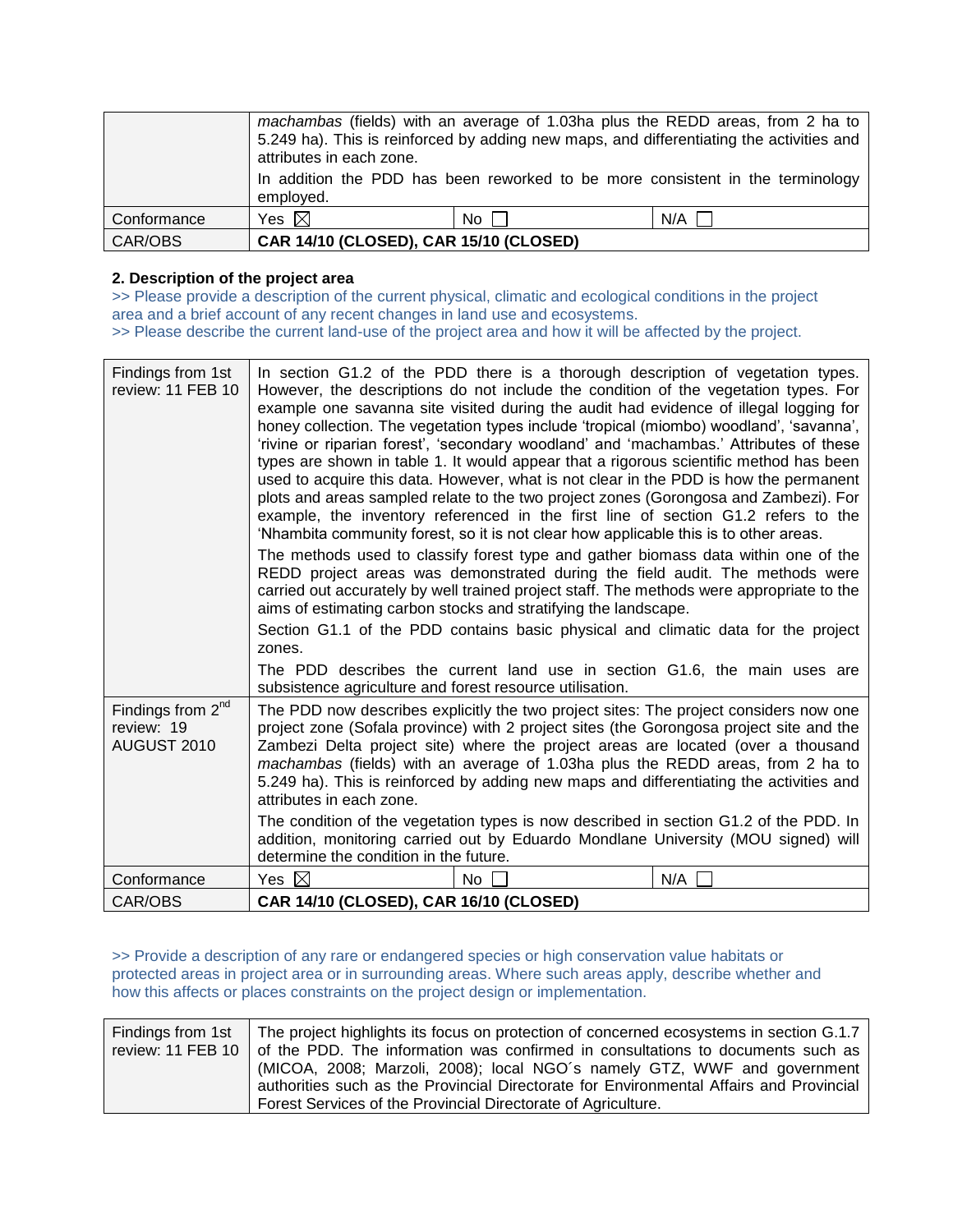|                                                            | no link with the particularities of the values in the project zones.                                                                                                                                                                                                                                              |                                              | No specific HCV assessment has been carried out though. Some regional documents<br>related to the importance of the miombo forest have been listed in the PDD, but there is |
|------------------------------------------------------------|-------------------------------------------------------------------------------------------------------------------------------------------------------------------------------------------------------------------------------------------------------------------------------------------------------------------|----------------------------------------------|-----------------------------------------------------------------------------------------------------------------------------------------------------------------------------|
| Findings from 2 <sup>nd</sup><br>review: 19<br>AUGUST 2010 | Envirotrade has used the ProForest HCVF toolkit to comprehensively determine the<br>HCV in the project sites, with a result of 63.7% of the project area within one of the 6<br>HCV categories. Four different categories, grouping different HCV, have been<br>appointed and maps have been included in the PDD: |                                              |                                                                                                                                                                             |
|                                                            | High biodiversity closed canopy forests, such as gallery/riverine forests and dry<br>tropical forests                                                                                                                                                                                                             |                                              |                                                                                                                                                                             |
|                                                            | ٠                                                                                                                                                                                                                                                                                                                 | Protected areas (Inhamitanga Forest Reserve) |                                                                                                                                                                             |
|                                                            | Woody vegetation on steep slopes<br>٠<br>Culturally important areas                                                                                                                                                                                                                                               |                                              |                                                                                                                                                                             |
|                                                            |                                                                                                                                                                                                                                                                                                                   |                                              |                                                                                                                                                                             |
|                                                            | General management recommendations have been included in the PDD for these<br>categories. In the Plan Vivo annual report progress on protection and maintenance of<br>HCV zones are to be documented to test the effectiveness of the measures taken.                                                             |                                              |                                                                                                                                                                             |
|                                                            | The monitoring plan has been already outlined to some extent (using community<br>technicians, the University Eduardo Mondlane, satellite imagery, questionnaires,<br>surveys, and others) to check their status and it is expected to be finished within 6<br>months after validation.                            |                                              |                                                                                                                                                                             |
| Conformance                                                | Yes $\boxtimes$                                                                                                                                                                                                                                                                                                   | No                                           | N/A                                                                                                                                                                         |
| CAR/OBS                                                    | <b>CAR 17/10 (CLOSED)</b>                                                                                                                                                                                                                                                                                         |                                              |                                                                                                                                                                             |

## **Section C: Community and livelihood information**

### **1. Target communities/groups**

>>Please identify the target groups that will be engaged in the project.

| Findings from 1st<br>review: 11 FEB 10           | however focused on the Gorongosa area in the Gorongosa District. |      | PDD section G.1.5 describes the communities involved in the project activities where<br>cultural aspects, religion, community homogeneity and institutional structures are<br>provided including the traditional structure managed by the traditional authorities. PDD                                                                                                                                                                                   |
|--------------------------------------------------|------------------------------------------------------------------|------|----------------------------------------------------------------------------------------------------------------------------------------------------------------------------------------------------------------------------------------------------------------------------------------------------------------------------------------------------------------------------------------------------------------------------------------------------------|
| Findings from $2nd$<br>review: 19<br>AUGUST 2010 | attributes in each zone.                                         |      | The PDD now describes explicitly the two project sites: The project considers now one<br>project zone (Sofala province) with 2 project sites (the Gorongosa project site and the<br>Zambezi Delta project site) where the project areas are located (over a thousand<br><i>machambas</i> (fields) with an average of 1.03ha plus the REDD areas, from 2 ha to<br>5.249 ha). This is reinforced by adding new maps and differentiating the activities and |
| Conformance                                      | Yes $\boxtimes$                                                  | No I | N/A                                                                                                                                                                                                                                                                                                                                                                                                                                                      |
| CAR/OBS                                          | <b>CAR 14/10 (CLOSED)</b>                                        |      |                                                                                                                                                                                                                                                                                                                                                                                                                                                          |

## **2. Socio-economic context**

>> Please provide brief information on communities living in the vicinity of the project area, including main livelihoods and sources of income.

>>Describe how the project area is currently used by these communities or local land-owners. Describe how the project activities may affect existing uses of the project area or surrounding vicinity.

| Findings from 1st   PDD section G1.5, page 16, describes Nhambita community socio-economic situation,   |
|---------------------------------------------------------------------------------------------------------|
| review: 11 FEB 10   characterized by great poverty, no regular source of income, endemic diseases, high |
| illiteracy levels and lack of investments. Some NGO's though, have developed                            |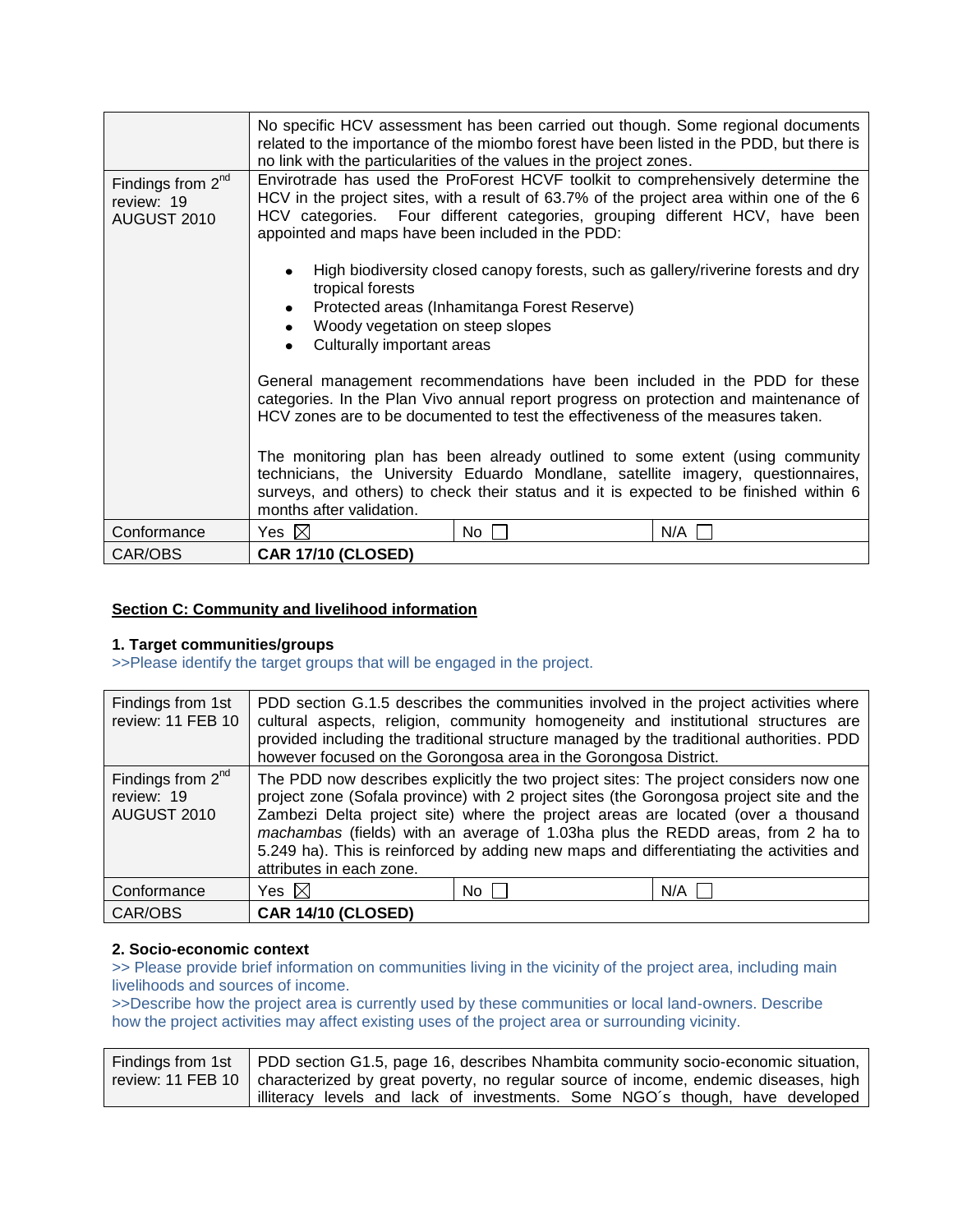|                                                     | activities as to organize local communities and foster income activities, A Livelihood<br>Assessment Study was carried out in 2004, with a follow up study in 2008 to monitor<br>development progress. Projects like Envirotrade among others are likely to improve<br>smallholder welfare in particular and that of the communities in general. |     |     |
|-----------------------------------------------------|--------------------------------------------------------------------------------------------------------------------------------------------------------------------------------------------------------------------------------------------------------------------------------------------------------------------------------------------------|-----|-----|
| Findings from $2^{nd}$<br>review: 19<br>AUGUST 2010 | N/A                                                                                                                                                                                                                                                                                                                                              |     |     |
| Conformance                                         | Yes $\boxtimes$                                                                                                                                                                                                                                                                                                                                  | No. | N/A |
| CAR/OBS                                             |                                                                                                                                                                                                                                                                                                                                                  |     |     |

## **3. Ownership of carbon benefits (land-tenure)**

>> Please describe the basis upon which the project participants have clear, undisputed ownership to the carbon benefits arising from the project and are able to enter into long-term ecosystem service agreements (and under what conditions if any).

E.g. Small-holders are able to enter agreements as they are the private landowners, or communities are able to enter into agreements as they have written user-right agreements for the land in question. Attach any documentary evidence in Appendices.

>>Please describe the process for establishing land-tenure for each smallholder or community entering the project.

>>Describe any disputes that may be likely to arise in the project relating to land-tenure and how they would be addressed and resolved.

| Findings from 1st<br>review: 11 FEB 10              | involvement and the consultation that resulted in the design of the project.                                                                                                                                                                                                                                                                                                                                                                                                                                                                                                                                                                                                                                                                                                                                                                                                                                                                                                                                                         |     | Communities and individual farmers enter the project on a voluntary basis. Reports<br>such as Chidamba (2004) document the process of community and farmers' |
|-----------------------------------------------------|--------------------------------------------------------------------------------------------------------------------------------------------------------------------------------------------------------------------------------------------------------------------------------------------------------------------------------------------------------------------------------------------------------------------------------------------------------------------------------------------------------------------------------------------------------------------------------------------------------------------------------------------------------------------------------------------------------------------------------------------------------------------------------------------------------------------------------------------------------------------------------------------------------------------------------------------------------------------------------------------------------------------------------------|-----|--------------------------------------------------------------------------------------------------------------------------------------------------------------|
|                                                     | ORAM, an NGO that operated then in the project area, assisted with the legal aspects<br>of land tenure. The communities have legal land use rights and are entitled to sell the<br>products arising from their use of the land. This is entrenched in law in Mozambique.<br>The government extends so-called DUATs, which is a license to trade products of the<br>land. Communities in the project zones have obtain or are in the process of obtaining<br>these DUATs. The account is provided in section G1.6 of the PDD. According to local<br>government authorities at the Posto Administrativo level, the project encouraged<br>communities to register and get their land use rights on traditional lands.<br>Conflicts solving process has been described in a general and flexible way, mainly<br>related with land occupation rights and land use title. Conflicts over land disputes are<br>getting fewer as the land law establishes provisions for increased role of local<br>communities and traditional authorities. |     |                                                                                                                                                              |
| Findings from $2^{nd}$<br>review: 19<br>AUGUST 2010 | N/A                                                                                                                                                                                                                                                                                                                                                                                                                                                                                                                                                                                                                                                                                                                                                                                                                                                                                                                                                                                                                                  |     |                                                                                                                                                              |
| Conformance                                         | Yes $\boxtimes$                                                                                                                                                                                                                                                                                                                                                                                                                                                                                                                                                                                                                                                                                                                                                                                                                                                                                                                                                                                                                      | No. | N/A                                                                                                                                                          |
| CAR/OBS                                             |                                                                                                                                                                                                                                                                                                                                                                                                                                                                                                                                                                                                                                                                                                                                                                                                                                                                                                                                                                                                                                      |     |                                                                                                                                                              |

#### **Section D: Project governance and community participation 1. Project organisational structure**

>>Please provide a description of the organisational structure and governance of the project, including an organisational diagram. There must be an overall "project coordinator" that takes overall responsibility for the project and reporting to the Plan Vivo Foundation.

>>Please state how each actor or entity participates in the project, and how they are represented in project organisational structures (e.g. individual producers may be represented though a group committee).

>> Please provide a brief description of the management capacity of the organisations involved to implement a long-term community land-use project.

Evidence may include an annex detailing key staff skills, or evidence of previous project experience.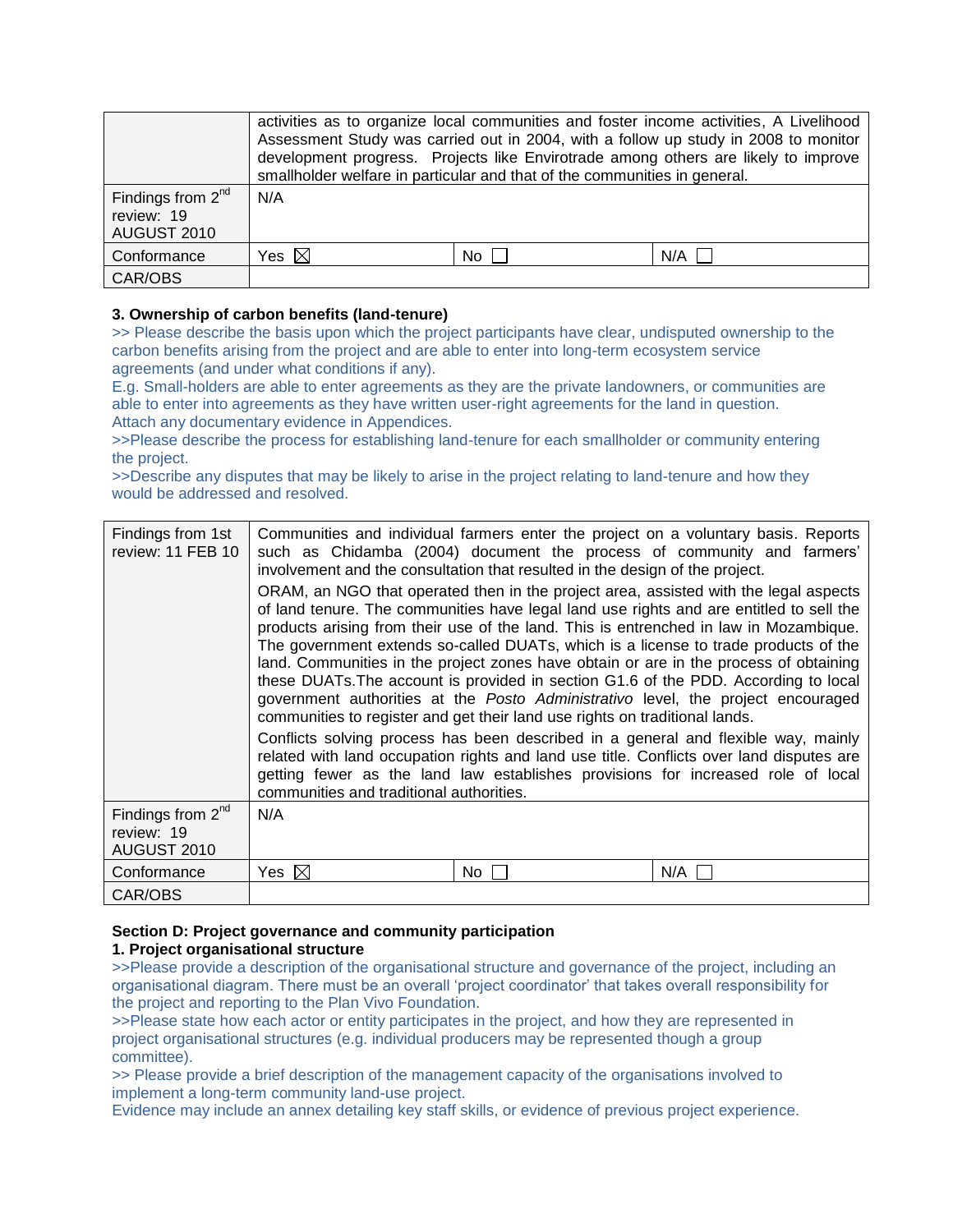### Please complete table D1.

| Findings from 1st<br>review: 11 FEB 10                     | Most the organizations (Envirotrade Group, Mozambique Carbon Livelihoods Trust, the<br>University of Edinburgh, the Edinburgh Centre for Carbon Management, the<br>Administration of the Gorongosa National Park) involved in the project and their<br>responsibilities are clearly described in the PDD. There is no reference to Envirotrade<br>Mozambique Limitada and its relationship with Associação Envirotrade Carbon<br>Livelihoods, nor if the latter is already a legally establish or in-the-process association.<br>There is also a lack of description of the coordinator and project proponent, clarifying if<br>it's Envirotrade Carbon Limited (as by page 3 of the PDD) or only Envirotrade (as by<br>page 2 of the PDD). While key functions of the involved organizations have been<br>provided, a table including Legal Status of Provider and Directors /Trustees has not<br>been documented.<br>In section G4.2 of the PDD the key technical skills that will be required to implement the<br>project successfully are not documented. The previous section G4.1 does state the<br>responsibilities of the project but without a list of key skills, the absence of gaps is not<br>easy to detect. The prior experience of the management team is not stated.<br>During the field audit, observations suggested that the management team have<br>adequate experience and competence to execute the project successfully. However,<br>this has not been documented. |    |     |
|------------------------------------------------------------|-------------------------------------------------------------------------------------------------------------------------------------------------------------------------------------------------------------------------------------------------------------------------------------------------------------------------------------------------------------------------------------------------------------------------------------------------------------------------------------------------------------------------------------------------------------------------------------------------------------------------------------------------------------------------------------------------------------------------------------------------------------------------------------------------------------------------------------------------------------------------------------------------------------------------------------------------------------------------------------------------------------------------------------------------------------------------------------------------------------------------------------------------------------------------------------------------------------------------------------------------------------------------------------------------------------------------------------------------------------------------------------------------------------------------------------------------------------------------------------------|----|-----|
|                                                            |                                                                                                                                                                                                                                                                                                                                                                                                                                                                                                                                                                                                                                                                                                                                                                                                                                                                                                                                                                                                                                                                                                                                                                                                                                                                                                                                                                                                                                                                                           |    |     |
|                                                            |                                                                                                                                                                                                                                                                                                                                                                                                                                                                                                                                                                                                                                                                                                                                                                                                                                                                                                                                                                                                                                                                                                                                                                                                                                                                                                                                                                                                                                                                                           |    |     |
|                                                            |                                                                                                                                                                                                                                                                                                                                                                                                                                                                                                                                                                                                                                                                                                                                                                                                                                                                                                                                                                                                                                                                                                                                                                                                                                                                                                                                                                                                                                                                                           |    |     |
|                                                            |                                                                                                                                                                                                                                                                                                                                                                                                                                                                                                                                                                                                                                                                                                                                                                                                                                                                                                                                                                                                                                                                                                                                                                                                                                                                                                                                                                                                                                                                                           |    |     |
| Findings from 2 <sup>nd</sup><br>review: 19<br>AUGUST 2010 | The PDD has been modified by deleting Associação Envirotrade Carbon Livelihoods<br>(which has been created to replace Envirotrade Mozambique Limitada but is not yet<br>officially published in Bulletim da Republica), and also by describing Envirotrade<br>Carbon Limited as the project developer replacing Envirotrade Limited in early 2009.                                                                                                                                                                                                                                                                                                                                                                                                                                                                                                                                                                                                                                                                                                                                                                                                                                                                                                                                                                                                                                                                                                                                        |    |     |
|                                                            | The PDD has also been completed to include all the team's professional skills.                                                                                                                                                                                                                                                                                                                                                                                                                                                                                                                                                                                                                                                                                                                                                                                                                                                                                                                                                                                                                                                                                                                                                                                                                                                                                                                                                                                                            |    |     |
| Conformance                                                | Yes $\boxtimes$                                                                                                                                                                                                                                                                                                                                                                                                                                                                                                                                                                                                                                                                                                                                                                                                                                                                                                                                                                                                                                                                                                                                                                                                                                                                                                                                                                                                                                                                           | No | N/A |
| CAR/OBS                                                    | CAR 18/10 (CLOSED), CAR 19/10 (CLOSED)                                                                                                                                                                                                                                                                                                                                                                                                                                                                                                                                                                                                                                                                                                                                                                                                                                                                                                                                                                                                                                                                                                                                                                                                                                                                                                                                                                                                                                                    |    |     |

#### **2. Relationship to national organisations**

>>Please describe if and how the project relates to any national organisations (e.g. national forestry authorities or environmental agencies) and programmes. Does the project require government approval to operate? If so, written approval should be included in the Appendices.

| Findings from 1st<br>review: 11 FEB 10                     | According to the government officials at the Province level in the environment and<br>agricultural sectors, the project has support from government and has complied with<br>the laws. |     |     |
|------------------------------------------------------------|----------------------------------------------------------------------------------------------------------------------------------------------------------------------------------------|-----|-----|
| Findings from 2 <sup>nd</sup><br>review: 19<br>AUGUST 2010 | N/A                                                                                                                                                                                    |     |     |
| Conformance                                                | Yes $\boxtimes$                                                                                                                                                                        | No. | N/A |
| CAR/OBS                                                    |                                                                                                                                                                                        |     |     |

#### **3. Community-led design and livelihood benefits**

>>Please describe how target groups will be recruited and initiated into the project and how informed and voluntary and informed participation will be ensured.

>>Please describe how target groups were involved in the initial development and design of the project and how the proposed activities have been designed to ensure they support and diversify livelihoods. >>Describe how continued involvement and community consultation will be ensured (e.g. through workshops/meetings).

| Findings from 1st   The PDD section G3.2 describes how communities and individual farmers enter the |
|-----------------------------------------------------------------------------------------------------|
| review: 11 FEB 10   project, a voluntary process. It was also confirmed during the field visits and |
| consultation to the community associations, traditional leaders, individual farmers, local          |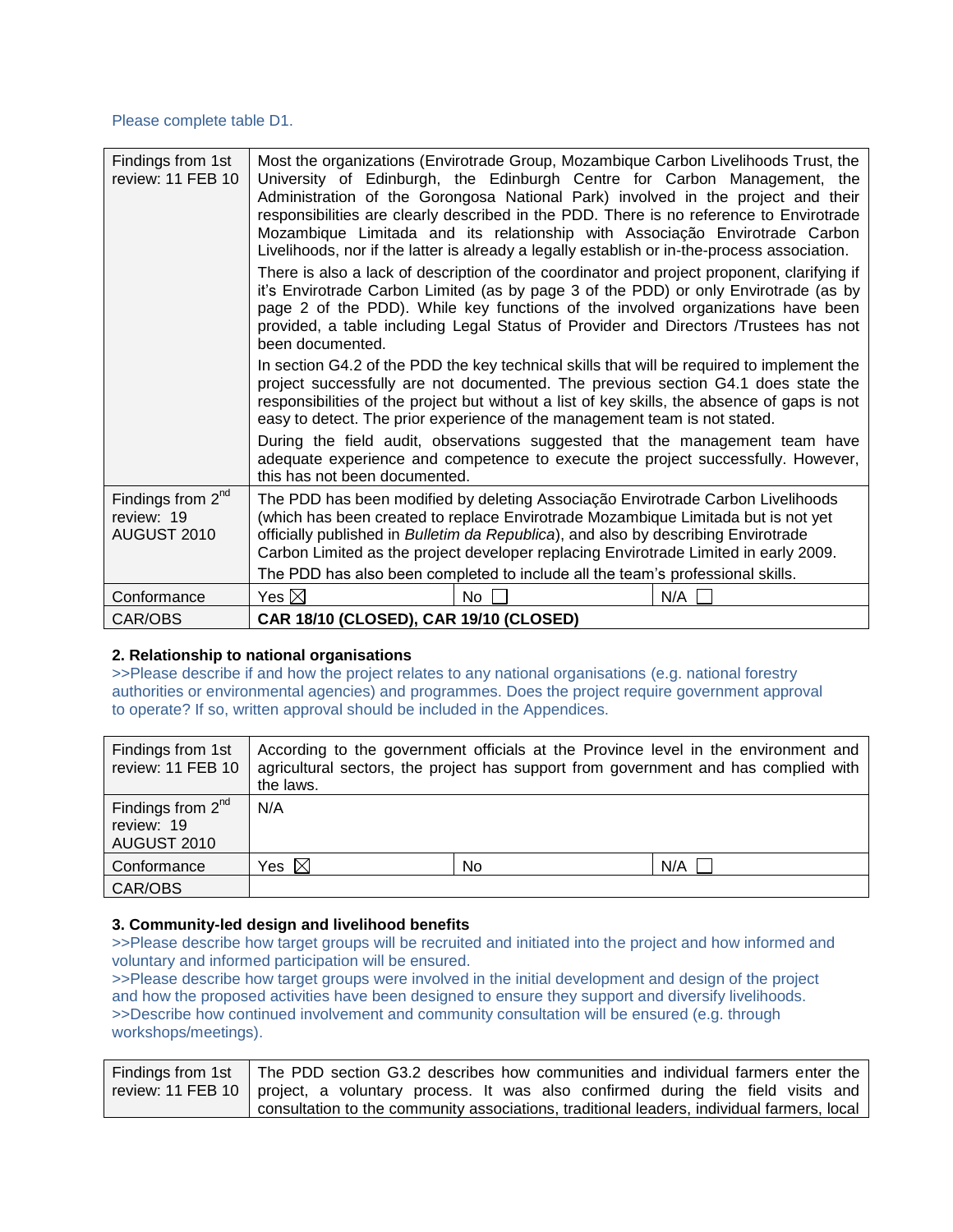|                                                     |                 | the project and community and farmers involvement in the project. | government authorities that recruitment is not discriminatory. Reports such as<br>Chidamba (2004) document also the consultation process that resulted in the design of |
|-----------------------------------------------------|-----------------|-------------------------------------------------------------------|-------------------------------------------------------------------------------------------------------------------------------------------------------------------------|
| Findings from $2^{nd}$<br>review: 19<br>AUGUST 2010 | N/A             |                                                                   |                                                                                                                                                                         |
| Conformance                                         | Yes $\boxtimes$ | No                                                                | N/A                                                                                                                                                                     |
| CAR/OBS                                             |                 |                                                                   |                                                                                                                                                                         |

## **4. Technology transfer and training**

>>Please provide a description of the technology transfer and training that will be provided by the project. How will local organisations and/or producers take on long-term roles relating to sustainable management and monitoring? What roles and responsibilities will be transferred to the community level over time and how will this be achieved?

| Findings from 1st<br>review: 11 FEB 10                     | Section G3.2 provides information on training for the development of sustainable<br>natural resources management including carbon. The community is also given<br>assistance in forest management planning. Training activities include identification and<br>tree species selection, seeds collection, nursery techniques, seedlings handling,<br>planting and maintenance, forest measuring and inventory, Appropriate agricultural<br>practices have also been emphasized during the training, such as the drip irrigation<br>vegetable gardening in order to decrease clearing forest areas for agricultural land.<br>Non timber forest products such as bee keeping has been part of training, reforestation<br>of agricultural lands and timber extraction based on inventory information. Results of<br>such training include existing nurseries owned by local farmers. Two such nurseries<br>were visited during field inspection. Several training manuals used by the project in<br>their traing sessions were verified during field visits, namely Princípios Básicos de<br>Plantação. Guião de Treinamento by Serra, A.; Mudanças Climáticas. Manual de<br>Treinamento by Serra, A.; Technical Specification Training Manual. Envirotrade<br>Moçambique. Princípios Básicos de Plantação. Guião de Treinamento Mfumaya<br>Nhambita. ECCM. The Edinburgh Centre for Carbon Management/Envirotrade/The<br>University of Edinburgh. Funded by the European Union. By Serra, A.; Feijão Boer<br>(Ndodze). Guião de Treinamento. Envirotrade Moçambique; awareness planflet:<br>Panflet Fundação Carbono Para Vida. Mozambique Carbon Livelihoods Trust.<br>Contabil. and a documentary: Seca e Desertificação. Promarte. ABC do Ambiente. 2.<br>VHS-PAL, 51 MIN<br>During the introductory meeting of the field audit the project proponents explained that |  |  |  |
|------------------------------------------------------------|----------------------------------------------------------------------------------------------------------------------------------------------------------------------------------------------------------------------------------------------------------------------------------------------------------------------------------------------------------------------------------------------------------------------------------------------------------------------------------------------------------------------------------------------------------------------------------------------------------------------------------------------------------------------------------------------------------------------------------------------------------------------------------------------------------------------------------------------------------------------------------------------------------------------------------------------------------------------------------------------------------------------------------------------------------------------------------------------------------------------------------------------------------------------------------------------------------------------------------------------------------------------------------------------------------------------------------------------------------------------------------------------------------------------------------------------------------------------------------------------------------------------------------------------------------------------------------------------------------------------------------------------------------------------------------------------------------------------------------------------------------------------------------------------------------------------------------------------------------------------|--|--|--|
|                                                            | the project as a whole had two phases. A ramping up period of approximately 10 years,<br>and a 5 year period of transferring project implementation and governance entirely to<br>the local communities. These future plans were not discussed in the PDD and are of<br>fundamental importance to the design of the project. Meetings with some stakeholders'<br>revealed also a lack of communication on the responsibilities transfer for some of the<br>microbusiness.                                                                                                                                                                                                                                                                                                                                                                                                                                                                                                                                                                                                                                                                                                                                                                                                                                                                                                                                                                                                                                                                                                                                                                                                                                                                                                                                                                                            |  |  |  |
| Findings from 2 <sup>nd</sup><br>review: 19<br>AUGUST 2010 | The PDD now has more information in section G3.4 with respect to the phases of the<br>project. There is also a new document called, 'Envirotrade SOF Exit Strategy', that<br>clearly presents the exit strategy. The project proponent has also organized a meeting<br>with the Natural Resources Committee of Nhambita on April 14 2010 to clarify this, and<br>the auditors have checked the minutes of that meeting.                                                                                                                                                                                                                                                                                                                                                                                                                                                                                                                                                                                                                                                                                                                                                                                                                                                                                                                                                                                                                                                                                                                                                                                                                                                                                                                                                                                                                                              |  |  |  |
| Conformance                                                | Yes $\boxtimes$<br>N/A<br>No $\Box$                                                                                                                                                                                                                                                                                                                                                                                                                                                                                                                                                                                                                                                                                                                                                                                                                                                                                                                                                                                                                                                                                                                                                                                                                                                                                                                                                                                                                                                                                                                                                                                                                                                                                                                                                                                                                                  |  |  |  |
| CAR/OBS                                                    | <b>CAR 07/10</b>                                                                                                                                                                                                                                                                                                                                                                                                                                                                                                                                                                                                                                                                                                                                                                                                                                                                                                                                                                                                                                                                                                                                                                                                                                                                                                                                                                                                                                                                                                                                                                                                                                                                                                                                                                                                                                                     |  |  |  |

## **5. Project financial structure**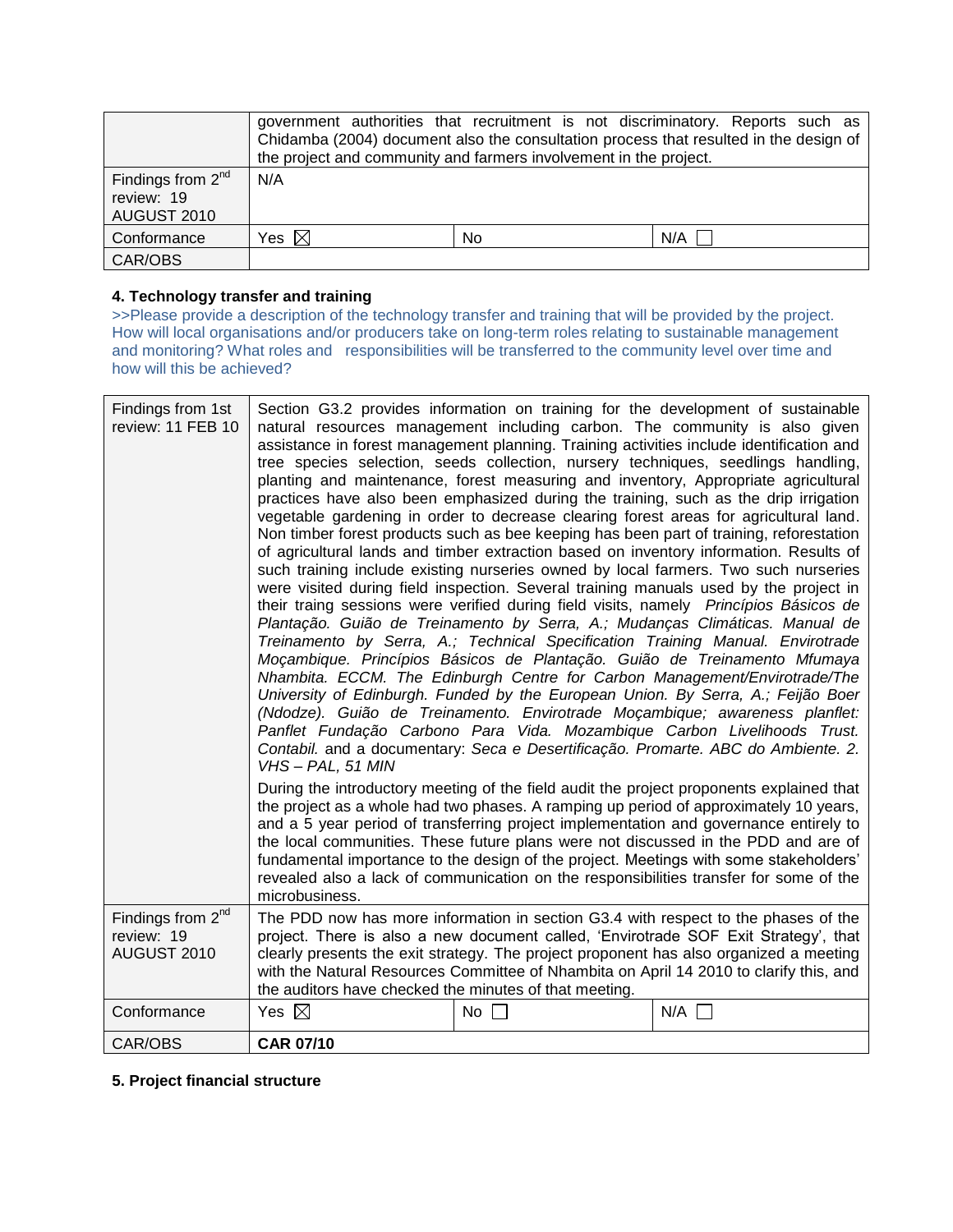>>Please provide a description of the financial structure for the project, showing how benefits will be distributed in the project, and the approximate proportions of carbon finance to be received by the project coordinator and all other project participants and beneficiaries (including producers and community groups).

>>Please include a diagram showing how funds will flow through the project.

| Findings from 1st<br>review: 11 FEB 10           | actually being applicable to all of them, creating confusion. |      | In section G3.11 exhaustive explanation has been provided on the adopted financial<br>mechanism, the organizational structure of the project according to Plan Vivo<br>specifications and the Mozambique carbon Livelihoods Trust and the flow of<br>goods/funds. The PDD highlights their strategy to ensure financial sustainability<br>through the production of timber, non-forest products and carbon. Figure 11 shows the<br>project organizational structure with reference to the Plan Vivo specifications. Some<br>explanations given led to the REDD activities only (i.e. $1st$ paragraph on page 58) while |
|--------------------------------------------------|---------------------------------------------------------------|------|------------------------------------------------------------------------------------------------------------------------------------------------------------------------------------------------------------------------------------------------------------------------------------------------------------------------------------------------------------------------------------------------------------------------------------------------------------------------------------------------------------------------------------------------------------------------------------------------------------------------|
| Findings from $2nd$<br>review: 19<br>AUGUST 2010 | N/A                                                           |      |                                                                                                                                                                                                                                                                                                                                                                                                                                                                                                                                                                                                                        |
| Conformance                                      | Yes $\boxtimes$                                               | No I | $N/A$ $\Box$                                                                                                                                                                                                                                                                                                                                                                                                                                                                                                                                                                                                           |
| CAR/OBS                                          | <b>OBS 04/10</b>                                              |      |                                                                                                                                                                                                                                                                                                                                                                                                                                                                                                                                                                                                                        |

## **Section E: Project activities and impacts**

## **1. Description of the Plan Vivo technical specifications (methodologies)**

>>Please complete table E.1 to provide details of the afforestation, reforestation, agroforestry, forest management, forest restoration and/or forest conservation systems to be applied within the project to generate quantifiable ecosystem services (1 row per technical specification). Only enter technical specifications which have been approved or have been submitted for approval by the Plan Vivo Foundation.

| Findings from 1st<br>review: 11 FEB 10                     | The PDD does not contain a tabulation of Technical Specifications to the Plan Vivo<br>requirements. In addition, the Technical Specifications used by the project have<br>undergone numerous version changes, and are in different status's of approval. The<br>versions, the periods for which they were used, the differences between them and the<br>current status according to the Plan Vivo Standard was not documented anywhere.<br>This makes tracing the changes and the scale of their impacts difficult. |      |              |
|------------------------------------------------------------|---------------------------------------------------------------------------------------------------------------------------------------------------------------------------------------------------------------------------------------------------------------------------------------------------------------------------------------------------------------------------------------------------------------------------------------------------------------------------------------------------------------------|------|--------------|
| Findings from 2 <sup>nd</sup><br>review: 19<br>AUGUST 2010 | Section G3.2 of the PDD now contains the required table. There is now transparency<br>around the versions of technical specifications that have been used.                                                                                                                                                                                                                                                                                                                                                          |      |              |
| Conformance                                                | Yes $\boxtimes$                                                                                                                                                                                                                                                                                                                                                                                                                                                                                                     | No I | $N/A$ $\Box$ |
| CAR/OBS                                                    | <b>CAR 20/10 (CLOSED)</b>                                                                                                                                                                                                                                                                                                                                                                                                                                                                                           |      |              |

#### **2. Duration of project activities and crediting period**

>>Please provide a description of the timescales for the following activities; project establishment; pilot activities; scaling-up; crediting period used to calculate saleable carbon credits from carbon uptake or emissions reductions.

| Findings from 1st<br>review: 11 FEB 10 | The crediting period is defined as being 100 years. Farmers receive the money form<br>credit sales ex-ante over a seven year period. After seven years it is expected that the<br>activities are self financing. The justification for using this system is thorough and<br>follows the Plan Vivo system. |
|----------------------------------------|-----------------------------------------------------------------------------------------------------------------------------------------------------------------------------------------------------------------------------------------------------------------------------------------------------------|
|                                        | The implementation schedule is defined, although it was found to be incomplete. There<br>was a trial phase in 2002 with 53 farmers. A research pilot ran from August 2003 -<br>August 2008 where numerous activities including establishing community associations,                                       |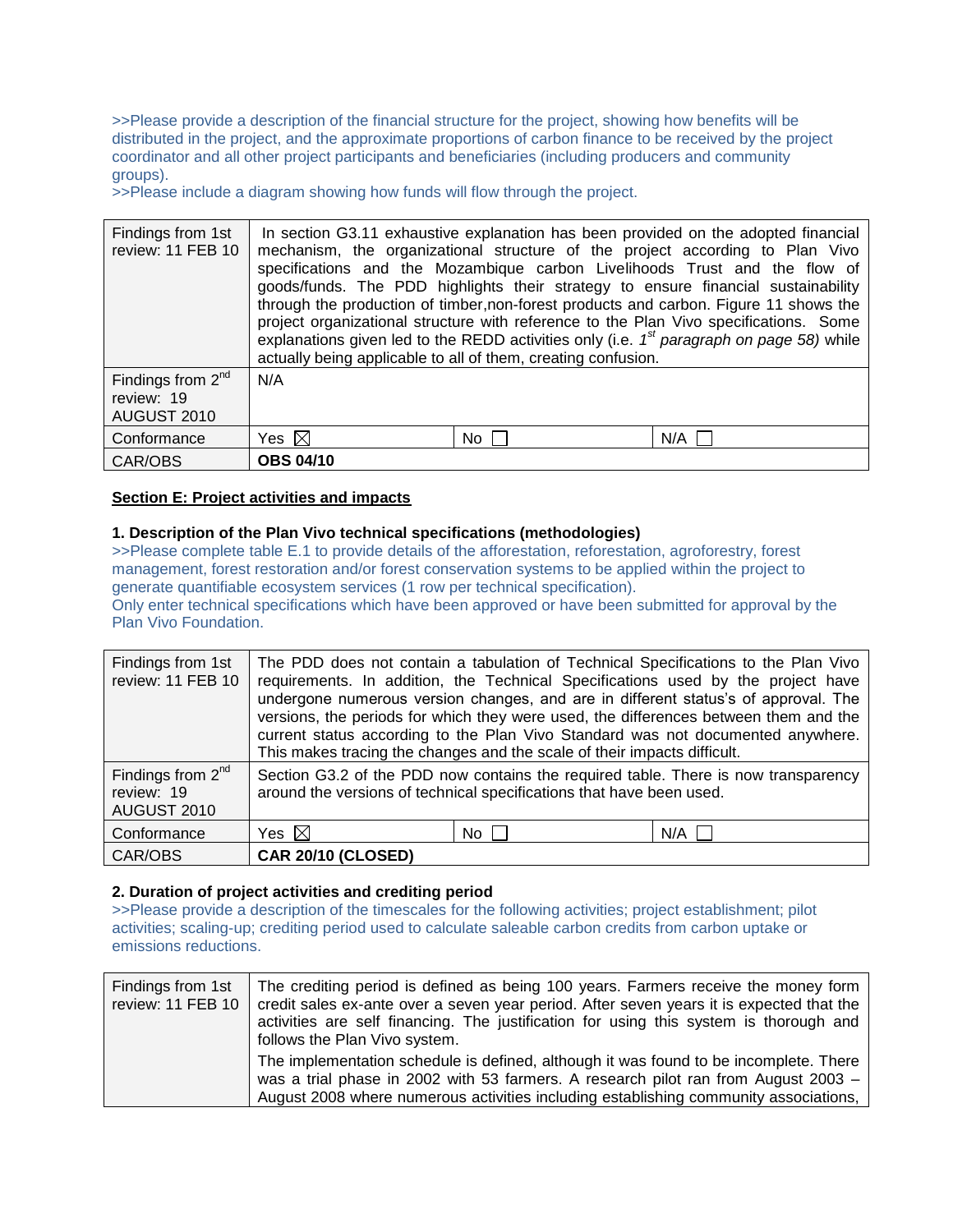|                                                  | period. This is not documented here.                                    |    | building nurseries, conduction baseline assessments and training. The project has<br>been fully operative since 2008. Maps are provided that show the various phases of<br>expansion spatially (Figure 7). However, after discussions with the project proponents it<br>appears that the REDD related project activities rolled out on a slightly different time |
|--------------------------------------------------|-------------------------------------------------------------------------|----|------------------------------------------------------------------------------------------------------------------------------------------------------------------------------------------------------------------------------------------------------------------------------------------------------------------------------------------------------------------|
|                                                  | the PDD and are of fundamental importance to the design of the project. |    | In addition, during the introductory meeting of the field audit the project proponents<br>explained that the project as a whole had two phases. A ramping up period of<br>approximately 10 years, and a 5 year period of transferring project implementation and<br>governance entirely to the local communities. These future plans were not discussed in       |
| Findings from $2nd$<br>review: 19<br>AUGUST 2010 | clearly presents the exit strategy.                                     |    | The PDD now has more information in section G3.4 with respect to the phases of the<br>project. There is also a new document called, 'Envirotrade SOF Exit Strategy', that                                                                                                                                                                                        |
| Conformance                                      | Yes $\boxtimes$                                                         | No | N/A                                                                                                                                                                                                                                                                                                                                                              |
| CAR/OBS                                          | <b>CAR 07/10 (CLOSED)</b>                                               |    |                                                                                                                                                                                                                                                                                                                                                                  |

## **3. Carbon benefits of project activities**

>>Please complete table E.2 to provide details of the carbon benefits per hectare of each technical specification (1 row per technical specification).

| Findings from 1st<br>review: 11 FEB 10           | Table 8 in section CL1.1 tabulates some of the information required by table E.2 of the<br>Plan Vivo PDD template; however, it does not include all the information.                                                                                                                                                                                                                                                                                                                                                                                                                                                                                                |     |     |
|--------------------------------------------------|---------------------------------------------------------------------------------------------------------------------------------------------------------------------------------------------------------------------------------------------------------------------------------------------------------------------------------------------------------------------------------------------------------------------------------------------------------------------------------------------------------------------------------------------------------------------------------------------------------------------------------------------------------------------|-----|-----|
| Findings from $2nd$<br>review: 19<br>AUGUST 2010 | A new table in section CL1.1 now includes all the required information.<br>In section CL1.1 there appear to be errors in the units used in the summary table of<br>expected carbon benefits. For example, the Cashew Technical Specification states,<br>"Carbon sequestration potential over 100 years with a rotation of 60 years on an<br>average quality site with optimal climatic conditions is 37.4 tC/ha above an initial<br>vegetation carbon baseline of 2.8 tC/ha (Sambane, 2005)". These errors are not<br>present in the carbon calculator.<br>However the table states the baseline to be 2.8 t $CO2$ ha <sup>-1</sup> . It is suspected this leads to |     |     |
|                                                  | a knock on error in the column "Long-term carbon uptake with management".                                                                                                                                                                                                                                                                                                                                                                                                                                                                                                                                                                                           |     |     |
| Conformance                                      | Yes $\boxtimes$                                                                                                                                                                                                                                                                                                                                                                                                                                                                                                                                                                                                                                                     | No. | N/A |
| CAR/OBS                                          | CAR 21/10 (CLOSED), NEW OBS 05/10                                                                                                                                                                                                                                                                                                                                                                                                                                                                                                                                                                                                                                   |     |     |

#### **4. Livelihood and other socio-economic impacts**

>>Please provide a description of the main expected impacts of project activities on the participants and communities in the surrounding project area.

| Findings from 1st<br>review: 11 FEB 10 | The project indicates in the PDD to benefit a wide range of stakeholders starting from<br>individuals in the business and forest communities. The financial beneficiaries from the<br>sales include the more than a thousand farmers and the community associations. For<br>them, the income has provided livelihood transformations and protection and<br>restoration of forest resources apart from development some necessary infrastructure<br>such as schools. The project seeks that a minimum of two-thirds of revenues from<br>carbon credit sales return to local community, which is done in the form of contracted<br>payments to farmers and community activities, a community fund. and also via<br>payment for in-country services. |
|----------------------------------------|---------------------------------------------------------------------------------------------------------------------------------------------------------------------------------------------------------------------------------------------------------------------------------------------------------------------------------------------------------------------------------------------------------------------------------------------------------------------------------------------------------------------------------------------------------------------------------------------------------------------------------------------------------------------------------------------------------------------------------------------------|
|                                        | Section G3.11 provides a description of the adopted financial mechanism, the<br>organizational structure of the project according to Plan Vivo specifications and the<br>Mozambique carbon Livelihoods Trust and the flow of goods and funds. The PDD<br>explains the strategy to ensure financial sustainability both through the production of                                                                                                                                                                                                                                                                                                                                                                                                  |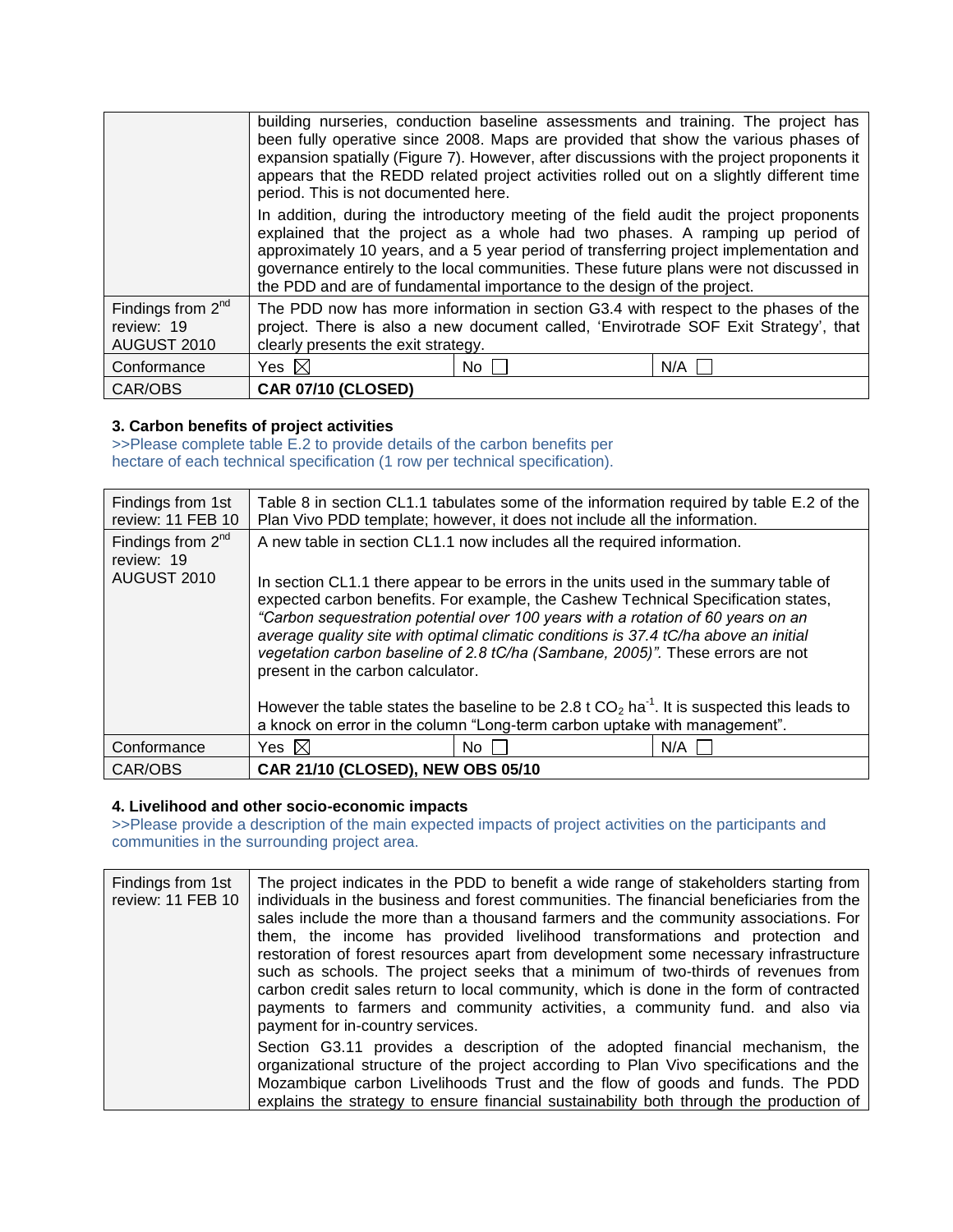|                                                     | structure with reference to the Plan Vivo specifications. |    | timber and non-forest products and carbon. Figure 11 shows the project organizational                                                                                                                                                                                                                                                                                                                                                                                                                                                                                                                                                                                                                                                                                                                                                                                                   |
|-----------------------------------------------------|-----------------------------------------------------------|----|-----------------------------------------------------------------------------------------------------------------------------------------------------------------------------------------------------------------------------------------------------------------------------------------------------------------------------------------------------------------------------------------------------------------------------------------------------------------------------------------------------------------------------------------------------------------------------------------------------------------------------------------------------------------------------------------------------------------------------------------------------------------------------------------------------------------------------------------------------------------------------------------|
|                                                     | food production, natural resources use.                   |    | A detailed account is presented in section G2.4 on socio-economic impacts in "without<br>project" scenario for the several indicators, such as source of income, food production,<br>natural resources use. The audit team confirmed this information through field<br>observations and accounts from reports (Rohit 2008), and also by interviews with<br>farmers, Community Based Natural Resources Management Committees, and other<br>relevant NGO's such as ORAM, ADEL, GTZ, WWF, specially on source of income,                                                                                                                                                                                                                                                                                                                                                                   |
|                                                     | taken to solve existing issues.                           |    | According to consulted local NGO, the project existence in the project region helped to<br>ease tense relationships between the Gorongosa National Park and the surrounding<br>communities, but project activities are positively appreciated by the communities and<br>NGO's consulted, saying that he project factor attracted communities from inside the<br>park to the buffer zones where communities were able to use agricultural practices in<br>their farms and as a consequence reduce pressure to natural resources and illegal<br>hunting. A local partner project stated that the project promoted better use and<br>management of natural resources including wildfire control and increased income from<br>micro-business (carpentry, nurseries, honey). The project proponents have also<br>divergences with some managing members of Gorongosa NP, but steps have been |
| Findings from $2^{nd}$<br>review: 19<br>AUGUST 2010 | N/A                                                       |    |                                                                                                                                                                                                                                                                                                                                                                                                                                                                                                                                                                                                                                                                                                                                                                                                                                                                                         |
| Conformance                                         | Yes $\boxtimes$                                           | No | N/A                                                                                                                                                                                                                                                                                                                                                                                                                                                                                                                                                                                                                                                                                                                                                                                                                                                                                     |
| CAR/OBS                                             |                                                           |    |                                                                                                                                                                                                                                                                                                                                                                                                                                                                                                                                                                                                                                                                                                                                                                                                                                                                                         |

## **5. Ecosystem impacts**

>>Please provide a description of the main expected impacts of project activities on the local environment and ecosystems.

>>Please complete table E.3.

| Findings from 1st<br>review: 11 FEB 10              | even though not regarded as essential by this body, due to the project's nature.<br>E3, was not provided. |      | The project is expected to benefit the region in terms of biodiversity, ecosystems<br>connectivity, habitat quality improvement and the environment in an integrated manner,<br>at the project earlier stages. Explanations are provided in the PDD section B1.1,<br>According to the project staff an the Provincial Directorate for the Coordination of<br>Environmental Affairs, studies on environmental impact assessment were undertaken<br>Table 14 in the PDD summarizes the benefits resulting from project activities when<br>addresing biodiversity. Nevertheless, a summary table of expected impacts of project<br>activities on key environmental services by technical specification, as required on table |
|-----------------------------------------------------|-----------------------------------------------------------------------------------------------------------|------|---------------------------------------------------------------------------------------------------------------------------------------------------------------------------------------------------------------------------------------------------------------------------------------------------------------------------------------------------------------------------------------------------------------------------------------------------------------------------------------------------------------------------------------------------------------------------------------------------------------------------------------------------------------------------------------------------------------------------|
| Findings from $2^{nd}$<br>review: 19<br>AUGUST 2010 | A table has been added to B1.1 which conforms with Plan Vivo requirements.                                |      |                                                                                                                                                                                                                                                                                                                                                                                                                                                                                                                                                                                                                                                                                                                           |
| Conformance                                         | Yes $\boxtimes$                                                                                           | No l | N/A                                                                                                                                                                                                                                                                                                                                                                                                                                                                                                                                                                                                                                                                                                                       |
| CAR/OBS                                             | <b>CAR 21/10 (CLOSED)</b>                                                                                 |      |                                                                                                                                                                                                                                                                                                                                                                                                                                                                                                                                                                                                                                                                                                                           |

#### **6. Measures to address risks and ensure permanence**

>>Please provide a description of the measures used within the project to address risk and potential nonpermanence of carbon uptake and storage by vegetation and soils.

>>Please summarise the measures used to address the main risks in Table E.4.

>>Please identify the percentage of carbon benefits that will be held as a risk buffer by the project as insurance against unexpected losses or underachievement of carbon benefits.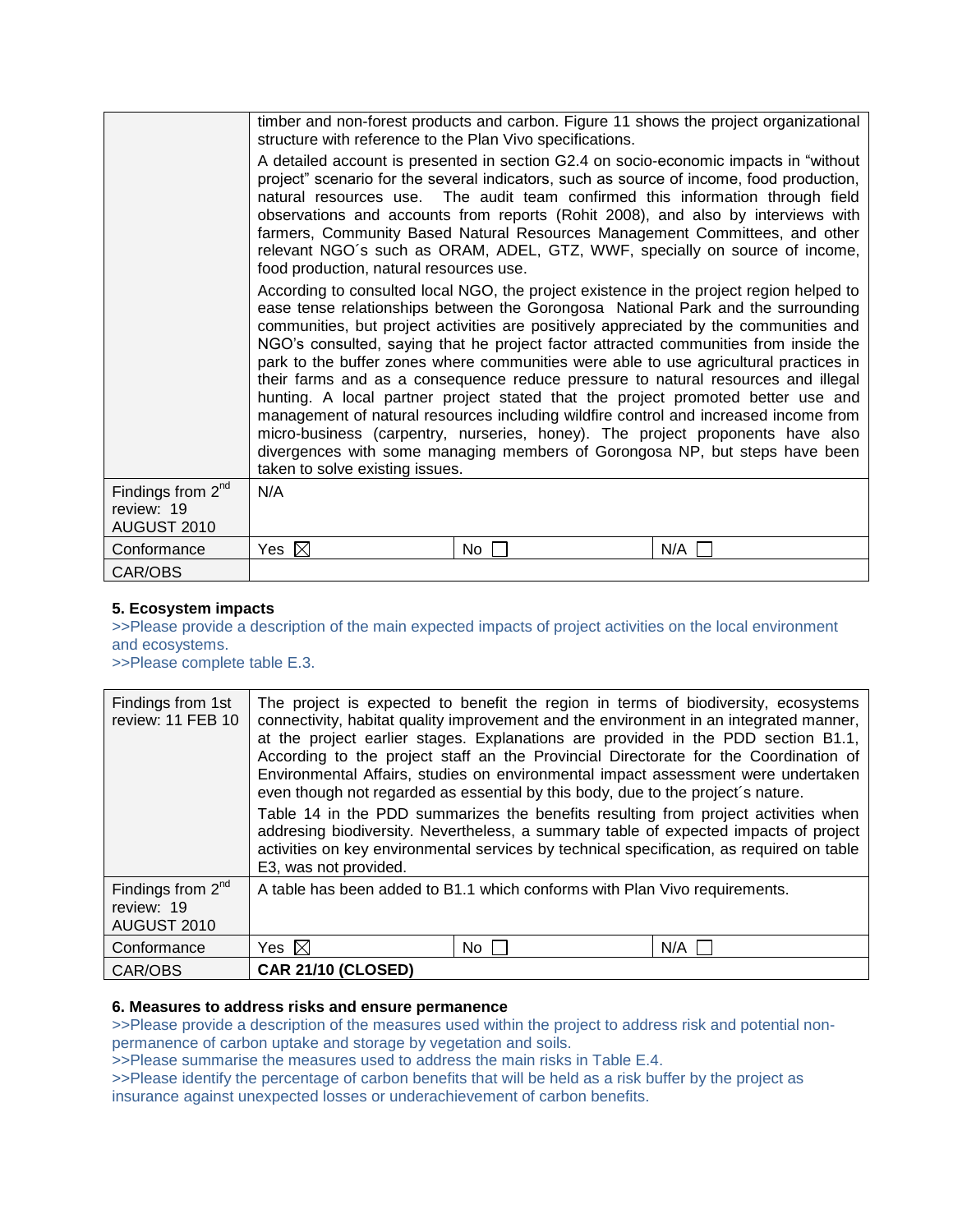| Findings from 1st<br>review: 11 FEB 10           | fire", "social risks", "institutional capacity risks", "financial risks"<br>main risks identified.<br>risks have not been categorised as high medium or low. | "institutional/political risks". Each risk has a mitigation action explained. | In section G3.5 of the PDD six risks are identified. These are; "risk of flooding", "risk of<br>and<br>During interviews with stakeholders that the audit team conducted, these were also the<br>However, the risks have not been presented in a table similar to E.4. As a result the |
|--------------------------------------------------|--------------------------------------------------------------------------------------------------------------------------------------------------------------|-------------------------------------------------------------------------------|----------------------------------------------------------------------------------------------------------------------------------------------------------------------------------------------------------------------------------------------------------------------------------------|
| Findings from $2nd$<br>review: 19<br>AUGUST 2010 |                                                                                                                                                              | However, it is missing a column to categorize the leakage risk.               | The risks have been categorized in accordance with Plan Vivo in section G3.5.                                                                                                                                                                                                          |
| Conformance                                      | Yes                                                                                                                                                          | No $\boxtimes$                                                                | $N/A$                                                                                                                                                                                                                                                                                  |
| CAR/OBS                                          | <b>CAR 23/10 (OPEN)</b>                                                                                                                                      |                                                                               |                                                                                                                                                                                                                                                                                        |

## **7. Measures to address leakage**

>>Please provide a description of the potential means by which project activities could give rise to leakage (unintended releases of GHGs outside the project boundary) and how the project will manage the risk of leakage.

>>Please summarise the measures used to address leakage in Table E.4.

| Findings from 1st<br>review: 11 FEB 10                     | See findings for indicator for 2.1.6. Leakage was adequately described in the PDD but<br>not in the Technical Specifications.                                                                                                                         |
|------------------------------------------------------------|-------------------------------------------------------------------------------------------------------------------------------------------------------------------------------------------------------------------------------------------------------|
|                                                            | However, the risks have not been presented in a table similar to E.4 [sic]. As a result<br>the risks have not been categorised as high medium or low.                                                                                                 |
| Findings from 2 <sup>nd</sup><br>review: 19<br>AUGUST 2010 | A leakage table similar to PV's table E.4 (note there are two E.4's in the Plan Vivo<br>guidance template) has been added to section CL2.2 of the PDD. The table is<br>completed well however, it is missing a column to categorize the leakage risk. |
| Conformance                                                | No $\boxtimes$<br>$N/A$  <br>Yes I                                                                                                                                                                                                                    |
| CAR/OBS                                                    | <b>CAR 23/10 (OPEN)</b>                                                                                                                                                                                                                               |

#### **8. Additional activities to be supported by the project:**

>>Please describe any additional businesses or livelihood improvement activities that will be supported by the project (e.g. carpentry or beekeeping). How will their management be structured? How will benefits be distributed?

| Findings from 1st<br>review: 11 FEB 10              | beekeeping) and microbusinesses such as carpentry, sawmill. |    | The communities involved in the project benefited from changes brought by the project<br>such as safe water, schools, non timber forest products (namely honey from |
|-----------------------------------------------------|-------------------------------------------------------------|----|---------------------------------------------------------------------------------------------------------------------------------------------------------------------|
| Findings from $2^{nd}$<br>review: 19<br>AUGUST 2010 | N/A                                                         |    |                                                                                                                                                                     |
| Conformance                                         | Yes $\boxtimes$                                             | No | N/A                                                                                                                                                                 |
| CAR/OBS                                             |                                                             |    |                                                                                                                                                                     |

#### **SECTION F. Additionality of project and project activities**

>>Please describe how the carbon impact of the project is additional to what would have occurred in the absence of the project and support of carbon finance.

>>Please confirm that the project activities are not required under any law or regulatory framework, and is not commercially viable in its own right.

>>Describe any barriers that exist to implementing and maintaining project activities. Describe how the project interventions and availability of carbon finance will overcome these barriers.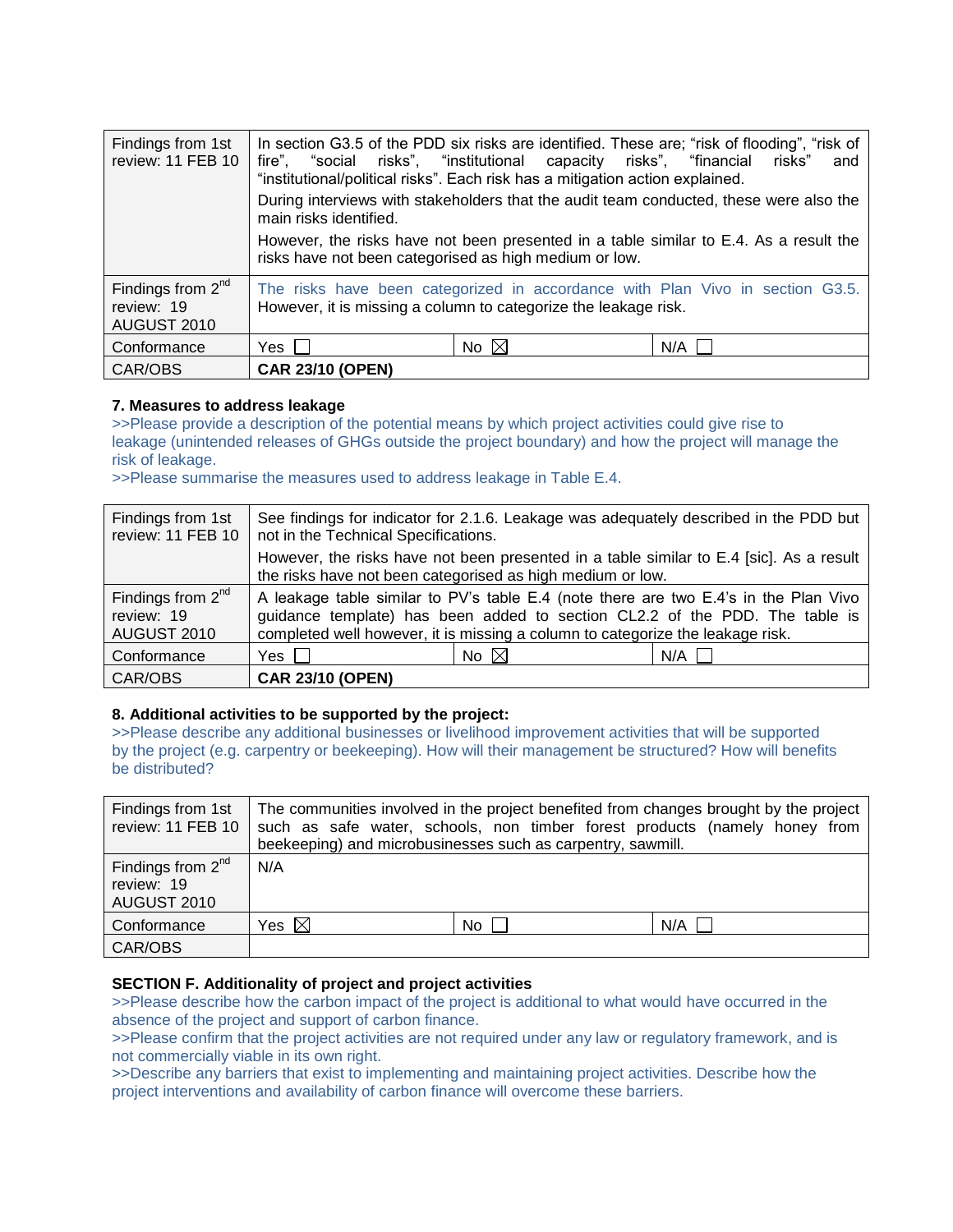| Findings from 1st<br>review: 11 FEB 10                     |                 |    | The PDD, in section G2.2 presents three barriers to implementation that the project<br>overcomes. These are financial, capacity and compliance with land law barriers. The<br>project was found to be additional as the farmers had neither the technical capacity no<br>financial means to implement tree planting or sustainable forest management projects. |
|------------------------------------------------------------|-----------------|----|----------------------------------------------------------------------------------------------------------------------------------------------------------------------------------------------------------------------------------------------------------------------------------------------------------------------------------------------------------------|
| Findings from 2 <sup>nd</sup><br>review: 19<br>AUGUST 2010 | N/A             |    |                                                                                                                                                                                                                                                                                                                                                                |
| Conformance                                                | Yes $\boxtimes$ | No | N/A                                                                                                                                                                                                                                                                                                                                                            |
| CAR/OBS                                                    |                 |    |                                                                                                                                                                                                                                                                                                                                                                |

## **SECTION G: Monitoring and technical support plan**

## **1. Monitoring of carbon indicators**

>>Please describe the indicators that will be used to monitor achievement of intended project impacts. >>Describe frequency of monitoring and how monitoring results will be recorded.

>>Where communities are to be involved in monitoring activities at a local level, please describe who will be responsible for verifying the quality of monitoring and how quality will be checked.

| Findings from 1st<br>review: 11 FEB 10                     | monitoring was being conducted.      |                | Please see indicator 2.1.8 for details of the climate monitoring. The PDD lacks an<br>operational level description of the monitoring that takes place. During the audit, the<br>team viewed evidence of completed monitoring sheets and was satisfied that |
|------------------------------------------------------------|--------------------------------------|----------------|-------------------------------------------------------------------------------------------------------------------------------------------------------------------------------------------------------------------------------------------------------------|
| Findings from 2 <sup>nd</sup><br>review: 19<br>AUGUST 2010 | N/A                                  |                |                                                                                                                                                                                                                                                             |
| Conformance                                                | Yes I I                              | No $\boxtimes$ | N/A                                                                                                                                                                                                                                                         |
| CAR/OBS                                                    | CAR 12/10 (CLOSED), CAR 11/10 (OPEN) |                |                                                                                                                                                                                                                                                             |

## **2. Monitoring of environmental impacts of the proposed activities:**

>> Please complete table G.1, with descriptions of how the environmental impacts of project activities will be monitored. Please indicate any key thresholds or indicators that may be used to set specific management interventions or project reviews.

| Findings from 1st<br>review: 11 FEB 10           | PV PDD template.        |                    | Biodiversity variables were selected (trees being the focus) and described in section<br>B3.1; It was indicated and explained that an increase of tree biodiversity is likely to<br>occur. The frequency of monitoring and reporting, as indicated in G.3.3, would be<br>annual monitoring of tree biodiversity at the same time as annual monitoring of forest<br>management areas. While annual reporting for biodiversity is expected, as per PV<br>procedures, this is not indicated in the PDD, nor exist a table showing methods of<br>monitoring environmental impacts of proposed activities as required by table G1 of the |
|--------------------------------------------------|-------------------------|--------------------|-------------------------------------------------------------------------------------------------------------------------------------------------------------------------------------------------------------------------------------------------------------------------------------------------------------------------------------------------------------------------------------------------------------------------------------------------------------------------------------------------------------------------------------------------------------------------------------------------------------------------------------|
| Findings from $2nd$<br>review: 19<br>AUGUST 2010 | missing                 |                    | The PDD has been updated in B3.3 to include impacts, methods, and thresholds.<br>Nevertheless, a column with the baselines as required in the PV PDD template is still                                                                                                                                                                                                                                                                                                                                                                                                                                                              |
| Conformance                                      | Yes I                   | No $\not\boxtimes$ | N/A                                                                                                                                                                                                                                                                                                                                                                                                                                                                                                                                                                                                                                 |
| CAR/OBS                                          | <b>CAR 24/10 (OPEN)</b> |                    |                                                                                                                                                                                                                                                                                                                                                                                                                                                                                                                                                                                                                                     |

## **3. Monitoring livelihood and socio-economic impacts**

>> Please complete table G.2., with descriptions of how the livelihood and other socio-economic impacts of project activities will be monitored.

| Findings from 1st   PDD section CM3.1 describes the community impact monitoring based on the I          |
|---------------------------------------------------------------------------------------------------------|
| review: 11 FEB 10   Livelihood Assessment Study carried out in 2004 with a follow up in 2008. Documents |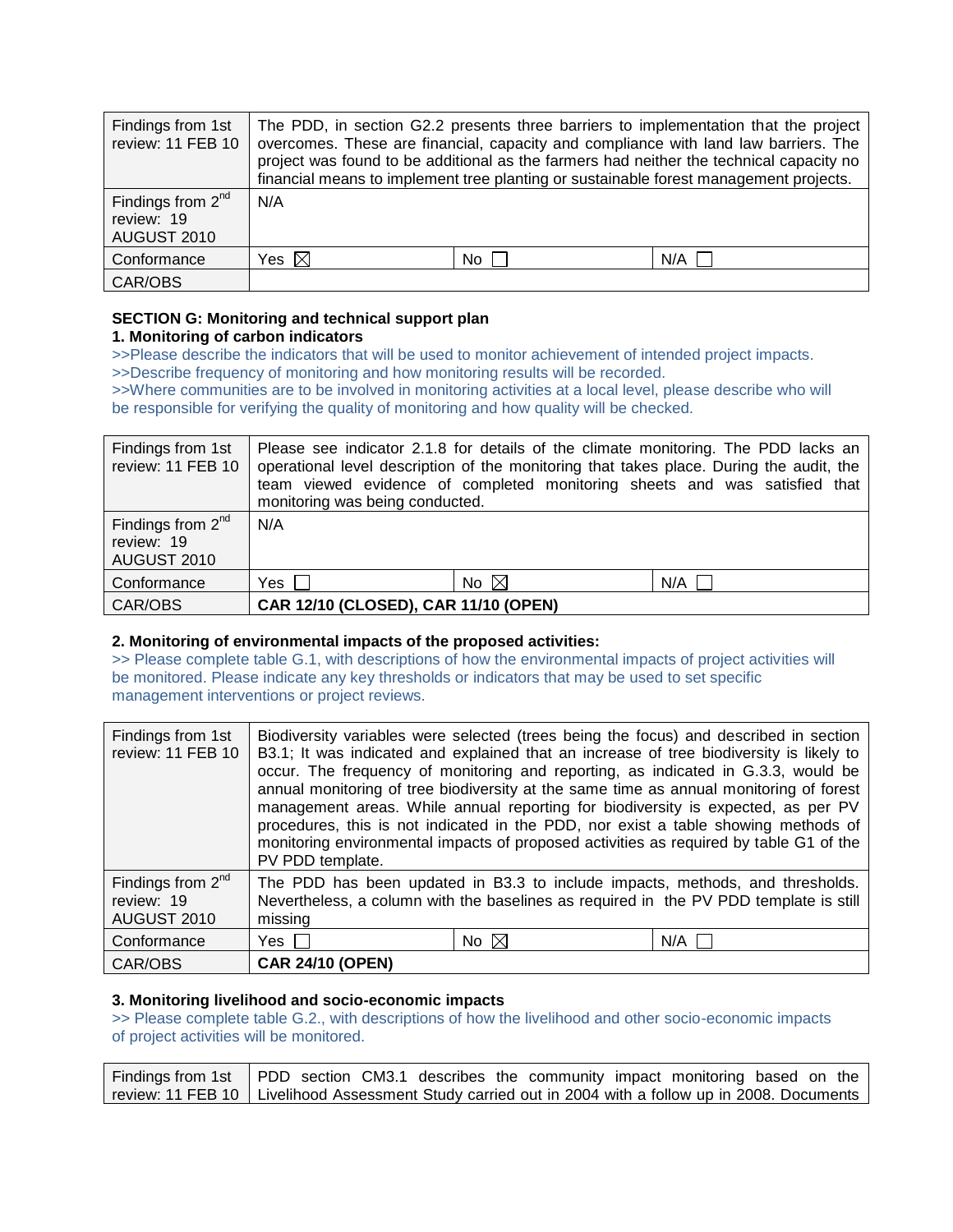|                                                     | questionnaires will be applied for the gender area of impact.       |    | include Rohit (2004) and Rohit (2008). Impact is assessed on the local income, local<br>food production and gender. Methods of measurement such as periodic questionnaire<br>based on the baseline survey will be used for the income area of impact; surveys on<br>the quantity and diversity of produced crops, external sales will be conducted by the<br>project team for food production area of impact while periodic surveys using standard |
|-----------------------------------------------------|---------------------------------------------------------------------|----|----------------------------------------------------------------------------------------------------------------------------------------------------------------------------------------------------------------------------------------------------------------------------------------------------------------------------------------------------------------------------------------------------------------------------------------------------|
|                                                     | proposed activities as required by table G2 of the PV PDD template. |    | The monitoring results are distributed as part of the project's annual reporting process<br>to Plan Vivo. However the audit team has seen very different PV annual reports (2006-<br>08), without a clear plan with variables and frequencies to be followed-up. As above, it<br>doesn't exists a table showing methods of monitoring socio-economic impacts of                                                                                    |
| Findings from $2^{nd}$<br>review: 19<br>AUGUST 2010 | economic aspects (sections G3.4 and CM3.1)                          |    | The PDD has been updated to include the methods of monitoring related to socio-                                                                                                                                                                                                                                                                                                                                                                    |
| Conformance                                         | Yes $\boxtimes$                                                     | No | N/A                                                                                                                                                                                                                                                                                                                                                                                                                                                |
| CAR/OBS                                             | <b>CAR 25/10 (CLOSED)</b>                                           |    |                                                                                                                                                                                                                                                                                                                                                                                                                                                    |

## **4. Technical support and review:**

>>Please describe how continued technical support and training will be provided to participants, such as tree nurseries or agroforestry extension support.

| Findings from 1st<br>review: 11 FEB 10                     | VHS-PAL, 51 MIN |    | Section G3.2 provides information on training for the development of sustainable<br>natural resources management including carbon. The community is also given<br>assistance in forest management planning. Training activities include identification and<br>tree species selection, seeds collection, nursery techniques, seedlings handling,<br>planting and maintenance, forest measuring and inventory, Appropriate agricultural<br>practices have also been emphasized during the training, such as the drip irrigation<br>vegetable gardening in order to decrease clearing forest areas for agricultural land.<br>Non timber forest products such as bee keeping has been part of training, reforestation<br>of agricultural lands and timber extraction based on inventory information. Results of<br>such training include existing nurseries owned by local farmers. Two such nurseries<br>were visited during field inspection. Several training manuals used by the project in<br>their traing sessions were verified during field visits, namely Princípios Básicos de<br>Plantação. Guião de Treinamento by Serra, A.; Mudanças Climáticas. Manual de<br>Treinamento by Serra, A.; Technical Specification Training Manual. Envirotrade<br>Moçambique. Princípios Básicos de Plantação. Guião de Treinamento Mfumaya<br>Nhambita. ECCM. The Edinburgh Centre for Carbon Management/Envirotrade/The<br>University of Edinburgh. Funded by the European Union. By Serra, A.; Feijão Boer<br>(Ndodze). Guião de Treinamento. Envirotrade Moçambique; awareness planflet:<br>Panflet Fundação Carbono Para Vida. Mozambique Carbon Livelihoods Trust.<br>Contabil. and a documentary: Seca e Desertificação. Promarte. ABC do Ambiente. 2. |
|------------------------------------------------------------|-----------------|----|-------------------------------------------------------------------------------------------------------------------------------------------------------------------------------------------------------------------------------------------------------------------------------------------------------------------------------------------------------------------------------------------------------------------------------------------------------------------------------------------------------------------------------------------------------------------------------------------------------------------------------------------------------------------------------------------------------------------------------------------------------------------------------------------------------------------------------------------------------------------------------------------------------------------------------------------------------------------------------------------------------------------------------------------------------------------------------------------------------------------------------------------------------------------------------------------------------------------------------------------------------------------------------------------------------------------------------------------------------------------------------------------------------------------------------------------------------------------------------------------------------------------------------------------------------------------------------------------------------------------------------------------------------------------------------------------------------------------------------------------------------|
| Findings from 2 <sup>nd</sup><br>review: 19<br>AUGUST 2010 | N/A             |    |                                                                                                                                                                                                                                                                                                                                                                                                                                                                                                                                                                                                                                                                                                                                                                                                                                                                                                                                                                                                                                                                                                                                                                                                                                                                                                                                                                                                                                                                                                                                                                                                                                                                                                                                                       |
| Conformance                                                | Yes $\boxtimes$ | No | N/A                                                                                                                                                                                                                                                                                                                                                                                                                                                                                                                                                                                                                                                                                                                                                                                                                                                                                                                                                                                                                                                                                                                                                                                                                                                                                                                                                                                                                                                                                                                                                                                                                                                                                                                                                   |
| CAR/OBS                                                    |                 |    |                                                                                                                                                                                                                                                                                                                                                                                                                                                                                                                                                                                                                                                                                                                                                                                                                                                                                                                                                                                                                                                                                                                                                                                                                                                                                                                                                                                                                                                                                                                                                                                                                                                                                                                                                       |

## **SECTION H. Compliance with the law**

>> Please describe how any local, national or regional laws or regulations affect the project area or implementation of the project and explain how the project will ensure compliance with them.

Findings from 1st | Mozambique has ratified the United Nations Convention on Climate Changes in 1994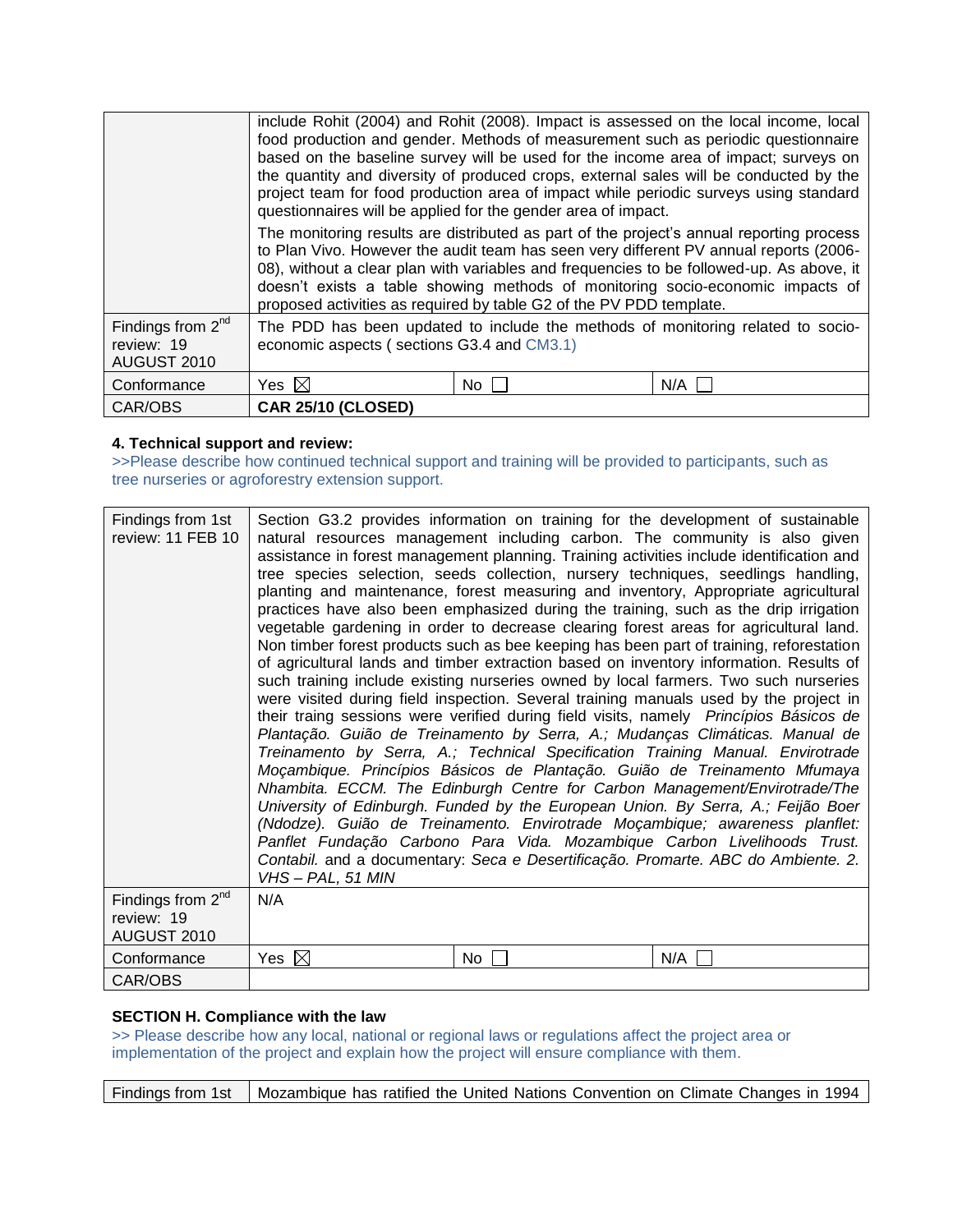| review: 11 FEB 10                                          | and the Kyoto Protocol to the United Nations Convention on Climate Changes in 2005<br>with which the project is consistent.                                                                                                                                                                                                                                                                                                                                                                                                                                                                                                                                                                                                                                                                                                                                                                                                                                                                                                                                                                                                                                                                                                                                                                                                                                                                                                                                                                        |    |     |  |  |
|------------------------------------------------------------|----------------------------------------------------------------------------------------------------------------------------------------------------------------------------------------------------------------------------------------------------------------------------------------------------------------------------------------------------------------------------------------------------------------------------------------------------------------------------------------------------------------------------------------------------------------------------------------------------------------------------------------------------------------------------------------------------------------------------------------------------------------------------------------------------------------------------------------------------------------------------------------------------------------------------------------------------------------------------------------------------------------------------------------------------------------------------------------------------------------------------------------------------------------------------------------------------------------------------------------------------------------------------------------------------------------------------------------------------------------------------------------------------------------------------------------------------------------------------------------------------|----|-----|--|--|
|                                                            | The Government of Mozambique has set legal framework to ensure appropriate natural<br>resources management including the recognition of community participation in the<br>processes. By the Decree n.º 12/2006, of June 15th, the Ministry for the Coordination<br>of Environmental Affairs was designated as the national authority for implementation of<br>the Clean Development Mechanism in Mozambique and related issues. The Ministry<br>for Coordination of Environmental Affairs is currently leading the process to establish<br>the National Strategy for Reduced Emissions by Deforestation and Degradation.<br>According to the Provincial Directorate for Environmental Affairs in Sofala and the<br>Provincial Forest Services, the project has complied with national laws such as the<br>National Afforestation Strategy and the National Afforestation Strategy which aim to<br>improve livelihoods, reduce poverty by using plantations in degraded and cleared<br>forest, Since the start of community management in Mozambique, focus has been<br>placed on Forest Reserves where community management experiences were<br>undertaken. With this in view, community management committees were created,<br>natural resources management interest groups as well as training of community<br>surveyors.<br>As the audit team has checked, the project involves the project community, who<br>implements sustainable natural resources use and agriculture practices for carbon |    |     |  |  |
|                                                            | emission reduction.                                                                                                                                                                                                                                                                                                                                                                                                                                                                                                                                                                                                                                                                                                                                                                                                                                                                                                                                                                                                                                                                                                                                                                                                                                                                                                                                                                                                                                                                                |    |     |  |  |
| Findings from 2 <sup>nd</sup><br>review: 19<br>AUGUST 2010 | N/A                                                                                                                                                                                                                                                                                                                                                                                                                                                                                                                                                                                                                                                                                                                                                                                                                                                                                                                                                                                                                                                                                                                                                                                                                                                                                                                                                                                                                                                                                                |    |     |  |  |
| Conformance                                                | Yes $\boxtimes$                                                                                                                                                                                                                                                                                                                                                                                                                                                                                                                                                                                                                                                                                                                                                                                                                                                                                                                                                                                                                                                                                                                                                                                                                                                                                                                                                                                                                                                                                    | No | N/A |  |  |
| CAR/OBS                                                    |                                                                                                                                                                                                                                                                                                                                                                                                                                                                                                                                                                                                                                                                                                                                                                                                                                                                                                                                                                                                                                                                                                                                                                                                                                                                                                                                                                                                                                                                                                    |    |     |  |  |

## **SECTION I. Certification or evaluation to other standards**

>> Please state if the project is certified or approved, or has applied for certification or approval under any other carbon standard or programme.

>>Describe how any credits generated under another scheme will be cancelled or not used to ensure against double-selling of carbon benefits.

| Findings from 1st<br>review: 11 FEB 10              | The PDD is written using the template of the CCBA. On the title page it is stated that<br>the project is written according to CCB standards. There is actually no mention that the<br>PDD has been designed to Plan Vivo standards, although it is stated that the project is<br>a Plan Vivo project and uses Plan Vivo systems. |      |     |  |
|-----------------------------------------------------|----------------------------------------------------------------------------------------------------------------------------------------------------------------------------------------------------------------------------------------------------------------------------------------------------------------------------------|------|-----|--|
| Findings from $2^{nd}$<br>review: 19<br>AUGUST 2010 | The title page and executive summary are now clear on the scope of the PDD and the<br>involvement with Plan Vivo.                                                                                                                                                                                                                |      |     |  |
| Conformance                                         | Yes $\boxtimes$                                                                                                                                                                                                                                                                                                                  | No l | N/A |  |
| CAR/OBS                                             | <b>CAR 27/10 (CLOSED)</b>                                                                                                                                                                                                                                                                                                        |      |     |  |

## **Annexes**

- **Annex 1: List of responsible staff and contact information**
- **Annex 2: Information regarding public and other sources of co-funding**
- **Annex 3: Technical specifications**
- **Annex 4: Producer/group agreement template**
- **Annex 5: Monitoring plan**
- **Annex 6: Database template**
- **Annex 7. Example forest management plans**